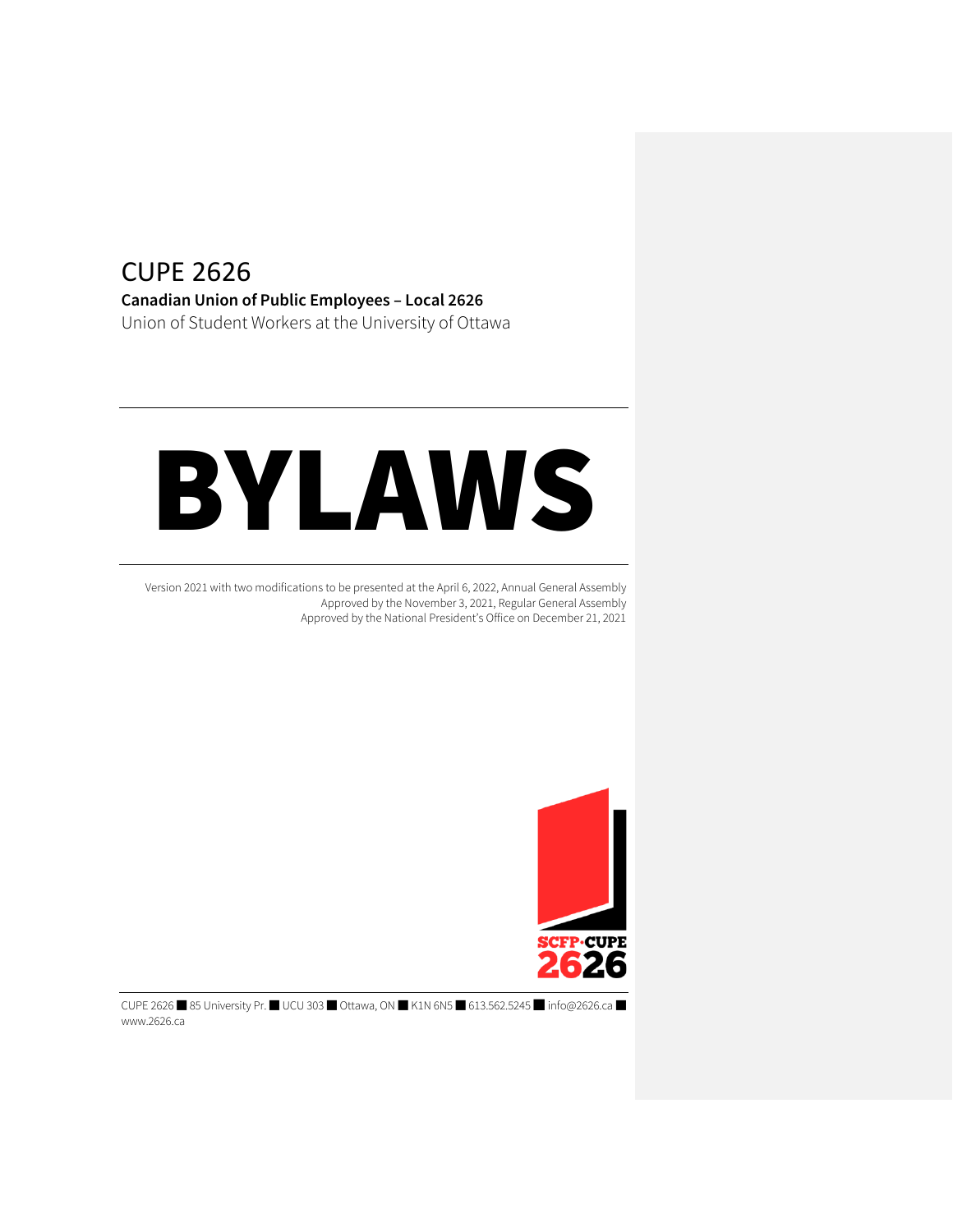# <span id="page-1-0"></span>**NOTICE**

# **The present Bylaws are subject to change.**

Please see the website (2626.ca) for the latest published version and contact the Union (info@cupe2626.ca) to receive copies of any modifications not yet included in the published version.

*Une version en français de ce document est disponible sur 2626.ca/fr*

Version 2021 **Page 2 / 95**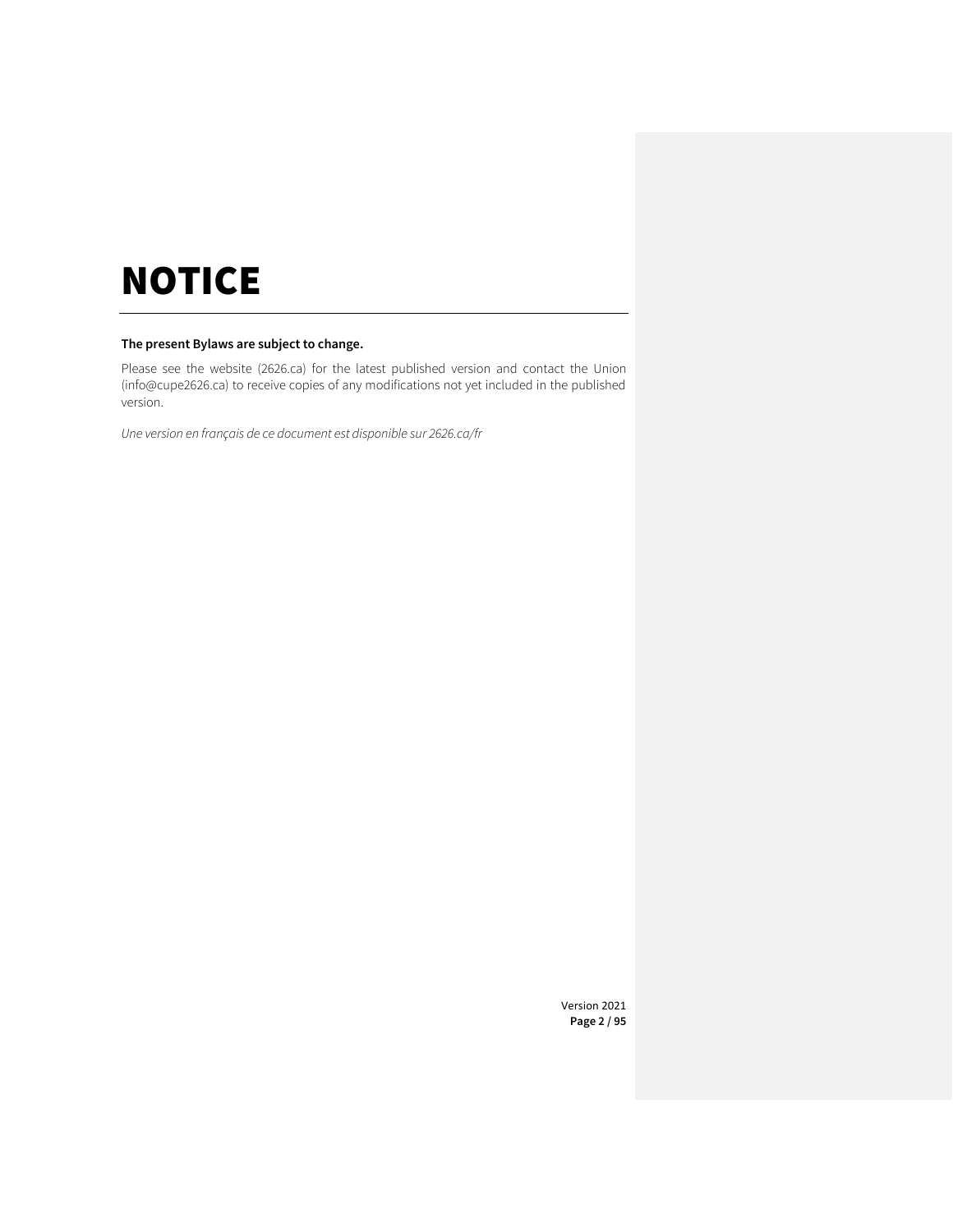# <span id="page-2-0"></span>TABLE OF CONTENTS

| <b>NOTICE</b>                            |                                                                                                                                                    | 2                                |
|------------------------------------------|----------------------------------------------------------------------------------------------------------------------------------------------------|----------------------------------|
| <b>TABLE OF CONTENTS</b>                 |                                                                                                                                                    | 3                                |
| <b>PREAMBLE</b><br><b>OBJECTIVES</b>     |                                                                                                                                                    | 6                                |
|                                          |                                                                                                                                                    | 8                                |
|                                          | <b>ARTICLE 1. NAMES AND DEFINITIONS</b>                                                                                                            | 9                                |
| 1.1.<br>1.2.                             | Names and head office<br>Interpretations, abbreviations & definitions                                                                              | 9<br>9                           |
| <b>ARTICLE 2. AUTHORITY</b>              |                                                                                                                                                    | 11                               |
|                                          | <b>ARTICLE 3. BILINGUALISM</b>                                                                                                                     | 12                               |
| 3.1.<br>3.2.<br>3.3.                     | Official languages of CUPE 2626<br>Documents<br>Linguistic Requirements                                                                            | 12<br>$12 \overline{ }$<br>12    |
| <b>ARTICLE 4. MEMBERS</b>                |                                                                                                                                                    | 15                               |
| 4.1.<br>4.2.                             | Members of CUPE 2626<br>Other provisions                                                                                                           | 15<br>15                         |
| <b>ARTICLE 5. GENERAL ASSEMBLIES</b>     |                                                                                                                                                    | 17                               |
| 5.1.<br>5.2.<br>5.3.<br>5.4.<br>5.5.     | Mandate<br>Composition, procedures and rights<br>Annual General Assembly (AGA)<br>Regular General Assembly (RGA)<br>Special General Assembly (SGA) | 17<br>17<br>18<br>19<br>20       |
| <b>ARTICLE 6. STEWARDS' COUNCIL (SC)</b> |                                                                                                                                                    | 22                               |
| 6.1.<br>6.2.<br>6.3.<br>6.4.<br>6.5.     | Mandate<br>Composition, procedures and rights<br>Powers<br>Stewards<br>Elections<br><b>ARTICLE 7. EXECUTIVE BOARD (EB)</b>                         | 22<br>22<br>24<br>24<br>25<br>26 |
|                                          |                                                                                                                                                    |                                  |

Version 2021 **Page 3 / 95**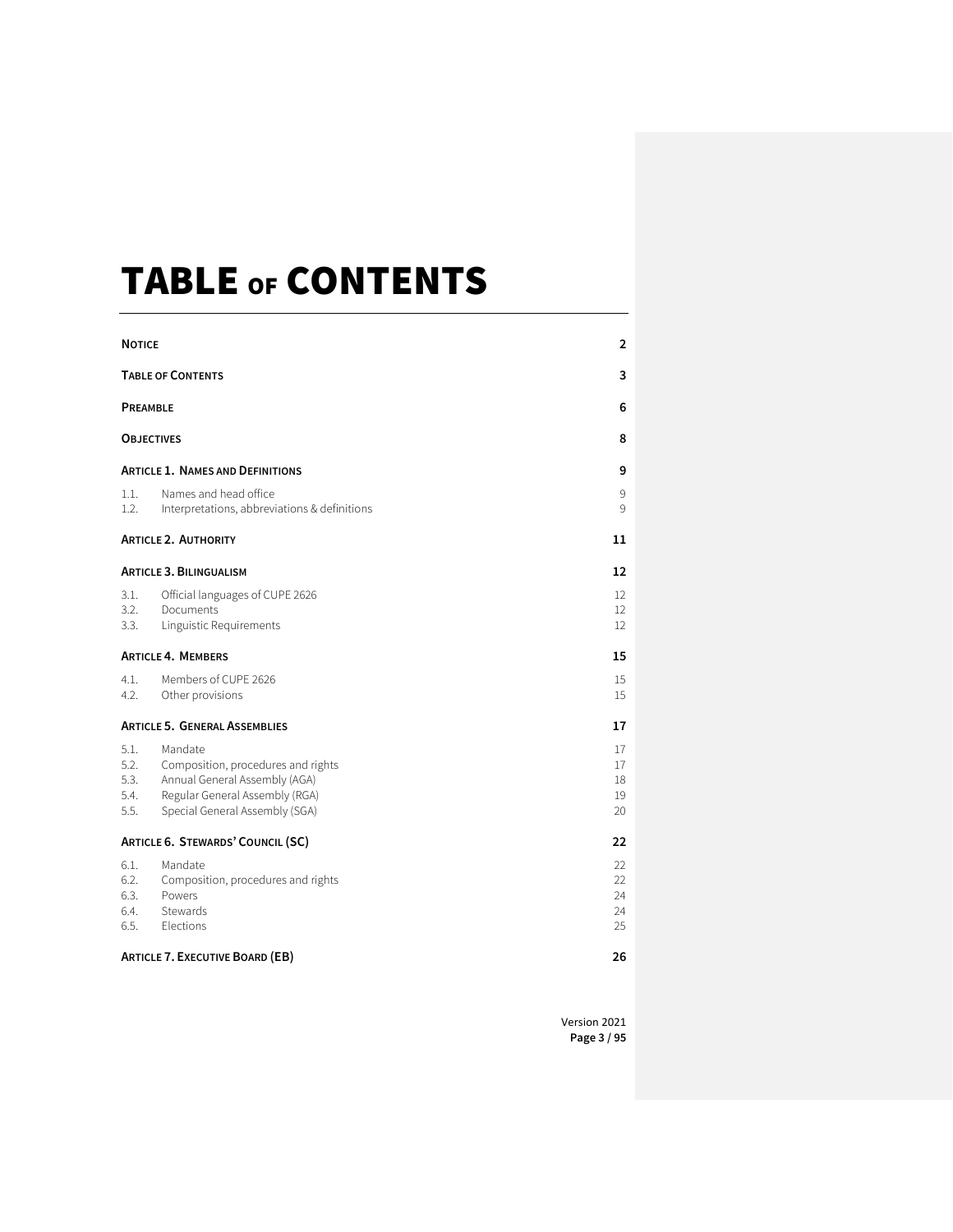| 7.1.<br>7.2.     | Mandate<br>Composition, procedures, and rights                                                                              | 26<br>27 |
|------------------|-----------------------------------------------------------------------------------------------------------------------------|----------|
| 7.3.             | Powers                                                                                                                      | 28       |
|                  |                                                                                                                             |          |
|                  | <b>ARTICLE 8. COMMITTEES OF CUPE 2626</b>                                                                                   | 29       |
| 8.1.             | Bargaining Committees (BC)                                                                                                  | 29       |
| 8.2.<br>8.3.     | Occupational Health & Safety Committee of CUPE 2626 (OHSC 2626)                                                             | 31<br>32 |
| 8.4.             | Grievance Committee (GC)<br>Finance Committee (FC)                                                                          | 35       |
| 8.5.             | Communications and Mobilization Committee (CMC)                                                                             | 36       |
|                  | <b>ARTICLE 9. AD HOCCOMMITTEES</b>                                                                                          | 37       |
| 9.1.             | Mandate                                                                                                                     | 37       |
| 9.2.             | Composition                                                                                                                 | 38       |
|                  | ARTICLE 10. GENERAL CLAUSES AND DESCRIPTION OF RESPONSIBILITIES                                                             | 39       |
| 10.1.            | General clauses                                                                                                             | 39       |
| 10.2.            | Responsibilities of the President                                                                                           | 39       |
| 10.3.            | Responsibilities of the Vice-President                                                                                      | 41       |
| 10.4.<br>10.5.   | Responsibilities of the Secretary-Treasurer<br>Responsibilities of THE STEWARDS REPRESENTATIVES (CS)                        | 41<br>43 |
| 10.6.            | Responsibilities of the Equity and Education Officer                                                                        | 44       |
| 10.7.            | Responsibilities of the Health and Safety Officer                                                                           | 45       |
| 10.8.            | Responsibilities of the Recording Officer                                                                                   | 46       |
| 10.9.            | Responsibilities of the Liaison Officer                                                                                     | 47       |
| 10.10.           | Responsibilities of the Lifeguards Representative                                                                           | 47       |
| 10.11.           | Responsabilities of the residence life representative (CUPE 2626-3)                                                         | 48       |
| 10.12.           | Responsibilities of the President of Assembly                                                                               | 48       |
| 10.13.           | Responsibilities of Chair of EACH Bargaining Committee (BC)                                                                 | 49<br>50 |
| 10.14.<br>10.15. | Responsibilities of the Regular Member in Good Standing of CUPE 2626 (RMGS)<br>Mandate and Responsibilities of the Trustees | 51       |
|                  | <b>ARTICLE 11. ELECTIONS</b>                                                                                                | 52       |
| 11.1.            | Normal elections                                                                                                            | 52       |
| 11.2.            | <b>By-Elections</b>                                                                                                         | 52       |
| 11.3.            | Vacancies                                                                                                                   | 52       |
|                  | ARTICLE 12. IN CAMERA SESSIONS, CONFLICT OF INTEREST, VOTE AND QUORUM                                                       | 54       |
| 12.1.            | In camera sessions                                                                                                          | 54       |
| 12.2.            | Conflict of interest                                                                                                        | 55       |
| 12.3.            | Vote                                                                                                                        | 55       |
| 12.4.            | Quorum for the EB, the SC, the GA and the other committees of CUPE 2626                                                     | 57       |
|                  | <b>ARTICLE 13. HONORARIA</b>                                                                                                | 59       |

Version 2021 **Page 4 / 95**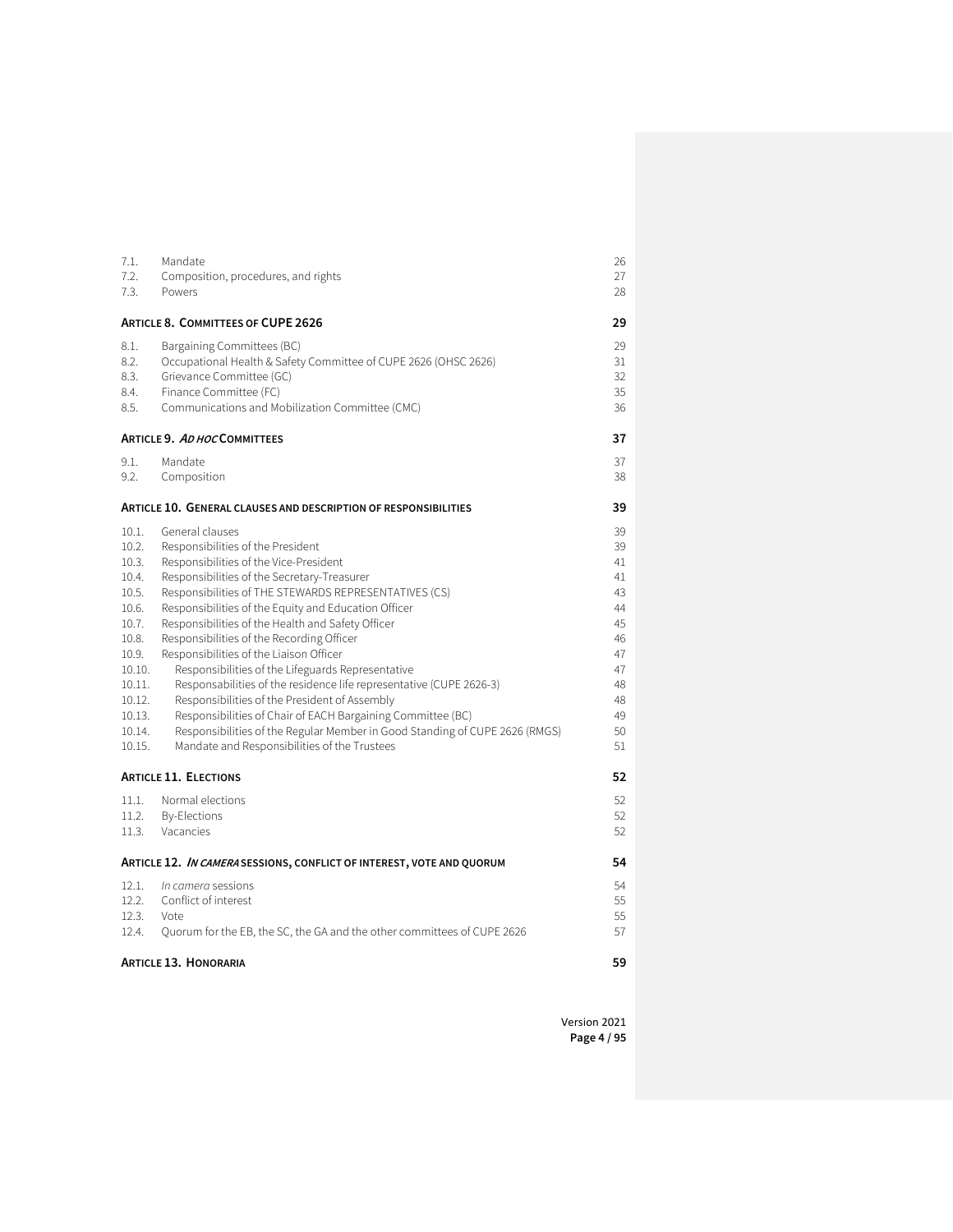| 13.1.<br>13.3.<br>13.4.<br>13.5.                         | General clauses<br>Honoraria for members of the 2626 BC<br>Honoraria for the delegates to the UJOHSC and the OHSCs<br>Honoraria for the Referendum Officer | 59<br>60<br>60<br>61       |
|----------------------------------------------------------|------------------------------------------------------------------------------------------------------------------------------------------------------------|----------------------------|
|                                                          | <b>ARTICLE 14. SUSPENSION AND DISMISSAL</b>                                                                                                                | 62                         |
| <b>ARTICLE 15. DUES AND FISCAL YEAR</b>                  |                                                                                                                                                            | 63                         |
| 15.1.<br>15.2.                                           | Dues<br>Fiscal year                                                                                                                                        | 63<br>63                   |
|                                                          | <b>ARTICLE 16. FUNDS</b>                                                                                                                                   | 64                         |
|                                                          | 16.1. Defence Fund<br>16.2. Arbitration Fund<br>16.3. Education Fund                                                                                       | 64<br>64<br>65             |
|                                                          | <b>ARTICLE 17. REFERENDUM</b>                                                                                                                              | 66                         |
| 17.1.<br>17.2.                                           | Organization of a Referendum<br>Referendum Officer                                                                                                         | 66<br>66                   |
|                                                          | <b>ARTICLE 18. NEWSLETTER</b>                                                                                                                              | 68                         |
|                                                          | <b>ARTICLE 19. OATHS</b>                                                                                                                                   | 69                         |
| 19.1.<br>19.2.<br>19.4.<br>19.5.                         | Oath of Office<br>Oath of election<br>19.3. Oath of confidentiality<br>Oath of the Referendum Officer<br>Oath of the returning deputy officers             | 69<br>69<br>70<br>70<br>70 |
| <b>ARTICLE 20. MODIFICATIONS TO THE PRESENT BYLAWS</b>   |                                                                                                                                                            | 71                         |
|                                                          | <b>ARTICLE 21. DATE OF IMPLEMENTATION OF THE PRESENT BYLAWS</b>                                                                                            | 72                         |
|                                                          | APPENDIX A. RULES TO APPLY TO CASES OF MOTIVATED AND UNMOTIVATED ABSENCES                                                                                  | 73                         |
|                                                          | <b>APPENDIX B. REFERENDUM PROCEDURE</b>                                                                                                                    | 83                         |
|                                                          | <b>APPENDIX C. ELECTION PROCEDURE</b>                                                                                                                      |                            |
| <b>APPENDIX D. CONFIDENTIALITY</b>                       |                                                                                                                                                            |                            |
| <b>APPENDIX E. DEVELOPMENT OF THE BARGAINING MANDATE</b> |                                                                                                                                                            | 93                         |

Version 2021 **Page 5 / 95**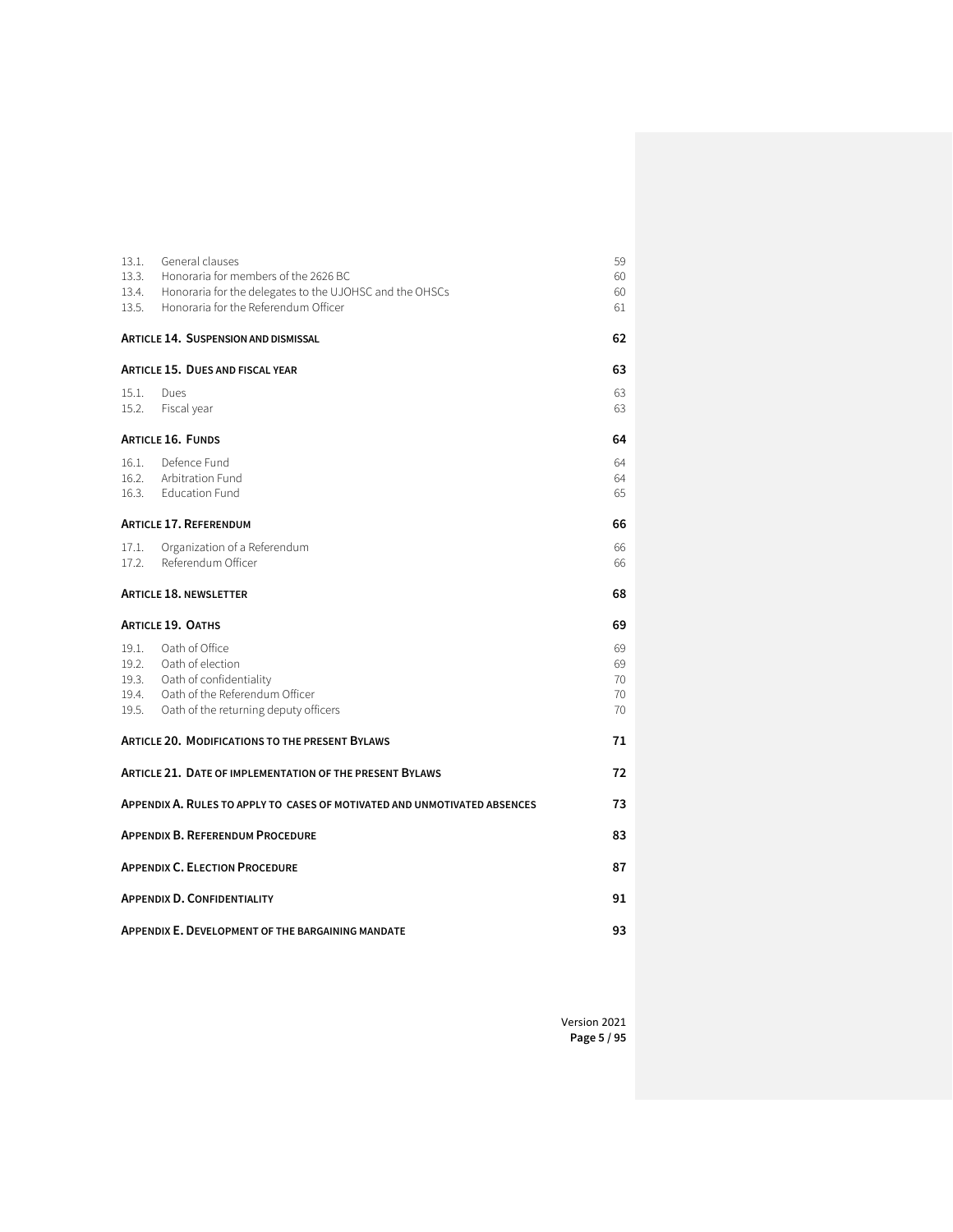# <span id="page-5-0"></span>PREAMBLE

**On May 20, 1997. the Ontario Labour Relations Board (File No. 4346-96-R) recognized that:** "all employees of the University of Ottawa, in the Regional Municipality of Ottawa-Carleton, employed as Teaching Assistants, Tutors, Demonstrators, Markers, Research Assistants, Proctors and Lab Monitors, save and except any person for whom a trade union held bargaining rights on the date of the application," constitute a unit of employees of the responding party appropriate for collective bargaining.<sup>1</sup>

Following this decision, the Canadian Union of Public Employees and its Local 2626 was recognized as the only bargaining agent for the Teaching Assistants, Tutors, Demonstrators, Markers, Research Assistants, Proctors and Lab Monitors at the University of Ottawa, ensuring the representation of its members on issues related to work conditions with the Employer (the University of Ottawa).

**On February 28, 2008, the Ontario Labour Relations Board (File No. 3374-07-R) recognized that:** "all employees of Université d'Ottawa/University of Ottawa in the city of Ottawa employed as life guards, head guards and swim instructors, save and except supervisors, persons above the rank of supervisor and employees in bargaining units for whom any trade union held bargaining rights as of January 31, 2008", constitutes a unit of employees of the responding party appropriate for collective bargaining.

**On March 4, 2009, the members of CUPE 2626 at the General Assembly passed the following motion:** "That the AGA ratifies the inclusion of lifeguards as a subunit of 2626-2 as approved at the Special Stewards Council Meeting held on April 7, 2008, and that the Executive committee works to integrate them."

As a consequence of the abolition of the sub-group 2626-1 of soft-funded research bursary holders through bargaining the Collective Agreement in 2010, the lifeguards unit 2626-2 became unit 2626-1.

The present Local of the Canadian Union of Public Employees was formed in order to work towards improving the social and economic welfare of its members and to show its faith in the unity of the labour movement.

On November 3, 2021, the members of CUPE 2626 at the Regular General Assembly passed the following motion: "That the RGA ratifies the inclusion of 2626-3, the unit for Residence Life Workers, in local 2626 as voted at the Executive Board meeting on December 17, 2020, and that

<sup>1</sup> *CLARITY NOTE: The parties agree and understand that it is a condition of employment for all employees in the bargaining unit that they be students registered at the University of Ottawa. The parties further agree that work performed under the existing Work-Study Program is excluded from the bargaining unit.*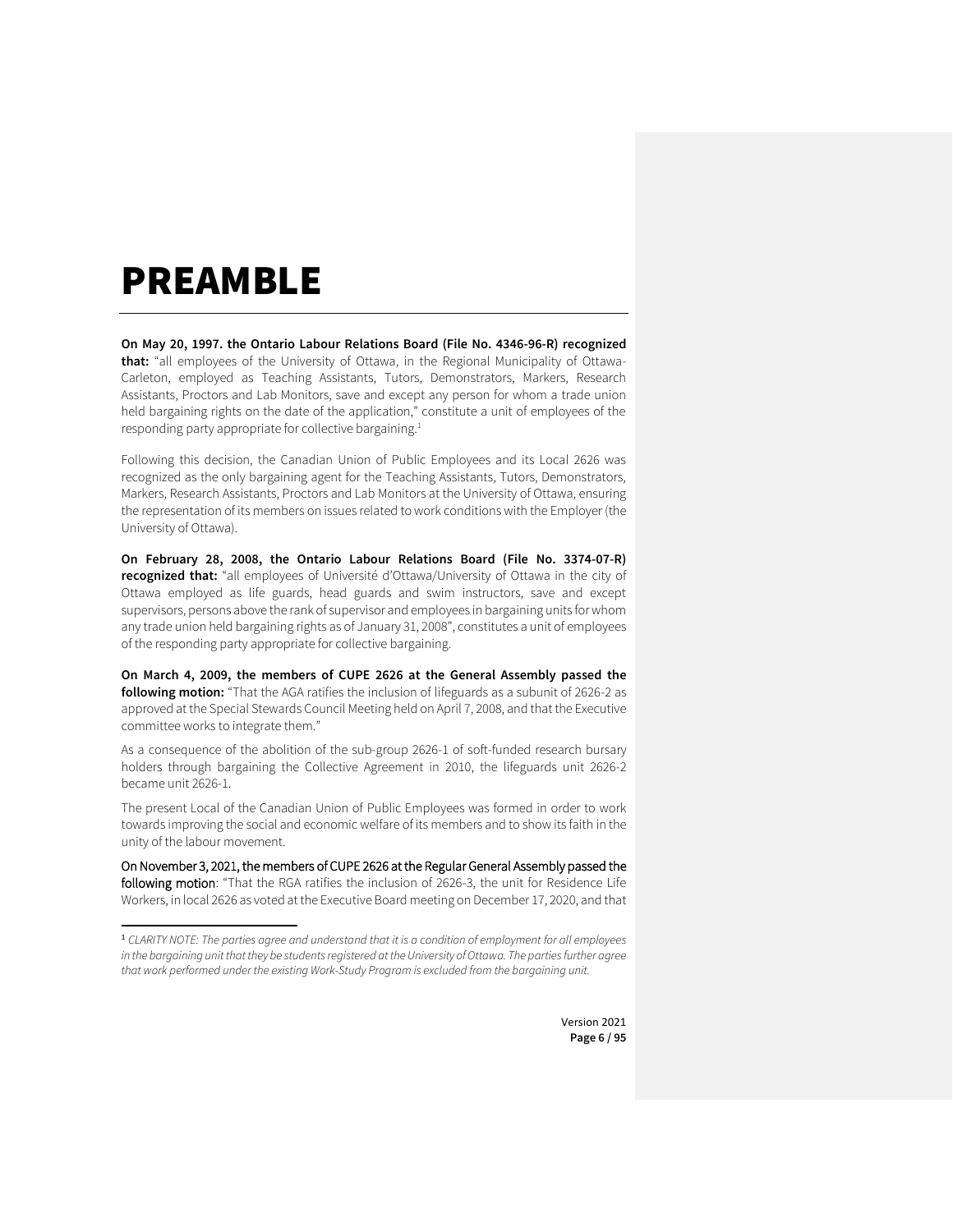the bylaws be amended accordingly." Students working for Residence Life at the University of Ottawa have been unionized since January 2019 and have ratified their first Collective Agreement in December 2020.

> Version 2021 **Page 7 / 95**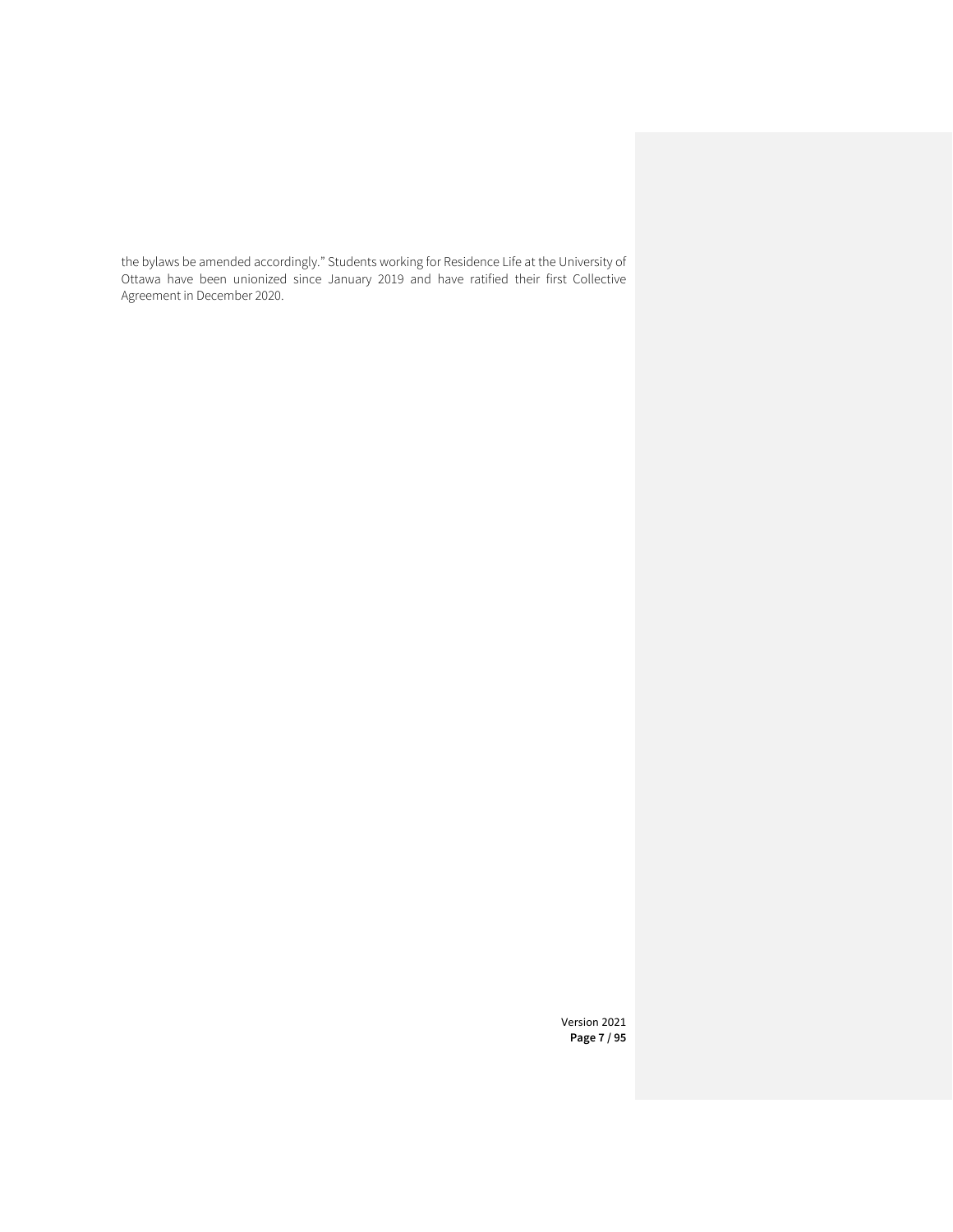# <span id="page-7-0"></span>OBJECTIVES

Recognizing the needs of its members, their rights and their privileges, the Canadian Union of Public Employees and its Local 2626 adopted the following objectives:

- 1. To protect, maintain and promote the interests of the members of the Local;
- 2. To resolve conflicts between the Employees and the Employer through collective bargaining and consultations;
- 3. To maintain the salaries and work conditions of its members at a just level in respect to their qualifications, to work towards the advancement of the social and economic welfare of its members and to elaborate and maintain professional norms of competence;
- 4. To act as an agent on behalf of its members with all external agencies which are responsible for questions related to post-secondary education or which have an interest in those;
- 5. To support the Canadian Union of Public Employees in the pursuit of the objectives mentioned in Article II of the Constitution of the Canadian Union of Public Employees; to give its members the opportunity to influence and to give a direction to their future by taking part in free democratic unionism;
- 6. To undertake all necessary and/or appropriate actions to ensure advancement of the labour movement as a whole;
- 7. To encourage the resolution, through negotiation and mediation, of all conflicts between the employees and the employer;
- 8. To accomplish all the tasks necessary to the achievement of the objectives mentioned above.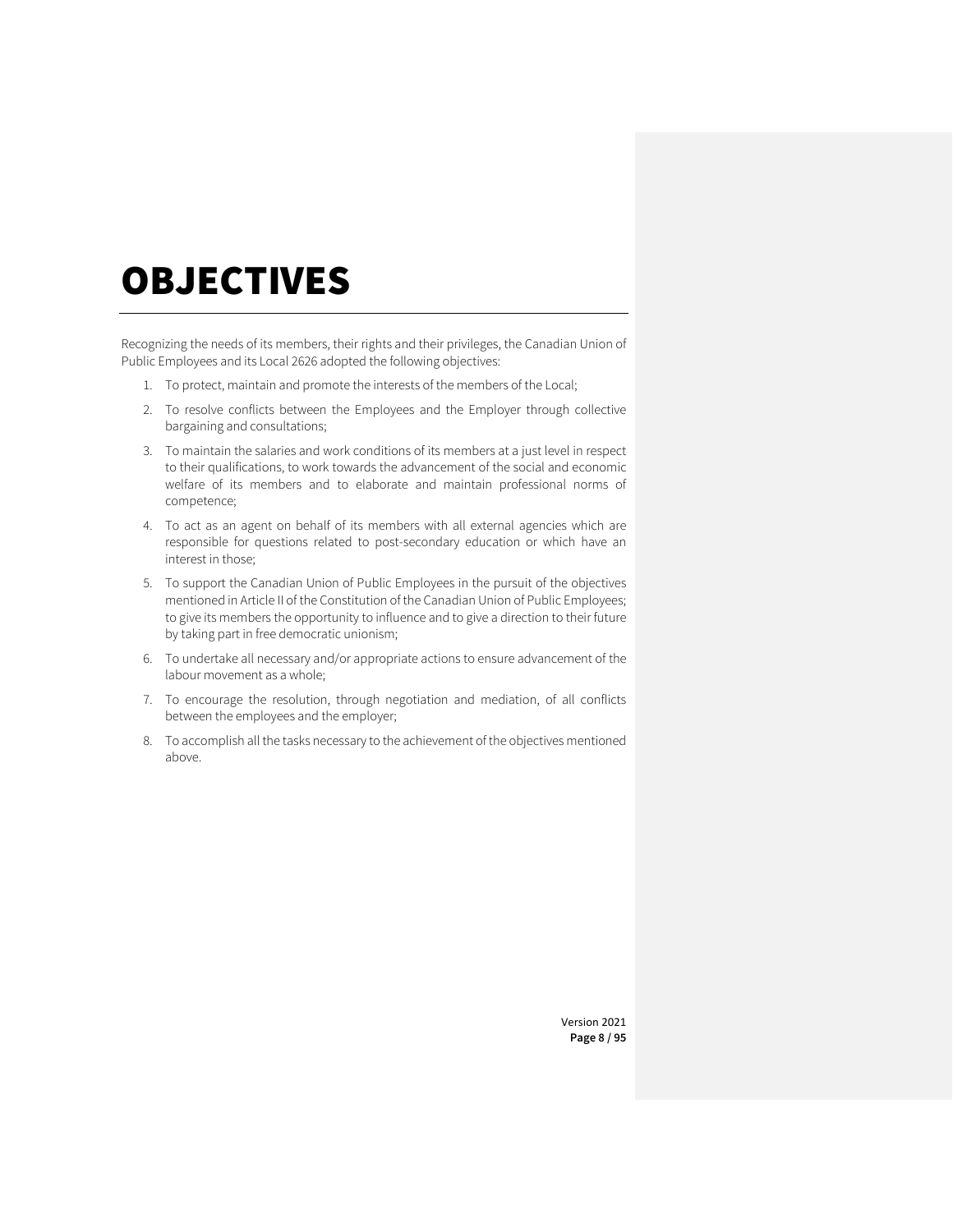# <span id="page-8-0"></span>ARTICLE 1. NAMES AND DEFINITIONS

# <span id="page-8-1"></span>1.1. NAMES AND HEAD OFFICE

**1.1.1.** The present Local is called the Canadian Union of Public Employees and its Local 2626 (hereinafter called CUPE 2626) of the Canadian Union of Public Employees (hereinafter called CUPE).

**1.1.2.** CUPE 2626-1 is a subunit of CUPE 2626.

**1.1.3.** CUPE 2626-3 is a subunit of CUPE 2626.

**1.1.4.** The head office is located in the city of Ottawa, in Ontario, Canada.

# <span id="page-8-2"></span>1.2. INTERPRETATIONS, ABBREVIATIONS & DEFINITIONS

**1.2.1.** It is understood that wherever it is used, the feminine is inclusive of the masculine.

**1.2.2.** Unless otherwise specified in an article, the abbreviation CUPE 2626 designates CUPE 2626, CUPE 2626-1 and CUPE 2626-3.

**1.2.3.** Signification of the abbreviations and definitions:

- *CUPE* Canadian Union of Public Employees (National)
- *CUPE 2626* Canadian Union of Public Employees and its Local 2626
- *CUPE 2626-1* Subunit of CUPE 2626 Union of lifeguards, head guards and swim instructors
- *CUPE 2626-3 Subunit of* CUPE 2626 Union of Residence Life employees
- *Department* academic unit or service
- *Right to nominate* the right to be nominated, to nominate oneself
- *Members* unless otherwise specified, this term designates all members of CUPE 2626
- *Members in good standing* (*MIG*) of CUPE 2626 designates members who have applied for CUPE membership by filling out a membership application in accordance with the CUPE National Constitution.
	- *RMGS* Regular Member in Good Standing of CUPE 2626
- *LR* Lifeguards Representative (2626-1)
- *RLR* Residence Life Representative (2626-3)

Version 2021 **Page 9 / 95**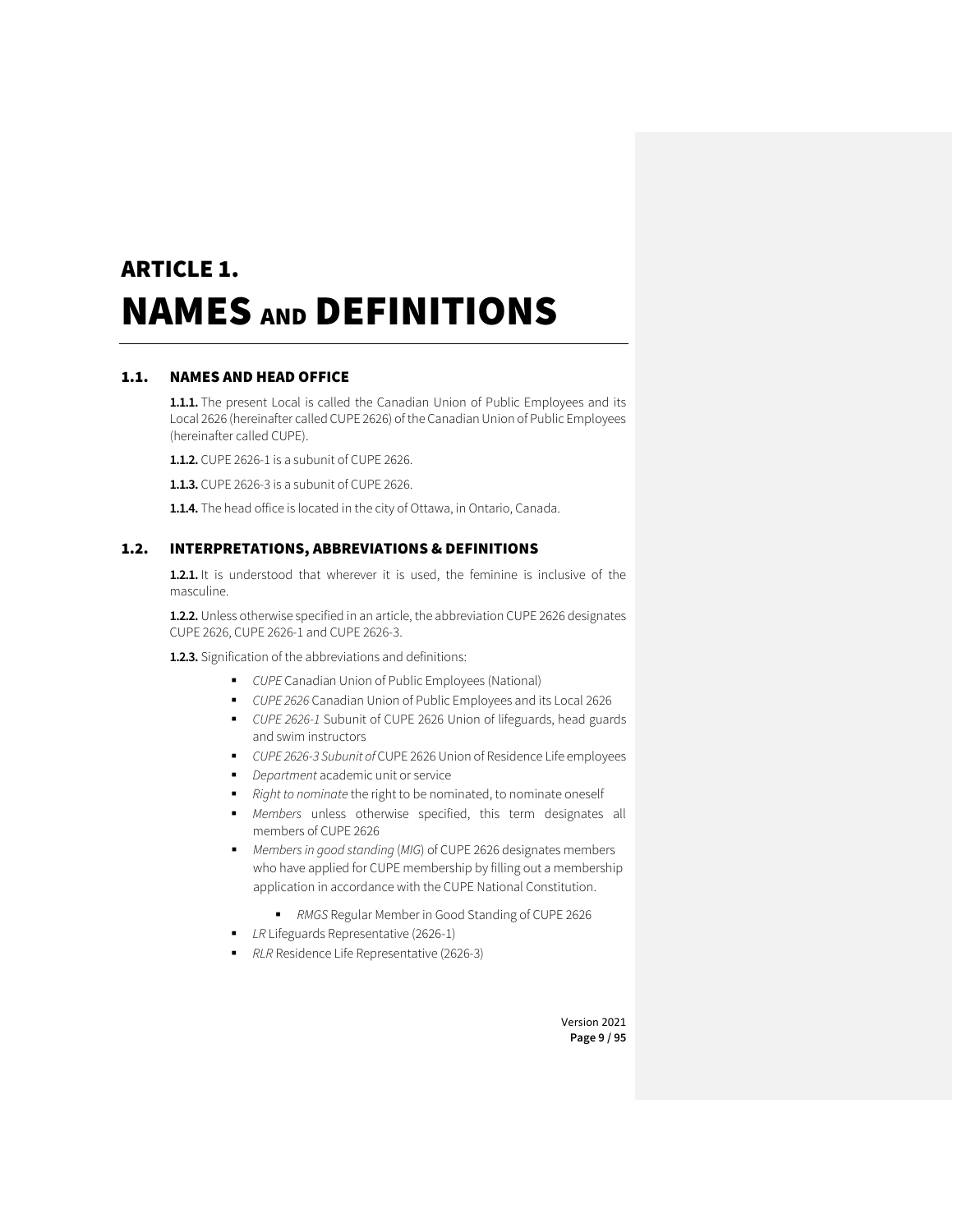- *CUPERA* CUPE representative assigned to our Local
- *GA* General Assembly
	- *AGA* Annual General Assembly
	- *RGA* Regular General Assembly
	- *SGA* Special General Assembly
- *EB* Executive Board
- *GC* Grievance Committee
- *BC* Bargaining Committee
- *SR* Stewards Representative
	- *ASR* Anglophone Stewards Representative
	- *FSR* Francophone Stewards Representative
- *SC* Stewards Council
- *FOHSC* Functional Occupational Health and Safety Committee
- **E** *Officer* Person holding office elected by a 2626 General Assembly under article 11, including positions on the EB and BC, President of Assembly, RMGS, and Trustee.
- *OHSC 2626* Occupational Health and Safety Committee of CUPE 2626
- *UJOHSC* University Joint Occupational Health and Safety Committee
- *Interim Elections* Any election held at a SC meeting to fill vacant positions until the next General Assembly
- *By-Elections* Any election held at a General Assembly to fill vacant or interim positions until the end of the regular term of said positions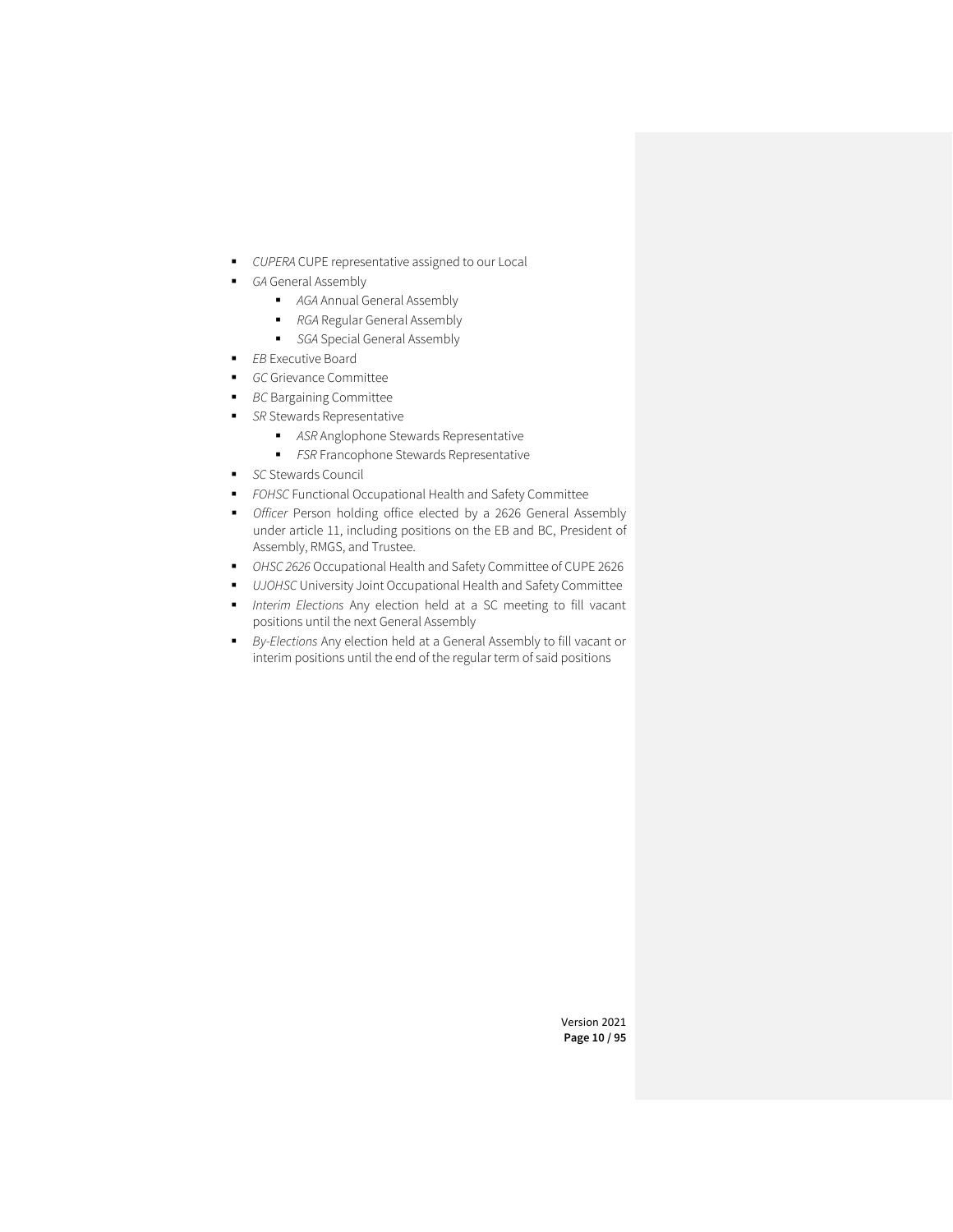# <span id="page-10-0"></span>ARTICLE 2. AUTHORITY

- 2.1. CUPE 2626 is a recognized labour unit of CUPE.
- 2.2. CUPE 2626-1 is a recognized subunit of CUPE 2626.
- 2.3. CUPE 2626-3 is a recognized subunit of CUPE 2626.
- **2.4.** The present Bylaws apply to all members of CUPE 2626 including members of CUPE 2626-1 and CUPE 2626-3, as well as to all standing and *Ad hoc* committees, existing or to be created, General Assemblies, Stewards' Councils and Executive Boards of CUPE 2626.
- 2.5. The members in good standing of CUPE 2626 have supreme authority over CUPE 2626. Subject to Articles 14 and 20, this authority will be exercised through General Assemblies and Referenda in keeping with the present Bylaws.
- 2.6. All General Assemblies, as well as all meetings of CUPE 2626 councils and committees, will be conducted according to the present Bylaws and the most recent version of Bourinot's Rules of Order. However, should there be a conflict between Bourinot's Rules of Order and the present Bylaws, the latter will prevail over the former.
- 2.7. In the event of a divergence between the interpretation of the French and the English versions, the former will prevail.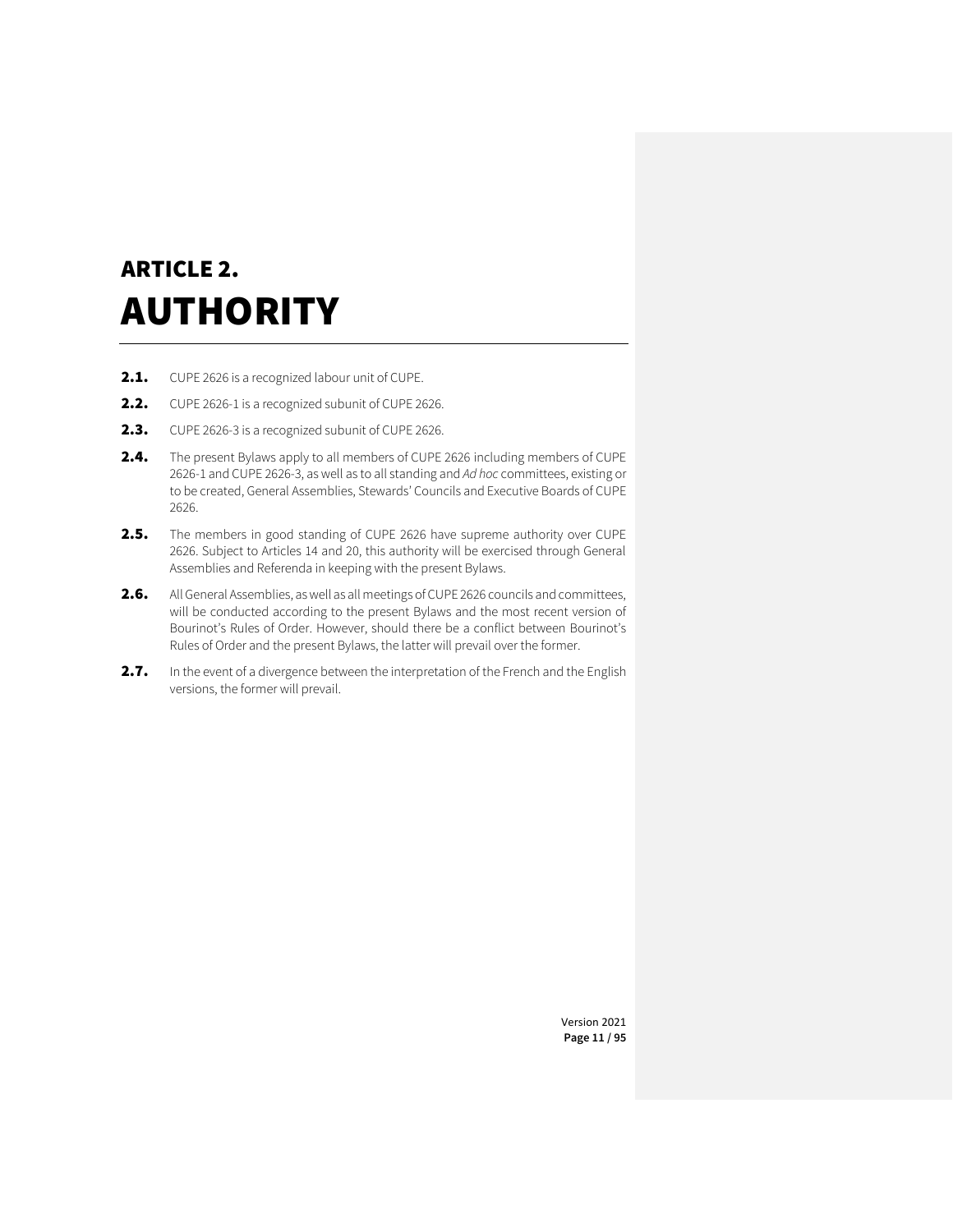# <span id="page-11-0"></span>ARTICLE 3. BILINGUALISM

# <span id="page-11-1"></span>3.1. OFFICIAL LANGUAGES OF CUPE 2626

**3.1.1.** The terms bilingual and bilingualism refer to the official languages of the University of Ottawa: French and English.

**3.1.2.** CUPE 2626 is a bilingual union that recognizes both French and English as working and official languages.

**3.1.3.** Every member has the right to express herself in the official language of their choice at any official meeting of CUPE 2626.

**3.1.4.** Every member can get services in the official language of their choice.

**3.1.5.** All General Assemblies, as well as all meetings of the Executive Board and of the Stewards' Council will be presided by a bilingual President of Assembly.

**3.1.6.** At General Assemblies, Executive Board meetings, and Stewards' Council meetings, the President of Assembly will provide an adequate translation to unilingual members if those speaking cannot do so themselves.

# <span id="page-11-2"></span>3.2. DOCUMENTS

**3.2.1.** The agendas as well as the minutes of General Assemblies, Executive Board meetings and Stewards' Council meetings will be published in both official languages.

**3.2.2.** All official reports, reports of standing and *Ad hoc* committees, reports of officers, as well as all official documents of CUPE 2626, will be published in both official languages.

# <span id="page-11-3"></span>3.3. LINGUISTIC REQUIREMENTS

**3.3.1.** The linguistic requirements for each officer of CUPE 2626 are based on the following:

- Degree of Functionality A written & oral comprehension, written & oral expression
- Degree of Functionality B written & oral comprehension, oral expression
- Degree of Functionality C written & oral comprehension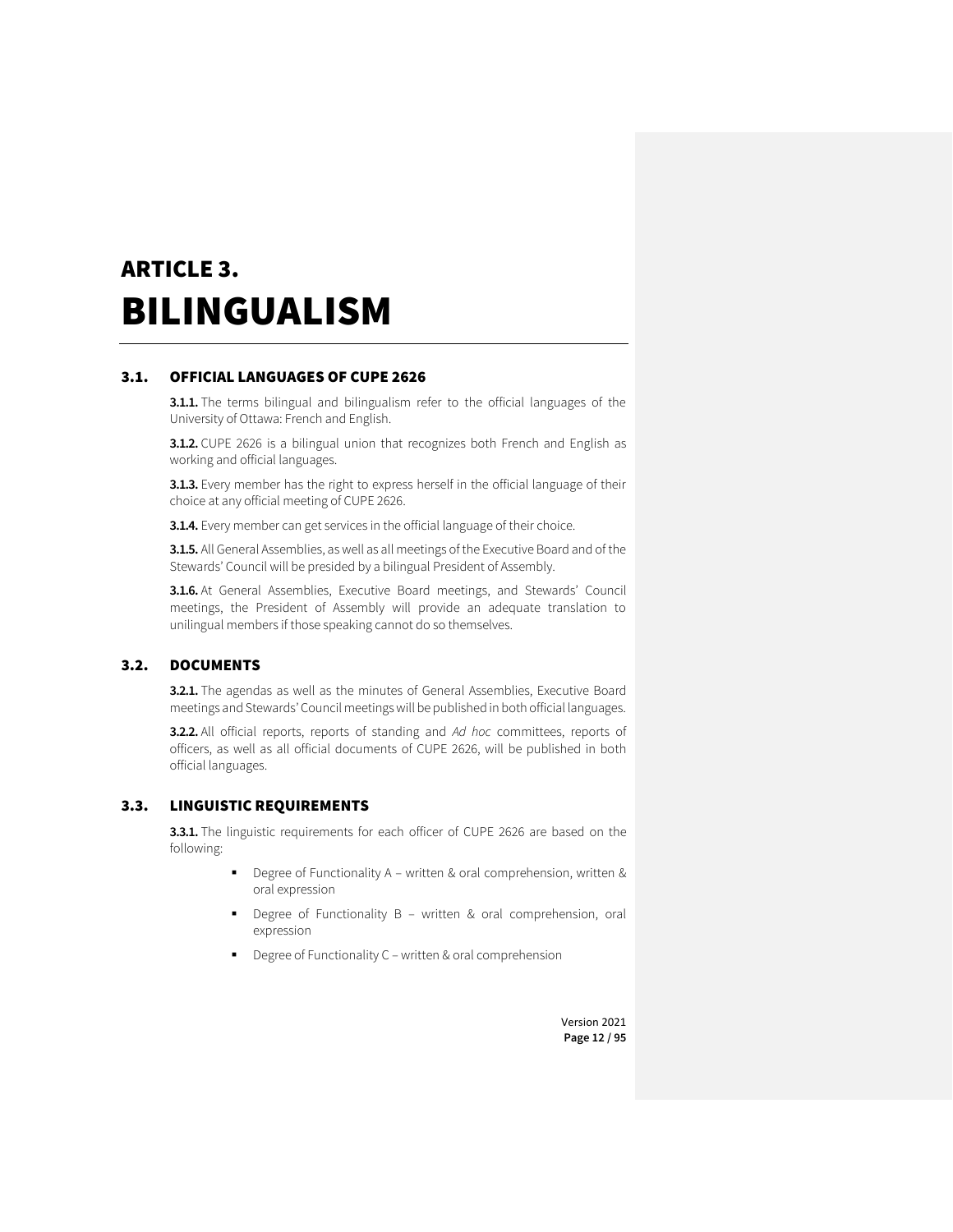■ Degree of Functionality D – written comprehension

**3.3.2.** Unless otherwise specified elsewhere in the present Bylaws, all officers of CUPE 2626 require at minimum the Degree of Functionality A in one of the two official languages of CUPE 2626 and the Degree of Functionality D in the second official language.

**3.3.3.** Elected positions require the following minimum Degree of Functionality in official languages, as defined in Article 3.3.1.

**3.3.3.1.** President requires a minimum Degree of Functionality A in one of the two official languages and the Degree of Functionality B in the second official language.

**3.3.3.2.** Vice-President requires a minimum Degree of Functionality A in one of the two official languages and the Degree of Functionality B in the second official language.

**3.3.3.3.** Secretary-Treasurer requires a minimum Degree of Functionality A in one of the two official languages and the Degree of Functionality D in the second official language.

**3.3.3.4.** Francophone Stewards Representative requires a minimum Degree of Functionality A in French and the Degree of Functionality D in English.

**3.3.3.5.** Anglophone Stewards Representative requires a minimum Degree of Functionality A in English and the Degree of Functionality D in French.

**3.3.3.6.** Equity and Education Officer requires a minimum Degree of Functionality A in one of the two official languages and the Degree of Functionality D in the second official language.

**3.3.3.7.** Health and Safety Officer requires a minimum Degree of Functionality A in one of the two official languages and the Degree of Functionality D in the second official language.

**3.3.3.8.** Recording Officer requires a minimum Degree of Functionality A in one of the two official languages and the Degree of Functionality B in the second official language.

**3.3.3.9.** Lifeguards Representative requires a minimum Degree of Functionality A in one of the two official languages and the Degree of Functionality B in the second official language.

**3.3.3.10.** Residence Life Representative requires a minimum Degree of Functionality A in one of the two official languages and the Degree of Functionality B in the second official language.

**3.3.3.11.** President of Assembly requires a minimum Degree of Functionality A in one of the two official languages and the Degree of Functionality B in the second official language.

> Version 2021 **Page 13 / 95**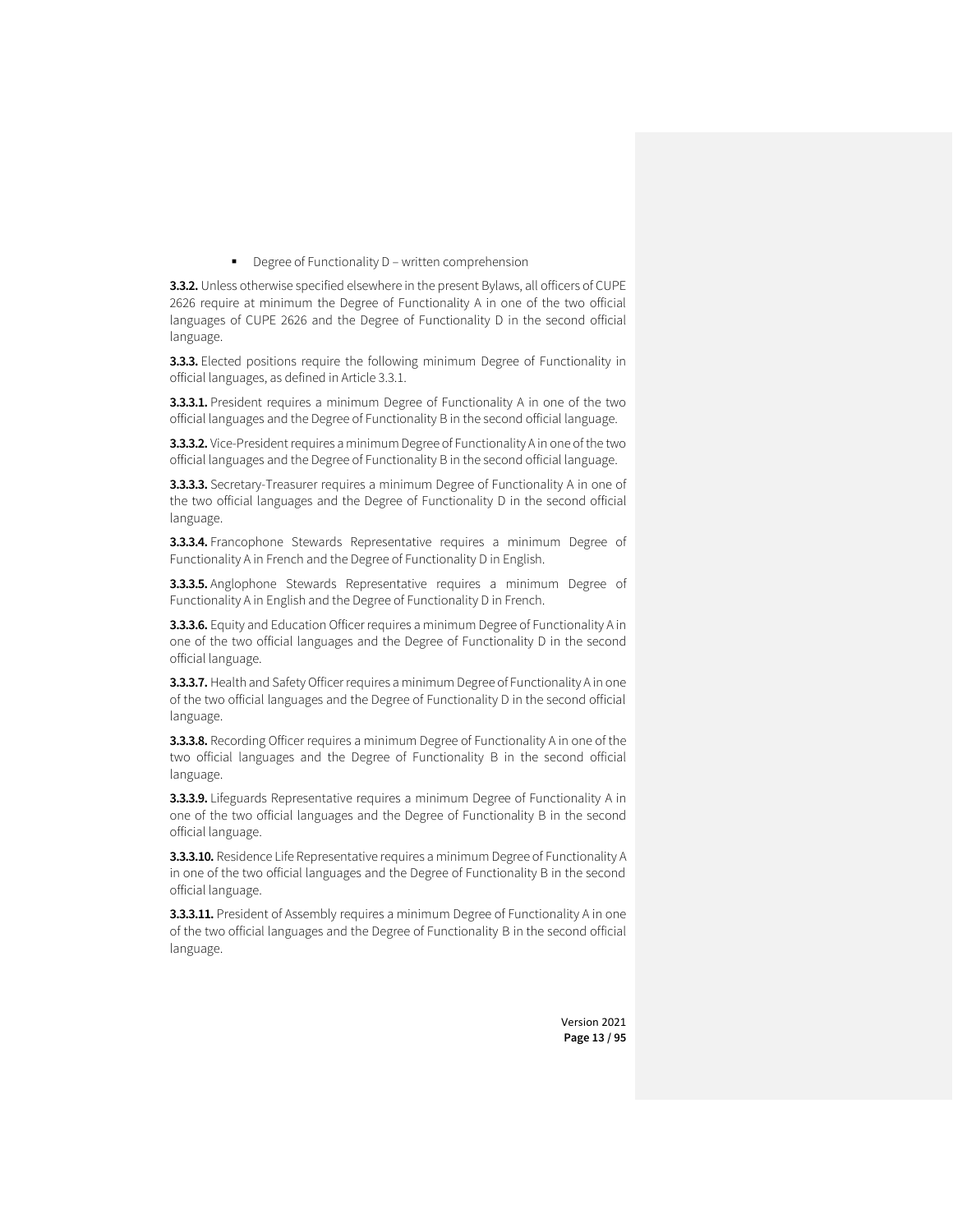**3.3.3.12.** Regular Member in Good Standing requires a minimum Degree of Functionality A in one of the two official languages and the Degree of Functionality C in the second official language.

**3.3.3.13.** Trustees require a minimum Degree of Functionality A in one of the two official languages and the Degree of Functionality D in the second official language.

**3.3.3.14.** Chair of each Bargaining Committee requires a minimum Degree of Functionality A in one of the two official languages and the Degree of Functionality B in the second official language.

**3.3.3.15.** Members of each Bargaining Committee requires a minimum Degree of Functionality A in one of the two official languages and the Degree of Functionality C in the second official language.

> Version 2021 **Page 14 / 95**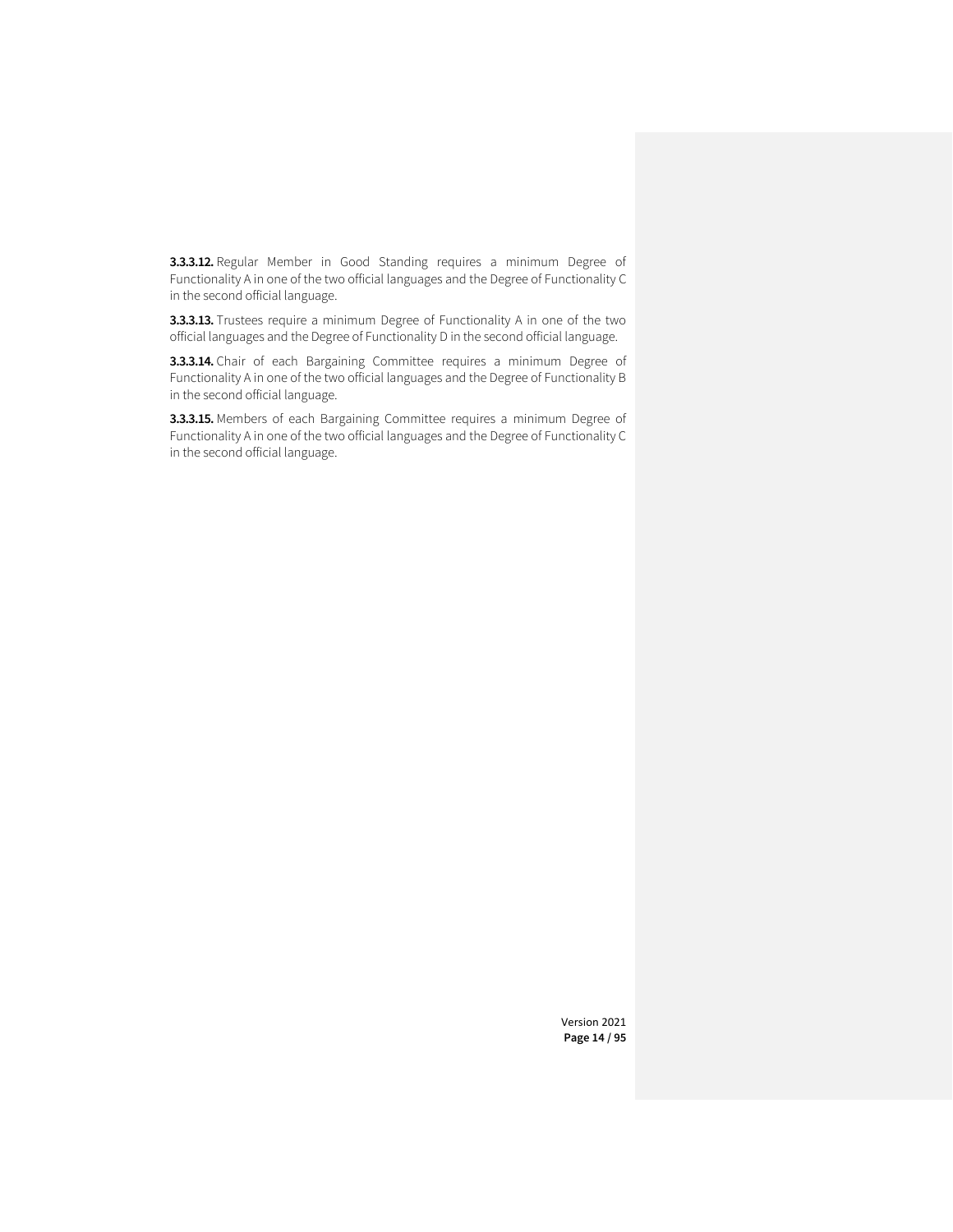# <span id="page-14-0"></span>ARTICLE 4. MEMBERS

# <span id="page-14-1"></span>4.1. MEMBERS OF CUPE 2626

**4.1.1.** Members of CUPE 2626 are all students employed by the University of Ottawa, in the city Ottawa, who work as:

- (2626) Teaching Assistants, Tutors, Demonstrators, Markers, Research Assistants, Proctors, and Lab Monitors as well as students enrolled in the COOP and Work Study programs performing TA or RA related duties.
- (2626-1) Lifeguards, Head guards and Swim instructors (*These members do not have to be students.)*.
- (2626-3) Community Advisors, Team Leads, Mentors, Mentor Team Leads or Peer Supports.

**4.1.2.** Every member of CUPE 2626 must respect the goals and objectives as they are specified in the preamble, the present Bylaws and the Constitution of CUPE.

**4.1.3.** Members in good standing of CUPE 2626 have the right to attend meetings of all decision-making bodies of CUPE 2626, except those of the Grievance Committee; furthermore, they must leave the room for discussions held *In camera*.

**4.1.4.** Members in good standing of CUPE 2626 have the right to speak at meetings they attend but must follow the adopted rules of procedure.

**4.1.5.** Only members in good standing of CUPE 2626 are able to run for positions within the Executive Board, the Stewards' Council as well as any standing or *Ad hoc* committee of CUPE 2626.

# <span id="page-14-2"></span>4.2. OTHER PROVISIONS

**4.2.1.** Although membership cards are not mandatory, members who want to get one will be able to do so by contacting the officers of the union.

### **4.2.2. CONTINUATION OF MEMBERSHIP**

**4.2.2.1.** A member whose employment ends will keep their status as a member for the 12 calendar months following the end of their last contract.

> Version 2021 **Page 15 / 95**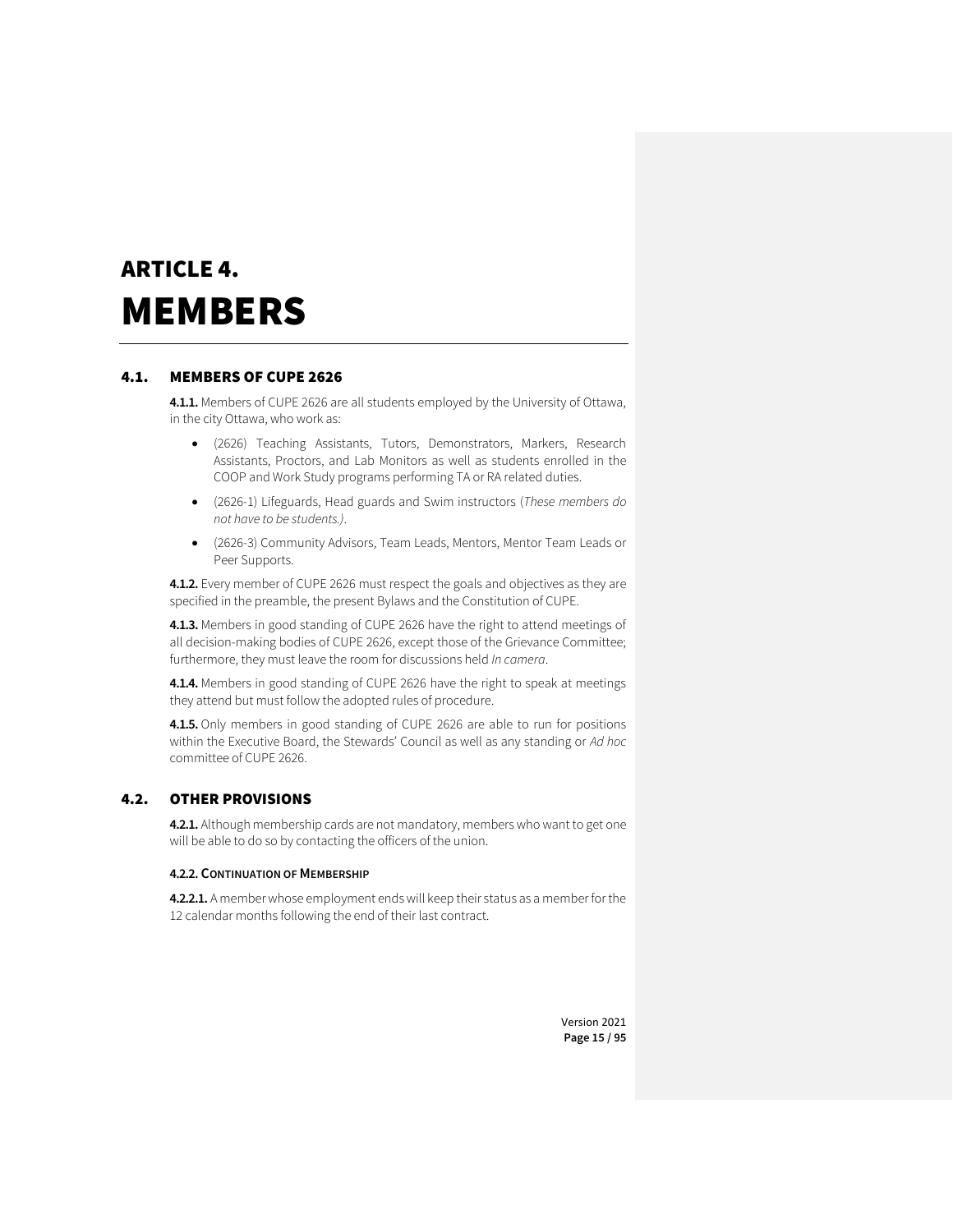**4.2.2.2.** A member who loses their student status, leaves the University willingly or not, or who completes their program of studies automatically loses their status as a member of CUPE 2626 as well as all the rights and privileges attached to this status.

*Members of CUPE 2626-1 (Lifeguards) are not covered by this clause.* 

**4.2.3.** No person will be excluded from CUPE 2626 for reasons pertaining to age, gender, race, nationality, ancestry, citizenship, marital status, illness or results of medical tests, sexual orientation or preference, place of residence, school of thought, beliefs, religious or political affiliations or activities, criminal records or any physical handicap or invalidity.

**4.2.4.** No person can be admitted or reinstated as a member if they were fined, suspended or expelled from CUPE 2626 or CUPE while the sanctions received have not been cleared.

**4.2.5.** Individuals occupying an elected paid position at CUPE 2626 will be considered a member of CUPE 2626 throughout the mandate for which they are elected. They will also maintain all rights and privileges attached to their status notwithstanding those for which student status must be maintained. This membership extension will not exceed a period of two mandates. Individuals given such an extension cannot run for election unless they are a member at the time of the election and at the start of their mandate.

> Version 2021 **Page 16 / 95**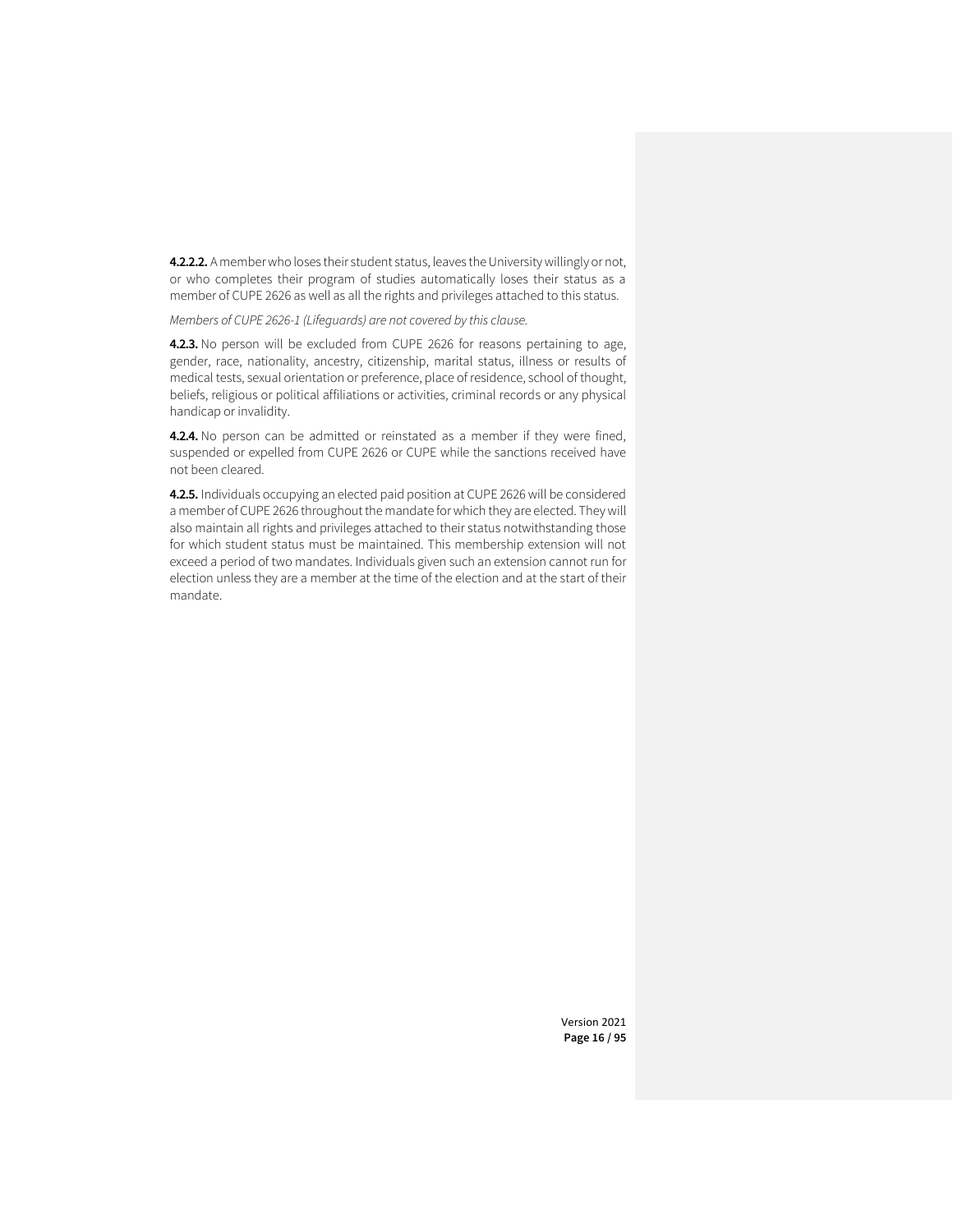# <span id="page-16-0"></span>ARTICLE 5. GENERAL ASSEMBLIES

# <span id="page-16-1"></span>5.1. MANDATE

### **5.1.1. TYPES OF GENERAL ASSEMBLIES**

There are three (3) types of General Assemblies:

- a. Annual General Assembly (AGA);
- b. Regular General Assembly (RGA); and
- c. Special General Assembly (SGA).

**5.1.2.** Each of these General Assemblies has a reason for being and has functions that are unique.

**5.1.3.** All officers and standing committees of CUPE 2626 are accountable to the GAs.

**5.1.4.** Subject to Article 10.12, GAs must be presided over by the President of Assembly of CUPE 2626.

**5.1.5.** Subject to Articles 5.3.1.1 and 5.4.1.1, only the President or their replacement, taking into account the required delays that are stipulated in the present Bylaws, has, after consulting the EC, the authority to call an AGA or a RGA.

# <span id="page-16-2"></span>5.2. COMPOSITION, PROCEDURES AND RIGHTS

### **5.2.1. RIGHT TO ATTEND**

**5.2.1.1.** Members in good standing of CUPE 2626, the employees of CUPE 2626, and any other individuals permitted by the CUPE national constitution have the right to attend GAs.

**5.2.1.2.** Exceptionally, members attending a GA can admit non-members by a majority vote to that effect upon two conditions: first, the presence of said nonmembers must be relevant to at least one item on the agenda, and second, these nonmembers must comply with the accepted rules of order. Furthermore, they will only be admitted for those items for which their presence was accepted, and they must leave the room as soon as those items are completed.

> Version 2021 **Page 17 / 95**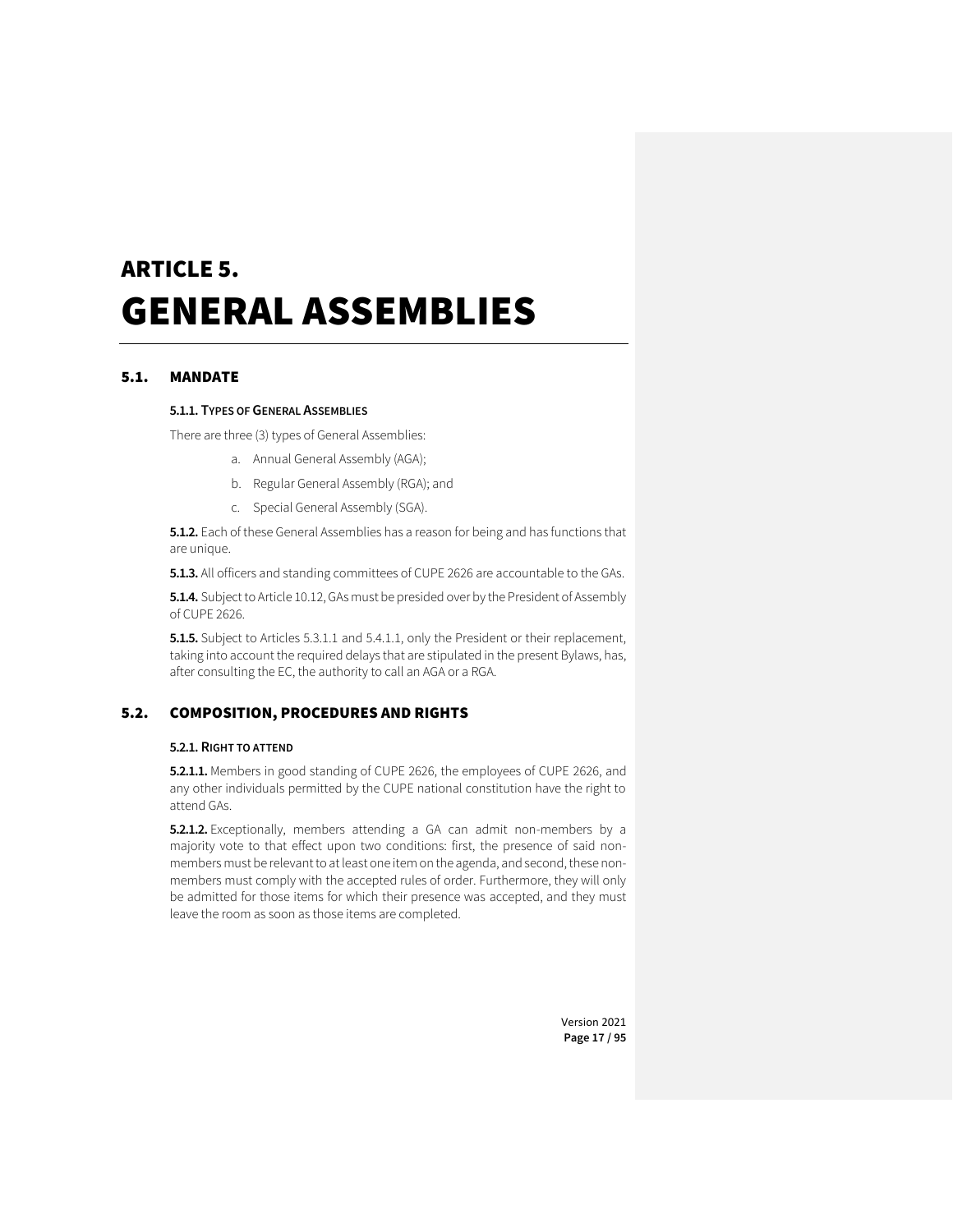### **5.2.2. RIGHT TO SPEAK, TO PRESENT MOTIONS, TO VOTE, AND TO NOMINATE**

**5.2.2.1.** All members in good standing of CUPE 2626 who attend a GA have the right to speak, to present motions and to vote on any issue discussed, as well as the right to nominate.

**5.2.2.2.** Employees of CUPE 2626, any individual permitted by the CUPE national constitution to attend GAs, and those individuals exceptionally admitted by membership who attend GA have the right to speak, to clarify certain issues and to advise the GA. They do not have the right to present motions, nor to vote, nor to make nominations.

**5.2.2.3.** .

# <span id="page-17-0"></span>5.3. ANNUAL GENERAL ASSEMBLY (AGA)

### **5.3.1. PROCEDURES**

**5.3.1.1.** An Annual General Assembly must be held between March 1st and April 30th of each academic year.

**5.3.1.2.** The goals of an AGA are, among other things, to present an account of the activities of CUPE 2626 in the past year, to hold elections, to adopt a budget for the coming year, and, when deemed necessary, to give mandates to the various committees of CUPE 2626.

## **5.3.2. QUORUM**

**5.3.2.1.** The quorum for an Annual General Assembly is the lesser of sixty-five (65) or two percent of members.

5.3.2.1.1. If quorum is not reached at an AGA, the meeting shall be converted into a Stewards' Council meeting. This special Stewards' Council will have as its agenda the business of the AGA. The Special SC will have the powers outlined in Article 6 on Stewards' Councils and not those of the AGA.

5.3.2.1.2. A minimum of three (3) members of the Executive Board must be present at any GA.

**5.3.2.2.** The agenda for the AGA must include, among other things, the following items in addition to the agenda items mandated by the CUPE National Constitution:

- a. Elections
- b. Report of the incumbent President on the Executive Board activities
- c. Report of the Secretary-treasurer (financial report and budget)
- d. Report of the Lifeguards Representative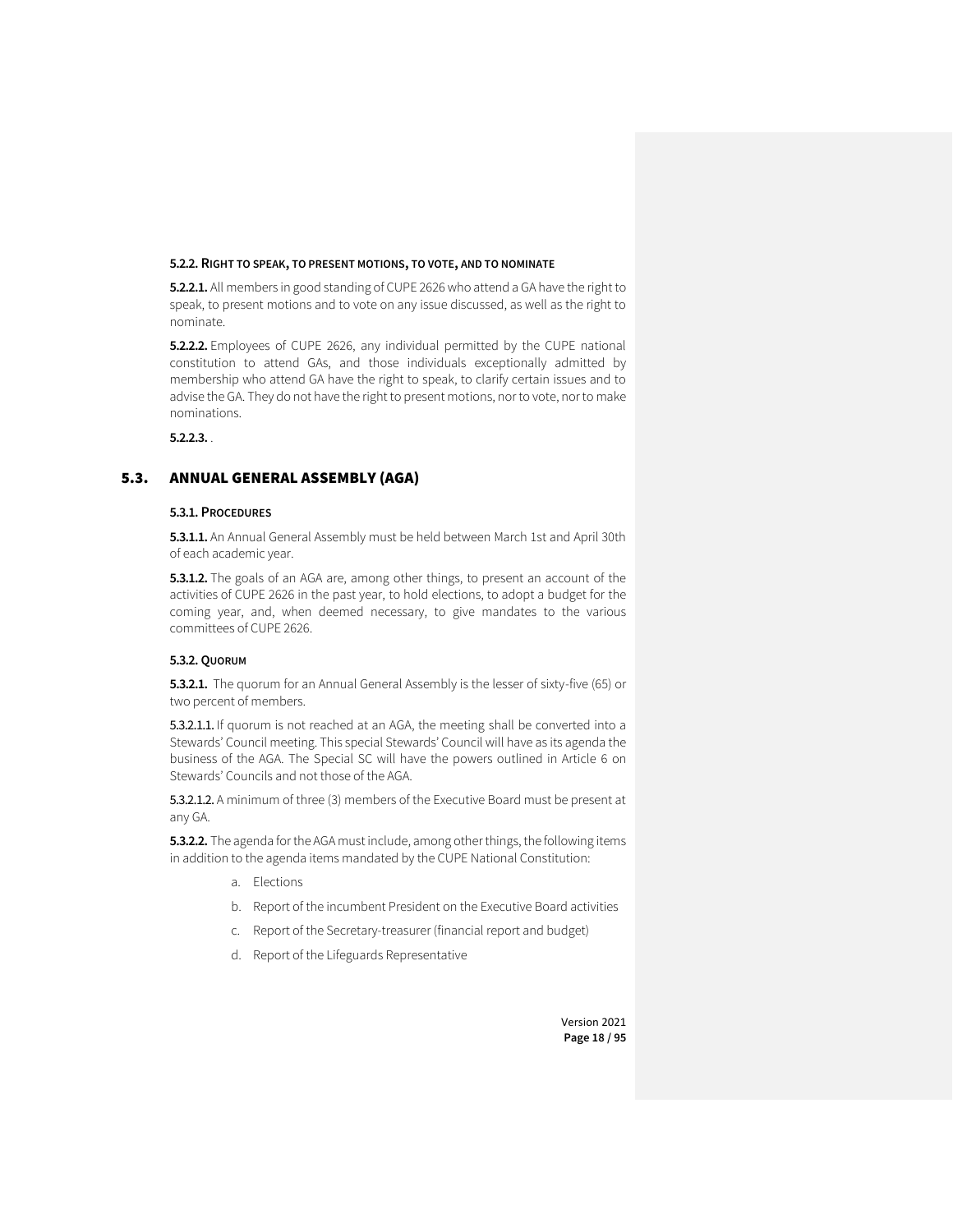### e. Report of the Residence Life Representative

### **5.3.3. REPORT OF THE CHAIR OF EACH BARGAINING COMMITTEE (IN PERIODS OF BARGAINING).**

## **5.3.4. PUBLICITY FOR AN AGA**

A written notice with the date, time, location, and Agenda of the AGA must be well publicized for at least fourteen (14) days prior to the AGA. It must also mention the nomination period for all positions that will be elected and specify the procedure to follow to nominate a member to one of the positions. This notice should be emailed to members and distributed through whatever other means the Executive Board deems appropriate, including postings on campus billboards, advertising in campus newspapers, and sharing via social media.

# <span id="page-18-0"></span>5.4. REGULAR GENERAL ASSEMBLY (RGA)

## **5.4.1. PROCEDURES**

5.4.1.1. A RGA must be held at least once between September 1st and December 15<sup>th</sup> of each year.

**5.4.1.2.** The goal of a RGA is, among other things, to deal with certain important issues; to elect by interim, if necessary, members to fill vacant positions; to give, if necessary, mandates to various committees of CUPE 2626; to evaluate the situation of CUPE 2626; and to give members of CUPE 2626 a chance to express their concerns and their recommendations.

**5.4.1.3.** If quorum is not reached at an RGA, the meeting shall be converted into a special Stewards' Council meeting. This special Stewards' Council will have as its agenda the business of the RGA. The Special SC will have the powers outlined in Article 6.3 on Stewards' Councils and not those of the RGA.

### **5.4.2.** Quorum

**5.4.2.1.** The quorum for a Regular General Assembly is the lesser of sixty-five (65) or two percent of members.

**5.4.2.2.** A minimum of three (3) members of the Executive Board must be present at any Regular General Assembly.

**5.4.2.3.** If quorum is not reached at an RGA, the meeting shall be converted into a special Stewards' Council meeting. This special Stewards' Council will have as its agenda the business of the RGA. The Special SC will have the powers outlined in Article 6.3 on Stewards' Councils and not those of the RGA.

# **5.4.3. PUBLICITY FOR A RGA**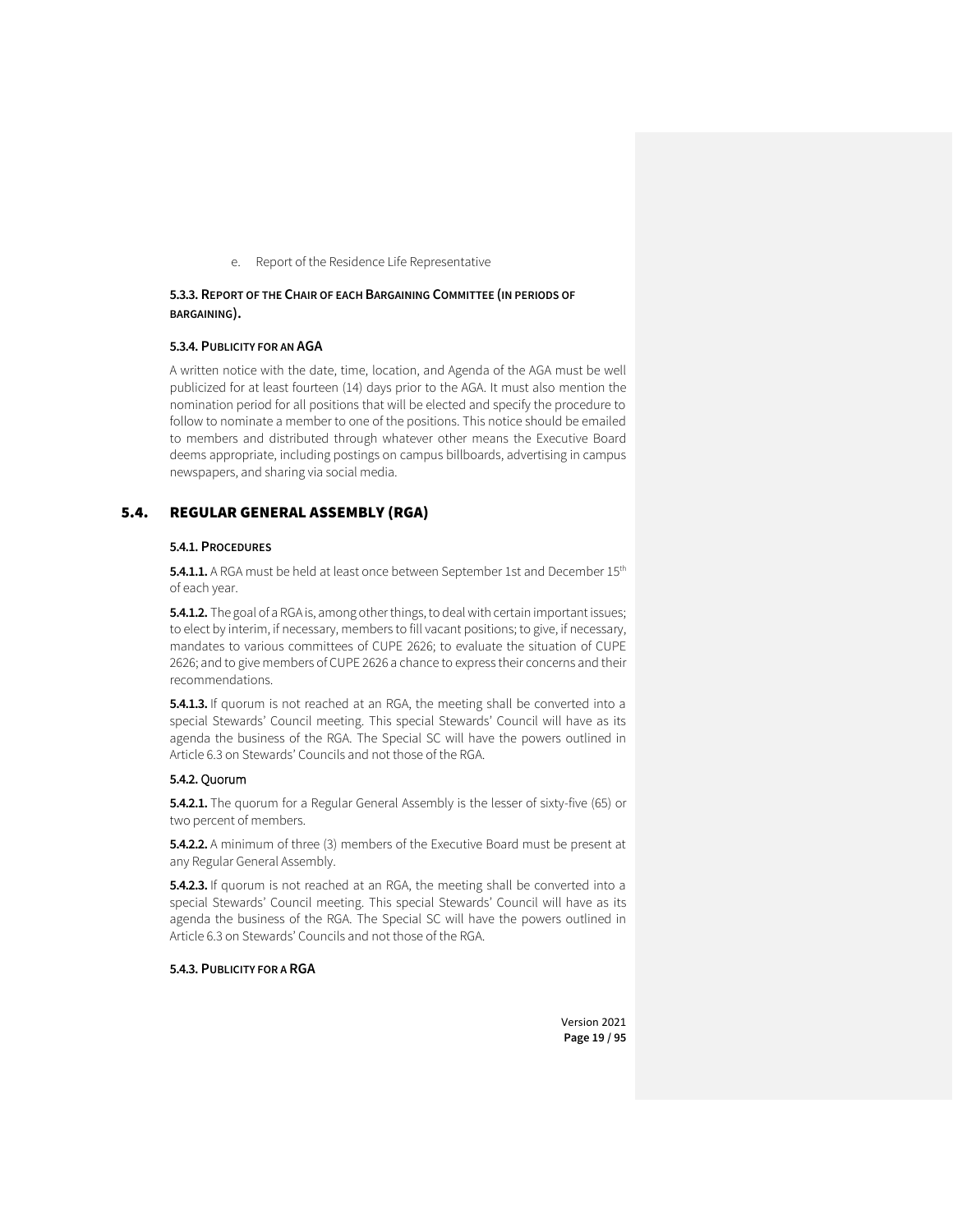A written notice with the date, time, location, and Agenda of the RGA must be well publicized for at least fourteen (14) days prior to the RGA. It must also mention the nomination period for all positions that will be elected and specify the procedure to follow to nominate a member to one of the positions. This notice should be emailed to members, and also distributed through whatever other means the Executive Board deems appropriate, including postings on campus billboards, advertising in campus newspapers, and sharing via social media.

# <span id="page-19-0"></span>5.5. SPECIAL GENERAL ASSEMBLY (SGA)

### **5.5.1. PROCEDURES**

**5.5.1.1.** The SGA is for members in good standing of CUPE 2626.

**5.5.1.2.** A SGA can be called at any time by the President of CUPE 2626 or by a threequarter (3/4) majority vote of the Executive Board. Subject to Article 6.3.3.2, the Stewards' Council can call a SGA by a three-quarter (3/4) majority vote of its members. Subject to Article 5.5.3, a SGA can also be called by petition to that effect from the membership of CUPE 2626.

**5.5.1.3.** The goal of a SGA is to deal with certain issues which are deemed important and which require a rapid decision or which can only be resolved by holding a GA.

### **5.5.1.4.** Quorum

5.5.1.4.1. The quorum for a Special General Assembly is the lesser of sixty-five (65) or two percent of members.

5.5.1.4.2. A minimum of three (3) members of the Executive Board must be present at any SGA.

**5.5.1.5.** The Agenda for a SGA can only include those items for which it was called.

### **5.5.2. PUBLICITY FOR A SGA**

**5.5.2.1.** The publicity required to call a SGA differs from that required for an AGA or a RGA. Because the time allotted to the organization of a SGA is determined by the emergency and the seriousness of the issues with which the local has to deal with, the Executive Board will take the necessary measures to ensure that the greatest number of members is informed of the date, time, location and Agenda of the SGA.

**5.5.2.2.** A written notice with the date, time, location, and Agenda of the RGA must be well publicized at least twenty-four (24) hours prior to the SGA and distributed to the membership through whatever means feasible.

### **5.5.3. SPECIAL GENERAL ASSEMBLY (SGA) BY PETITION**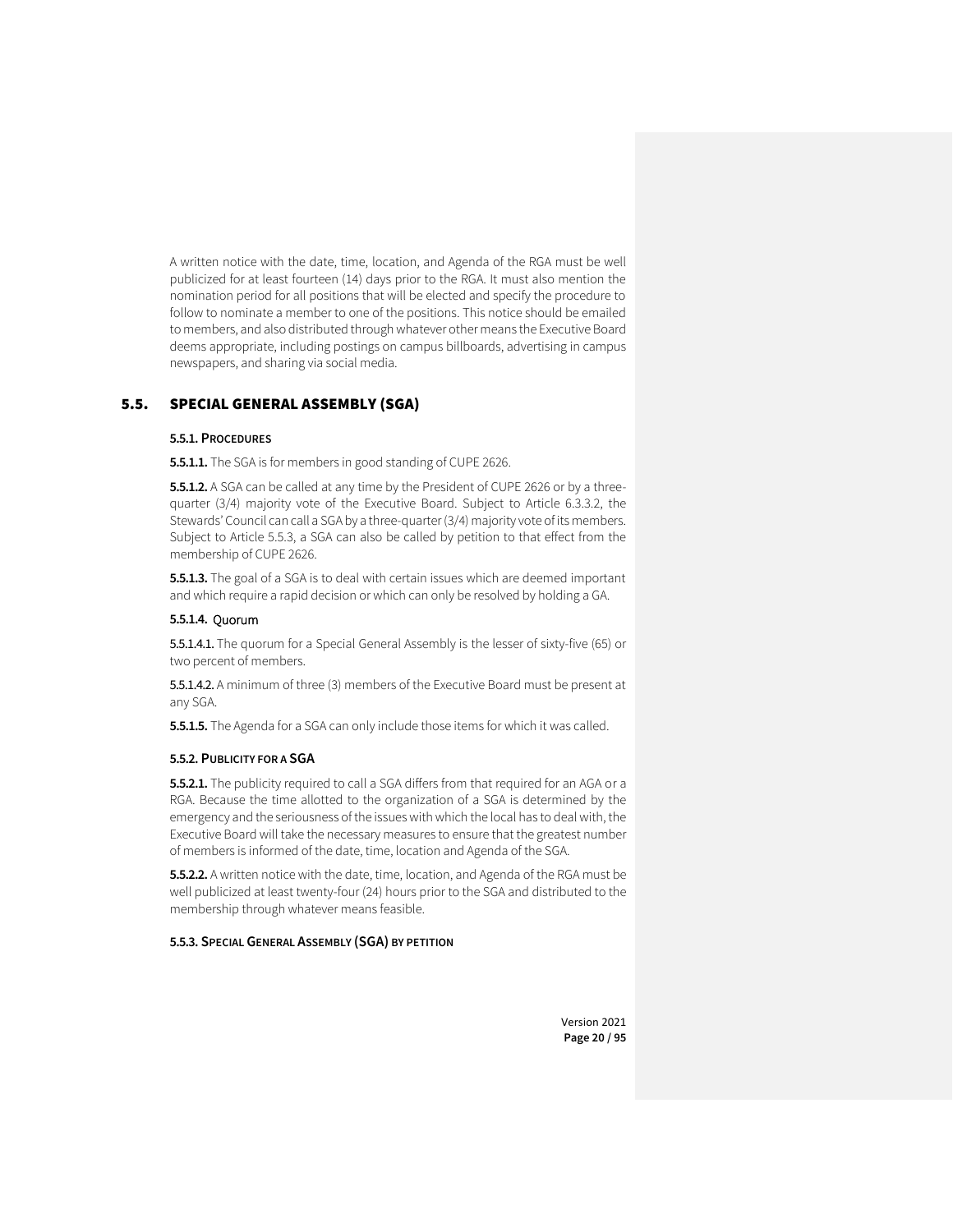**5.5.3.1.** Members in good standing of CUPE 2626 can, if they deem necessary, undertake the required procedure to call a SGA.

**5.5.3.2.** Each page of the petition must include the following items:

- a. The date on which the petition was started;
- b. The reasons for calling a SGA;
- c. A tentative date to hold the SGA;
- d. The printed name of every signatory, the student ID number of each signatory, the employee number of each signatory (in cases where it applies), the department or unit, and the signature of each signatory.

**5.5.3.3.** When at least 200 members in good standing of CUPE 2626 have requested a SGA by petition, this petition will be submitted to the members of the Executive Board.

**5.5.3.4.** In the ten (10) working days following the reception of the petition, the President, with the help of the Executive Board, will:

- a. Verify the pages of the petition, that is to say check the name, employee and student numbers of the signatories, to make sure that they are indeed members in good standing of CUPE 2626;
- b. Make sure that the required number of valid signatures has been reached;
- c. Call a SGA following the procedure described in Article 5.5, as soon as they establish that the petition respects the requirements stipulated in Articles 5.5.3.4 and 5.5.3.6.

**5.5.3.5.** The date on which the SGA will be held is determined in consideration of the tentative date requested by the signatories. However, the SGA must be held within 20 working days of the SGA being called.

**5.5.3.6.** Only those items for which the SGA was called will appear on the Agenda and will be dealt with at the SGA.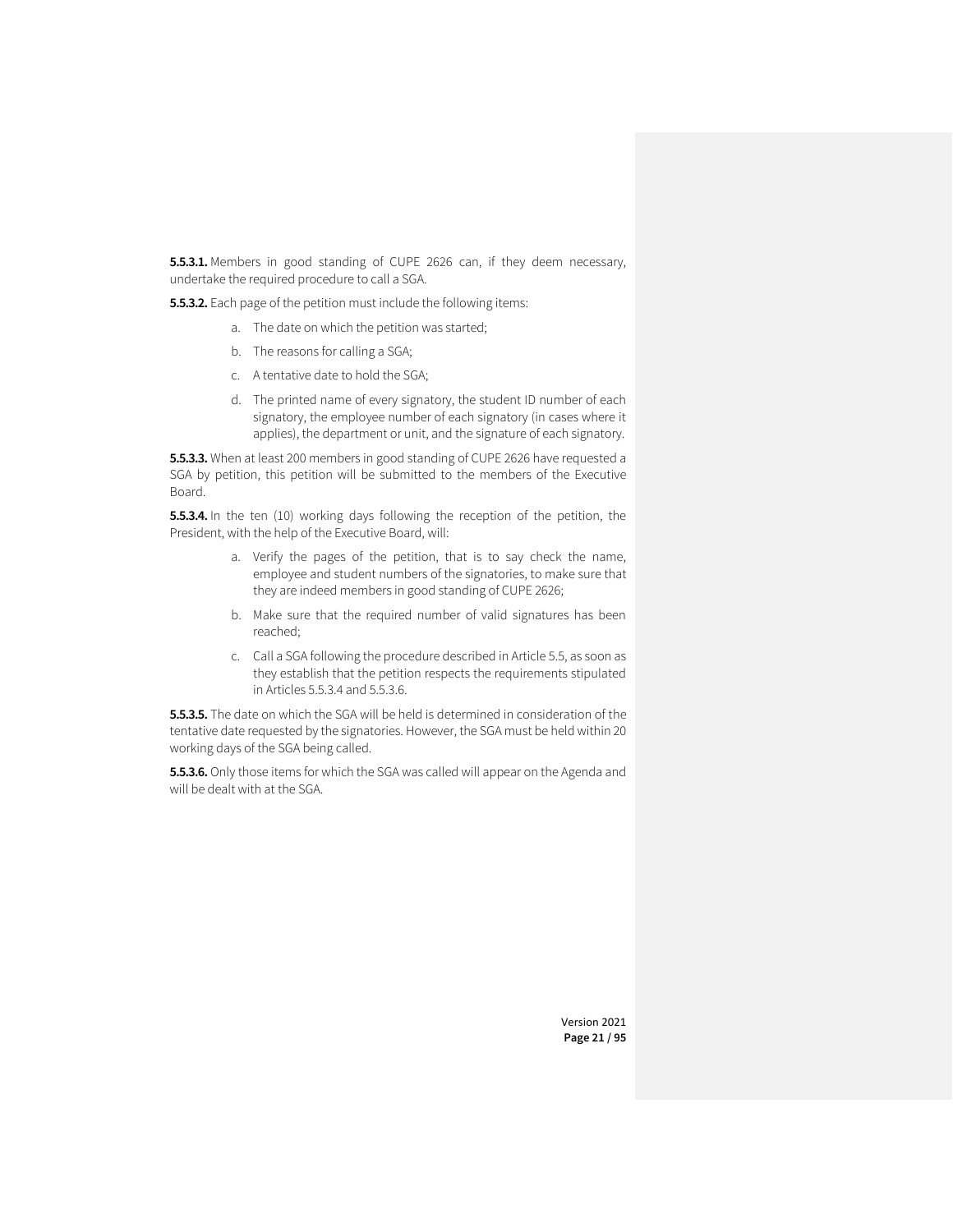# <span id="page-21-0"></span>ARTICLE 6. STEWARDS' COUNCIL (SC)

# <span id="page-21-1"></span>6.1. MANDATE

**6.1.1.** The Stewards' Council (SC) is the second most important decision-making body within CUPE 2626, after the GAs.

**6.1.2.** Notwithstanding Article 6.1.1, no CUPE 2626 committee or council will be accountable to the SC, except for the *Ad hoc* committees it created.

**6.1.3.** The SC has the mandate to keep lines of communication open between the Executive Board and the membership and to advise the Executive Board between GAs.

**6.1.4.** The SC meets at least twice in the fall semester, at least twice in the winter semester, and, if possible, once in the spring/summer semester, or as often as is deemed necessary.

**6.1.5.** A special SC meeting can be called in extraordinary circumstances provided that the Stewards are advised, and that relevant documentation is made available at least forty-eight (48) hours prior to the special SC meeting.

**6.1.5.1.** Notwithstanding 6.1.5, AGAs and RGAs that fail to attain quorum may be immediately converted into special SC meetings (per 5.3.1.3.1 and 5.4.1.3, respectively) without further advanced notice, provided that members were given proper notice of the planed GA.

# <span id="page-21-2"></span>6.2. COMPOSITION, PROCEDURES AND RIGHTS

### **6.2.1. COMPOSITION AND PROCEDURES**

**6.2.1.1.** The required quorum for a SC meeting is twenty-five percent (25%) of registered Stewards.

**6.2.1.2.** Subject to Article 10.12, SC meetings must be presided over by the President of Assembly of CUPE 2626.

**6.2.1.3.** Minutes will be kept by the Recording Officer. After their adoption, they will be kept in the archives of CUPE 2626.

**6.2.1.4.** All decisions made by the SC must be reported at the following Executive Board meeting.

> Version 2021 **Page 22 / 95**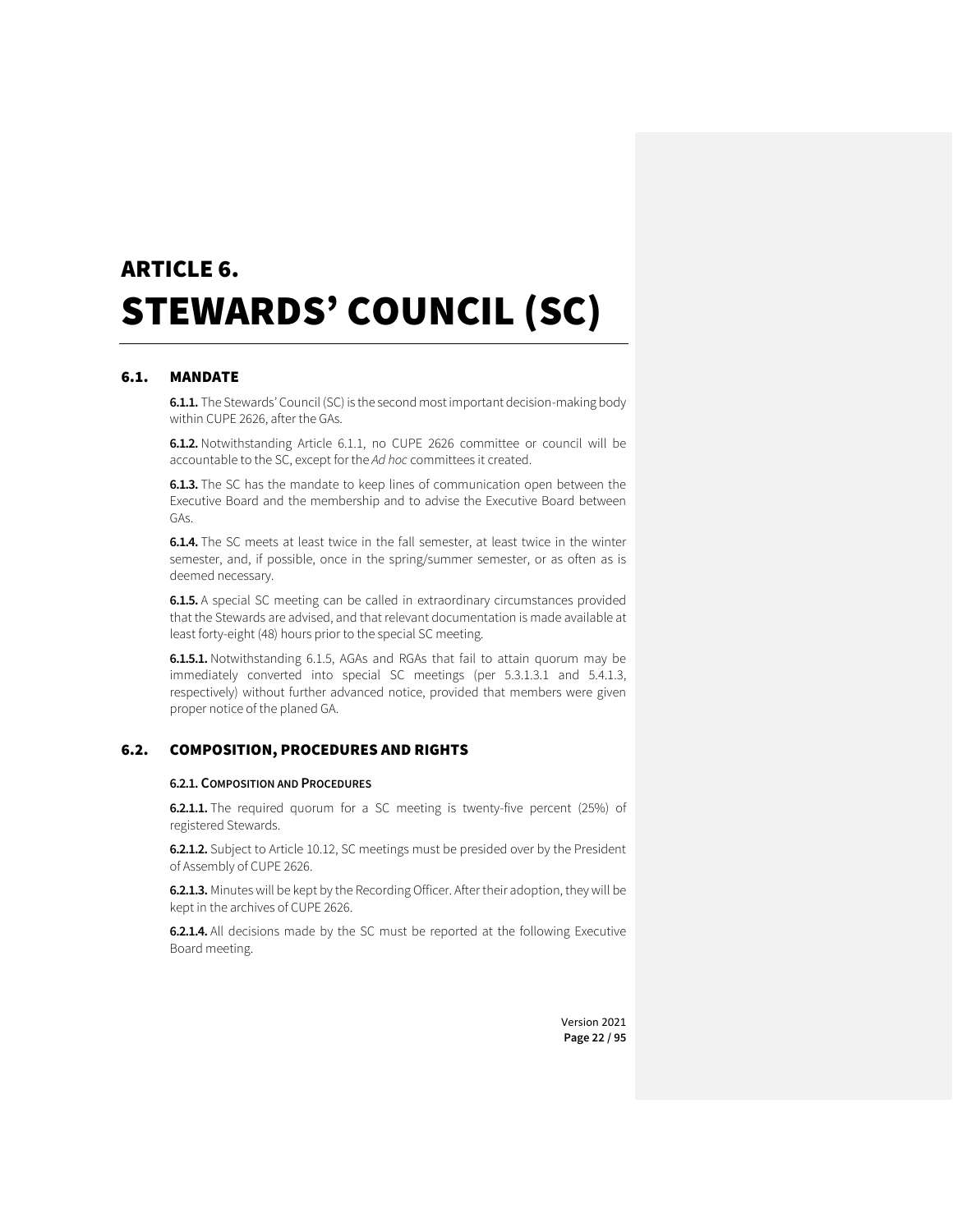#### **6.2.2. RIGHT TO ATTEND**

**6.2.2.1.** Members in good standing of CUPE 2626, the employees of CUPE 2626, and any other individuals permitted by the CUPE National constitution have the right to attend SC meetings.

**6.2.2.2.** Exceptionally, Stewards attending a SC meeting may admit non-members by a majority vote upon two conditions: first, the presence of these non-members must be relevant to at least one of the items on the agenda and, second, these nonmembers must follow the accepted rules of procedure. Furthermore, they can only be admitted for the items for which their presence is required and must leave as soon as these items are completed.

**6.2.2.3.** Notwithstanding Article 12.3.1.2, Stewards who cannot attend a Stewards' Council meeting shall nominate a member of the academic unit they represent to attend a meeting by proxy. The Steward will inform one or both Stewards Representatives in advance of the meeting. The Stewards Representatives must then verify that the proposed individual is a member. A member's proxy role ends after one meeting.

6.2.2.3.1. Stewards should also appoint a proxy (using the procedures outlined in 6.2.2.3.) for any AGA or RGA they are unable to attend. This proxy will take their place in the event the assembly is converted into a special SC meeting.

6.2.2.3.2. Notwithstanding 6.2.2.3., all members present at a special SC meeting held to replace an AGA or RGA that failed to attain quorum shall be allowed to participate in debate, although only Stewards will be allowed to propose motions or vote.

6.2.2.3.3. When a Special SC meeting is held to replace an AGA or RGA that fails to attain quorum, the Stewards' Council will have the authority to deal with any business before the GA that it judges to be necessary to the union's functioning, such as the annual budget. Such matters will be approved only on an interim basis and be subject to reconsideration by the membership at the next GA.

#### **6.2.3. RIGHT TO SPEAK, TO PRESENT MOTIONS, TO VOTE AND TO NOMINATE**

**6.2.3.1.** All Stewards attending a SC meeting have the right to speak, to present motions and to vote on all issues brought up at the SC meeting; they also have the right to nominate and be nominated.

**6.2.3.2.** Both Stewards Representatives have the right to speak on all the issues brought up at the SC meeting but do not have the right to present motions, to vote nor to nominate.

**6.2.3.3.** Employees of CUPE 2626, any individual permitted by the CUPE national constitution to attend GAs, and those individuals exceptionally admitted by

> Version 2021 **Page 23 / 95**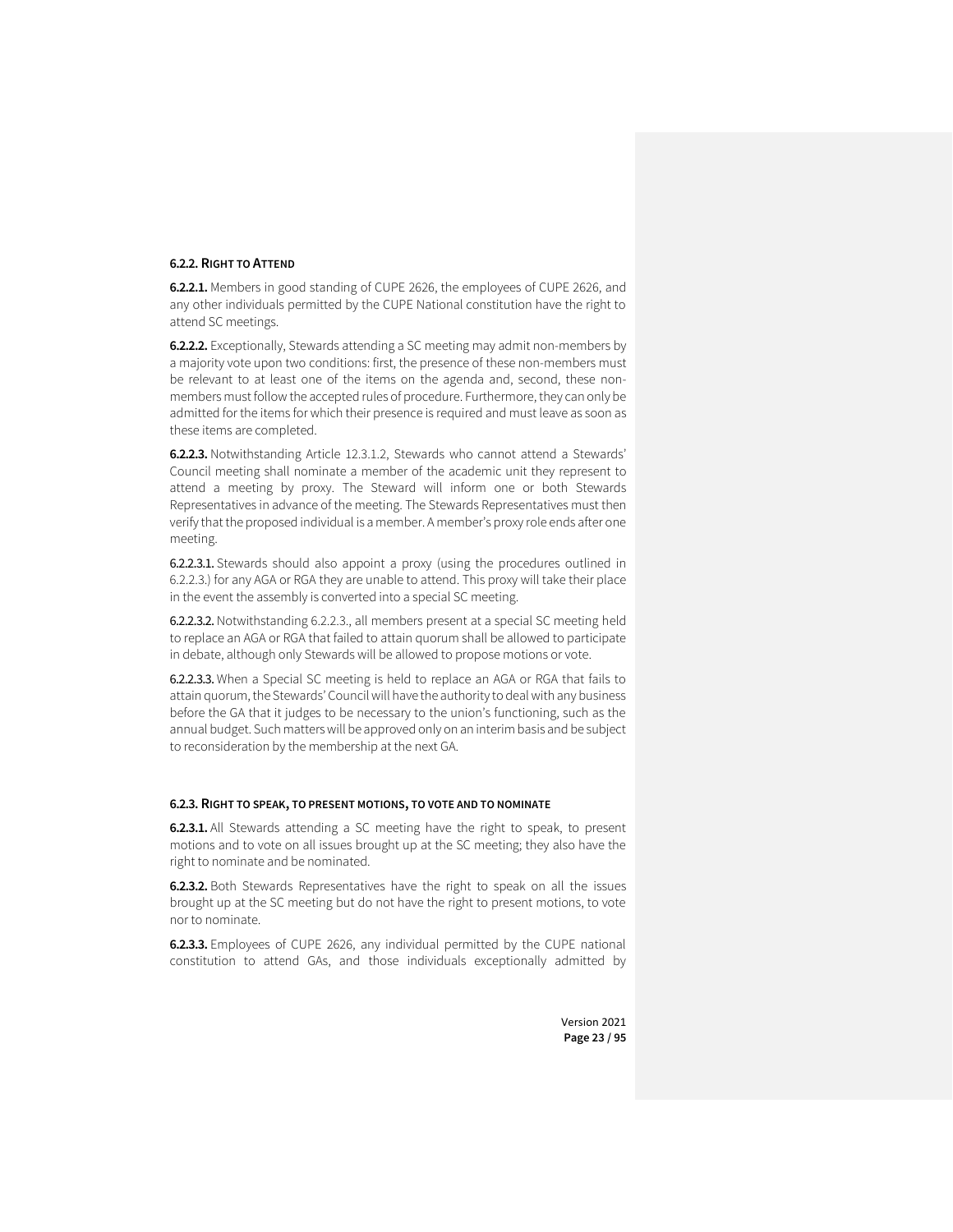membership who attend a SC have the right to speak to clarify certain issues and to advise the SC, but do not have the right to present motions, nor to vote, nor to make nominations.

# <span id="page-23-0"></span>6.3. POWERS

### **6.3.1. CREATION OF AN AD HOC COMMITTEE**

**6.3.1.1.** Subject to Article 9, the SC has the authority to create *Ad hoc* committees to study issues deemed important.

**6.3.1.2.** The Stewards Representatives must inform the Executive Board of the creation of such a committee and of its reason for being at the following Executive Board meeting.

**6.3.1.3.** The report of the *Ad hoc* committee, once it has been adopted, will be handed to the Recording Officer to be kept in the CUPE 2626 archives.

**6.3.1.4.** The SC will then decide whether to recommend the report to the Executive Board.

### **6.3.2. INTERIM ELECTIONS**

**6.3.2.1.** Subject to Article 11 and Appendix C.6, a special SC meeting can be called to hold interim elections of CUPE 2626 officers.

# **6.3.3. OTHER POWERS**

**6.3.3.1.** The SC can recommend to the EB to call a SGA to discuss important issues.

**6.3.3.2.** Under extraordinary circumstances, the SC can take the necessary measures to call a SGA if the EB is not in a position to do so.

**6.3.3.3.** In the context of a special meeting of the SC that replaces an AGA or a RGA that has failed to achieve a quorum, the SC shall have the power to address any business scheduled for the GA that it deems necessary for the operation of the Union, such as the budget. Such business shall be dealt with on a provisional basis only and any decision taken by the SC should be reconsidered at the next GA.

# <span id="page-23-1"></span>6.4. STEWARDS

**6.4.1.** Each department or academic unit (2626) or subunit (2626-1 and 2626-3) ha the right to have a steward for every 30 members of CUPE 2626 (or portion thereof) with active contracts currently or in any semester during the previous year.

> Version 2021 **Page 24 / 95**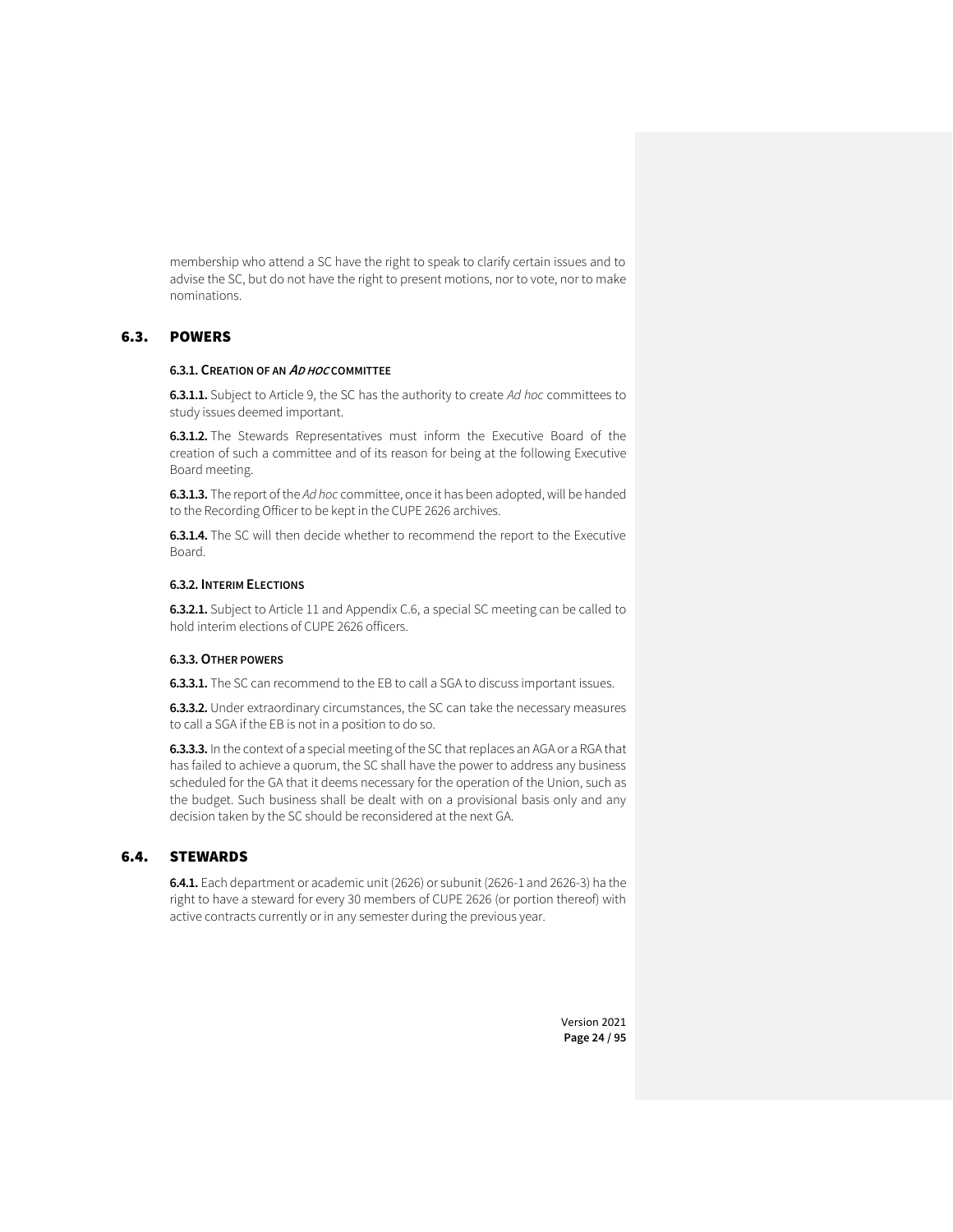**6.4.2.** Stewards have the obligation to consult the members of their respective department or academic unit (2626) or subunit (2626-1 and 2626-3) to assess their needs and their concerns in order to communicate them to the SC.

**6.4.3.** Stewards have the obligation to keep the members of CUPE 2626 in their respective department or academic unit(2626) or subunit (2626-1 and 2626-3) abreast of the activities of the EB and of the SC, as well as of other important issues.

**6.4.4.** Stewards are obliged to attend SC meetings and GAs, and to appoint a proxy should they be unable to do so.

# <span id="page-24-0"></span>6.5. ELECTIONS

**6.5.1.** Subject to Article 6.5.3, members of CUPE 2626 in a department or academic unit (2626) or subunit (2626-1 and 2626-3) can choose to nominate or elect their steward.

**6.5.2.** In the event that members in a department or academic unit (2626) or subunit (2626-1 and 2626-3) do not want to or cannot appoint or elect a steward, the Stewards Representatives of CUPE 2626 will have the power to appoint one by interim.

**6.5.3.** At no time can a member of the Executive Board or the President of Assembly be elected or appointed the steward for their department or academic unit (2626) or subunit (2626-1 and 2626-3).

> Version 2021 **Page 25 / 95**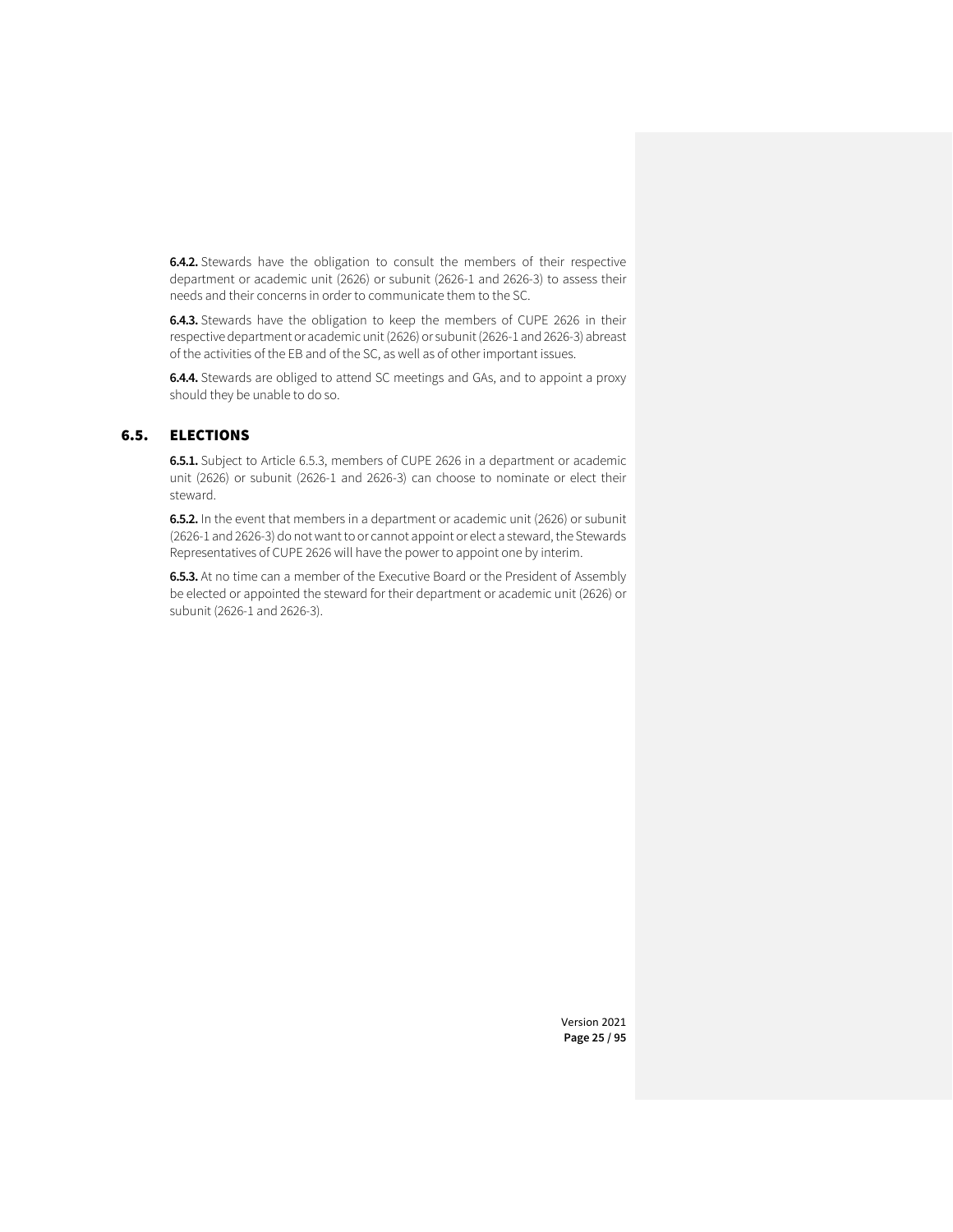# <span id="page-25-0"></span>ARTICLE 7. EXECUTIVE BOARD (EB)

# <span id="page-25-1"></span>7.1. MANDATE

**7.1.1.** The Executive Board (EB) is the third most important decision-making body within CUPE 2626, after the GA and the SC.

**7.1.2.** Notwithstanding Article 7.1.1, the EB is not responsible to the SC.

**7.1.3.** The EB must act and make the decisions necessary to the execution of the decisions made and the instructions given to it by the members at a GA.

**7.1.4.** The EB must make all reasonable efforts to ensure that the Bylaws of CUPE 2626, the Constitution of CUPE, the clauses of all Collective agreements reached between the Employer and the Employees, and the clauses of Policy 110A between students and professors, are respected by all members of CUPE 2626.

**7.1.5.** The EB must make all reasonable efforts to ensure that:

- a. The clauses of the Collective Agreement are applied and respected by the Employer; and
- b. The clauses of Policy 110A are applied and respected by professors.

**7.1.6.** Each EB member is, in the performance of their duties, accountable to the EB and must respect the measures adopted by the latter. Each member must make sure to inform the EB of their activities.

**7.1.7.** The EB must meet on at least six (6) occasions during each of the fall and winter semesters and on at least four (4) occasions during the spring/summer semester; or more often as is deemed necessary consistent with Article B.3.14 of the CUPE National constitution.

**7.1.8.** Special EB meetings can be called by the President or their replacement, or with the agreement of EB members.

**7.1.9.** The President or the EB can call EB work sessions, which all members of the EB must attend.

**7.1.10.** The duration of the mandate of Executive Board members is from May 1st of the year in which the election is held to April 30th of the following year.

> Version 2021 **Page 26 / 95**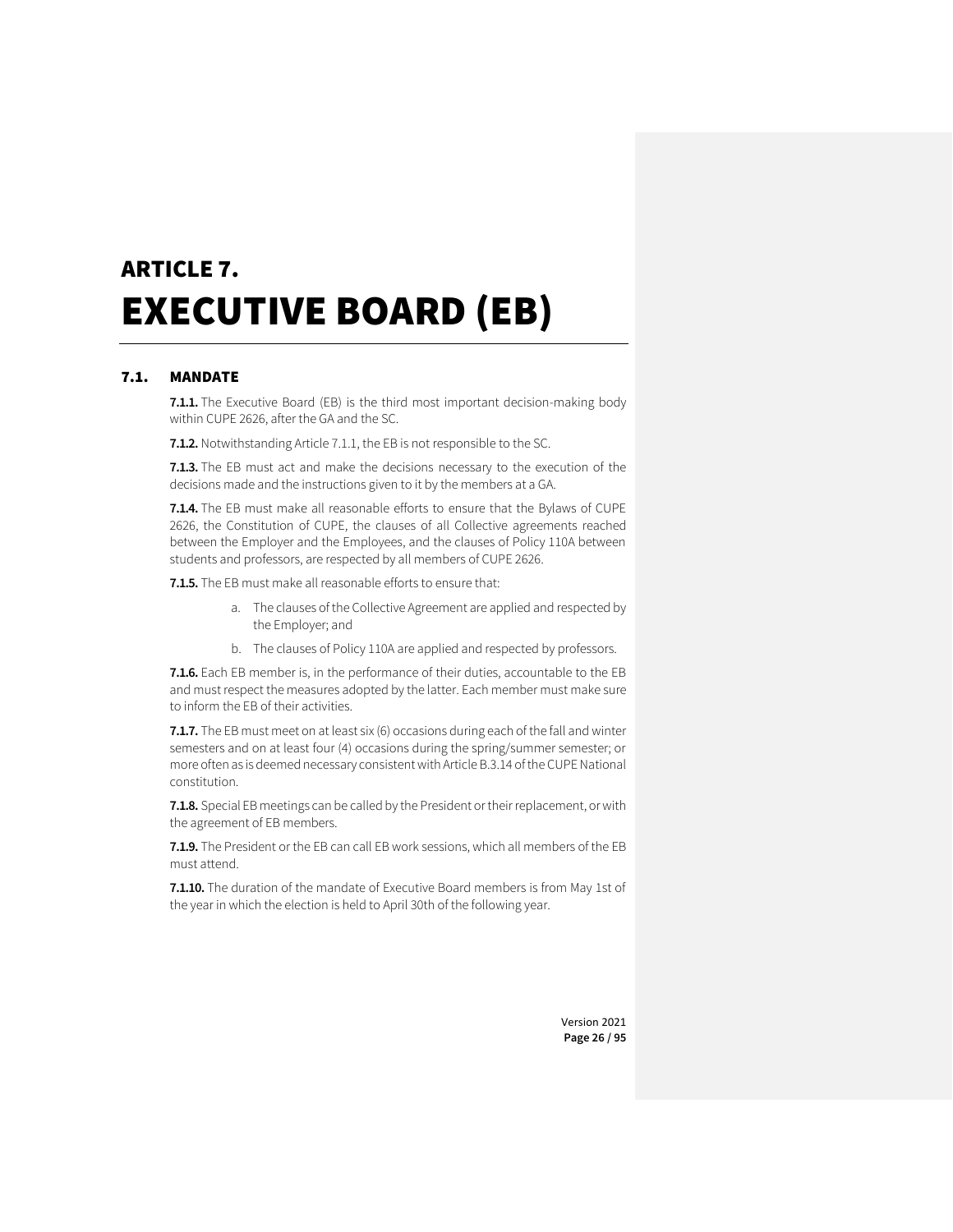# <span id="page-26-0"></span>7.2. COMPOSITION, PROCEDURES, AND RIGHTS

### **7.2.1. COMPOSITION AND PROCEDURES**

**7.2.1.1.** The EB is composed of the following officers:

- **■** President:
- **■** Vice-President;
- Secretary-Treasurer;
- Francophone Stewards Representative;
- Anglophone Stewards Representative;
- Equity and Education Officer;
- Health and Safety Officer;
- Recording Officer;
- Liaison Officer;
- Lifeguards Representative (must be a member of 2626-1); and

■ Residence Life Representative (must be a member of 2626-3)

**7.2.1.2.** The required quorum for an EB meeting is five seven (7) members, one of which must be the President or their replacement.

**7.2.1.3.** Subject to Article 10.12, EB meetings will be presided over by the President of Assembly of CUPE 2626.

**7.2.1.4.** Minutes will be kept by the Recording Officer of CUPE 2626. Once adopted, they will be kept in the archives of CUPE 2626.

**7.2.1.5.** Subject to article B.2.2 of the CUPE National Constitution, no member may hold more than one position on the EB.

### **7.2.2. RIGHT TO ATTEND**

**7.2.2.1.** Members in good standing of CUPE 2626, the employees of CUPE 2626, and any other individuals permitted by the CUPE National constitution have the right to attend EB meetings.

**7.2.2.2.** The Chair of each Bargaining Committee is not a member of the EB, but they must attend EB meetings when each Bargaining Committee is active. They sit on the committee for consultation purposes and informs EB members of the progress of negotiations.

**7.2.2.3.** Exceptionally, the members attending an EB meeting can admit nonmembers by a majority vote to that effect upon two conditions: first, the presence of

**Formatted:** Strikethrough, Highlight

Version 2021 **Page 27 / 95**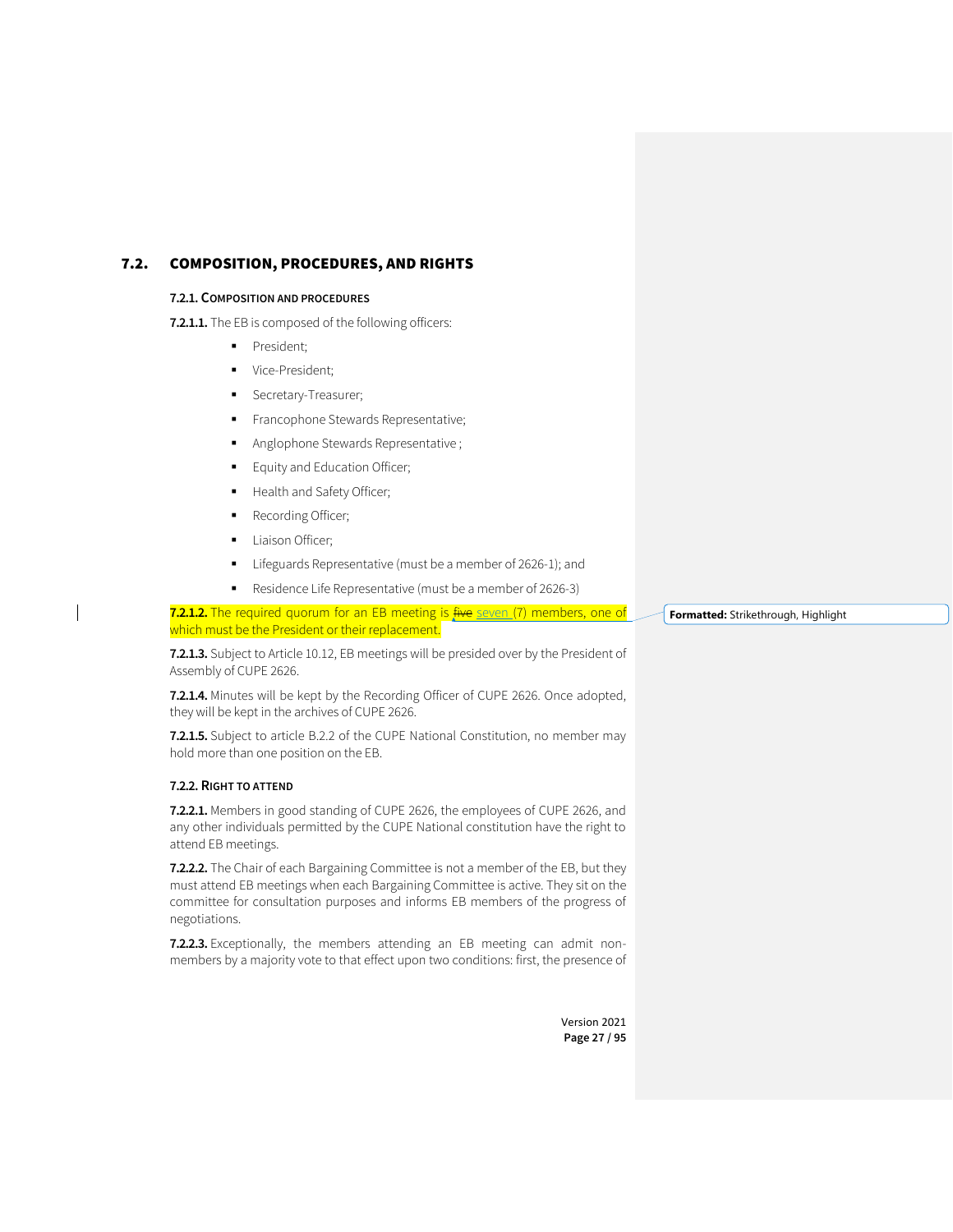these non-members must be relevant to at least one item on the agenda, and, second, these non-members must comply with the accepted rules of order. Furthermore, they will only be admitted for those items for which their presence is required and must leave the room as soon as these items are completed.

### **7.2.3. RIGHT TO SPEAK, TO PRESENT MOTIONS, TO VOTE AND TO NOMINATE**

**7.2.3.1.** All EB members who attend an EB meeting have the right to speak, to present motions and to vote on all issues discussed at the EB meeting, as well as the right to nominate and to be nominated.

**7.2.3.2.** The Chair of each Bargaining Committee has the right to speak, but does not have the right to present motions, to vote, nor to nominate or be nominated.

**7.2.3.3.** Employees of CUPE 2626, any individual permitted by the CUPE national constitution to attend GAs, and those individuals exceptionally admitted by membership to attend an EB meeting have the right to speak, to clarify certain issues and to advise the EB, but do not have the right to present motions, nor to vote, nor to make nominations.

# <span id="page-27-0"></span>7.3. POWERS

### **7.3.1. CREATION OF AN AD HOC COMMITTEE**

**7.3.1.1.** Subject to Article 9, the EB has the power to create *Ad hoc* committees to study questions deemed important or to put into effect certain measures.

**7.3.1.2.** At least one member of the EB must sit on this committee and is in charge of presenting the final report to the EB to be adopted.

**7.3.1.3.** The report of the *Ad hoc* committee, once adopted, will be handed to the Recording Officer to be kept in the CUPE 2626 archives.

**7.3.1.4.** The EB will then decide whether to adopt recommendations provided by the *Ad hoc* committee.

### **7.3.2. OTHER POWERS**

**7.3.2.1.** The EB has the power to delegate any specific task or responsibility to an officer.

**7.3.2.2.** Executive Officers hold title to any property of the local as trustees for the local. They have no rights to sell, convey, or encumber any real estate without first giving notice and then submitting the proposition to a General Assembly and having it approved.

> Version 2021 **Page 28 / 95**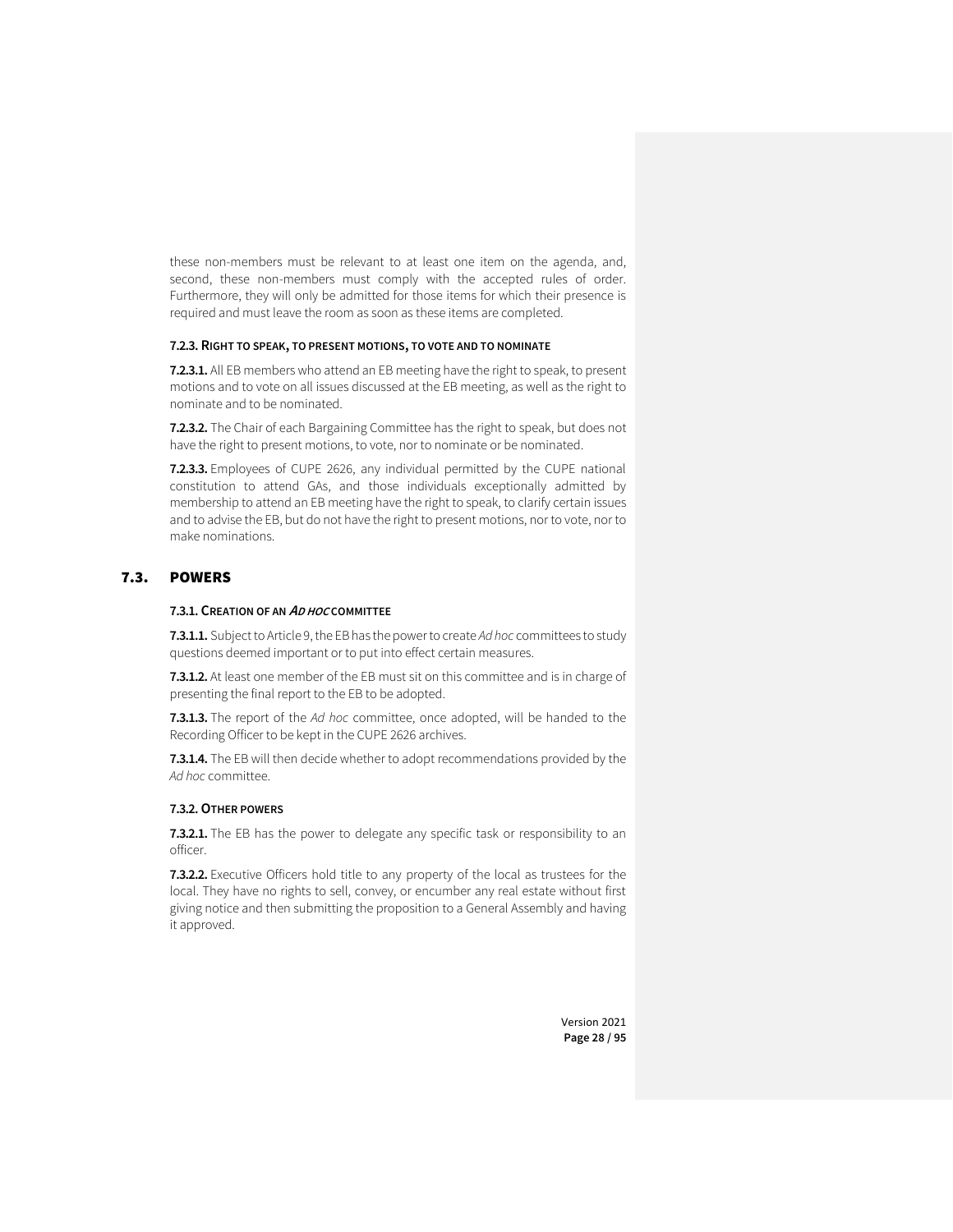# <span id="page-28-0"></span>ARTICLE 8. COMMITTEES OF CUPE 2626

# <span id="page-28-1"></span>8.1. BARGAINING COMMITTEES (BC)

### **8.1.1. MANDATE**

**8.1.1.1.** Each Bargaining Committee (BC), subject to Appendix E.3.6, receives its mandate from the GA.

**8.1.1.2.** In addition to the mandate it receives from the GA, each BC can do additional research and analysis to prioritize requests made by members.

**8.1.1.3.** Each BC can rely on the SC to collect other data.

**8.1.1.4.** A progress report of collective bargaining must be presented at each meeting of the EB by the Chair of each BC.

**8.1.1.5.** After the ratification of a collective agreement, each BC will submit a report which must include the following items:

- a. The name of the Chair of the BC, those of all members who took part in collective bargaining and that of the CUPE representative assigned to our Local;
- b. The name of the Main Negotiator and those of all other members of the Bargaining Committee on the Management side; and
- c. Recommendations for the next round of bargaining concerning what went well or poorly, what was left aside, what could not be obtained, clauses and articles on which concessions can never be made as well as avenues to explore.

**8.1.1.6.** When the final report of each BC is adopted, it will be given to the Recording Officer to be kept in the CUPE 2626 archives.

8.1.1.7. A copy of the final report will be sent to the CUPE representative assigned to our Local.

# **8.1.2. COMPOSITION**

### **8.1.2.1. MEMBERSHIP**

8.1.2.1.1. Each BC has at least seven (7) members: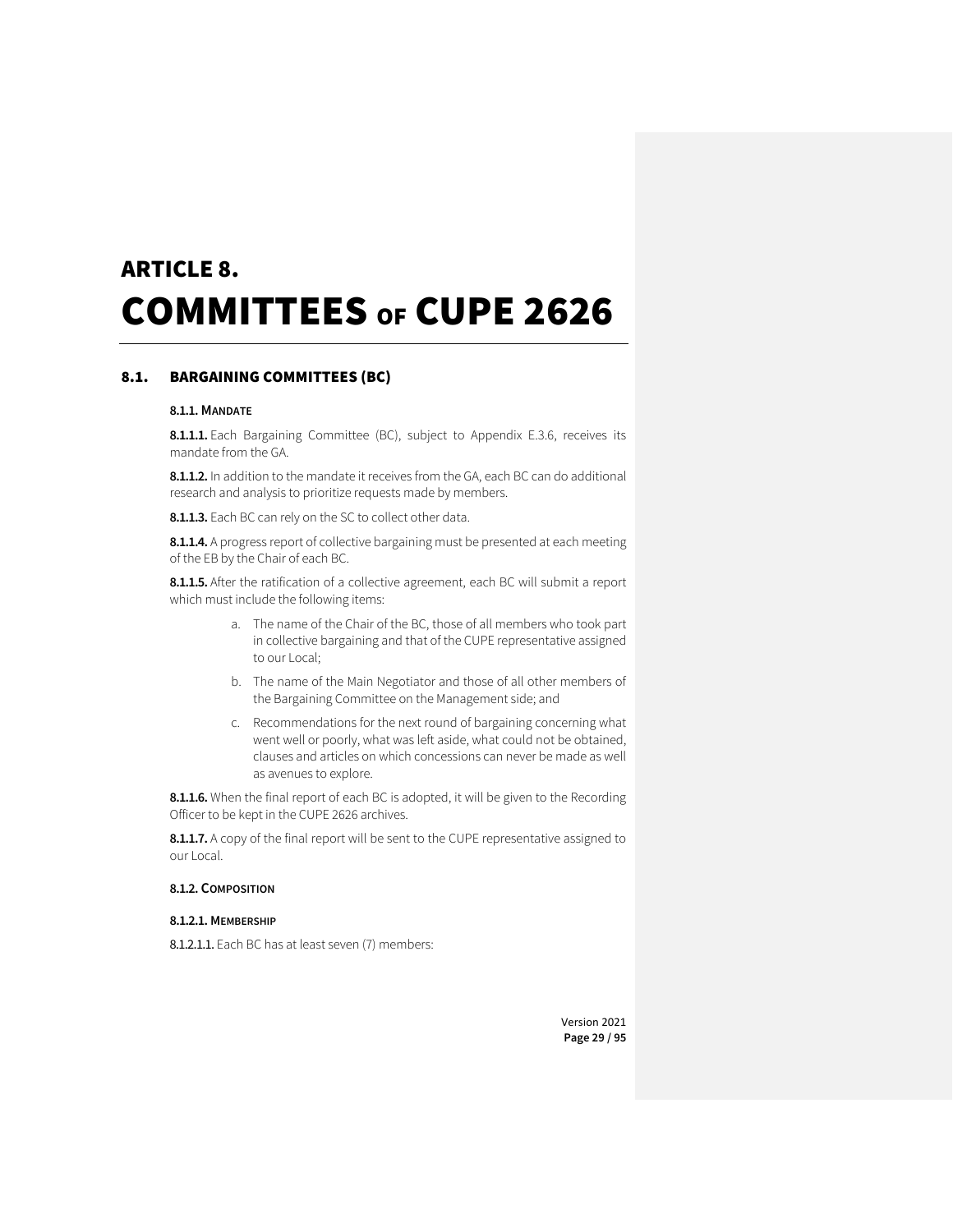- (2626) the CUPE representative assigned to our Local, the President of CUPE 2626 and five (5) 2626 members.
- (2626-1) the CUPE representative assigned to our Local, the President of CUPE 2626, the Lifeguards Representative and four (4) 2626-1 members.
- (2626-3) the CUPE representative assigned to our Local, the President of CUPE 2626, the Residence Life Representative and four (4) 2626-3 members.

8.1.2.1.2. Positions on each BC require at minimum the Degree of Functionality A in one of the two official languages of CUPE 2626 and the Degree of Functionality C in the second official language, as defined in article 3.3.

### **8.1.2.2. ELECTIONS**

8.1.2.2.1. Subject to Article 11, members of the BC will be elected by the AGA.

8.1.2.2.2. Notwithstanding Article 8.1.2.2.1, subject to the directives given in Appendix C.6, elections by interim can take place at a special SC meeting.

8.1.2.2.3. Notwithstanding Article 8.1.2.2.2, the EB has the power to appoint by interim members of the BC when:

- a. The Management notifies the Union that it decides to return to the negotiating table within the period of three (3) months preceding the expiration of the Collective Agreement;
- b. The AGA decided to renew the Collective Agreement; and
- c. It is not possible to hold a SC meeting within a reasonable delay.

**8.1.2.3.** The Chair of the BC has the power to appoint a member by interim when a position on the BC becomes vacant.

**8.1.2.4.** The Main Negotiator of CUPE 2626 will preferably be the CUPE representative assigned to our Local.

**8.1.2.5.** Subject to Article 13.3, positions on the BC are paid positions. Members of 2626-1 and 2626-3 are excluded from this clause.

## **8.1.3. POWERS**

8.1.3.1. The BC has the power to establish its own strategies to adequately fulfill its mandate, provided that those strategies are adopted by members of the BC by a majority vote.

**8.1.3.2.** When a decision is reached via a majority vote of members of the BC, all members must respect this decision.

**8.1.3.3.** Subject to Article 9, the BC has the authority to create *Ad hoc* committees to study issues deemed important.

> Version 2021 **Page 30 / 95**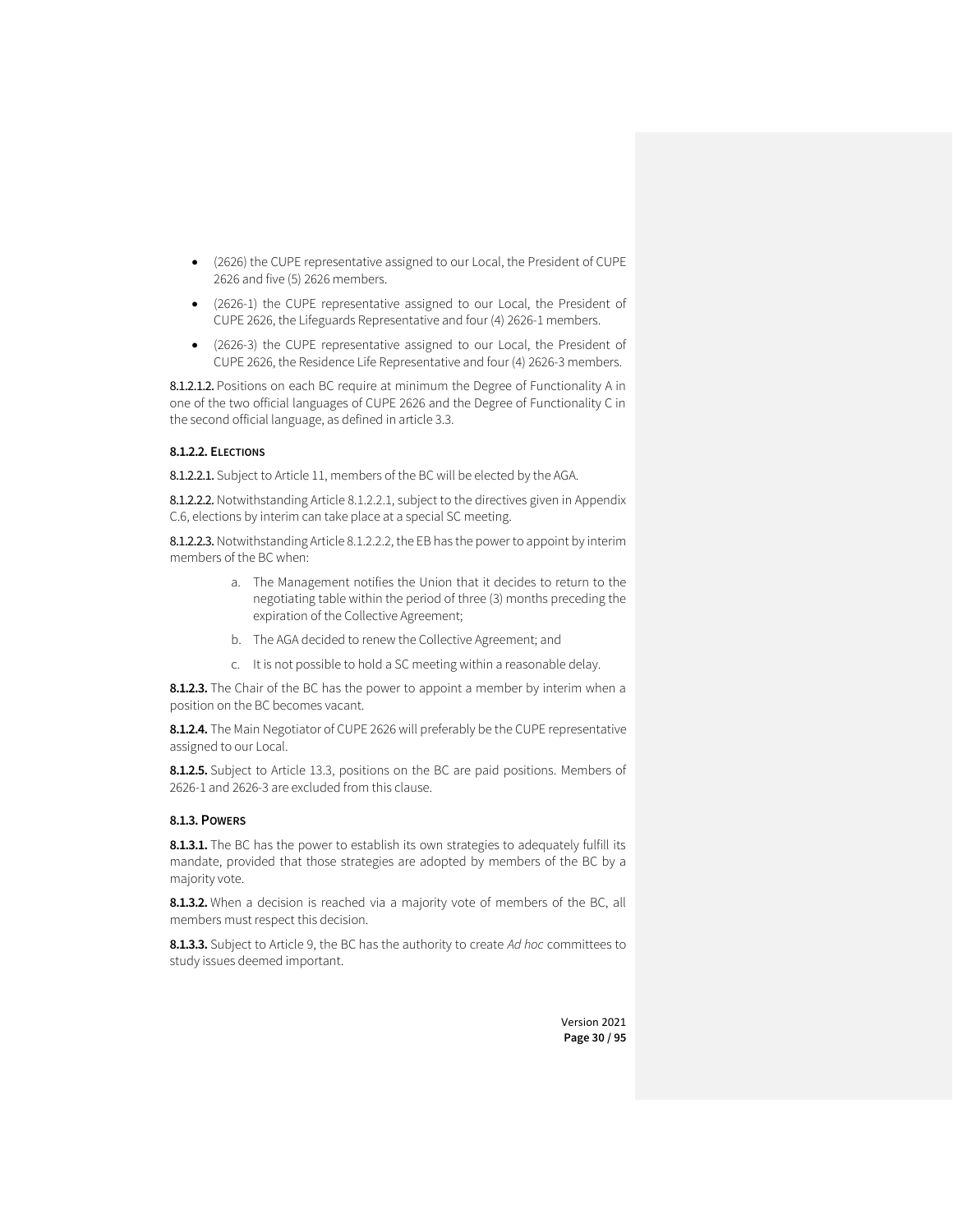8.1.3.4. The Chair of the BC must advise the members of the EB of the creation of such a committee and of its reason for being at the following EB meeting.

**8.1.3.5.** The report of an *Ad hoc* committee, once it has been adopted, will be given to the Recording Officer to be kept in the archives of CUPE 2626.

### **8.1.4. OTHER PROVISIONS**

**8.1.4.1.** The required quorum for a meeting with Management to be deemed official is three (3) members, one of which must be the CUPE representative assigned to our Local, or the Chair of the BC.

**8.1.4.2.** The required quorum for a BC meeting at which final decisions are made is four (4) members, one of which must be the Chair of the BC or the CUPE representative assigned to our Local.

# <span id="page-30-0"></span>8.2. OCCUPATIONAL HEALTH & SAFETY COMMITTEE OF CUPE 2626 (OHSC 2626)

# **8.2.1. MANDATE**

**8.2.1.1.** The mandate of OHSC 2626 is to keep open lines of communication between the FOHSCs, the UJOHSC, and the EB of CUPE 2626.

**8.2.1.2.** The OHSC 2626 members meet at least twice per academic year, or as often as the Health & Safety Officer deems necessary.

**8.2.1.3.** Meetings of the OHSC 2626 are not remunerated but are nonetheless mandatory. If a delegate misses a meeting of the OHSC 2626 without having notified the Health & Safety Officer beforehand and without good reason, they could lose part of their honoraria as defined in Article 13.4.

# **8.2.2. COMPOSITION**

**8.2.2.1.** Subject to Article 10.7 the Health and Safety Officer is in charge of OHSC 2626.

**8.2.2.2.** The OHSC 2626 is comprised of the 2626 members or delegates of the following committees: the University Joint Occupational Health and Safety Committee, the Laboratory Functional Occupational Health and Safety Committee, the Office Functional Occupational Health and Safety Committee, the Protection and Facilities Functional Occupational Health and Safety Committee, the Psychological Functional Occupational Health and Safety Committee and the Alta Vista Functional Occupational Health and Safety Committee The committees and the composition of delegates are subject to change. Refer to the latest version of the Terms of Reference document.

> Version 2021 **Page 31 / 95**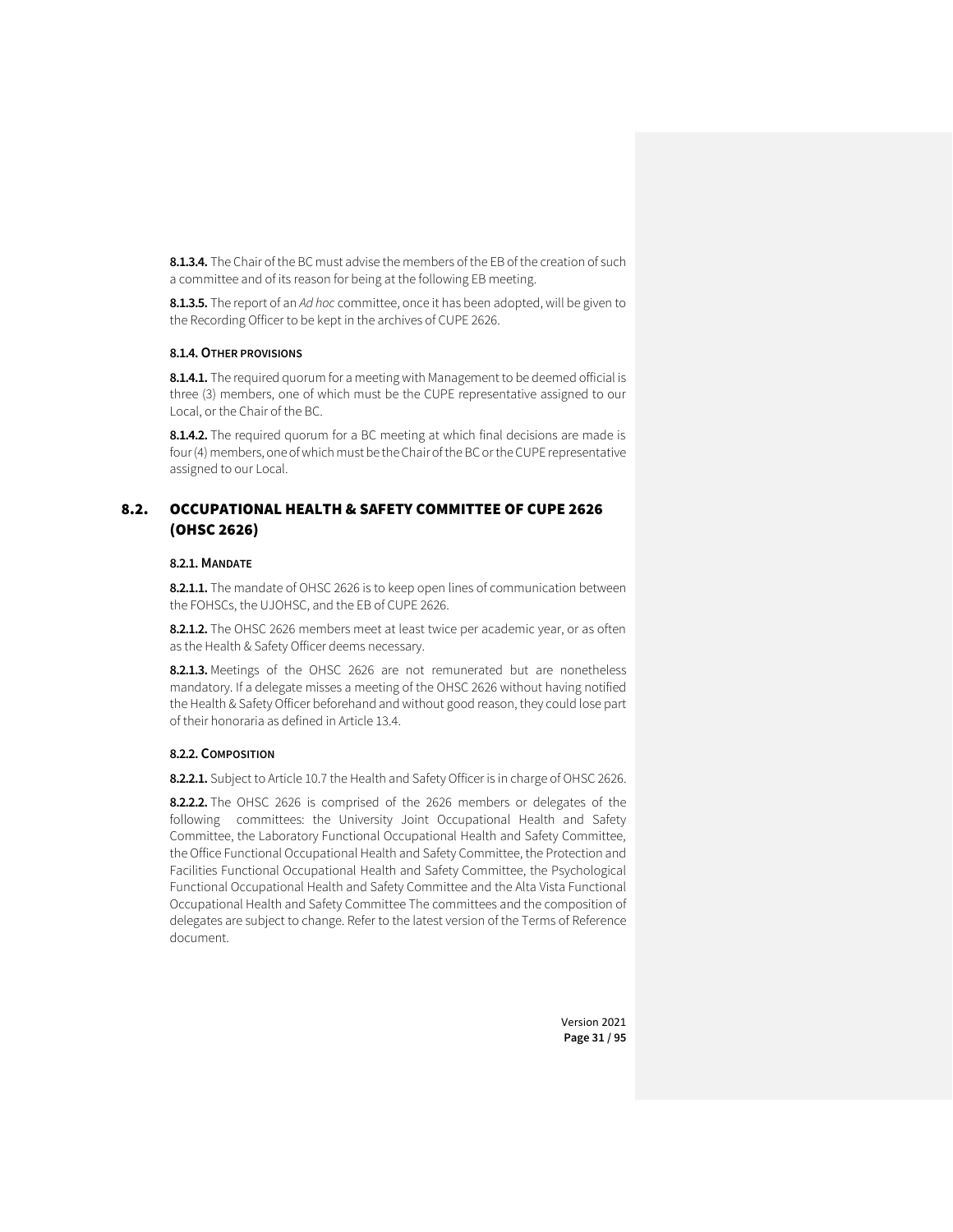#### **8.2.3. POWERS**

**8.2.3.1.** Subject to Article 9, the OHSC 2626 has the authority to create *Ad hoc* committees to study issues deemed important.

**8.2.3.2.** The person in charge of the OHSC 2626 must advise members of the EB of the creation of such a committee and of its reason for being at the EB meeting following the creation of the committee.

**8.2.3.3.** The report of the *Ad hoc* committee, once adopted, will be given to the Recording Officer to be kept in the archives of CUPE 2626.

**8.2.3.4.** The OHSC 2626 has the power to give a Delegate a specific mandate that they must respect at the meeting of their University Joint Occupational Health and Safety Committee, the Laboratory Functional Occupational Health and Safety Committee, the Office Functional Occupational Health and Safety Committee, the Protection and Facilities Functional Occupational Health and Safety Committee, the Psychological Functional Occupational Health and Safety Committee and the Alta Vista Functional Occupational Health and Safety Committee.

# <span id="page-31-0"></span>8.3. GRIEVANCE COMMITTEE (GC)

### **8.3.1. MANDATE**

**8.3.1.1.** The Grievance Committee (GC) is in charge of handling grievances.

**8.3.1.2.** The GC must fulfill its tasks in compliance with the directives and schedules prescribed in the Collective Agreement.

**8.3.1.3.** The GC must act in conformity with the directives specified in Appendix D.

**8.3.1.4.** All members of the GC must take the oath of confidentiality in front of the AGA. Members who are appointed or elected by interim must take the oath of confidentiality in front of the EB.

**8.3.1.5.** At the end of the mandate, the Vice-President, on behalf of the GC, must submit a report to the EB, which must contain the following points:

- a. The names of the members of the GC;
- b. The number of grievances dealt with during the mandate;
- c. The number of grievances won and lost during the mandate;
- d. The nature of the grievances and their similarities, if any.

8.3.1.6. The report, once adopted, will be handed to the Recording Officer to be kept in the CUPE 2626 archives.

#### **8.3.2. COMPOSITION**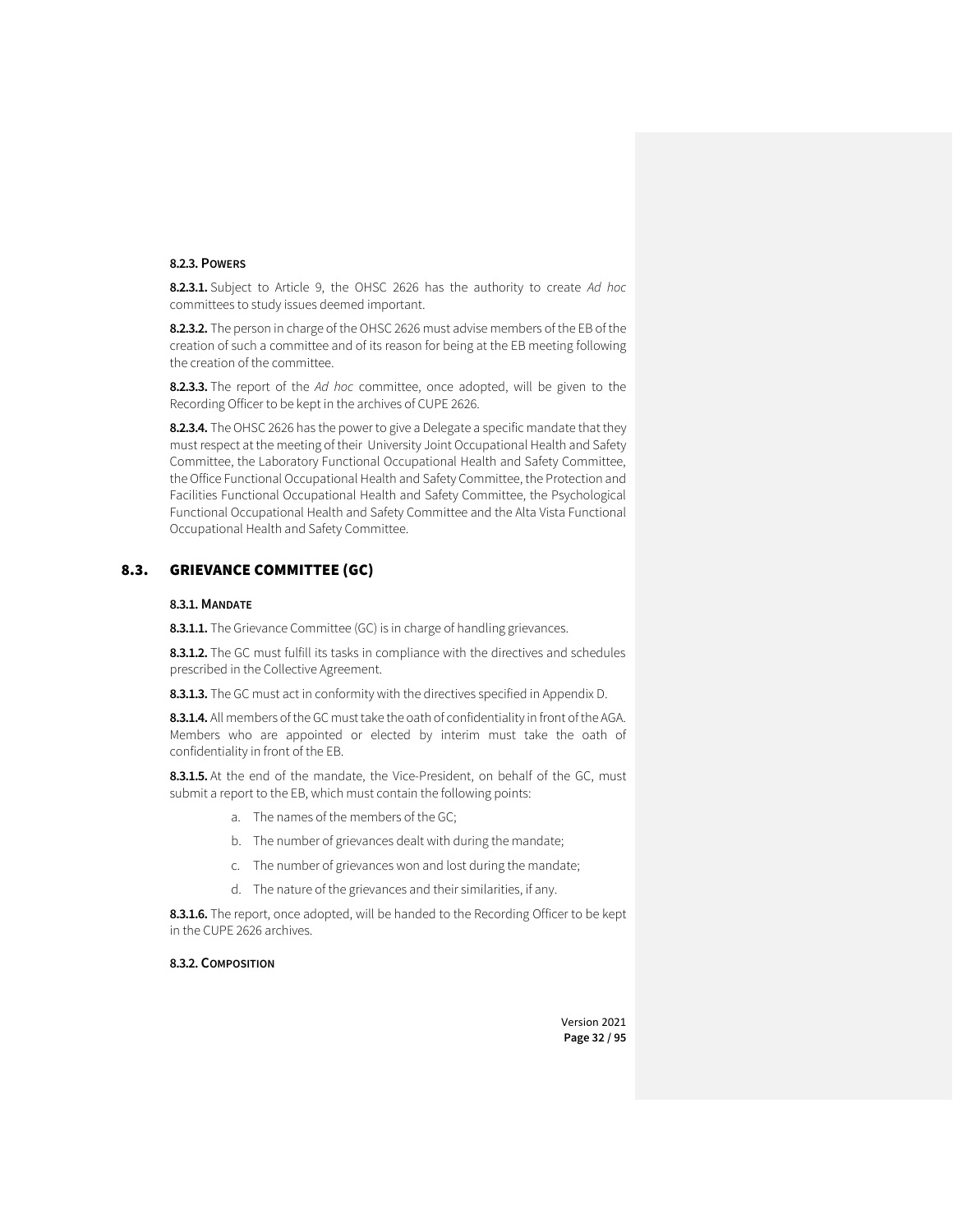The GC is comprised of the Vice-President, both Stewards Representatives, the Regular Member in Good Standing of CUPE 2626 who is not a member of the EB (RMGS), the President, the Lifeguards Representative and the Residence Life Representative. Should the work required to be too demanding for members of the GC, the Chair of the GC will ask the EB to provide additional funds to hire a second RMGS.

#### **8.3.3. RESPONSIBILITIES WITHIN THE GC**

#### **8.3.3.1. RESPONSIBILITIES OF THE VICE-PRESIDENT WITHIN THE GC**

8.3.3.1.1. The Vice-President is in charge of the GC.

8.3.3.1.2. The Vice-President calls the meetings of the GC.

8.3.3.1.3. The Vice-President ensures that members of the GC fulfill their tasks in compliance with specifications stipulated in Article 8.3.1.

8.3.3.1.4. The Vice-President presents reports, including the number and nature of grievances being handled and completed, at EB meetings.

### **8.3.3.2. RESPONSIBILITIES OF THE TWO STEWARDS REPRESENTATVES**

8.3.3.2.1. The points of contact for grievances are the two Stewards Representatives.

8.3.3.2.2. The representation of a member is ensured by at least one of the Stewards Representatives. If more than one representative of CUPE 2626 represents a member, the Steward Representative will be the spokesperson unless the member chooses otherwise.

8.3.3.2.3. Notwithstanding Article 8.3.3.2.2., in cases where one or both Stewards Representative cannot fulfill this task, the Vice-President will take over.

### **8.3.3.3. RESPONSIBILITIES OF THE REGULAR MEMBER IN GOOD STANDING**

The responsibilities of the RMGS are described in Article 10.13.

#### **8.3.3.4. RESPONSIBILITIES OF THE PRESIDENT**

8.3.3.4.1. The President has to attend meetings of the GC.

8.3.3.4.2. The President replaces the Vice-President when they are not in a position to fulfill their responsibilities within the GC.

### **8.3.3.5. RESPONSIBILITIES OF THE LIFEGUARDS REPRESENTATIVE**

8.3.3.5.1. The point of contact for grievances involving members of 2626-1 is the Lifeguards Representative.

> Version 2021 **Page 33 / 95**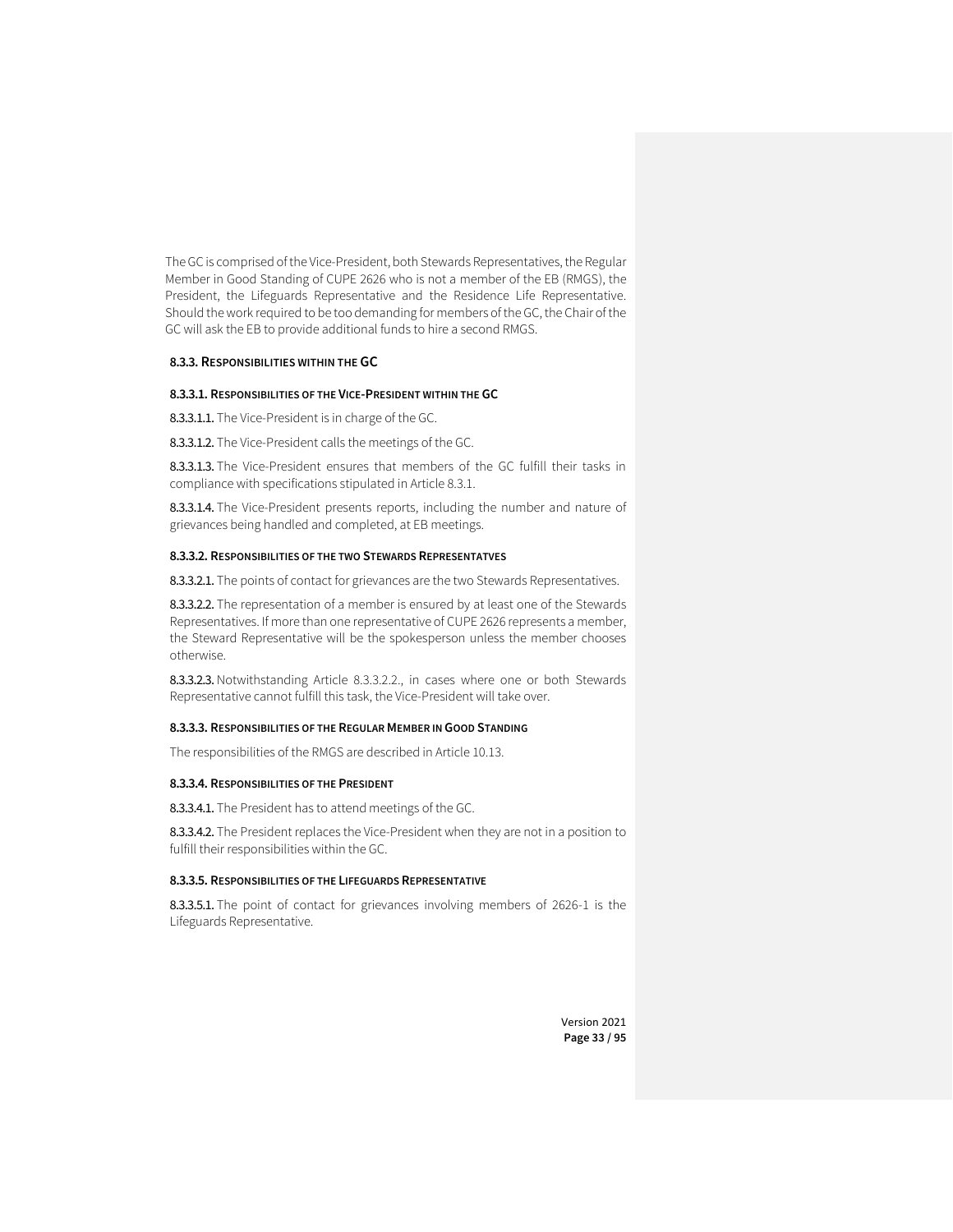8.3.3.5.2. The representation of a member is ensured by the Lifeguards Representative. If more than one representative of CUPE 2626 represents a member, the Lifeguards Representative will be the spokesperson unless the member chooses otherwise.

8.3.3.5.3. Notwithstanding Article 8.3.3.5.2., in cases where the Lifeguards Representative cannot fulfill this task, the Vice-President will take over.

#### **8.3.3.6. RESPONSIBILITIES OF THE RESIDENCE LIFE REPRESENTATIVE**

8.3.3.6.1. The point of contact for grievances involving members of 2626-3 is the Residence Life Representative.

8.3.3.6.2. The representation of a member is ensured by the Residence Life Representative. If more than one representative of CUPE 2626 represents a member, the Residence Life Representative will be the spokesperson unless the member chooses otherwise.

8.3.3.6.3. Notwithstanding Article 8.3.3.6.2, in cases where the Residence Life Representative cannot fulfill this task, the Vice-President will take over.

### **8.3.4. POWERS**

#### **8.3.4.1. CREATION OF AN AD HOC COMMITTEE**

8.3.4.1.1. Subject to Article 9, the GC has the authority to create *Ad hoc* committees to study issues deemed important.

8.3.4.1.2. The Vice-President will advise members of the EB of the creation of such a committee and of its reason for being at the EB meeting following the creation of the committee.

8.3.4.1.3. The report of the *Ad hoc* committee, once adopted, will be handed to the Recording Officer to be kept in the archives of CUPE 2626.

### **8.3.4.2. OTHER POWERS**

8.3.4.2.1. Subject to Article 8.3.1, the GC has the authority, by a majority vote of its members, to decide what strategies to adopt to handle grievances and to fulfill its tasks.

### **8.3.5. PROCEDURE TO FOLLOW**

**8.3.5.1.** When a member wants to lodge a complaint or start the grievance procedure, they will contact one of the Stewards Representatives.

**8.3.5.2.** Once one of the Stewards Representatives has gathered the relevant information from the member, they will inform the Vice-President as soon as possible.

**8.3.5.3.** The Vice-President will: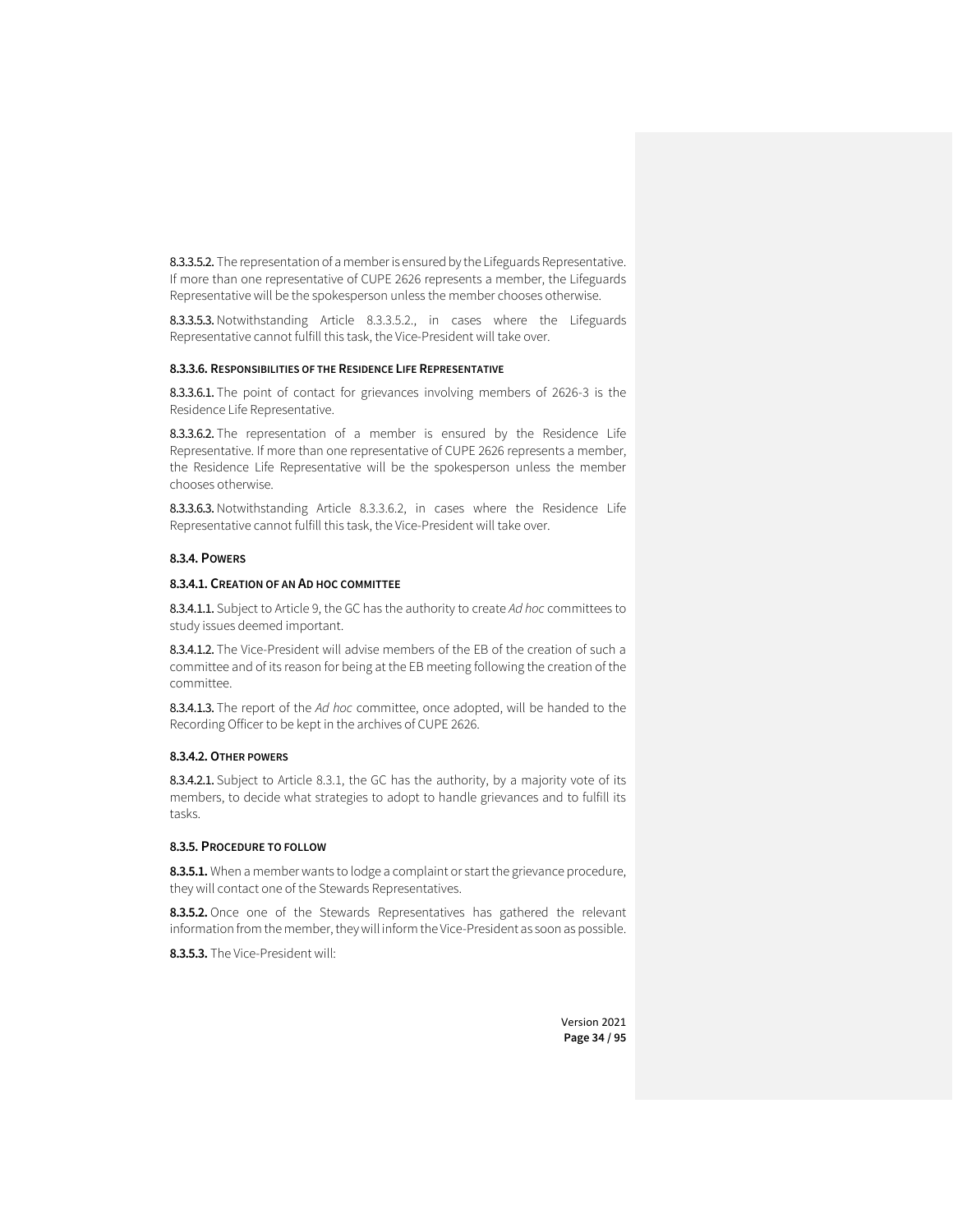- a. Call a meeting of the GC as soon as possible in order to study the case in question;
- b. Get in touch with every member of the GC in order to reach a consensus concerning the steps to follow to resolve the case; or
- c. In the event that a consensus cannot be reached, call a meeting of the GC as soon as possible in order to study the case in question.

**8.3.5.4.** The GC will invite the complainant to come and present their version of events, should this be desired by either the complainant or the GC, at the GC meeting set up to study their case.

**8.3.5.5.** The GC will then make one of the following decisions by a majority vote to that effect:

- a. The complaint is grounds for a grievance;
- b. The complaint is not grounds for a grievance;
- c. To contact the CUPE representative assigned to our Local to get more information;
- d. To refer the case to the Labour-Management Committee when questions of broad application of an Article applies, or a concern with respect to the interpretation of the Collective Agreement.

**8.3.5.6.** In cases where the complaint is not deemed to be grounds for a grievance, the member has the right to ask the GC to contact the CUPE representative assigned to our Local.

**8.3.5.7.** Once the CUPE representative assigned to our Local has been contacted, the Vice-President will call another meeting of the GC in order to render a final decision about the complaint;

- a. The griever has the right to be present and to state their case to the GC; and
- b. This final decision must be one of the ones stipulated in Article 8.3.5.5.a., b. or d.

# <span id="page-34-0"></span>8.4. FINANCE COMMITTEE (FC)

### **8.4.1. MANDATE**

**8.4.1.1.** The Finance Committee is a standing committee that shall act as an intermediary board to:

a. Administer the collective funds of CUPE 2626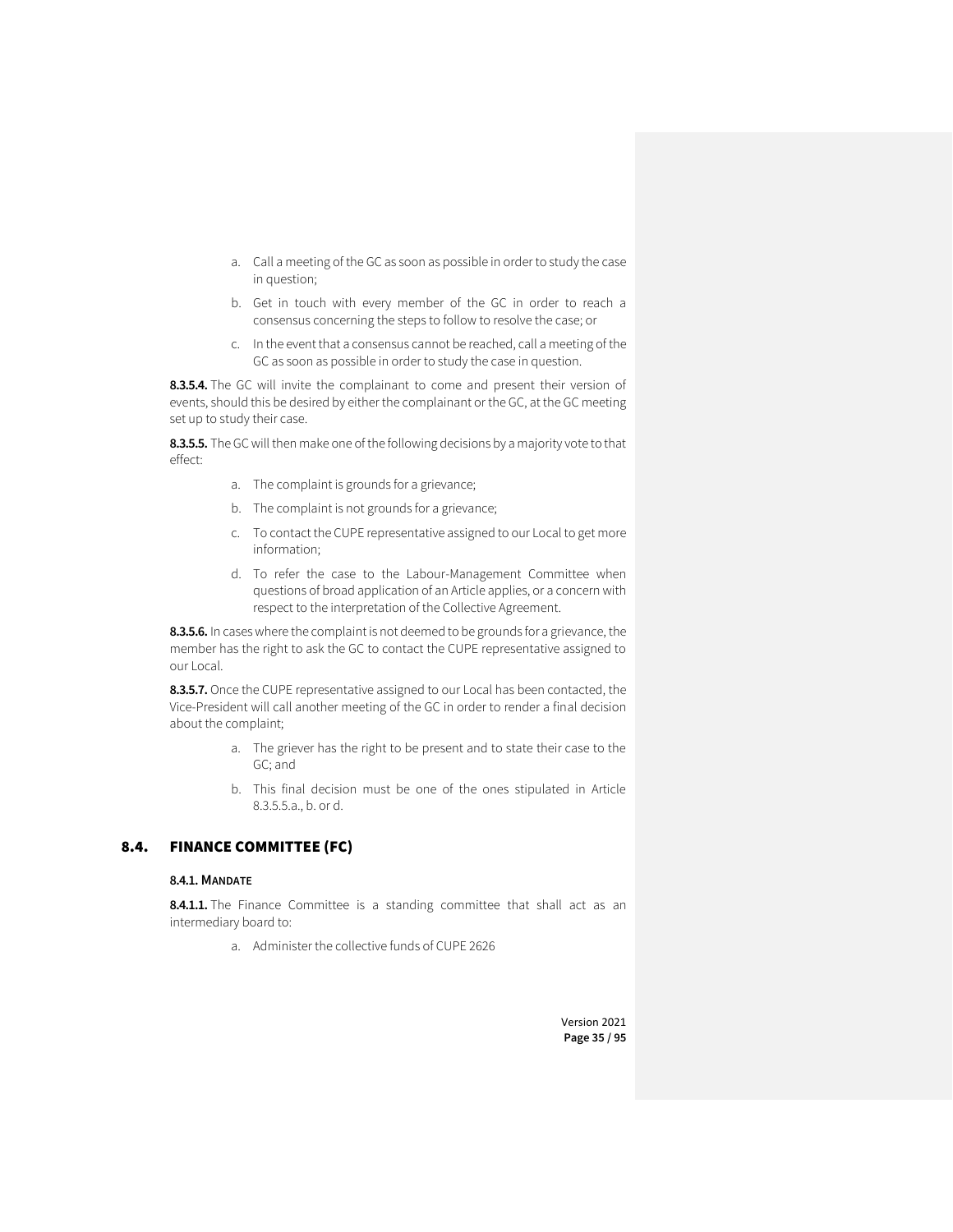- b. Review the budget and ensure revenue and expenditures match budgeted figures;
- c. Prepare membership fee documents for the University; and
- d. Conduct any other necessary financial oversight.

8.4.1.2. The committee may be called upon to conduct treasury duties for other standing committees or committees established by EB or SC requiring financial oversight and budget management.

**8.4.1.3.** The committee shall meet at least once per month.

### **8.4.2. COMPOSITION**

**8.4.2.1.** The committee is comprised of the President, the Secretary-Treasurer, the Lifeguards Representative and the Residence Life Representative.

# **8.4.3. RESPONSIBILITIES WITHIN THE FC**

The Finance Committee shall be chaired by the Secretary-Treasurer.

# <span id="page-35-0"></span>8.5. COMMUNICATIONS AND MOBILIZATION COMMITTEE (CMC)

### **8.5.1. MANDATE**

**8.5.1.1.** The Communications and Mobilization Committee is a standing committee that shall act as an intermediary to:

a. Prepare internal communications with members such as the Newsletter;

b. Conduct mobilization initiatives with members and different groups on and off campus

### **8.5.2. COMPOSITION**

**8.5.2.1.** The committee is comprised of the Vice-President, the Liaison Officer, the Equity and Education Officer, the Lifeguard Representative, and the Residence Life Representative.

### **8.5.3. RESPONSIBILITIES WITHIN THE CMC**

The Communications and Mobilization Committee shall be chaired by the Vice-President.

> Version 2021 **Page 36 / 95**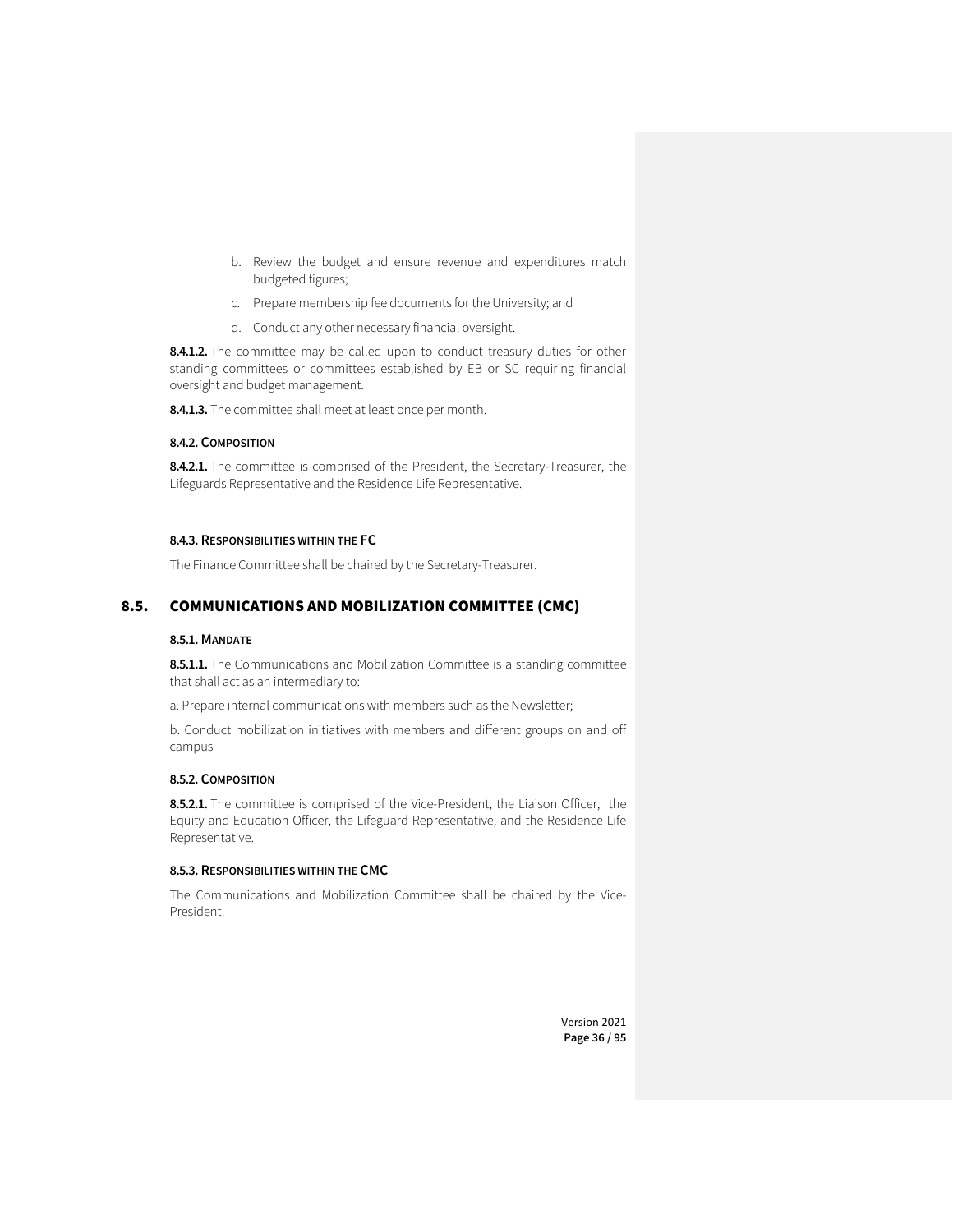# ARTICLE 9. AD HOC COMMITTEES

#### 9.1. MANDATE

**9.1.1.** Two types of *Ad hoc* committees can be created:

- a. To study one or several specific issues; or
- b. To implement certain measures.

**9.1.2.** The following bodies can create an *Ad hoc* committee to study specific issues: GA, SC, EB, BC, GC and OHSC 2626.

**9.1.3.** Only the AG or the EB can create an *Ad hoc* committee whose purpose is to implement certain measures.

**9.1.4.** The creation of an *Ad hoc* committee and its reason for being must be reported at the EB meeting following the creation of the committee.

**9.1.5.** An *Ad hoc* committee receives its mandate from and is immediately accountable, upon creation, to the body that created it.

**9.1.6.** An *Ad hoc* committee cannot receive a mandate that does not fall under the jurisdiction of the body that created it.

**9.1.7.** The length of its mandate must be specified when the *Ad hoc* committee is created.

**9.1.8.** The *Ad hoc* committee must fulfill its mandate within the time allotted. If the committee requires more time to fulfill its mandate, and within the allotted time period the body which created it does not meet, the committee must submit a written request to the EB for an extension. The EB will then decide whether to extend the time allotted.

**9.1.9.** The conclusions reached by the *Ad hoc* committee must be submitted to the body which created it in the form of a report, which must then be adopted.

**9.1.10.** After the report of an *Ad hoc* committee has been adopted by the body which created it, the report will be handed to the Recording Officer to be kept in the CUPE 2626 archives.

**9.1.11.** Notwithstanding Articles 9.1.9 and 9.1.10, if the body that created an *Ad hoc* committee does not meet within the thirty (30) days following the end of the mandate

> Version 2021 **Page 37 / 95**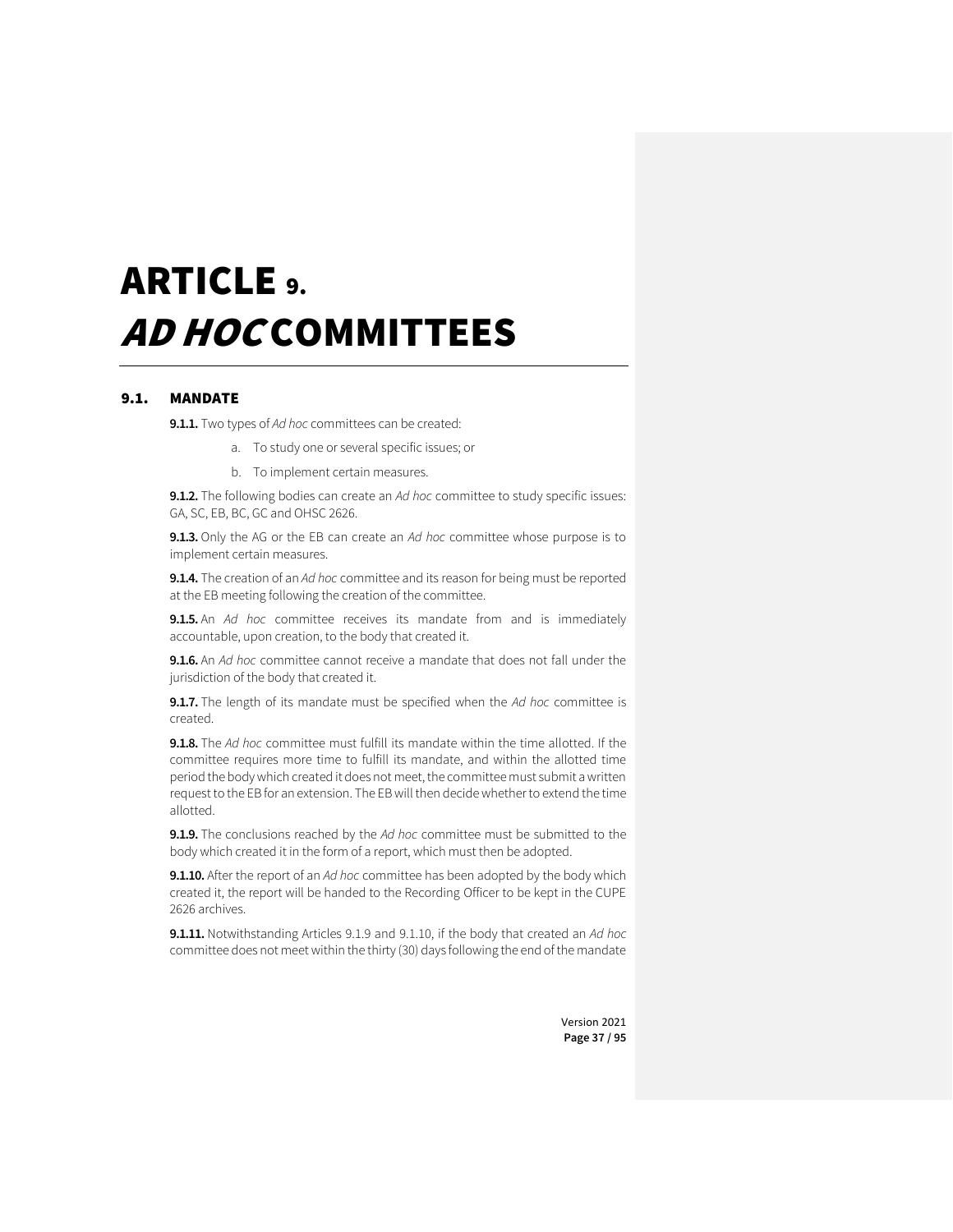of the said committee, the report will be handed to the EB, which will present it to the body that created the *Ad hoc* committee.

**9.1.12.** When the mandate of an *Ad hoc* committee has been fulfilled, the committee is disbanded.

# 9.2. COMPOSITION

**9.2.1.** An *Ad hoc* committee is made up of as many members as the body which creates it deems necessary.

**9.2.2.** Notwithstanding Articles 5.2.2, 6.2.3. and 7.2.3, any member in good standing of the Union, employee of CUPE 2626 (under certain circumstances) or guest officer of any division or council to which CUPE 2626 is affiliated can ask to sit on an *Ad hoc* committee.

**9.2.3.** The members of an *Ad hoc* committee have the right to speak, to vote, to present motions and to nominate and be nominated within that committee. Employees of CUPE 2626, and guest officers of any division or council to which CUPE 2626 is affiliated only have the right to speak.

> Version 2021 **Page 38 / 95**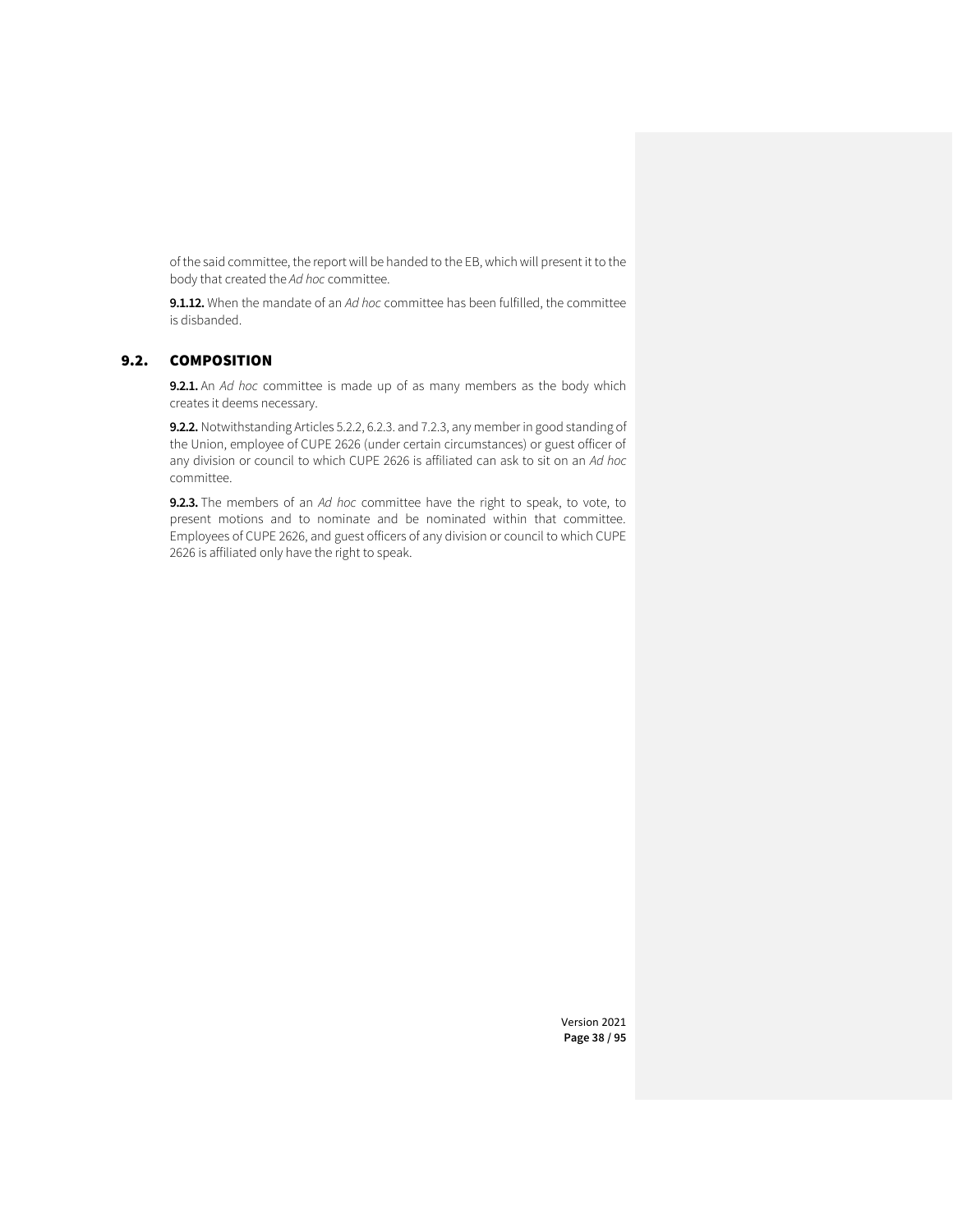# ARTICLE 10. **GENERAL CLAUSES AND** DESCRIPTION OF RESPONSIBILITIES

### 10.1. GENERAL CLAUSES

**10.1.1.** All the officers of the EB of CUPE 2626 are accountable to the EB of CUPE 2626. Thus, they must answer to the EB for actions taken on behalf of CUPE 2626.

**10.1.2.** All the officers of the EB of CUPE 2626 must provide a monthly report to the EB, which is to be distributed to the stewards and made accessible to all members.

**10.1.3.** All the officers of the EB of CUPE 2626, the Chair of the BC, the President of Assembly, as well as all members of standing and *Ad hoc* committees, are accountable to the GAs of CUPE 2626. Thus, they must answer to those bodies for the actions taken on behalf of CUPE 2626.

**10.1.4.** All charges against officers or members must be made in writing and dealt with in accordance with Article B.11 of the National Constitution.

**10.1.5.** Unless otherwise specified, all officers are elected for a mandate of one year.

**10.1.5.1.** Notwithstanding 10.1.5., officers will continue to hold their office until either the mandate of their replacement begins, or they resign. Officers whose mandate has been extended will receive honoraria during this period if their position is paid.

#### 10.2. RESPONSIBILITIES OF THE PRESIDENT

**10.2.1.** The President is the first person in charge of CUPE 2626 and is its official spokesperson.

**10.2.2.** The President enforces the CUPE Constitution and these Bylaws.

**10.2.3.** The President ensures that all officers perform their assigned duties.

**10.2.4.** 10.2.4. The President fills committee vacancies where elections are not provided for.

> Version 2021 **Page 39 / 95**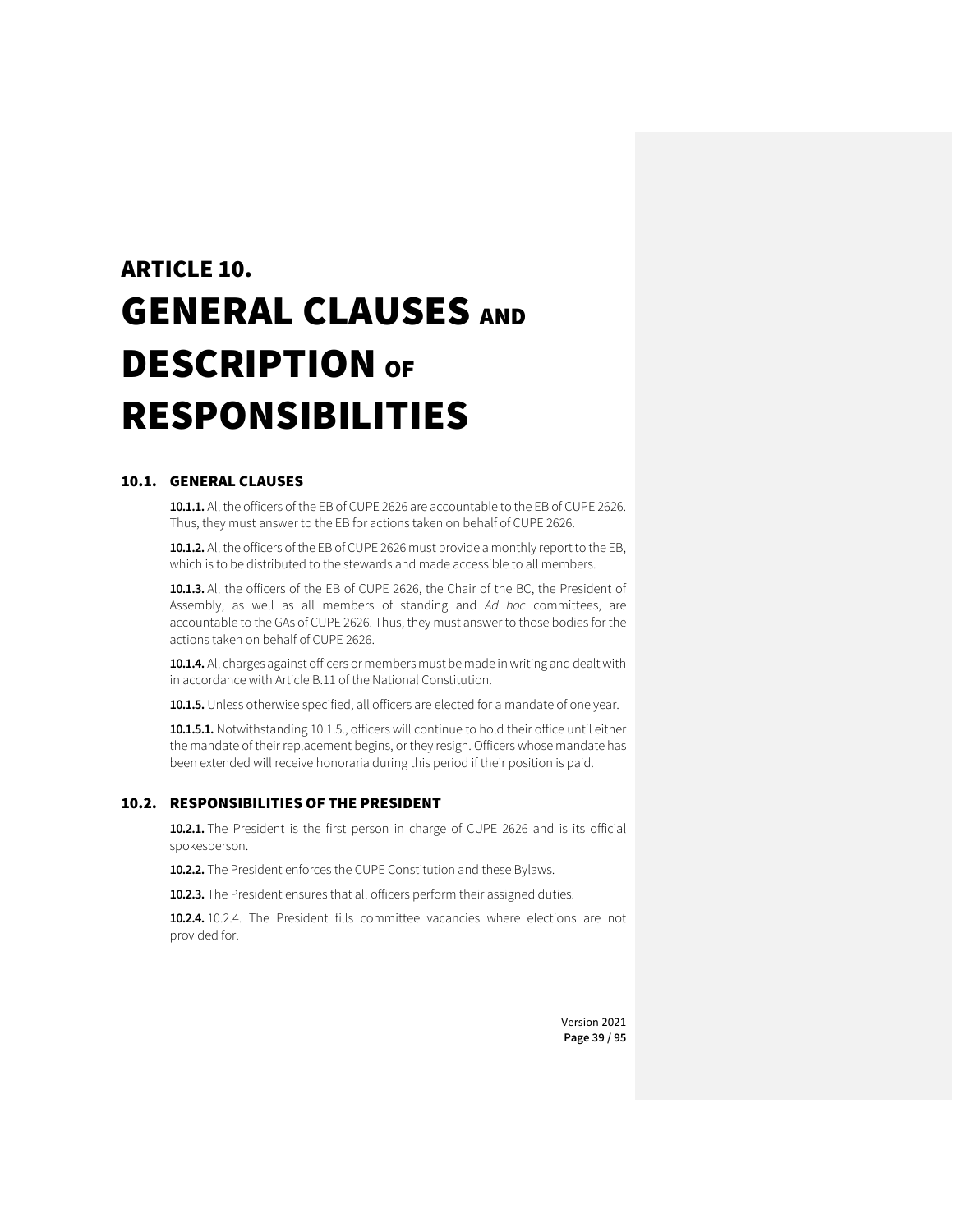**10.2.5.** The President must sign all authorizations, contracts and official documents of CUPE 2626.

**10.2.6.** The President is, along with the Secretary-Treasurer and Vice- President, one of the co-signers of the funds of CUPE 2626. Consequently, they are partly responsible for these funds.

**10.2.7.** The President ensures that the Local's funds are used only as authorized or directed by the Constitution, bylaws, or vote of the membership.

**10.2.8.** The President can assume additional responsibilities or tasks deemed beneficial for CUPE 2626.

**10.2.9.** The President must report their activities to the EB.

**10.2.10.** The President is in charge of keeping contacts between CUPE 2626 and CUPE. Furthermore, they must forward requests of CUPE 2626 members to CUPE whenever necessary.

**10.2.11.** The President is responsible for creating and upholding contacts with other organizations external to the University of Ottawa, according to what the EB deems worthwhile and necessary.

**10.2.12.** The President is the chief delegate of CUPE 2626 at the CUPE national convention and at the conventions of any other organization to which CUPE 2626 is affiliated and/or to which it can send members.

**10.2.13.** The President is a member of the Grievance Committee.

**10.2.14.** The President must present an account of the activities of the EB at the AGA.

**10.2.15.** The President is in charge of the Labour-Management Committee.

**10.2.16.** The President is a member of each Bargaining Committee.

**10.2.17.** The President is a member of the Finance Committee.

**10.2.18.** At the end of their mandate, the President must submit a written report to the EB which will then be kept in the CUPE 2626 archives.

**10.2.19.** Subject to Article 13.2.1.1, the position of President is a paid position.

**10.2.20.** The President acts, on behalf of the EB, as the direct supervisor of the staff of CUPE 2626.

**10.2.21.** The President is, in consultation with the EB, responsible for convening the General Assemblies (GA) and the notice announcing the holding of these assemblies.

**10.2.22.** The President is a member of the Executive Board.

**10.2.23.** The position of President requires a minimum Degree of Functionality A in one of the two official languages and the Degree of Functionality B in the second official language, as outlined in Article 3.3.3.1.

> Version 2021 **Page 40 / 95**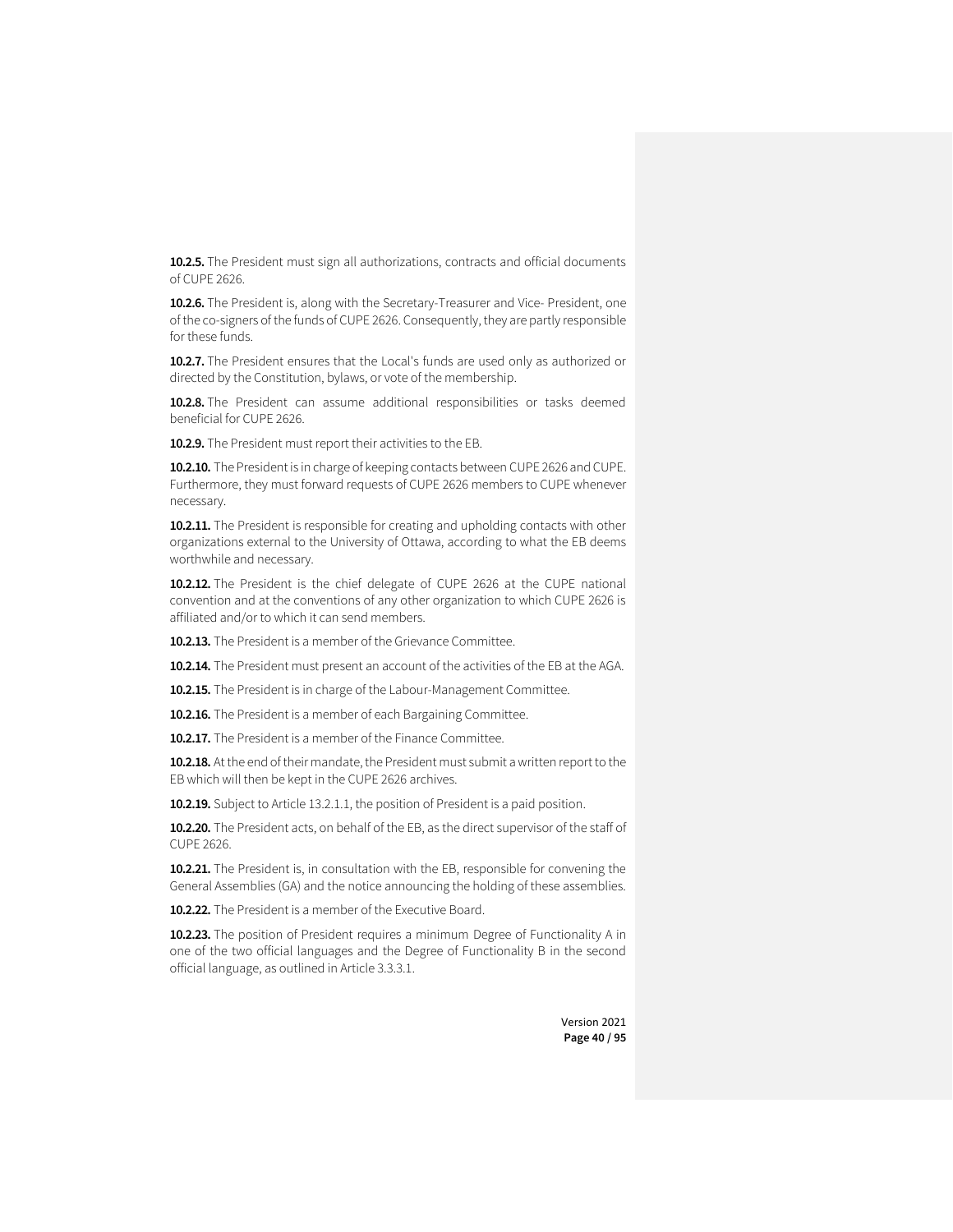#### 10.3. RESPONSIBILITIES OF THE VICE-PRESIDENT

10.3.1. The Vice-President will, if the President is absent or unable, perform all duties of the President and, if the office of President falls vacant, be Acting President until a new President is elected.

**10.3.2.** The Vice-President is responsible for all internal communications with the membership. As such, they are in charge of the bulletin and of the other publications of CUPE 2626.

**10.3.3.** The Vice-President is in charge of the Communication and Mobilization Committee.

**10.3.4.** Subject to Article 8.3, the Vice-President is in charge of the GC of CUPE 2626.

**10.3.5.** The Vice-President is one of the co-signers, along with the President and the Secretary-Treasurer, of CUPE 2626 funds.

**10.3.5.1.** Notwithstanding Article 10.3.4, the signature of the Vice-President is only required in those cases where the President cannot sign.

**10.3.6.** The Vice-President must fulfill all other tasks deemed necessary to the good working order of CUPE 2626.

**10.3.7.** The Vice-President may be assigned specific tasks and duties by the President or by the EB.

**10.3.8.** The Vice-President must report their activities to the EB.

**10.3.9.** At the end of their mandate, the Vice-President must submit to the EB a written report which will then be kept in the CUPE 2626 archives.

**10.3.10.** Subject to Article 13.2.1.1, the position of Vice-President is a paid position.

10.3.11. The position of Vice-President requires the minimum Degree of Functionality A in one of the two official languages of CUPE 2626 and the Degree of Functionality B in the second official language, as outlined in Article 3.3.3.2.

#### 10.4. RESPONSIBILITIES OF THE SECRETARY-TREASURER

**10.4.1.** The Secretary-Treasurer is in charge of finances and shall act as chair of the Finance Committee.

**10.4.2.** The Secretary-Treasurer is the first person in charge of the funds of CUPE 2626.

**10.4.2.1.** The Secretary-Treasurer is one of the co-signers, along with the President and the Vice-President, of the funds of CUPE 2626.

**10.4.2.2.** Notwithstanding Article 10.4.2.1, the signature of the Secretary-Treasurer is required at all times to access CUPE 2626 funds.

> Version 2021 **Page 41 / 95**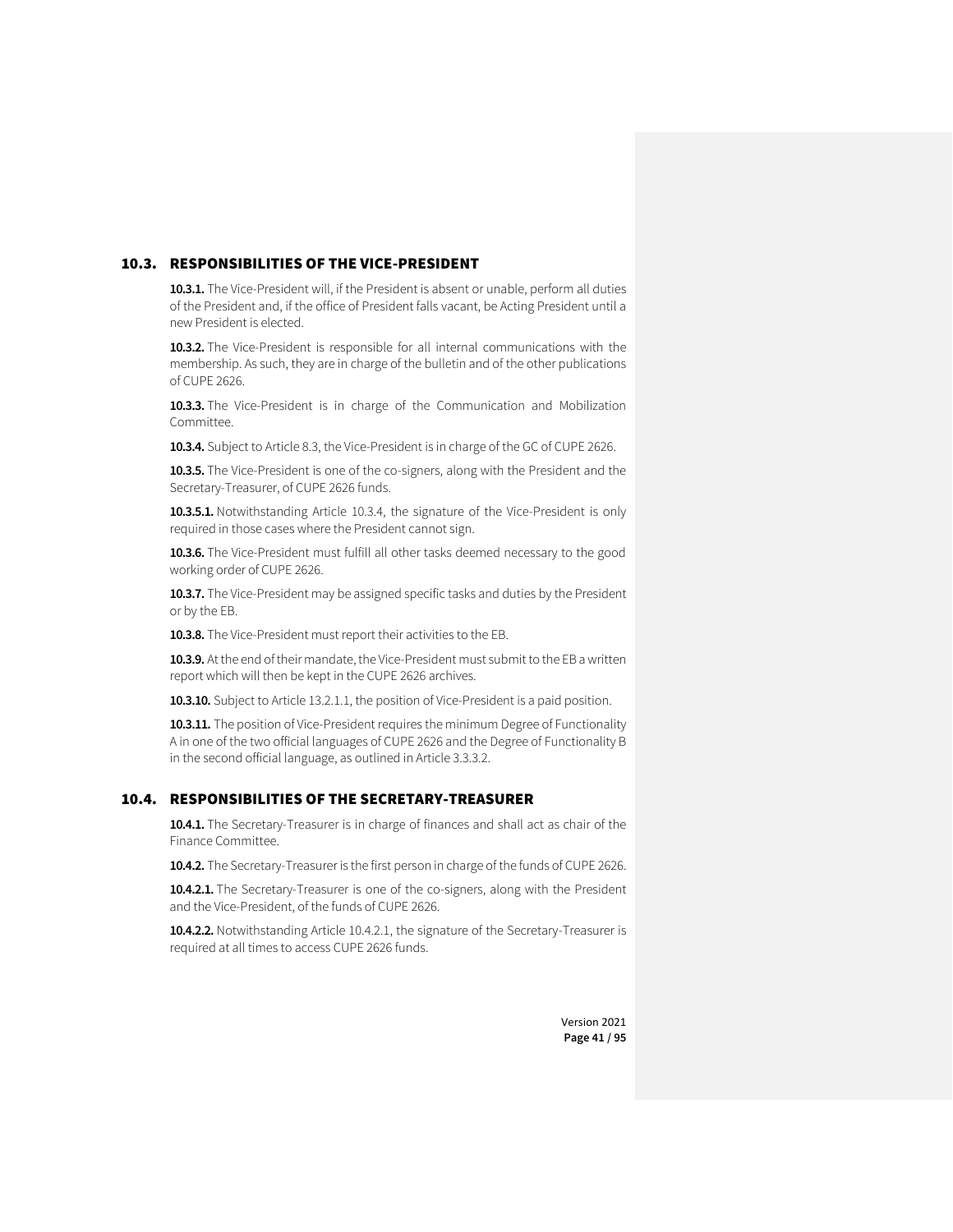**10.4.3.** Subject to Article 16.1, the Secretary-Treasurer is the first person in charge of the Defence Fund. They manage this fund jointly with the EB.

**10.4.4.** The Secretary-Treasurer must deposit all revenue, dues, and payments in the form in which they are received, in the appropriate account.

**10.4.5.** The Secretary-Treasurer must ensure that all bills whose payment is authorized by the EB and/or the membership are paid.

**10.4.6.** The Secretary-Treasurer must ensure that the finances of CUPE 2626 are kept in accordance with recognized accounting practices.

**10.4.7.** Throughout their term, and on behalf of the local union membership, the Secretary-Treasurer is responsible for maintaining, organizing, safeguarding and keeping on file all supporting documents, authorizations, invoices and/or vouchers for every disbursement made, receipts for all money sent to CUPE headquarters, as well as records and supporting documents for all income received by the local union.

**10.4.8.** The Secretary-Treasurer must make a full financial report every month to the Executive Board and the Stewards' Council.

**10.4.9.** Upon request from the President or the EB, the Secretary-Treasurer must provide, within seven (7) days, all financial statements; all receipts, checks and bank statements; a detailed written report of all deposits and of all expenditures of CUPE 2626 funds.

**10.4.10.** The Secretary-Treasurer must present, at the AGA, a complete financial statement covering the previous fiscal year as well as the proposed budget for the coming fiscal year, in order to get the approbation of the membership. In addition, the Secretary-Treasurer must make a written financial report to each membership meeting (RGA and AGA), detailing the income and expenditures for the period.

**10.4.11.** The Secretary-Treasurer must fulfill all other tasks deemed necessary for the good working order of CUPE 2626.

**10.4.12.** The Secretary-Treasurer must report their activities to the EB.

**10.4.13.** The Secretary-Treasurer must be bonded through the master bond held by the National Office, and any Secretary-Treasurer who cannot qualify for the bond will be disqualified from office.

**10.4.14.** The Secretary-Treasurer must submit to an external auditor (CAA) chosen by the EB, all accounts for verification. The external auditor will present a written report to the EB.

**10.4.15.** The Secretary-Treasurer must make all books available for inspection by the auditors and/or trustees on reasonable notice, and have the books audited at least once each calendar year and within a reasonable time, respond in writing to any recommendations and concerns raised by the trustees.

> Version 2021 **Page 42 / 95**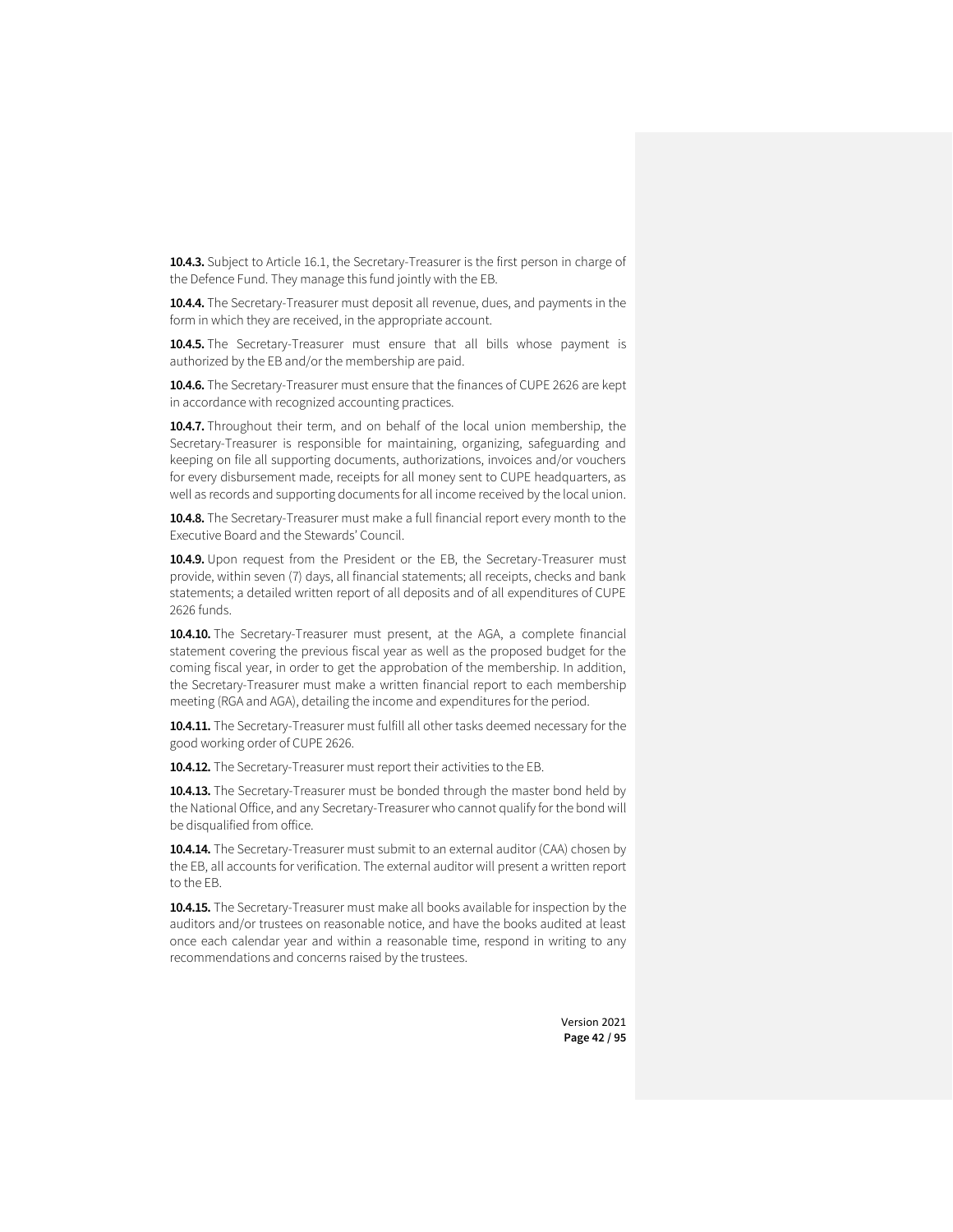**10.4.15.1.** The Secretary-Treasurer must provide the trustees with any information they may need to complete the audit report forms supplied by CUPE.

**10.4.15.2.** On termination of office, the Secretary-Treasurer must surrender all books, records and other properties of the local to their successor.

**10.4.16.** At the end of their mandate, the Secretary-Treasurer must submit to the EB a written report which will then be kept in the CUPE 2626 archives.

**10.4.17.** Subject to Article 13.2.1.1, the position of Secretary-Treasurer is a paid position.

**10.4.18.** The Secretary-Treasurer can be assigned specific tasks or duties by the President or the EB.

**10.4.19.** The Secretary-Treasurer will have all records ready on reasonable notice for auditors and Trustees.

**10.4.20.** The position of Secretary-Treasurer requires the minimum Degree of Functionality A in one of the two official languages of CUPE 2626 and the Degree of Functionality D in the other official language, as outlined in Article 3.3.3.3.

#### 10.5. RESPONSIBILITIES OF THE STEWARDS REPRESENTATIVES (CS)

**10.5.1.** There are two Stewards Representatives (SR) positions: one Francophone (FSR) and one Anglophone (ASR).

**10.5.2.** The responsibilities of the SRs are shared equitably between them.

**10.5.3.** The SRs are the resource persons for the Stewards; the SRs coordinate the training and the activities of the Stewards.

**10.5.4.** The SRs have the right to speak at SC meetings, but, subject to Article 9, they do not have the right to present motions, the right to vote, nor the right to nominate someone or to be nominated.

**10.5.5.** The SRs must ensure that:

- a. All SC meetings are adequately called;
- b. The agenda and necessary documentation are sent to members of the SC at least seven (7) days before the meeting is to be held;
- c. The minutes are handed, after their adoption, to the Recording Officer of CUPE 2626 to be archived.

**10.5.6.** The SRs are responsible for keeping open lines of communication between the EB and the stewards by making sure that:

> a. A summary of discussions and activities of the SC, including its recommendations, is presented to members of the EB;

> > Version 2021 **Page 43 / 95**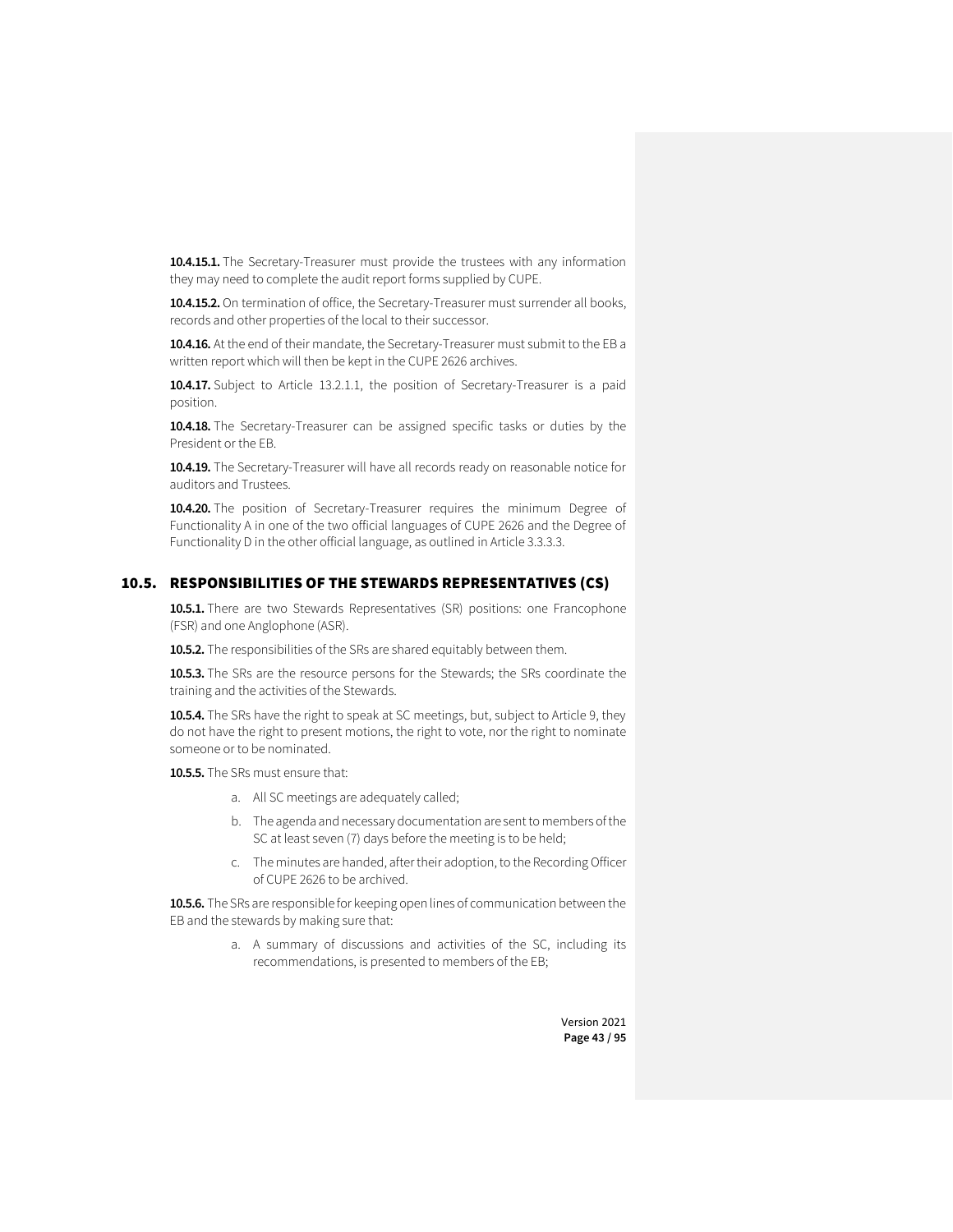b. A summary of the discussions, decisions and activities of EB members is presented to members of the SC.

**10.5.7.** The SRs are members of the Grievance Committee (GC).

**10.5.8.** Subject to Article 8.3, the SRs are points of contact for members as far as complaints and grievances are concerned.

**10.5.9.** The SRs may be assigned specific tasks and duties by the President or by the EB.

**10.5.10.** At the end of their mandate, the Stewards Representatives must submit written reports to the EB, which will then be kept in the CUPE 2626 archives.

10.5.11. Subject to Article 13.2.1.1, the positions of SRs are paid positions.

**10.5.11.1.** The position of FSR requires the minimum Degree of Functionality A in the French language and the Degree of Functionality D in the English language, as outlined in Article 3.3.3.4.

**10.5.11.2.** The position of ASR requires the minimum Degree of Functionality A in the English language and the Degree of Functionality D in the French language, as outlined in Article 3.3.3.5.

#### 10.6. RESPONSIBILITIES OF THE EQUITY AND EDUCATION OFFICER

**10.6.1.** The Equity and Education Officer is to act as the liaison between particular constituencies within our membership and the EB.

**10.6.2.** The Equity and Education Officer is to report to the EB conditions which impede the participation of particular constituencies and to facilitate the participation of those particular constituencies.

**10.6.3.** The Equity and Education Officer is in charge of coordinating the training of the Board members, the Stewards and the members.

**10.6.4.** The Equity and Education Officer is in charge of managing the Education Funds, jointly with the Secretary-Treasurer.

**10.6.5.** The Equity and Education Officer is a member of the Finance Committee.

**10.6.6.** The Equity and Education Officer is a member of the Communication and Mobilization Committee.

**10.6.7.** The Equity and Education Officer may be assigned specific tasks and duties by the President or by the EB.

**10.6.8.** The Equity and Education Officer must report their activities to the EB.

**10.6.9.** At the end of their mandate, the Equity and Education Officer must submit a written report to the EB, which will then be kept in the CUPE 2626 archives.

> Version 2021 **Page 44 / 95**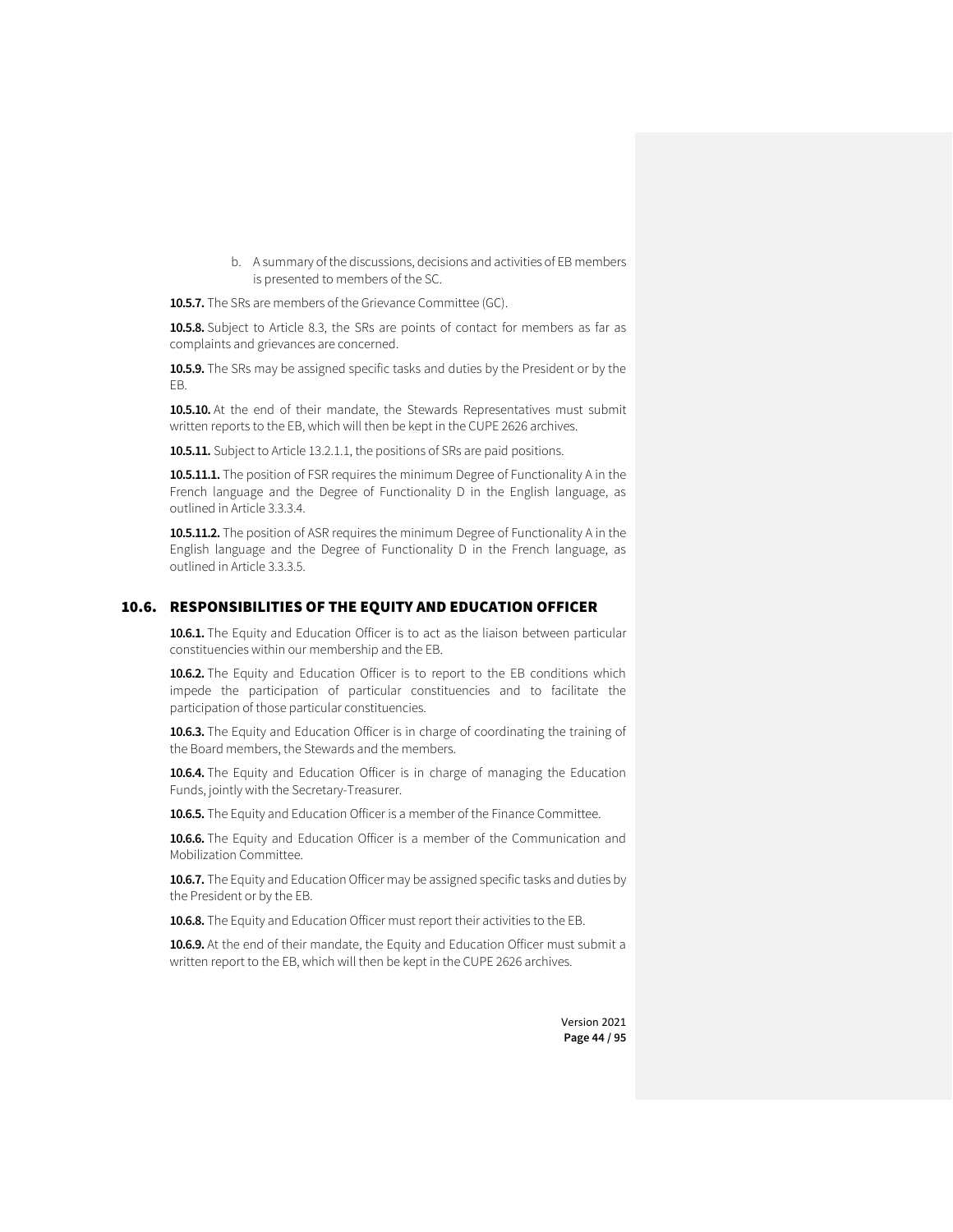**10.6.10.** Subject to Article 13.2.1.1, the position of Equity and Education Officer is a paid position.

**10.6.11.** The position of Equity and Education Officer requires the minimum Degree of Functionality A in one of the two official languages of CUPE 2626 and the Degree of Functionality D in the other official language, as outlined in Article 3.3.3.6.

# 10.7. RESPONSIBILITIES OF THE HEALTH AND SAFETY OFFICER

**10.7.1.** The Health and Safety Officer is in charge of OHSC 2626.

**10.7.2.** The Health and Safety Officer is responsible for acting as a liaison with the membership and the University to ensure the best possible working conditions for our members.

10.7.3. The Health and Safety Officer is responsible for overseeing the environmental and sustainability initiatives of the CUPE 2626.

**10.7.4.** The Health and Safety Officer must present a Health and Safety report to members at the AGA.

**10.7.5.** Subject to Article 8.2, the Health and Safety Officer is in charge of the OHSC 2626. As such, they:

- a. Appoint delegates to the FOHSC under the recommendation of the CSs, but have a right of veto;
- b. Ensure that the delegates fulfill their duty;
- c. Call meetings of the OHSC 2626;
- d. Present a periodical report to the EB of OHSC activities.

**10.7.6.** The Health and Safety Officer holds one seat on each of the health and safety committees of the University. Exceptionally, they can be replaced by a steward if they cannot attend one meeting of these committees.

**10.7.7.** The Health and Safety Officer must fulfill all other tasks deemed necessary for the good working order of CUPE 2626.

**10.7.8.** The Health and Safety Officer may be assigned specific tasks and duties by the President or by the EB.

**10.7.9.** The Health and Safety Officer must report their activities to the EB.

**10.7.10.** At the end of their mandate, the Health and Safety Officer must submit a written report to the EB which will then be kept in the CUPE 2626 archives.

**10.7.11.** Subject to Article 13.2.1.1, the position of Health and Safety Officer is a paid position.

> Version 2021 **Page 45 / 95**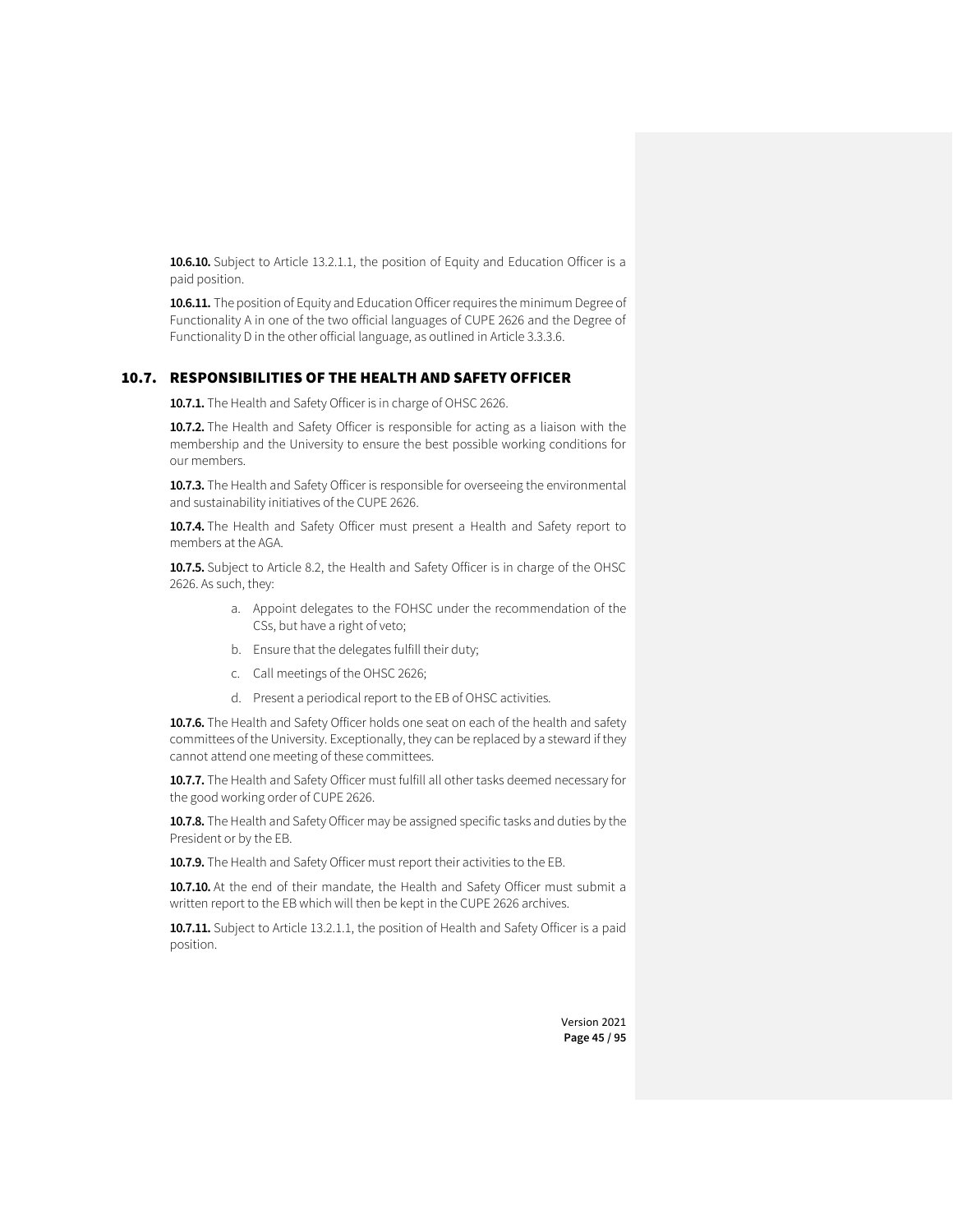**10.7.12.** The position of Health and Safety Officer requires the minimum Degree of Functionality A in one of the two official languages of CUPE 2626 and the Degree of Functionality D in the other official language, as outlined in Article 3.3.3.7.

#### 10.8. RESPONSIBILITIES OF THE RECORDING OFFICER

**10.8.1.** The Recording Officer keeps full, accurate and impartial accounts of the proceedings of all membership and Board meetings, ensuring that these records include a copy of the full financial report presented by the Secretary-Treasurer.

**10.8.2.** The Recording Officer records all alterations in the bylaws.

**10.8.3.** The Recording Officer maintains a policy log.

**10.8.4.** The Recording Officer prepares meeting notices, agendas and minutes for EB and SC meetings. They make sure that the documents required for these meetings are ready and accessible in a timely fashion, with the assistance of EB members and stewards.

**10.8.5.** The Recording Officer answers correspondence and fulfill other secretarial duties as directed by the EB.

**10.8.6.** With the assistance of the staff employed by CUPE 2626, the Recording Officer is in charge of:

- a. Filing a copy of all letters sent out and keep on file all communications;
- b. Translating, filing, record-keeping and archiving of the minutes;
- c. Ensuring that all correspondences, where necessary, are responded to;
- d. Reporting on all important correspondences and lead discussion on business arising from correspondence at EB/SC meetings and GAs;
- e. Preparing and distributes all circulars and notices to members in both official languages.

**10.8.7.** The Recording Officer may be assigned specific tasks and duties by the president or by the EB.

**10.8.8.** On termination of office, the Recording Officer must surrender all books, seals and other properties of the Local to their successor.

**10.8.9.** Subject to Article 13.2.1.1, the position of Recording Officer is a paid position.

**10.8.10.** The position of Recording Officer requires the minimum Degree of Functionality A in one of the two official languages of CUPE 2626 and the Degree of Functionality Bin the other official language, as outlined in Article 3.3.3.8.

> Version 2021 **Page 46 / 95**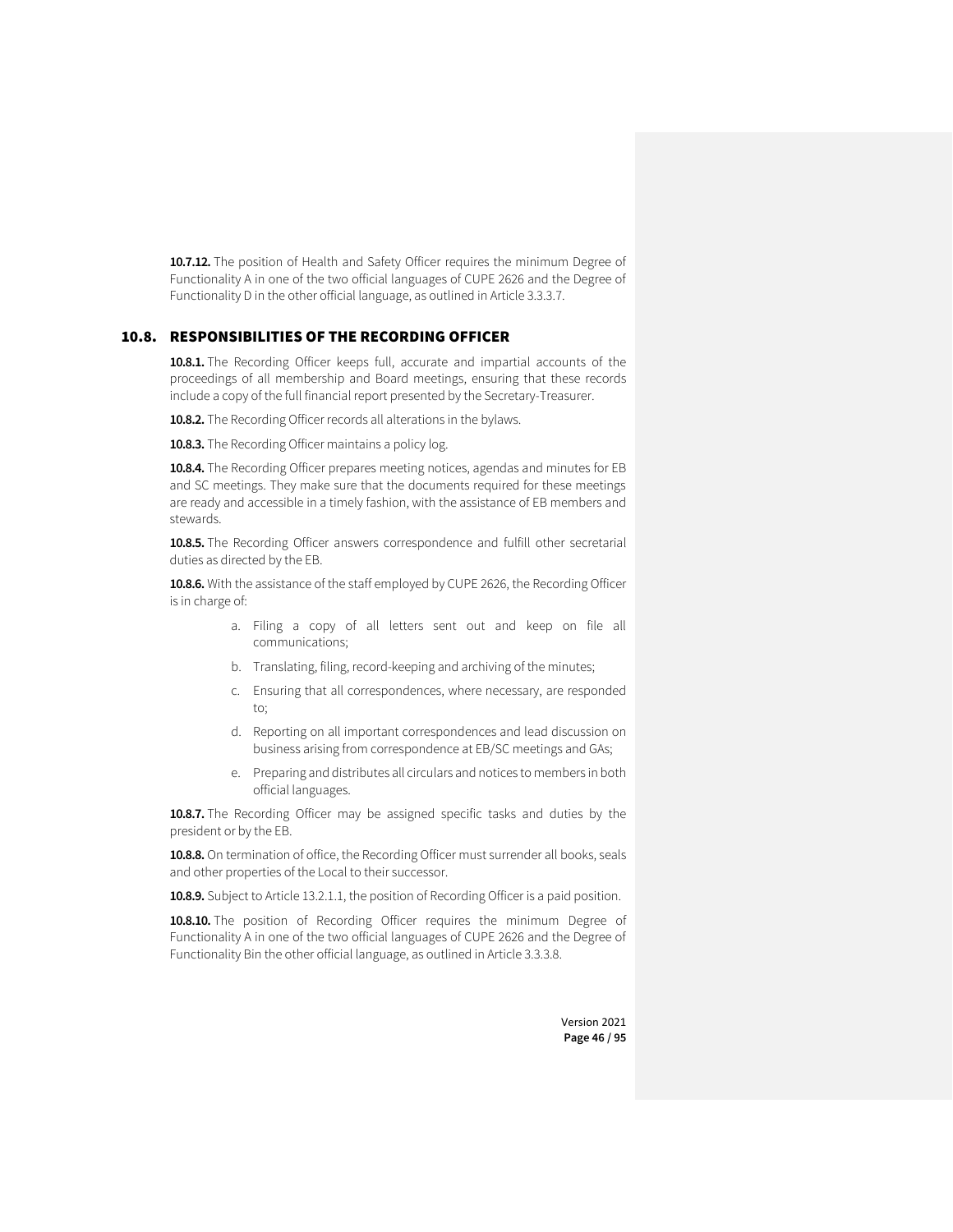### 10.9. RESPONSIBILITIES OF THE LIAISON OFFICER

**10.9.1.** The Liaison Officer is responsible for developing and maintaining contacts and liaison with organizations within the University community that the Executive Board deems necessary or valuable.

**10.9.2.** The Liaison Officer is the Local's main representative to the GSAÉD and its committees.

**10.9.3.** The Liaison Officer is a member of the Communication and Mobilization Committee.

**10.9.4.** The Liaison Officer may be assigned specific tasks and duties by the EB.

**10.9.5.** At the end of their mandate, the Liaison Officer must submit a written report to the EB which will then be kept in the CUPE 2626 archives.

**10.9.6.** The Liaison Officer provides a monthly report to the EB, which is to be distributed to the stewards and accessible to all members.

**10.9.7.** Subject to Article 13.2.1.1, the position of Liaison Officer is a paid position.

**10.9.8.** The position of Liaison Officer requires the minimum Degree of Functionality A in one of the two official languages of CUPE 2626 and the Degree of Functionality D in the other official language, as outlined in Article 3.3.3.9.

### 10.10. RESPONSIBILITIES OF THE LIFEGUARDS REPRESENTATIVE

**10.10.1.** The Lifeguards Representative is the first point of contact of CUPE 2626-1 and is its official spokesperson. The Lifeguard representative must be a member of 2626- 1.

**10.10.2.** The Lifeguards Representative is a member of the Executive Board of CUPE 2626.

**10.10.3.** The Lifeguards Representative is a member of the Grievance Committee.

**10.10.4.** The Lifeguards Representative is a member of the Finance Committee.

**10.10.5.** The Lifeguards Representative is a member of the Communications and Mobilization Committee.

**10.10.6.** The Lifeguards Representative is a member of the Bargaining Committee (2626-1).

**10.10.7.** The Lifeguards Representative must report their activities to the EB and to the AGA.

**10.10.8.** The Lifeguards Representative is in charge of the Labour-Management Committee for CUPE 2626-1.

> Version 2021 **Page 47 / 95**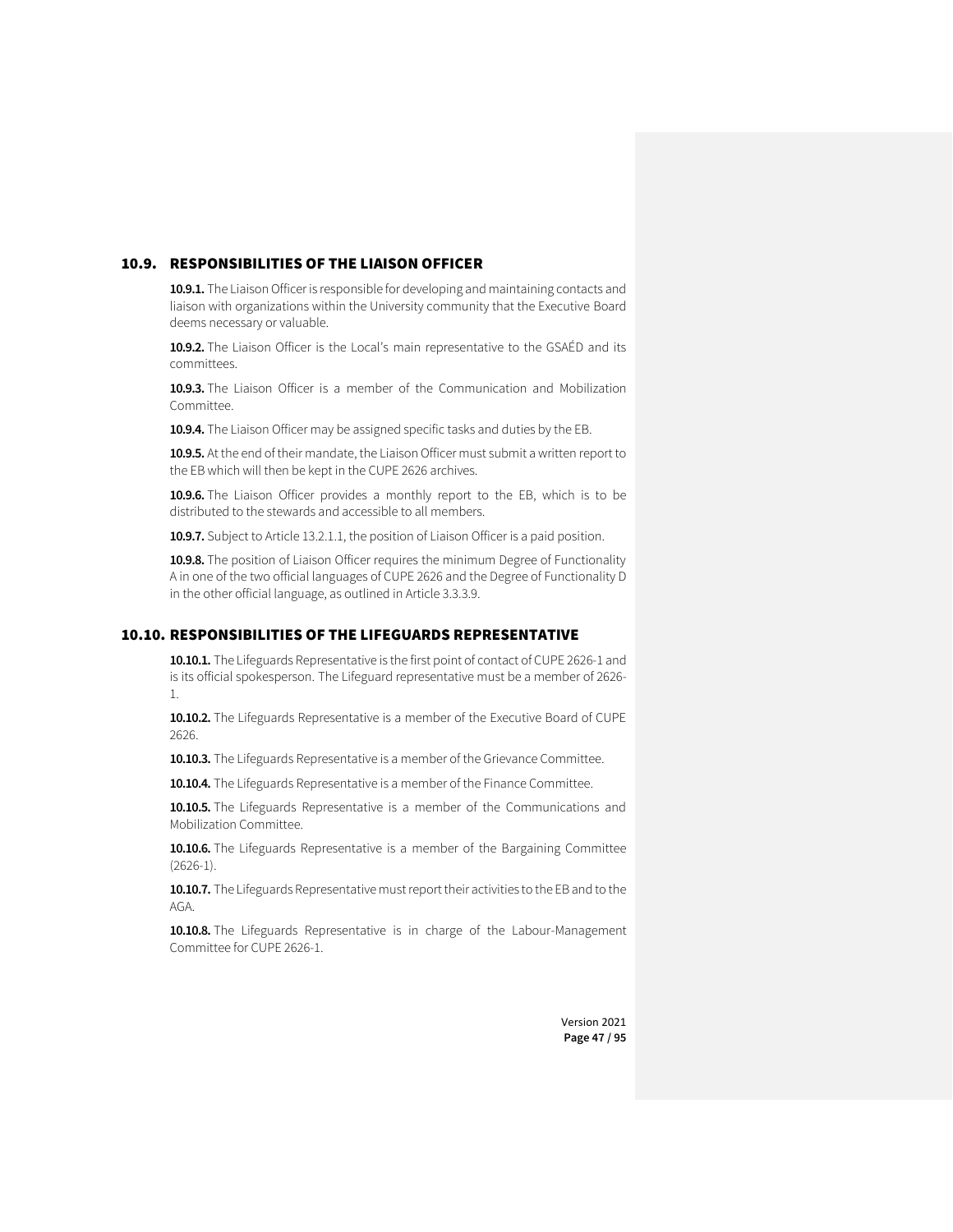**10.10.9.** At the end of their mandate, the Lifeguards Representative must submit a written report to the EB which will then be kept in the CUPE 2626 archives.

**10.10.10.** Subject to Article 13.2.1.1, the position of Lifeguards Representative is a paid position.

**10.10.11.** The position of Lifeguards Representative requires a minimum Degree of Functionality A in one of the two official languages and the Degree of Functionality B in the second official language, as outlined in Article 3.3.3.1.

# 10.11. RESPONSABILITIES OF THE RESIDENCE LIFE REPRESENTATIVE (CUPE 2626-3)

**10.11.1.** The Residence Life Representative is the first point of contact of CUPE 2626-3 and is its official spokesperson. The Residence Life Representative must be a member of 2626-3.

**10.11.2.** The Residence Life Representative is a member of the Executive Board of CUPE 2626.

**10.11.3.** The Residence Life Representative is a member of the Grievance Committee.

**10.11.4.** The Residence Life Representative is a member of the Finance Committee.

**10.11.5.** The Residence Life Representative is a member of the Communications and Mobilization Committee.

**10.11.6.** The Residence Life Representative is a member of the Bargaining Committee (2626-3).

10.11.7. The Residence Life Representative must report their activities to the EB and to the AGA.

**10.11.8.** The Residence Life Representative is in charge of the Labour-Management Committee for CUPE 2626-3.

**10.11.9.** At the end of their mandate, the Residence Life Representative must submit a written report to the EB which will then be kept in the CUPE 2626 archives.

10.11.10. Subject to Article 13.2.1.1, the position of Residence Life Representative is a paid position.

**10.11.11.** The position of Residence Life Representative requires a minimum Degree of Functionality A in one of the two official languages and the Degree of Functionality B in the second official language, as outlined in Article 3.3.3.1.

# 10.12. RESPONSIBILITIES OF THE PRESIDENT OF ASSEMBLY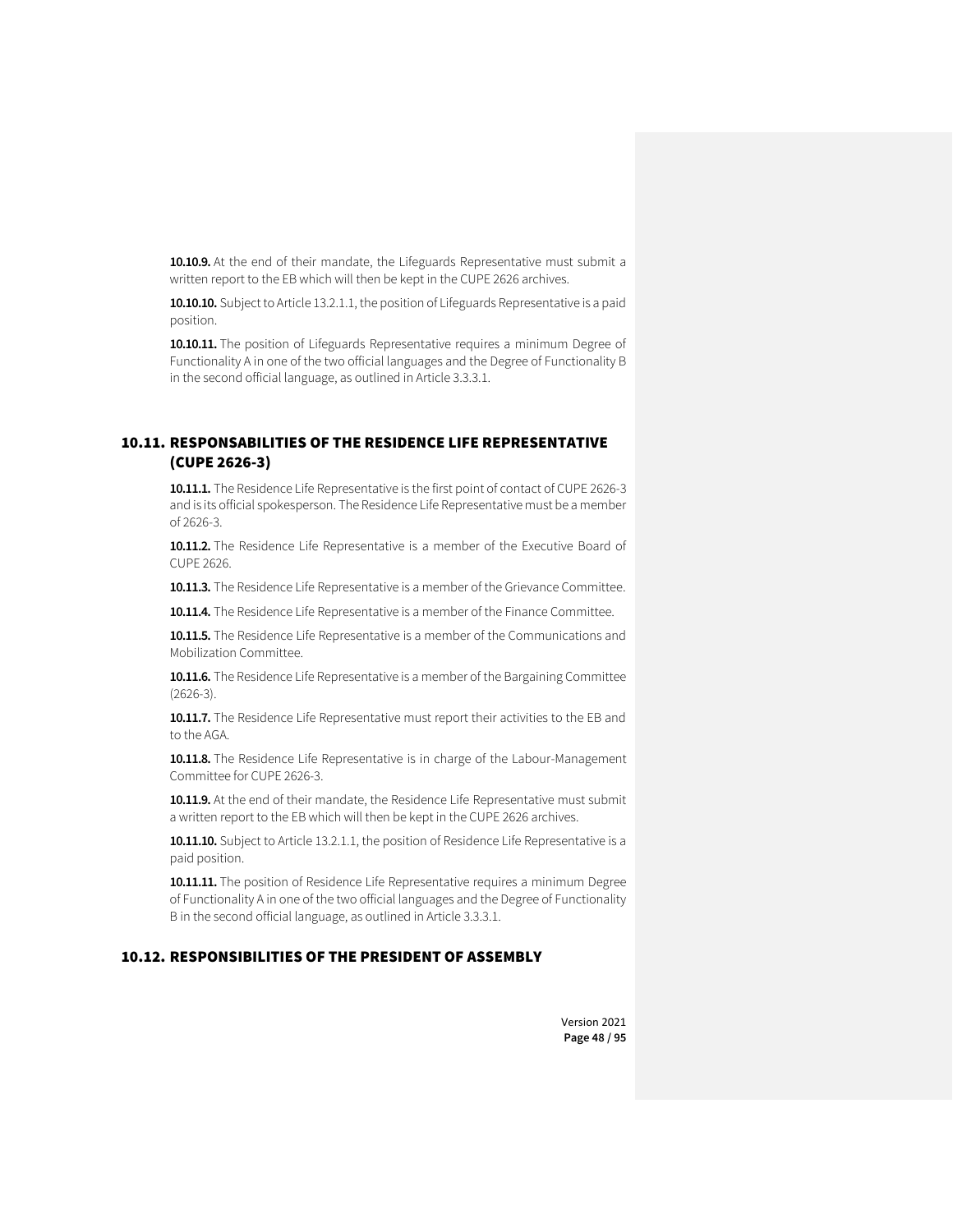**10.12.1.** Notwithstanding articles B.3.1 and B.6.1 of the CUPE National Constitution, the President of Assembly presides over the meetings of the EB and the SC, as well as the GAs.

**10.12.2.** The role of the President of Assembly is to preside over the meetings and the assemblies in such a way as to ensure that the rules and procedures are respected and the rights of the members, present or absent, are not infringed upon.

**10.12.3.** The President of Assembly must apply Bourinot's Rules of Order, the Bylaws of CUPE 2626 and the Constitution of CUPE.

**10.12.4.** The President of Assembly has the right to speak at any meeting of any decision-making body of CUPE 2626 over which they preside; they have the right to break a tie on votes done by show of hands; they have the right to clarify certain issues and the right to take necessary measures to ensure that good order is maintained and that the Bylaws of CUPE 2626 are respected.

10.12.5. Subject to Article 17.2, and Appendix B, the President of Assembly is in charge of referendums.

**10.12.6.** When asked outside of meetings, the President of Assembly must, to the best of their knowledge and abilities, give their advice to members with or without portfolio within CUPE 2626 on the interpretation of the present Bylaws, the Constitution of CUPE and Bourinot's Rules of Order, as well as the procedures.

10.12.7. Subject to Article 13.2.1.1, the position of President of Assembly is a paid position.

**10.12.8.** The position of President of Assembly requires the minimum Degree of Functionality A in one of the two official languages of CUPE 2626 and the Degree of Functionality B in the other official language, as outlined in Article 3.3.3.11.

**10.12.9.** Should the President of Assembly not be able to attend a meeting which they are supposed to chair, subject to Appendix A.3.3 and A.5.2, a President of Assembly will be appointed by the President or their replacement. Should the President fail or be unable to appoint a replacement or should the need to appoint a replacement arise during the course of a meeting or assembly, the procedures in A.3.4. shall be followed.

**10.12.10.** The President of Assembly cannot hold a position with or without portfolio on the EB.

# 10.13. RESPONSIBILITIES OF CHAIR OF EACH BARGAINING COMMITTEE (BC)

**10.13.1.** The Chair of the BC is the first person in charge of the BC and its official spokesperson.

> Version 2021 **Page 49 / 95**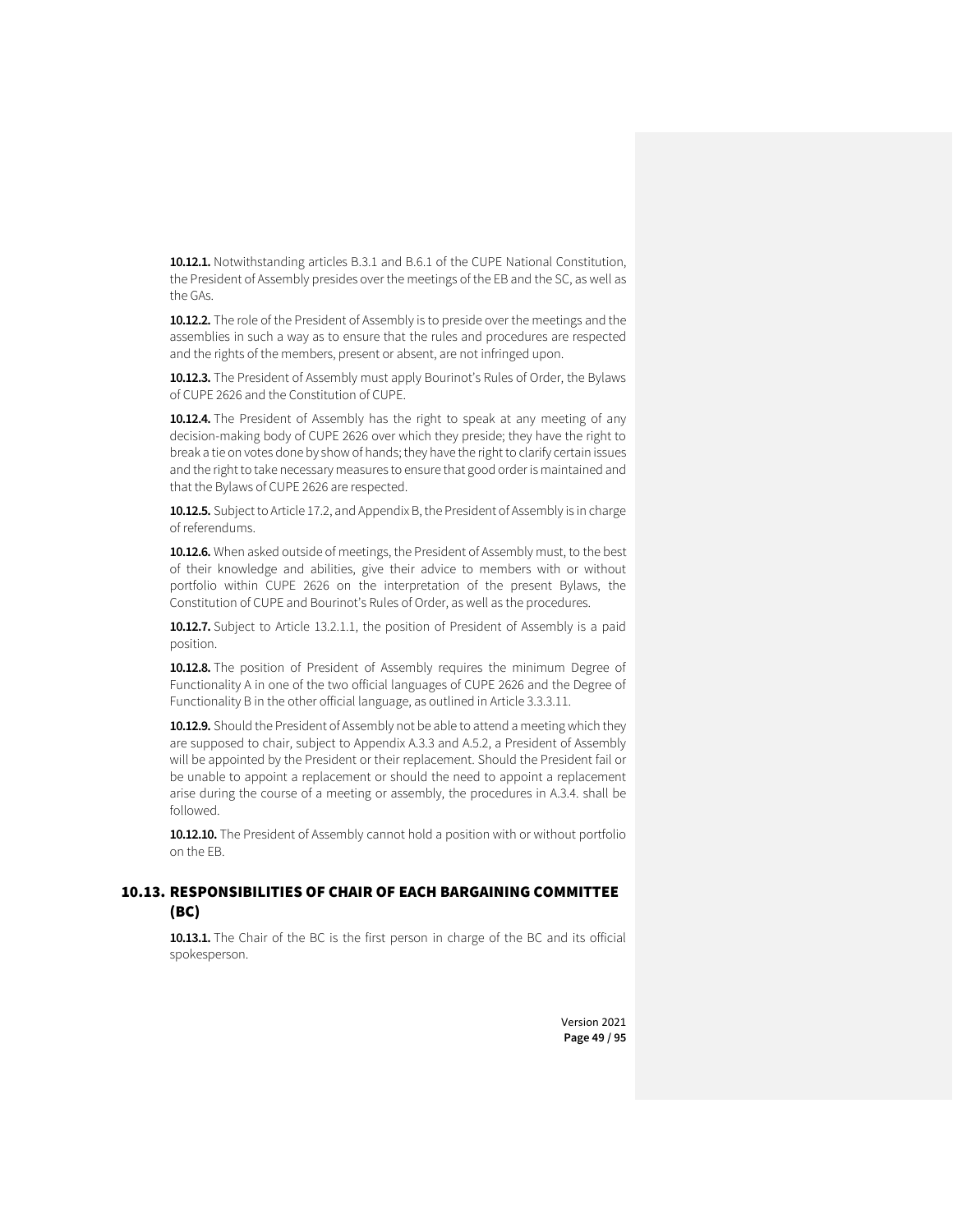**10.13.2.** The Chair of the BC must ensure that members of the BC are informed of the meetings of the committee as well as of those with the Management side.

**10.13.3.** The Chair of the BC must ensure that all necessary documentation is distributed to members of the BC.

**10.13.4.** The Chair of the BC must ensure, as much as possible, that the mandate of the BC is respected.

**10.13.5.** The Chair of the BC has the power to appoint a member by interim when a position within the BC becomes vacant.

**10.13.6.** Subject to articles 8.1.2.4 and 8.1.4. the Chair of the BC fulfills the role of Chief Negotiator when the CUPE representative assigned to our Local cannot be present.

**10.13.7.** A progress report on collective bargaining must be presented at each EB meeting by the Chair of the BC.

**10.13.8.** The Chair of the BC must inform EB members of the creation of an *Ad hoc* committee and of its reason for being at the EB meeting following the creation of the said committee.

**10.13.9.** Subject to Article 13, the position of Chair of the BC is a paid position. *The Chairs of the 2626-1 and 2626-3 bargaining committees are excluded from this clause.*

**10.13.10.** The positions of Chair of the BC require the minimum Degree of Functionality A in one of the two official languages of CUPE 2626 and the Degree of Functionality B in the other official language, as outlined in Article 3.3.3.14.

## 10.14. RESPONSIBILITIES OF THE REGULAR MEMBER IN GOOD STANDING OF CUPE 2626 (RMGS)

**10.14.1.** The RMGS cannot hold a position with or without portfolio on the EB.

**10.14.2.** The RMGS helps other members of the GC to fulfill their duties.

**10.14.3.** The RMGS may be assigned specific tasks by the GC.

**10.14.4.** The RMGS has the right to speak, to present motions, to vote and to be nominated or to nominate someone within the GC.

**10.14.5.** The RMGS helps the CSs deal with grievances, does the research and finds the documentation relevant to handling the grievances.

**10.14.6.** The RMGS is a member of the Finance Committee.

10.14.7. The position of Regular Member in Good Standing requires the minimum Degree of Functionality A in one of the two official languages of CUPE 2626 and the Degree of Functionality C in the other official language, as outlined in Article 3.3.3.12.

**10.14.8.** Subject to Article the position of RMGS is the only paid position within the GC.

Version 2021 **Page 50 / 95**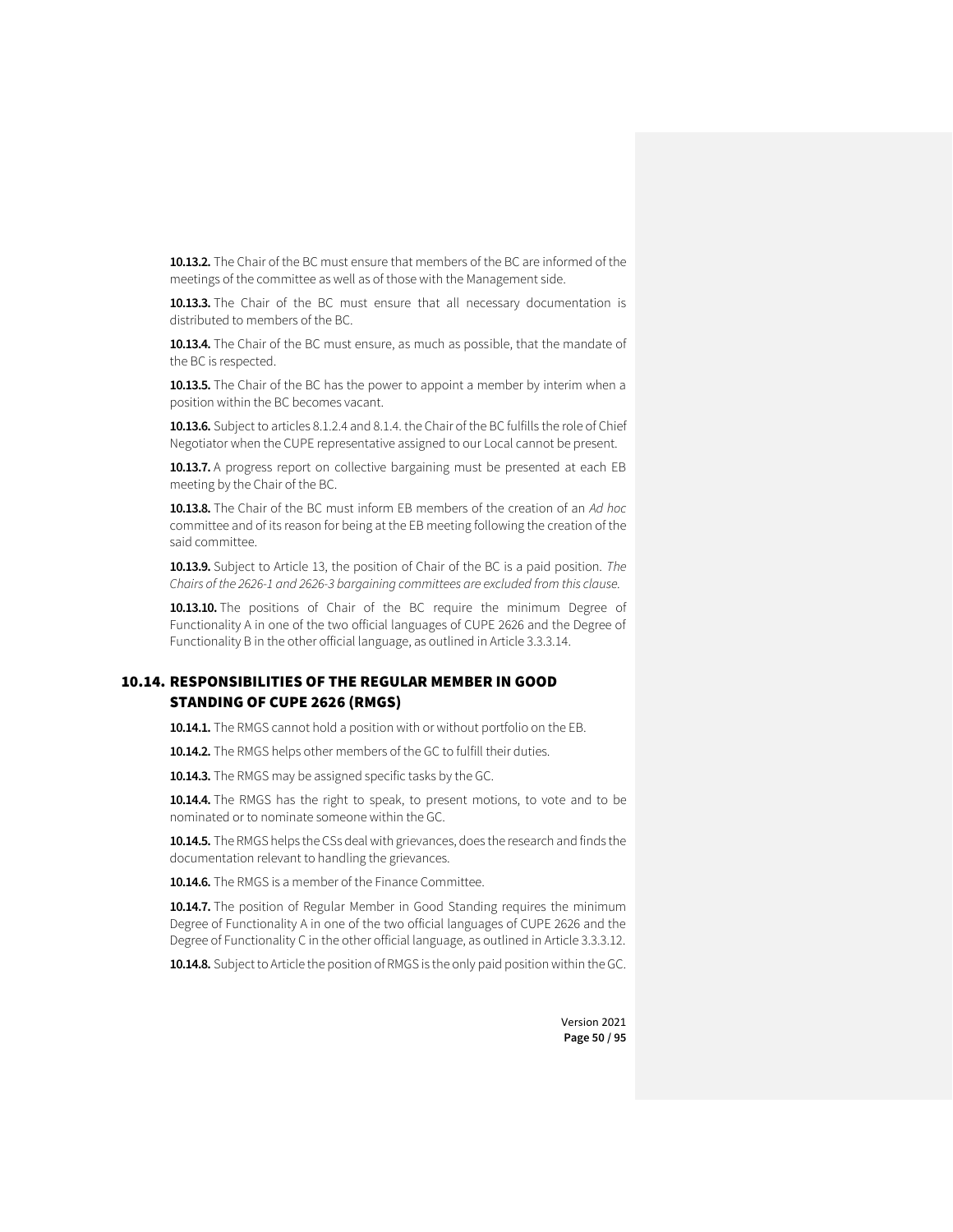# 10.15. MANDATE AND RESPONSIBILITIES OF THE TRUSTEES

**10.15.1.** The Local will have three (3) Trustees, who are elected by the membership at the RGA.

10.15.1.1. Any member in good standing of the Local at the time of the election may be elected to the office of Trustee. However, Trustees cannot hold a position with or without portfolio on the EB.

10.15.1.2. The term of office for Trustees is May 1st of the year in which their election takes place to April 30th of the third year following.

**10.15.1.3.** . The terms of office for Trustees shall be so that one serves for a period of three years, one for two years, and one for one year, as laid down in Article B.2.4 of the National Constitution. Each year thereafter, the Local Union shall elect one Trustee for a three-year period. No member who has been a signing Officer for the Local Union is eligible to run for Trustee, until at least one full term of office has elapsed.

**10.15.1.4.** In case of vacancies, Trustees will be elected per section 11.3.

**10.15.1.5.** The Trustees will supervise the audit of the books of the Secretary-Treasurer by the Local's auditors and must exercise general supervision over the property of the Local. Such general supervision will include, but is not limited to, ensuring that the Secretary-Treasurer complies with the provisions of Articles B.3.6 and B.3.7 of the CUPE National Constitution.

**10.15.1.6.** The Trustees examine the books and records of the Secretary-Treasurer and make and transmit reports that comply with the provisions of Article B.3.12 of the CUPE National Constitution.

10.15.1.7. When the Local hires the services of a qualified accountant or accounting firm, the Trustees must ensure that the local complies with the provisions of Article B.3.13 of the CUPE National Constitution.

**10.15.1.8.** The positions of Trustee require a minimum Degree of Functionality A in one of the two official languages and the Degree of Functionality D in the second official language, as outlined in Article 3.3.3.13.

> Version 2021 **Page 51 / 95**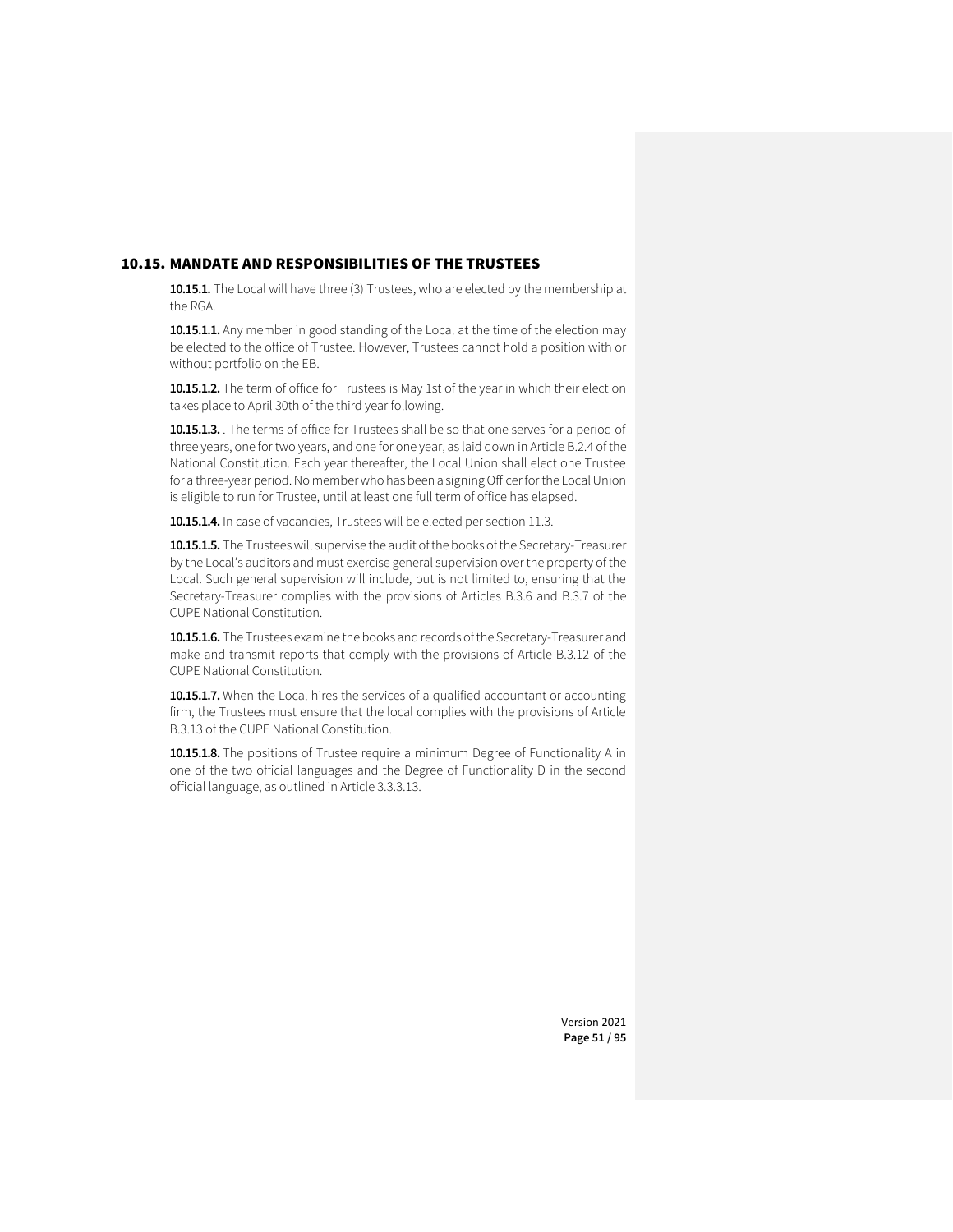# ARTICLE 11. ELECTIONS

# 11.1. NORMAL ELECTIONS

**11.1.1.** The election of EB officers and of the members of the BC (in years of bargaining), as well as that of the members of a potential trial jury will be held each year at the AGA.

**11.1.2.** The election of Trustees, the President of Assembly and the Member in Good Standing will take place at the RGA.

11.1.3. The elections will be conducted in accordance with the directives specified in Appendix C of the present Bylaws.

## 11.2. BY-ELECTIONS

**11.2.1.** Notwithstanding 5.5.3.6., by-elections will be possible at a GA in cases where a position is vacant, be it because it remained vacant after the GA or because it has become vacant since then.

**11.2.2.** By-elections will be conducted in the same way as normal elections.

11.2.3. Subject to the directives given in Appendix C.6.4, elections by interim are possible at a special meeting of the SC.

### 11.3. VACANCIES

**11.3.1.** If a position becomes vacant following a GA, and a GA is not scheduled within forty (40) days, the CSs must call a Special SC within fifteen (15) to forty (40) days to elect a member by interim to said vacant position.

**11.3.2.** Should a replacement be needed immediately, or should the SC be for some reason unable to hold elections, the President may make an appointment by interim to that position.

**11.3.2.1.** The EB must confirm any such appointment at the subsequent EB meeting by a two-thirds majority of members present.

**11.3.2.2.** Any individual not confirmed by the EB cannot be re-appointed by the President to the same position.

**11.3.2.3.** The EB may reject by two-thirds majority of members present any appointment by the President at any time.

> Version 2021 **Page 52 / 95**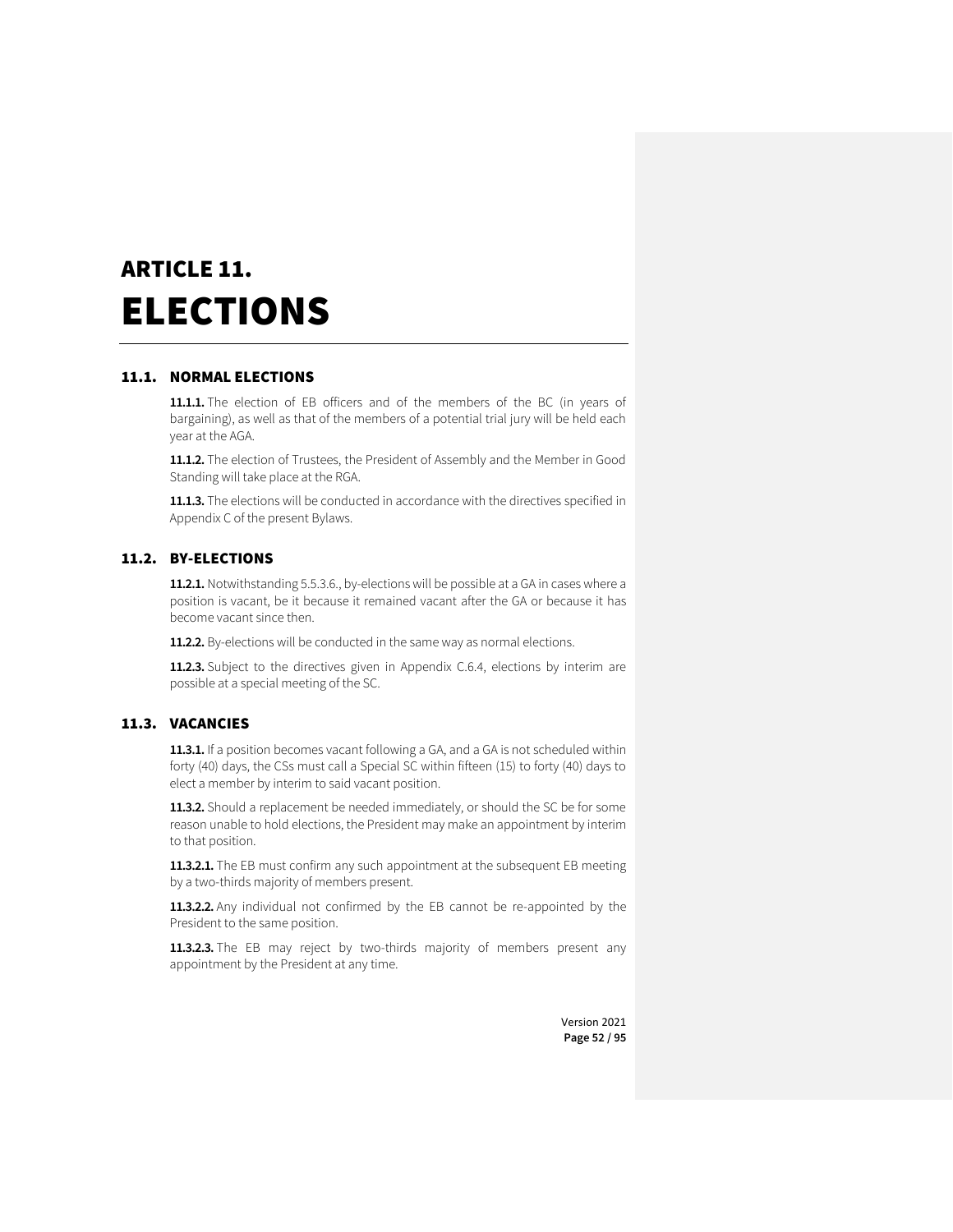**11.3.2.4.** If the position of the President becomes vacant or remains vacant after the GA, the Vice-President shall become Acting President until the SC or GA is able to hold an interim election.

11.3.2.4.1. Should the SC be unable to hold interim elections promptly or should the EB judge that an immediate replacement is necessary, the EB may appoint one by interim by a majority vote within the EB. Should the replacement appointed be a EB member, they shall resign their position and it shall be filled using the procedures of 11.3.

**11.3.3.** Even if the president makes an interim appointment, the CSs must convene the SC within the time specified in 13.3.1. to hold elections by interim. Should said meeting fail to attain quorum, the CSs must reschedule the meeting within sixty (60) days unless a GA is scheduled within that time.

11.3.3.1. Any interim election by said special SC supersedes appointment by the President.

**11.3.4.** Any election by the GA supersedes either appointments made by the President or the EB or an election by a Special SC.

> Version 2021 **Page 53 / 95**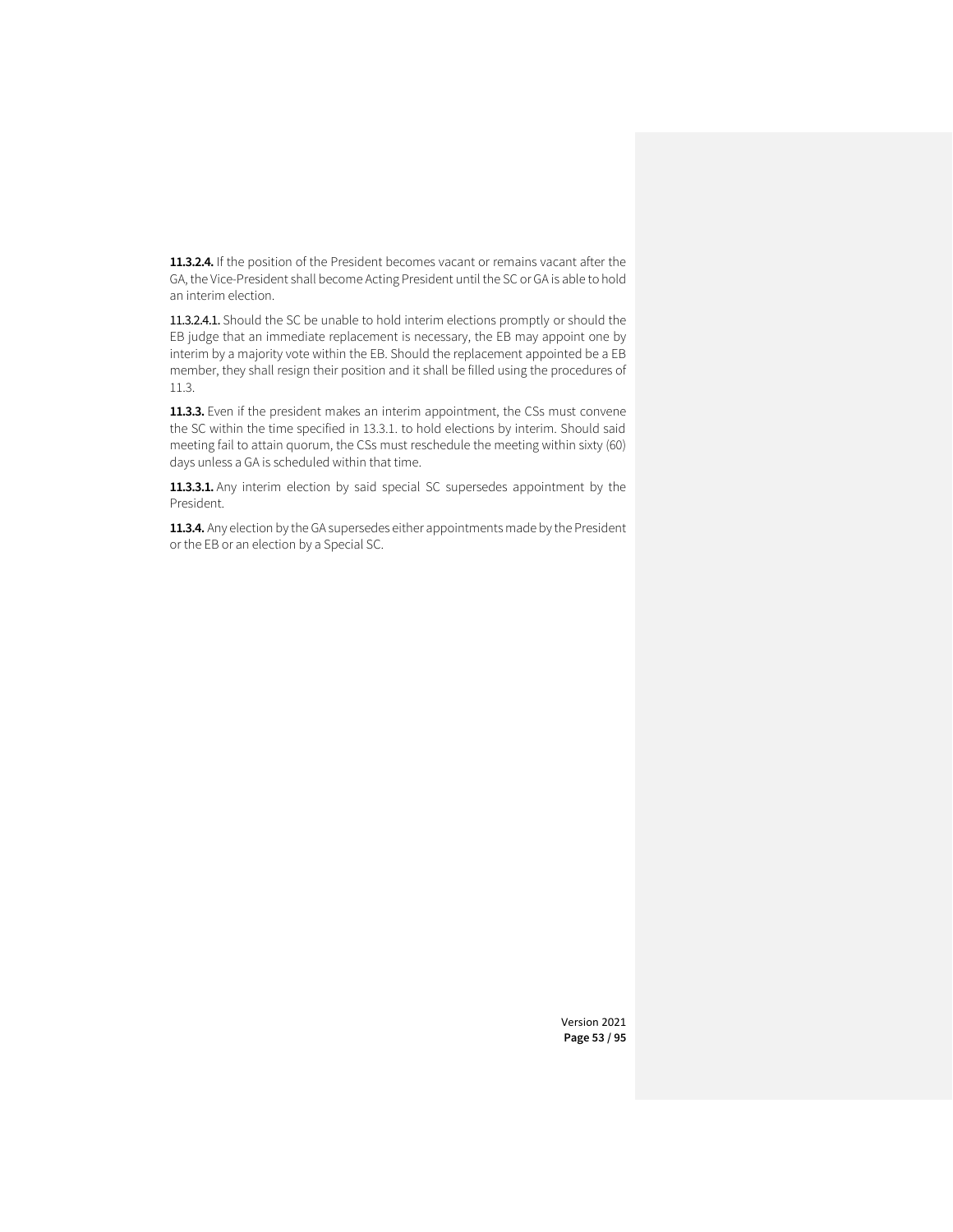# ARTICLE 12. IN CAMERA SESSIONS, CONFLICT OF INTEREST, VOTE AND QUORUM

### 12.1. IN CAMERA SESSIONS

**12.1.1.** An *in camera* session can be requested by a majority vote to that effect if certain details necessary to the explanation of a point on the agenda:

- a. Can damage the private life of a member, an officer or an employee of CUPE 2626; or
- b. Have to remain confidential for the time being.

**12.1.2.** The only decision-making bodies which can have *in camera* sessions are the EB and the SC.

**12.1.3.** Subject to Article 12.1.10, when an i*n camera* session is requested, only the members who have positions on the body requesting the *in camera* session, the President of Assembly and the Recording Officer, if the case applies, will be allowed to remain in the room. All other persons must leave the room until the *in camera* session has ended.

**12.1.4.** During the *in camera* session, no official decision can be made.

**12.1.4.1.** Notwithstanding Article 12.1.4, all GC meetings will be held *In camera* and official decisions can be made.

**12.1.5.** Subject to Article 12.1.5.1, members of the committee requesting the *in camera* session, the President of Assembly and the Recording Officer will be sworn to secrecy and must keep secret any discussion, idea, or detail discussed during the *In camera* session, at the risk of receiving the sanctions stipulated in Article 14.

12.1.5.1. Subject to Article 12.1.1.b, these members will be sworn to secrecy until the information discussed during the i*n camera* session becomes public.

**12.1.6.** As soon as the *in camera* session is over, observers who were excluded will be immediately invited back.

> Version 2021 **Page 54 / 95**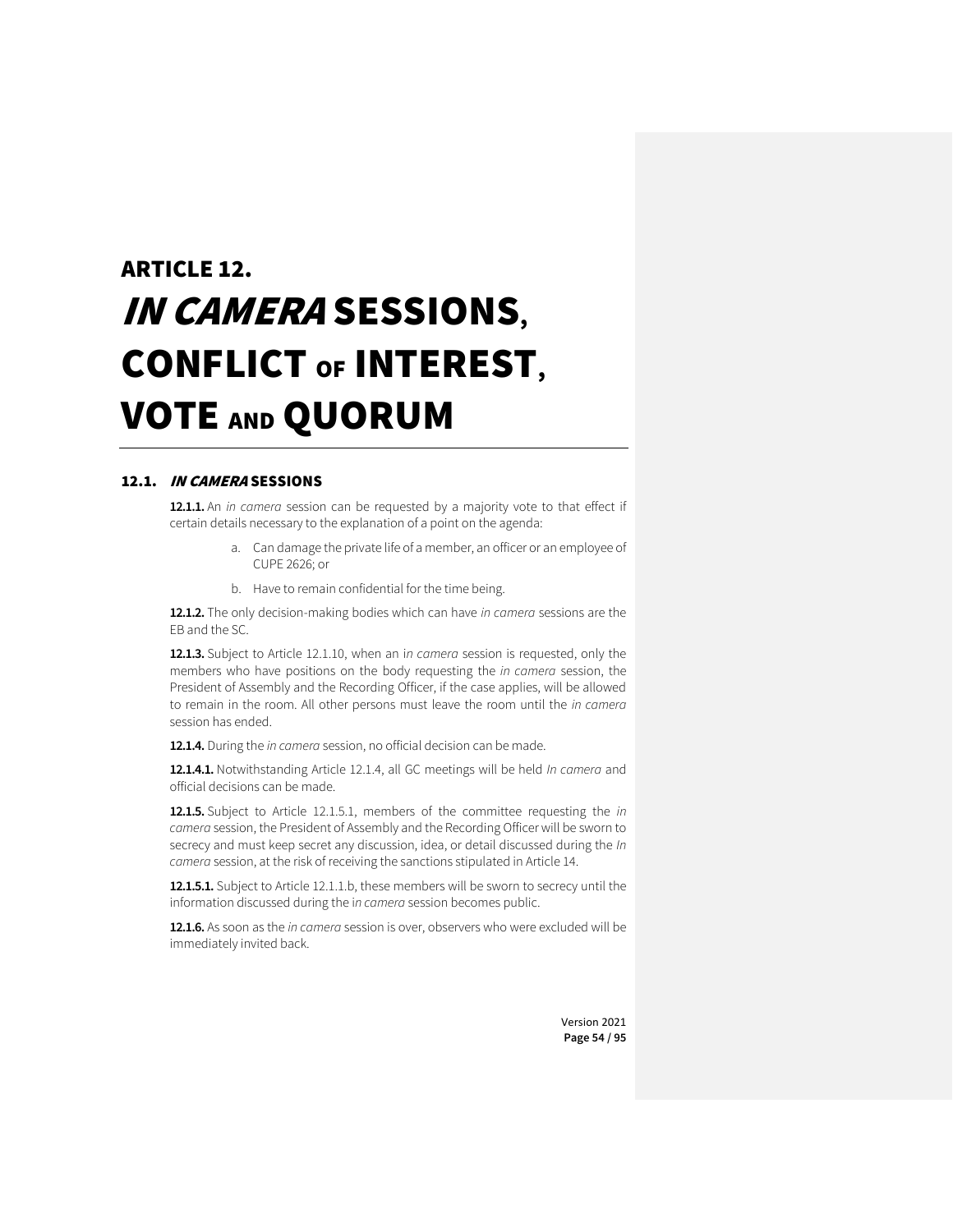**12.1.7.** No detail will be revealed outside of the *in camera* session for any reason, except to explain the reasons of the *in camera* session and to give a general idea of the nature of what was discussed.

**12.1.8.** If a vote is required, a motion can only be introduced once the *in camera* session is over.

**12.1.9.** The motion can at no time make reference to the *in camera* session.

**12.1.10.** If a member of the committee requesting the *in camera* session, the President of Assembly or the Recording Officer is the subject of the *in camera* session, they will be allowed to remain in the room to present their version and to answer questions if need be, but cannot be present during the discussion.

### 12.2. CONFLICT OF INTEREST

12.2.1. Any member of a committee who, in any way, directly or indirectly, uses their position in such a way as to extract any privilege, be it personal or otherwise, at the expense of the members of CUPE 2626or CUPE, be it through an existing contract, the renewal of a contract, or a transaction between the union and a third party, will be deemed in conflict of interest.

**12.2.2.** A member must mandatorily make a declaration of interest explaining the nature of these interests as soon as a point on the agenda places them in one of the situations described in Article 12.2.1.

**12.2.3.** The President of Assembly, after having examined the situation, will make a decision which will be either that:

- a. The member in question is deemed in conflict of interest; in that case, they can take part in the debate but cannot present motions on this point of the agenda, nor second a motion, nor vote on that motion; or
- b. The member in question cannot be deemed in conflict of interest; in this case, they will not lose any of their rights.

**12.2.4.** A member who omits to make a declaration of interest is in violation of the present Bylaws and will be liable to penalties as specified in Article 14. All charges against officers or members must be made in writing and dealt with in accordance with Article B.6 of the CUPE National Constitution.

# 12.3. VOTE

#### **12.3.1. RIGHT TO VOTE**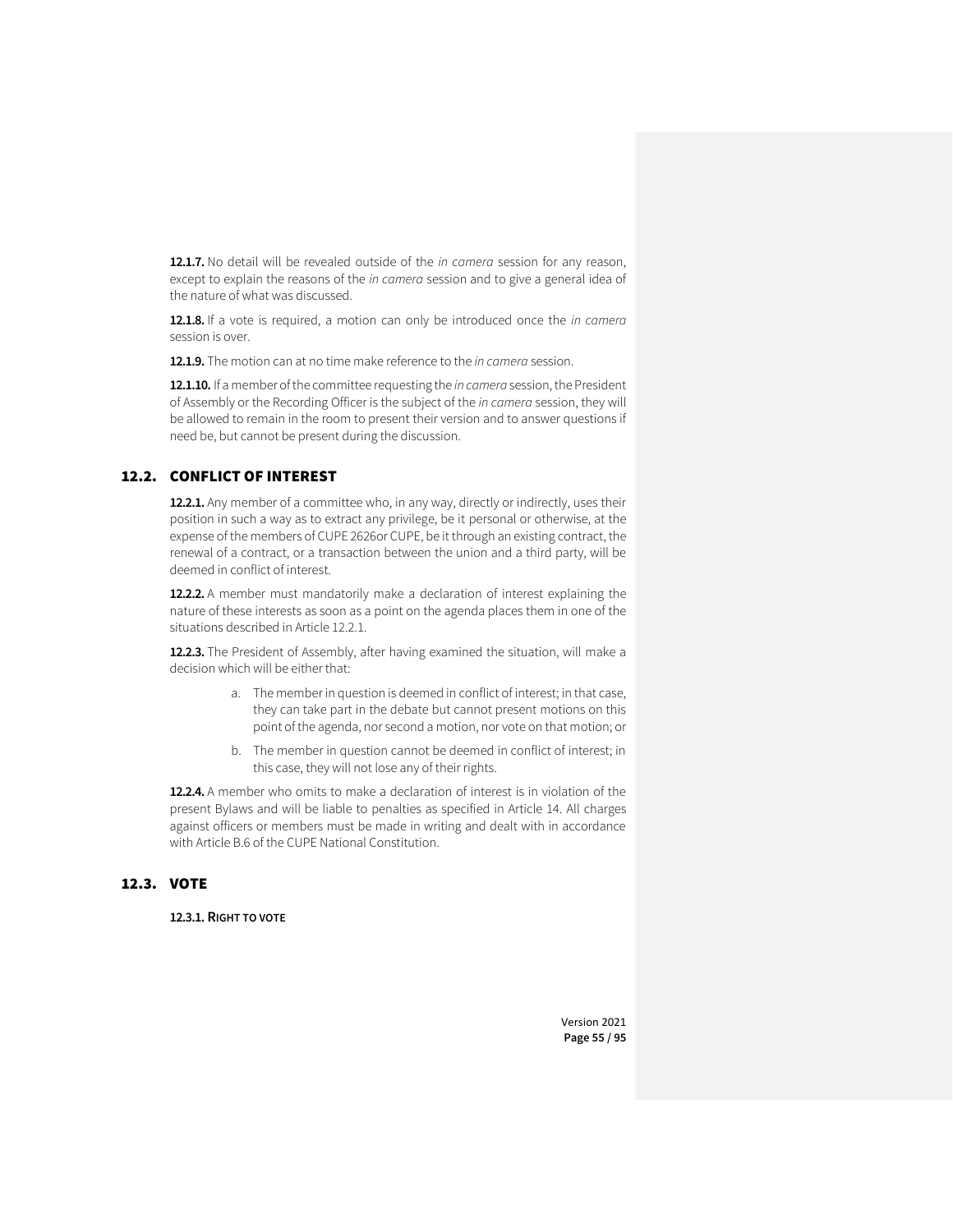12.3.1.1. Subject to Article 12.2, only those members who have the right to vote at a meeting of a decision-making body and who are in attendance at that meeting will be allowed to vote.

**12.3.1.2.** Subject to Article 6.2.2.3, the right to vote is not transferable. If a member is not in attendance at the meeting or misses a part of that meeting during which a vote is required, they cannot vote.

#### **12.3.2. VOTING PROCEDURES**

**12.3.2.1.** Votes for and against a motion and abstentions

12.3.2.1.1. Subject to Article 12.2, any member in attendance at the meeting of one of the decision-making bodies and who has the right to vote at that meeting must take part in the vote on any motion.

12.3.2.1.2. A member can abstain and must signify this to the President of Assembly when the latter calls abstentions.

12.3.2.1.3. Abstentions are not considered votes.

12.3.2.1.4. The number of votes for a motion, the number of votes against a motion, the number of abstentions, the total number of votes as well as the mention "adopted" or "rejected" must appear in the minutes following the motion.

12.3.2.1.4.1. Notwithstanding 12.3.2.1.4, a GA may forgo with the recording of the number of votes cast in the minutes if the President of Assembly notes that a clear majority has accepted or rejected a motion in a raised-hand vote.

#### **12.3.2.2. VOTE BY SHOW OF HANDS AND SECRET BALLOTS**

12.3.2.2.1. Unless otherwise specified in the present Bylaws, all votes are taken by show of hands.

12.3.2.2.2. A secret ballot on a motion can only take place if 3/4 of the members in attendance are in favour of such a vote. In this case, the vote on the motion will be done by ballots.

#### **12.3.3. MAJORITY VOTES**

Unless otherwise specified in the present Bylaws or in Bourinot's Rules of Order, a majority vote, excluding abstentions, is sufficient to render a decision at the meetings of any of the decision-making bodies of CUPE 2626. If not otherwise specified, 'majority vote' will be understood to refer to a simple majority (12.3.3.1.).

#### **12.3.3.1. SIMPLE MAJORITY VOTE**

A simple majority vote is defined as a vote in which more members declare themselves in favour of a motion than who declare themselves opposed to it.

> Version 2021 **Page 56 / 95**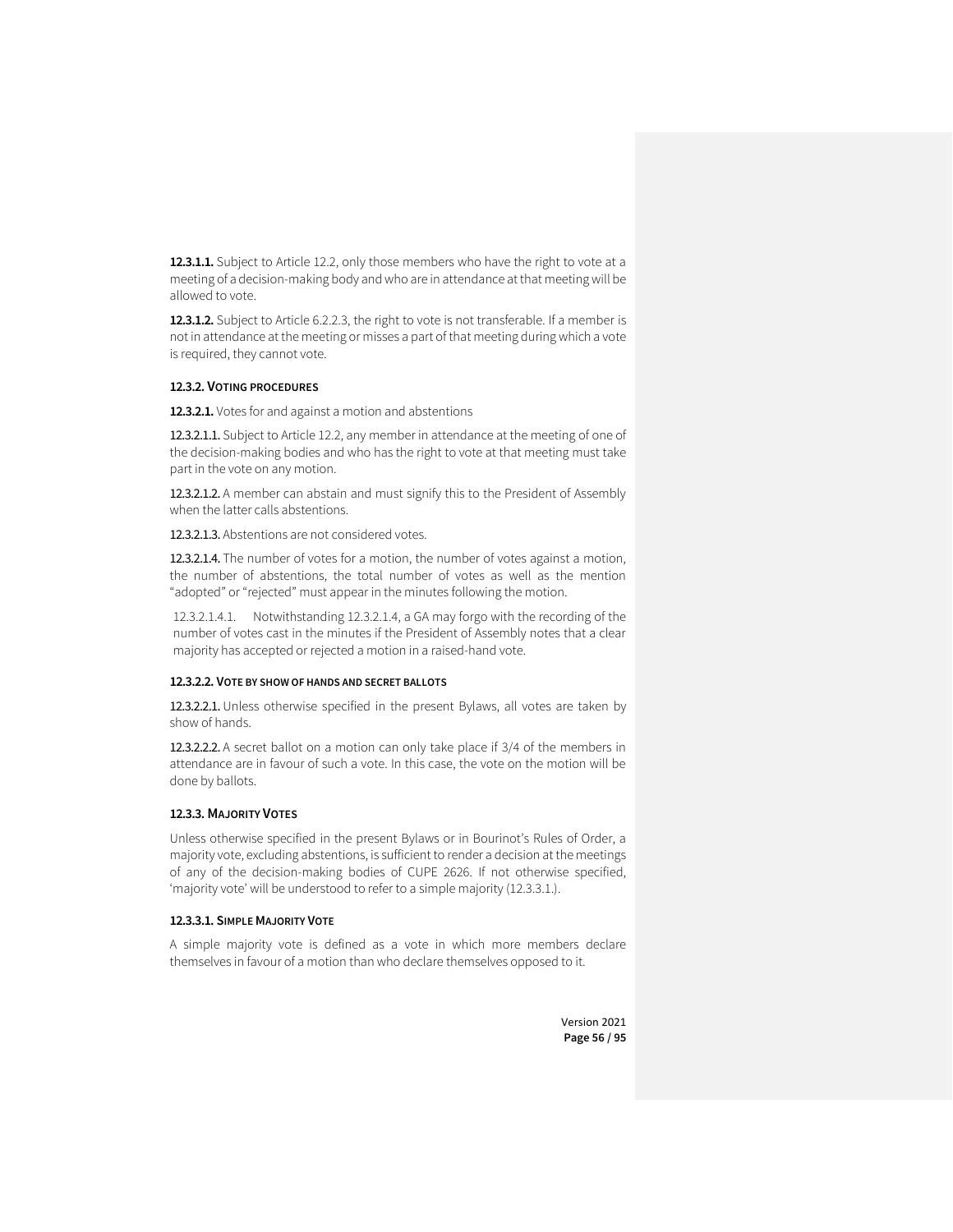#### **12.3.3.2. TWO-THIRD (2/3) MAJORITY VOTE**

A two-third majority vote is defined as a vote in which at least twice as many members declare themselves in favour of a motion than who declare themselves opposed to it.

#### **12.3.3.3. THREE-QUARTER (3/4) MAJORITY VOTE**

A three-quarters majority vote is defined as a vote in which at least three times as many members declare themselves in favour of a motion than who declare themselves opposed to it.

# 12.4. QUORUM FOR THE EB, THE SC, THE GA AND THE OTHER COMMITTEES OF CUPE 2626

#### **12.4.1.QUORUM FOR THE EB, THE SC AND THE GA**

For a meeting of the EB, the SC, or a GA of CUPE 2626 to be considered official, their respective quorum has to be reached.

#### **12.4.2. VERIFYING QUORUM FOR THE EB, THE SC AND THE GA**

**12.4.2.1.** At the time at which the meeting or the GA is supposed to start, the President of Assembly will verify whether quorum has been reached.

**12.4.2.2.** If quorum is reached, the President of Assembly will announce that quorum has been reached and declare the meeting or the Assembly open.

**12.4.2.3.** If quorum has not been reached, the President of Assembly will announce that quorum has not yet been reached and that the procedure to follow will be the following:

- a. Every five (5) minutes, for the twenty minutes following the time at which the meeting or the Assembly will have started, they will verify quorum;
- b. As soon as quorum is reached, they will announce that quorum has been reached and will declare the meeting or the Assembly open;
- c. If, twenty (20) minutes after the Assembly's scheduled start time, quorum has still not been reached, and if the President of Assembly estimates from the number of members present that it will not be reached within a reasonable time, they will announce that quorum has not been reached and that the meeting of the Assembly cannot take place.

#### **12.4.3. RESCHEDULING MEETINGS**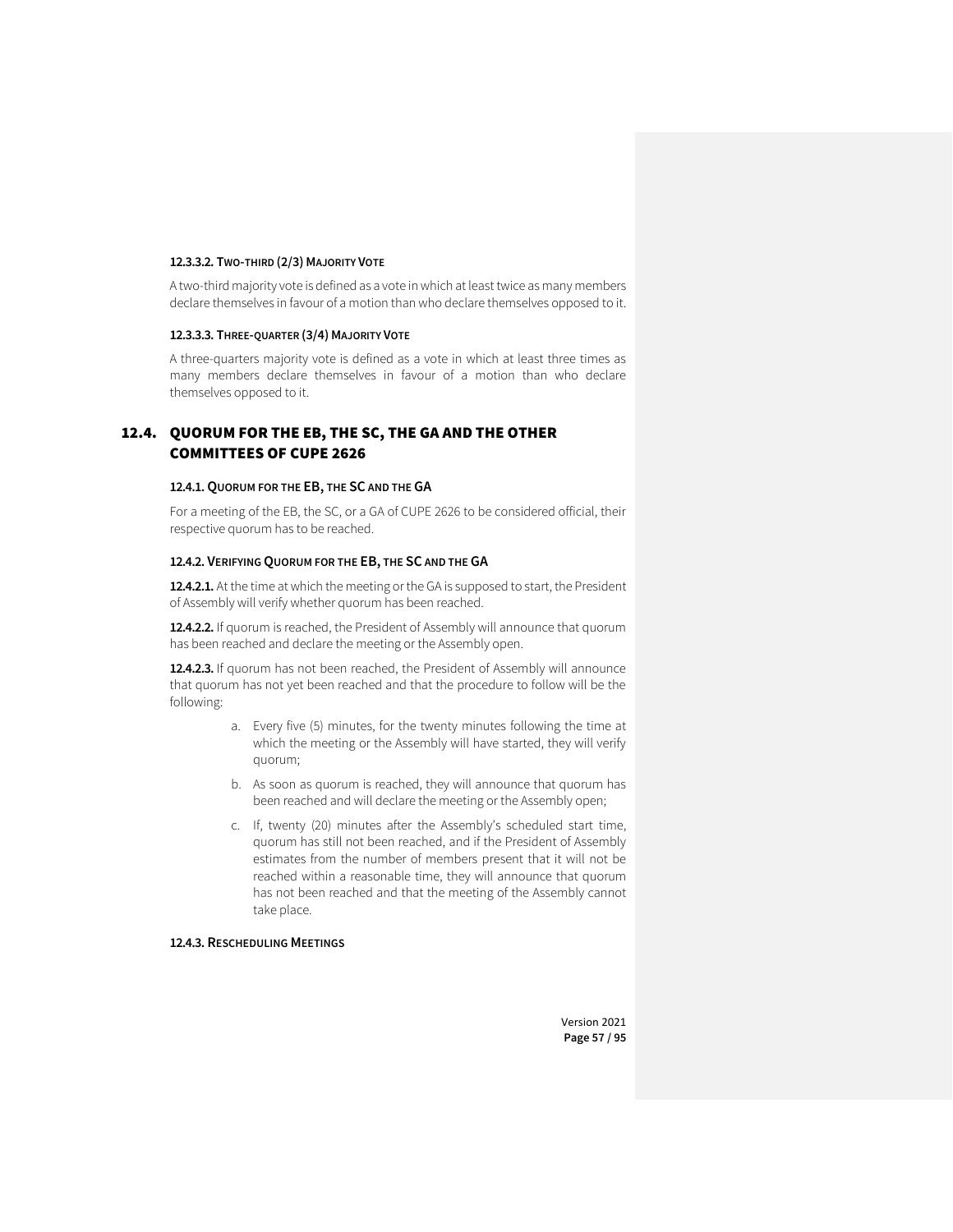**12.4.3.1.** In the case stipulated at Article 12.4.2.3.c, at the discretion of the President of Assembly, the EB meeting which is not taking place can be rescheduled, taking into account the prescribed delays, if there are any, for calling and holding such an EB meeting.

**12.4.3.2.** In the case stipulated at Article 12.4.2.3.c, at the discretion of the two Stewards Representatives, the SC meeting that is not taking place can be rescheduled, taking into account the prescribed delays, if there are any, for calling and holding such a SC meeting.

**12.4.3.3.** In the case stipulated at Article 12.4.2.3.c, at the discretion of the President, and in consultation with the members in attendance, the GA that did not take place can be rescheduled, taking into account the prescribed delays, if there are any, for calling and holding such a GA.

**12.4.3.4.** Notwithstanding Article 12.4.3.3, if the quorum for an AGA, a RGA or a SGA has not been reached, and unless otherwise prescribed in the present Bylaws, the EB has the necessary authority to deal with urgent issues that should have been dealt with at the GA that did not take place. Any decisions made by the EB in such a manner must be reported to the membership at the subsequent AGA or RGA and must be ratified by the membership.

#### **12.4.4.QUORUM FOR OTHER COMMITTEES**

For a meeting of committees, other than those mentioned in Article 12.4.1, to be considered official, their respective quorum has to be reached.

#### **12.4.4.1. VERIFYING QUORUM FOR OTHER COMMITTEES**

12.4.4.1.1. At the time at which the meeting is supposed to start, the person in charge of the committee will verify quorum.

12.4.4.1.2. If quorum has been reached, the person in charge must announce that quorum has been reached and that the meeting can begin.

12.4.4.1.3. If quorum has not been reached, the person in charge of the committee or council will:

- a. Attempt to get a hold of the missing members and wait for them to arrive;
- b. Start the meeting, though no official decision can be made as long as quorum has not been reached; or
- c. Call a new meeting later that day or at a later date, preferably within two days, taking into account the urgency of the questions to be dealt with and other information contained in the article of the present Bylaws describing the said committee.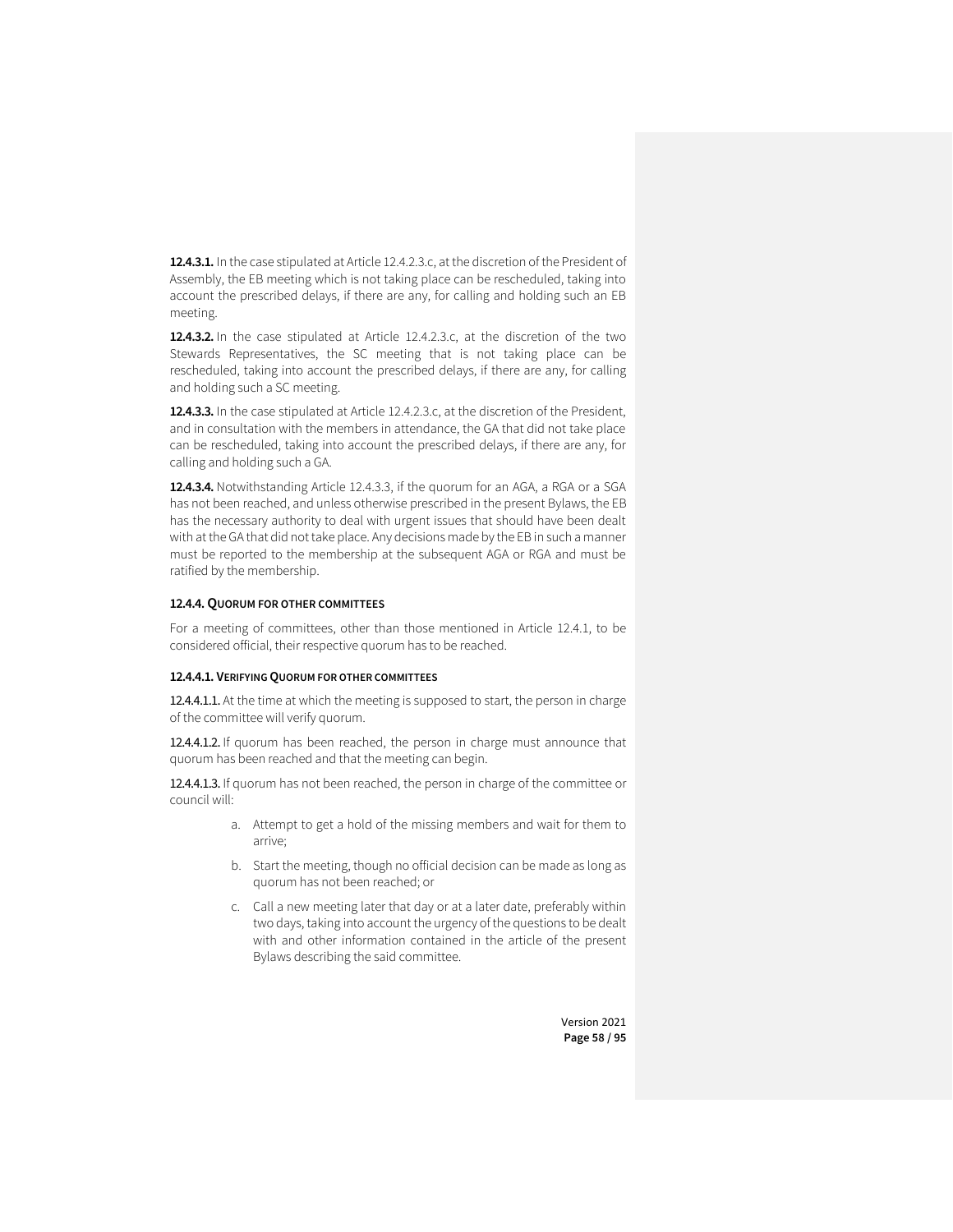# ARTICLE 13. HONORARIA

# 13.1. GENERAL CLAUSES

13.1.1. Subject to Appendix A of the present Bylaws, to reward the work of officers of the EB, members of the 2626 Bargaining Committee (when active), the President of Assembly, the Referendum Officer and the RMGS, honoraria will be given to the people holding the aforementioned positions.

**13.1.2.** Notwithstanding 13.2.1, if an officer, the President of Assembly, or one of the members of the BC cannot fulfill their duties, quits their position voluntarily, loses their student status, is suspended, is fined or is expelled from CUPE 2626, their honoraria will be paid up to the date at which their position became vacant.

#### 13.2. Honoraria for officers, for the President of Assembly and for the RMGS

13.2.1. The honoraria given to people holding the positions of officers, President of Assembly and RMGS will be determined in function of the importance of the position and the amount of work associated with it.

**13.2.1.1.** The honoraria given to the people holding positions of officers, President of Assembly and RMGS will not exceed the following limits:

- a. President: 2½ full appointments;
- b. Vice-President: 2 ⅓ full appointments;
- c. Secretary-Treasurer: 2 full appointments;
- d. Stewards Representatives: 2 full appointments;
- e. Equity and Education Officer: 1 ⅓ full appointments;
- f. Health and Safety Officer: ¾ full appointment;
- g. Recording Officer: 1 full appointment;
- h. President of Assembly: ¾ full appointment;
- i. RMGS: ⅓ full appointment.
- j. Liaison Officer: 1 ⅓ full appointments
- k. Lifeguards Representative: 1 ⅓ full appointments
- l. Residence Life Representative: 1 ⅓ full appointments

Version 2021 **Page 59 / 95**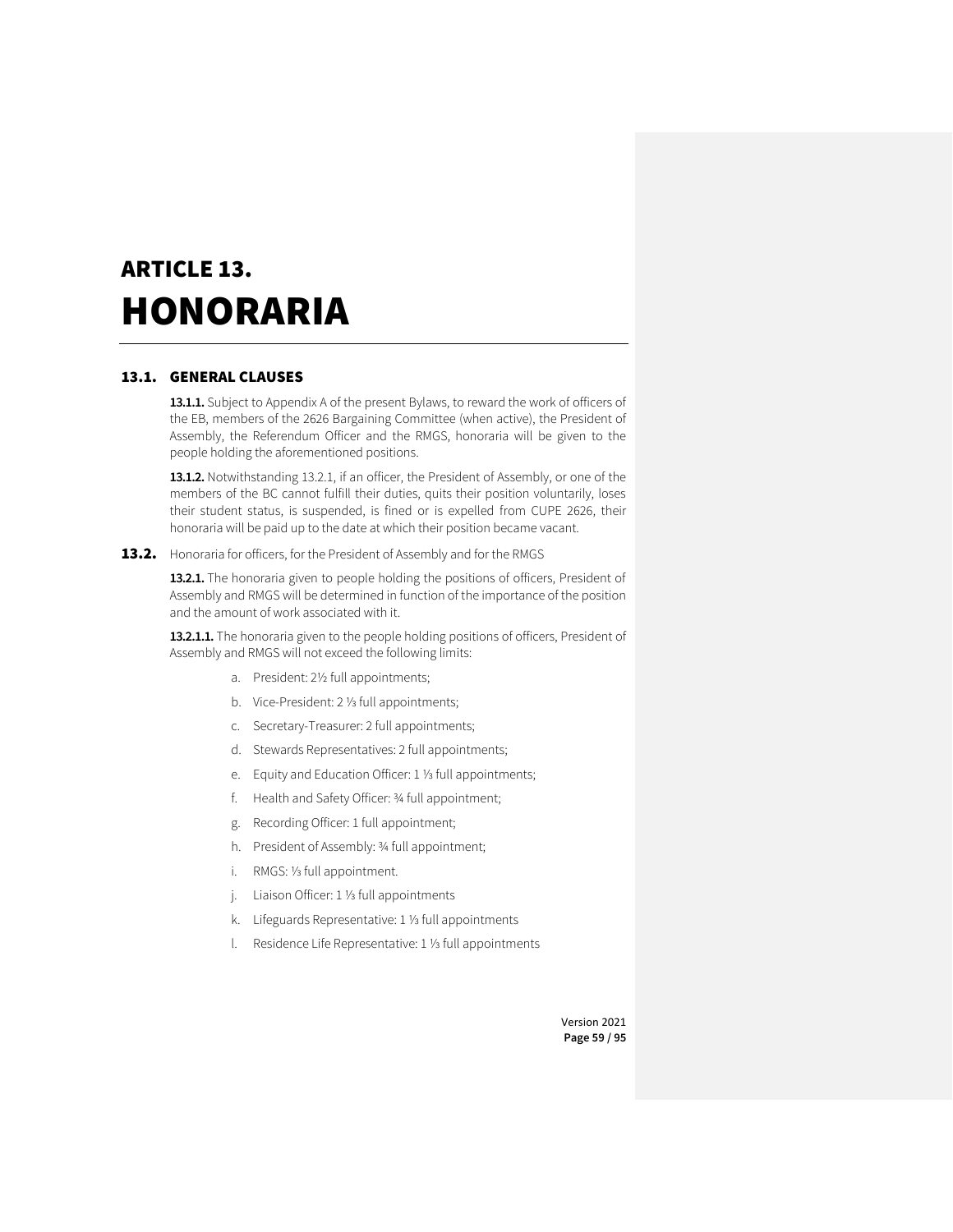#### **13.2.2. MODIFICATIONS**

13.2.2.1. Any modification to the honoraria must first be adopted by a three-quarters (3/4) majority vote of the members present at an EB meeting, be recommended to the GA and ratified by a simple majority vote at the following RGA or AGA.

**13.2.2.2.** Should no decision be made at the GA or should the members in attendance declare themselves against the proposed modifications, the current honoraria will remain in effect.

**13.2.2.3.** No modification will be made to the honoraria for the current mandate. The modifications can only come into effect for the mandate following that during which they were adopted.

#### 13.3. HONORARIA FOR MEMBERS OF THE 2626 BC

**13.3.1.** Honoraria to be given to the people holding positions on the 2626 BC will be determined in function of the duration of the negotiations and of the number of members on the BC.

**13.3.2.** The total amount of honoraria given to the 2626 BC will not normally be inferior to the monetary value of two and one-half appointments as a Teaching Assistant.

**13.3.3.** Should the collective negotiations last more than six (6) months after the first official bargaining session with the Management side and require from members of the BC far more work than had been anticipated, the EB, by a two-thirds (2/3) majority vote to that effect, can authorize for each additional period of four (4) months an adjustment equal to half of a full-time appointment.

13.3.4. Should the collective negotiations be suspended because a decision was made to go to arbitration, the 2626 BC will not be paid for the period during which collective negotiations are suspended.

**13.3.5.** When the Collective Agreement has been renegotiated, or renewed and ratified, the members of the 2626 BC must draw up a list of the honoraria to be given to each member of the BC, based on the work they did and on their contribution to the negotiations.

**13.3.6.** The list of honoraria to be given out must be adopted by members of the 2626 BC by a simple majority vote.

**13.3.7.** When the list of honoraria to be given out has been adopted, it will be handed to the Secretary-Treasurer, who will prepare the payment for members of the BC.

# 13.4. HONORARIA FOR THE DELEGATES TO THE UJOHSC AND THE **OHSCS**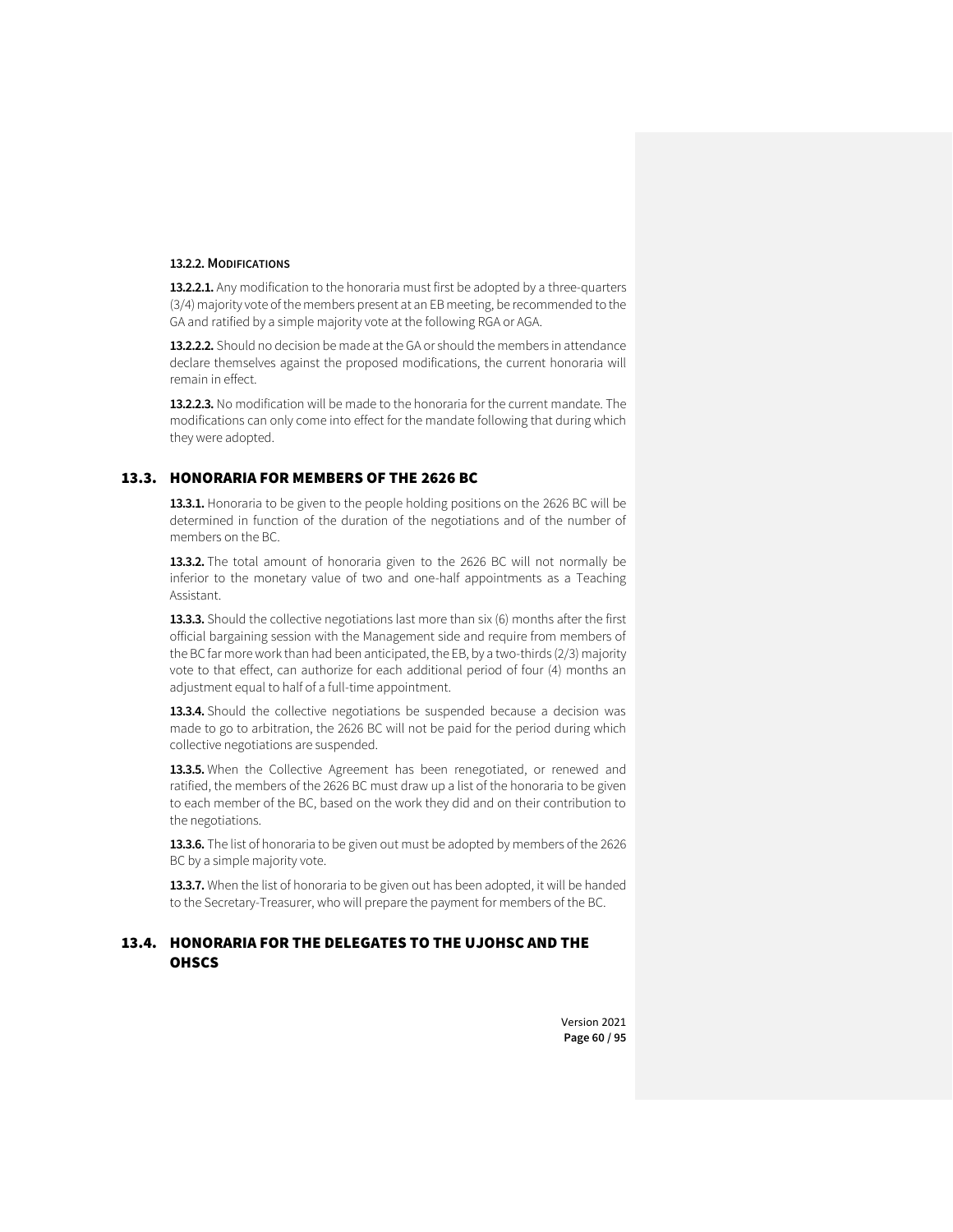13.4.1. The delegates to the UJOHSC and the OHSCs will be given honoraria based on a rate per meeting and inspection for their participation within their respective committee.

**13.4.2.** Should a CUPE 2626 delegate to one of the OHSCs be appointed delegate of their sector to the UJOHSC, they will also receive honoraria based on the number of hours stipulated in Article 13.4.5.

**13.4.3.** If a member does not show up for a meeting, they will not receive the honoraria for that meeting.

**13.4.4.** If a member does not show up for an inspection, they will not receive the honoraria for that inspection.

**13.4.5.** For each of the positions on the UJOHSC, about five (5) meetings a year, each two (2) hours long, as well as one hour of preparation per meeting, are provided for.

13.4.6. For each of the positions on the OHSCs, about five (5) meetings a year, each two (2) hours long, one hour of preparation per meeting, as well as six (6) hours of inspection are provided for.

13.4.7. A delegate will receive their honoraria at the following pay cycle after the presentation of their report to the Secretary-Treasurer.

#### 13.5. HONORARIA FOR THE REFERENDUM OFFICER

The Referendum Officer will receive an honoraria equivalent to one seventh (1/7th) of a full appointment once they have fulfilled the responsibilities related to the referendum and after the EB has adopted their report.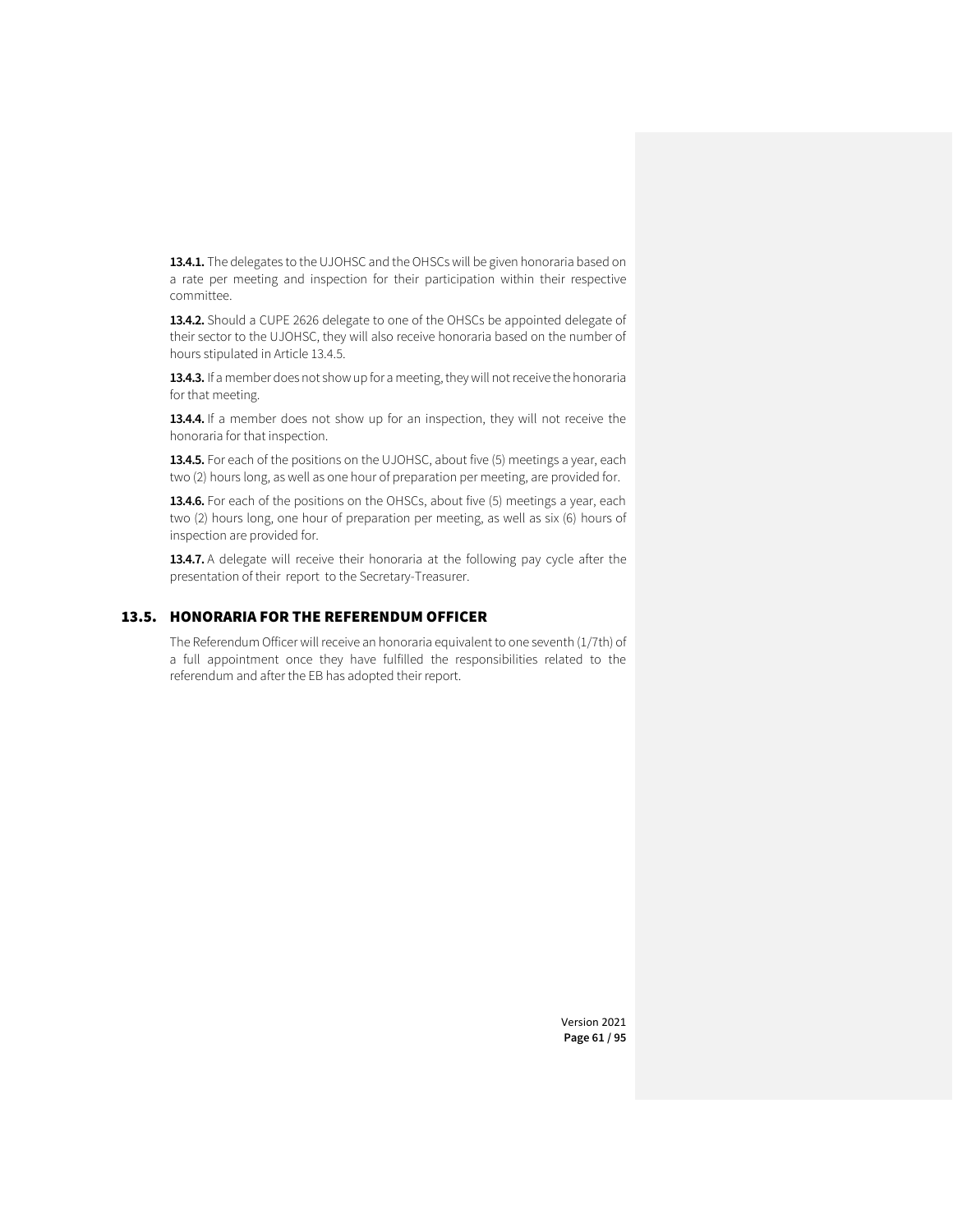# ARTICLE 14. SUSPENSION AND DISMISSAL

- 14.1. All officers must respect at all times the established procedures, the oath of office, the other oaths that they have taken, the present Bylaws, the Constitution of CUPE and the Collective Agreement. They must also fulfill the tasks assigned to them and their responsibilities as prescribed in the present Bylaws.
- 14.2. Members of any council or committee, be it standing or *Ad hoc*, must at all times respect the established procedures, the oaths they have taken, the present Bylaws, the Constitution of CUPE and the Collective Agreement. They must also fulfill the tasks assigned to them and their responsibilities as prescribed in the present Bylaws and/or in the mandate of the committee or council in question.
- 14.3. An EB member who fails to fulfill their duties as they are defined in Article 10 and article 14.1 is liable to suspension and dismissal.
- 14.4. All charges against officers or members must be made in writing and dealt with in accordance with Article B.6 of the National Constitution.

Version 2021 **Page 62 / 95**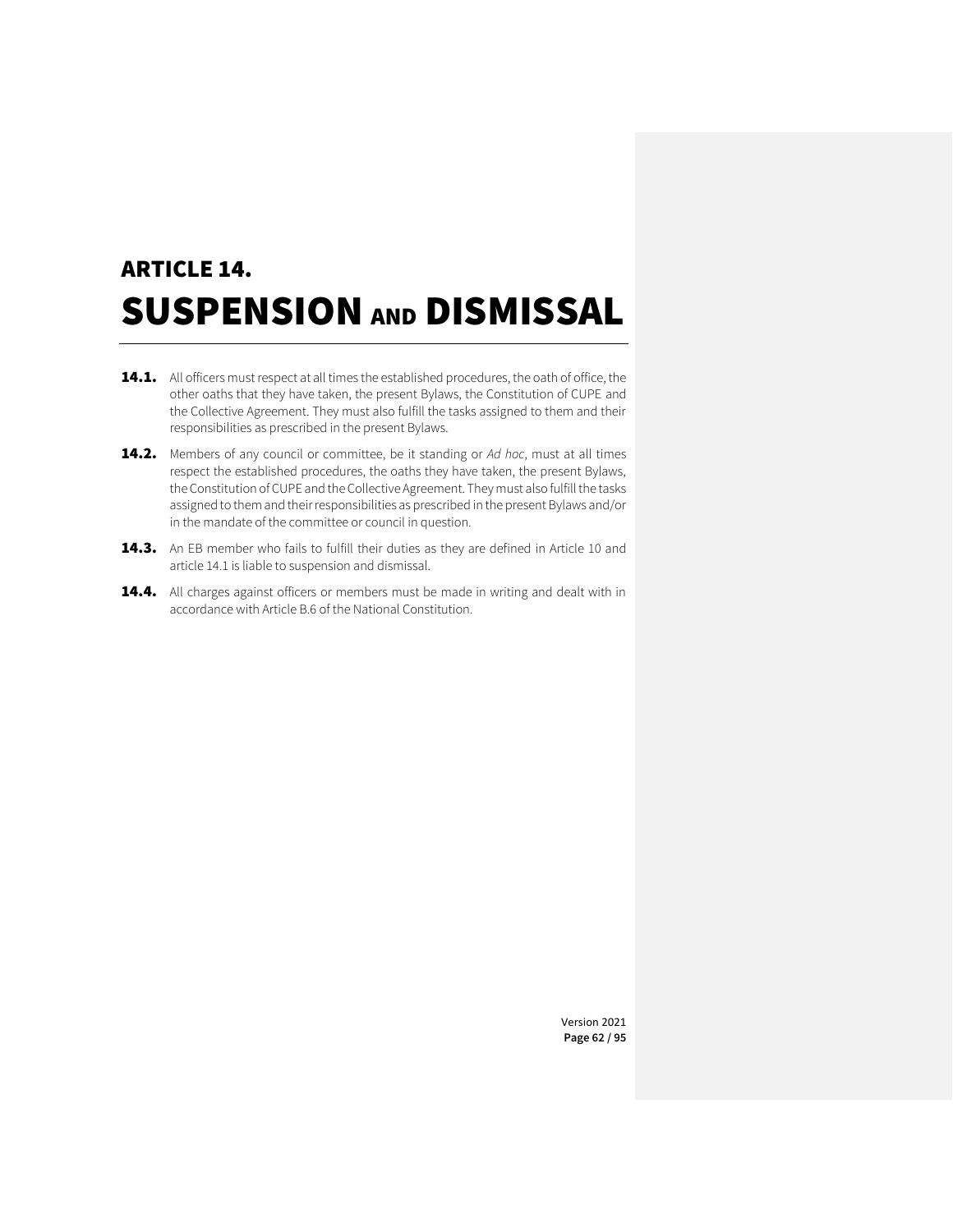# ARTICLE 15. DUES AND FISCAL YEAR

# 15.1. DUES

15.1.1. Subject to the relevant provisions of the CUPE National Constitution, any modification to the dues paid by members of CUPE 2626 must be determined by the GA, upon recommendation by the EB, in function of the needs of CUPE 2626. Before they are implemented, these modifications must be ratified by the members of CUPE 2626 at a GA.

**15.1.2.** Each member of CUPE 2626 shall pay 2.4 % of their gross salary in membership dues. As provided in the *Labour Relations Act*, an employee in a bargaining unit cannot opt out of the payment of the union dies.

# 15.2. FISCAL YEAR

The fiscal year for CUPE 2626 starts May 1 of each year and ends April 30 of the following year.

> Version 2021 **Page 63 / 95**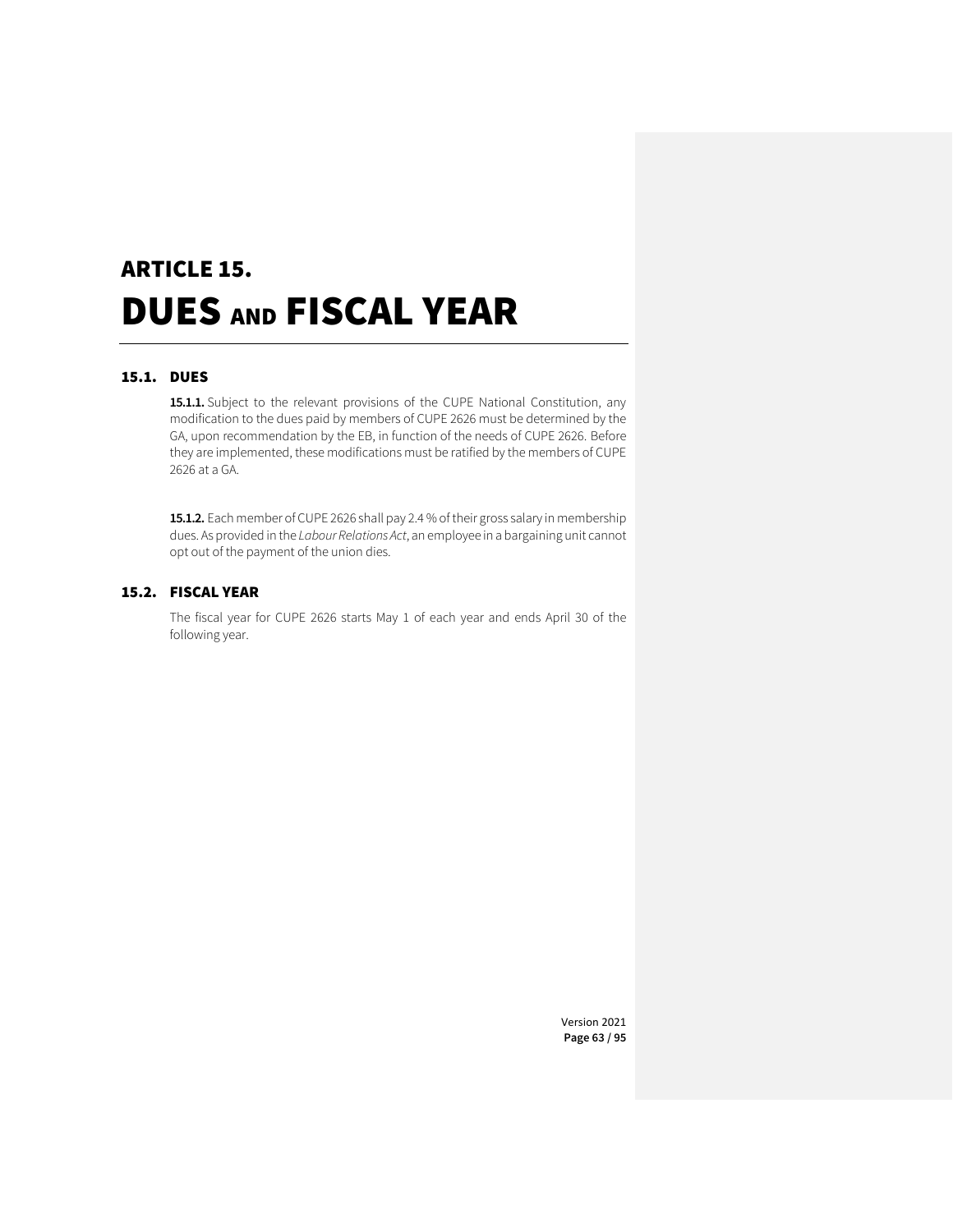# ARTICLE 16. FUNDS

# 16.1. DEFENCE FUND

**16.1.1.** A defence fund will be maintained by CUPE 2626.

**16.1.2.** A percentage of the dues received by CUPE 2626 will be deposited in an account created specifically to maintain the Defence Fund. This percentage is determined according to the Defence Fund Policy.

**16.1.3.** The GA will establish a Defence Fund Policy, and may modify it. Failure to follow the Policy in force shall be interpreted as a breach of this Bylaw.

**16.1.4.** At the end of the fiscal year, all surpluses from the operation budget will be deposited in the Defence Fund.

**16.1.5.** The Secretary-Treasurer and the EB are in charge of managing the defence fund. As such:

- a. When another CUPE Local similar to CUPE 2626 is on strike, they have the power, by a 3/4 majority vote, to give the other Local a loan without interest for an amount up to the total value of the interests generated by the defence fund for the current year ;
- b. Upon the recommendation of the BC and by a 3/4 majority vote to that effect, certain sums can be used by the EB in order to prepare for the possibility of a strike; this is only allowed in periods of collective bargaining;
- c. Should it become necessary during the period of collective bargaining to go to arbitration, the EB will authorize the payment, from the defence fund, of the costs related to the arbitration process which have to be paid by CUPE 2626.

**16.1.6.** In times of strike, the funds necessary to the normal operation of CUPE 2626 as well as the funds required to complete the strike successfully will be withdrawn from the defence fund of CUPE 2626.

# 16.2. ARBITRATION FUND

**16.2.1.** An arbitration fund will be maintained by CUPE 2626.

Version 2021 **Page 64 / 95**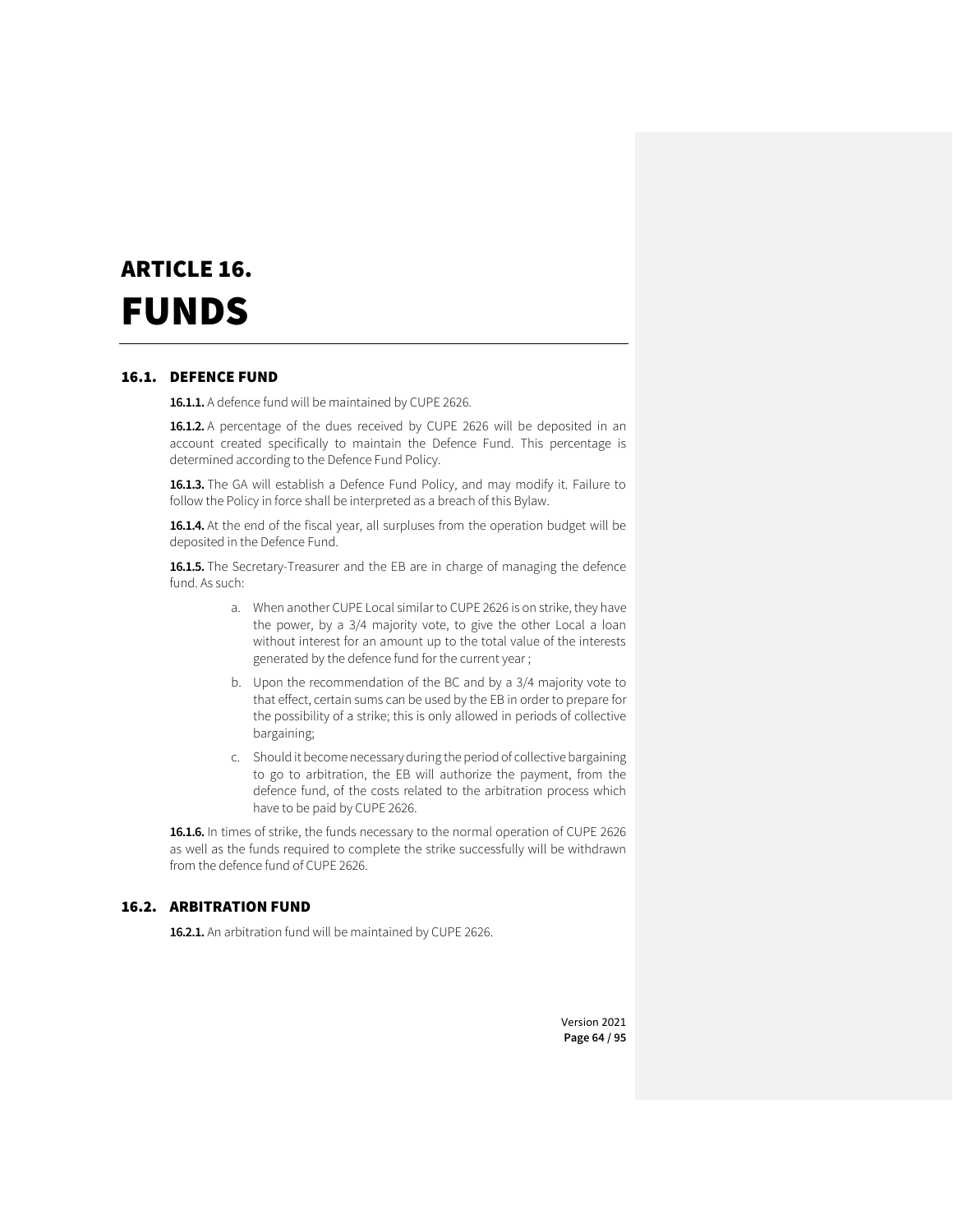**16.2.2.** Three percent (3%) of the dues received by CUPE 2626 will be reserved to maintain the Arbitration Fund.

16.2.3. At the end of the fiscal year, all surpluses but no deficits from the Arbitration Fund will be carried over to the following year..

**16.2.4.** The Secretary-Treasurer and the Grievance Committee are jointly in charge of managing the Arbitration Fund.

# 16.3. EDUCATION FUND

**16.3.1.** An Education fund will be maintained by CUPE 2626.

**16.3.2.** One percent (1%) of the dues received by CUPE 2626 will be reserved to maintain the Education Fund.

**16.3.3.** At the end of the fiscal year, all surpluses from the Education Fund will become part of the Union's unrestricted assets.

**16.3.4.** The Secretary-Treasurer and the Communications and Mobilization Committee are jointly in charge of managing the Education Fund.

> Version 2021 **Page 65 / 95**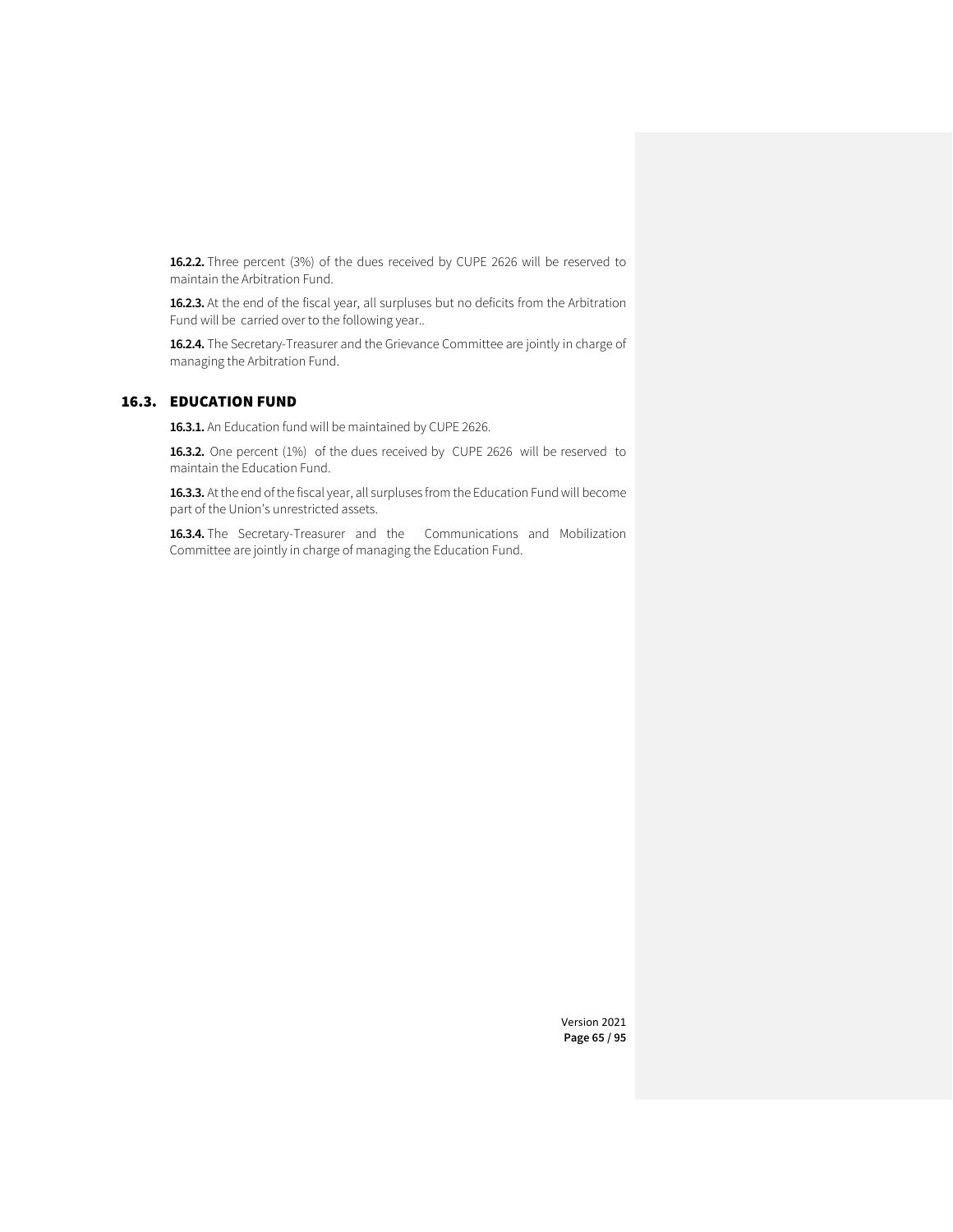# ARTICLE 17. REFERENDUM

# 17.1. ORGANIZATION OF A REFERENDUM

17.1.1. In addition to the information contained in the present article, the procedure to follow for the organization of a referendum are those described in Appendix B.

**17.1.2.** A Referendum must be organized for the ratification of a new collective agreement. Only 2626 (Academic) members can ratify their own collective agreement. Only 2626-1 (Lifeguards) members can ratify their own collective agreement. Only 2626-3 (Residence Life) members can ratify their own collective agreement.

**17.1.3.** A Referendum can be organized to consult the membership:

- a. By a two-thirds (2/3) majority vote at a GA in favour of such a Referendum being held; or
- b. By a two-thirds (2/3) majority vote at an EB meeting in favour of holding such a Referendum and, subsequently, a two-thirds (2/3) majority vote at an SC meeting in its favour.

**17.1.4.** The question or questions must be clear and precise.

**17.1.5.** The dates on which the Referendum will be held must be decided at the same meeting during which the referendum question is adopted.

**17.1.6.** The polls must be open for two (2) consecutive days.

17.1.7. Subject to article 17.1.8, the results of the Referendum will be recognized as the official decision of CUPE 2626 members.

**17.1.8.** Any irregularity, which can be and is disputed, which could have been avoided and puts into question the validity of the results of the Referendum will cause the automatic voidance of the Referendum results. In this case, a new Referendum will be held within a delay prescribed by the EB.

# 17.2. REFERENDUM OFFICER

**17.2.1.** The President of Assembly of CUPE 2626 is officially in charge of Referenda.

**17.2.2.** If the President of Assembly does not accept the responsibility of Referendum Officer, a new Officer will be appointed or elected by the decision-making body or bodies that requested a Referendum be held.

**17.2.3.** The tasks of the Referendum Officer are described Appendix B.

Version 2021 **Page 66 / 95**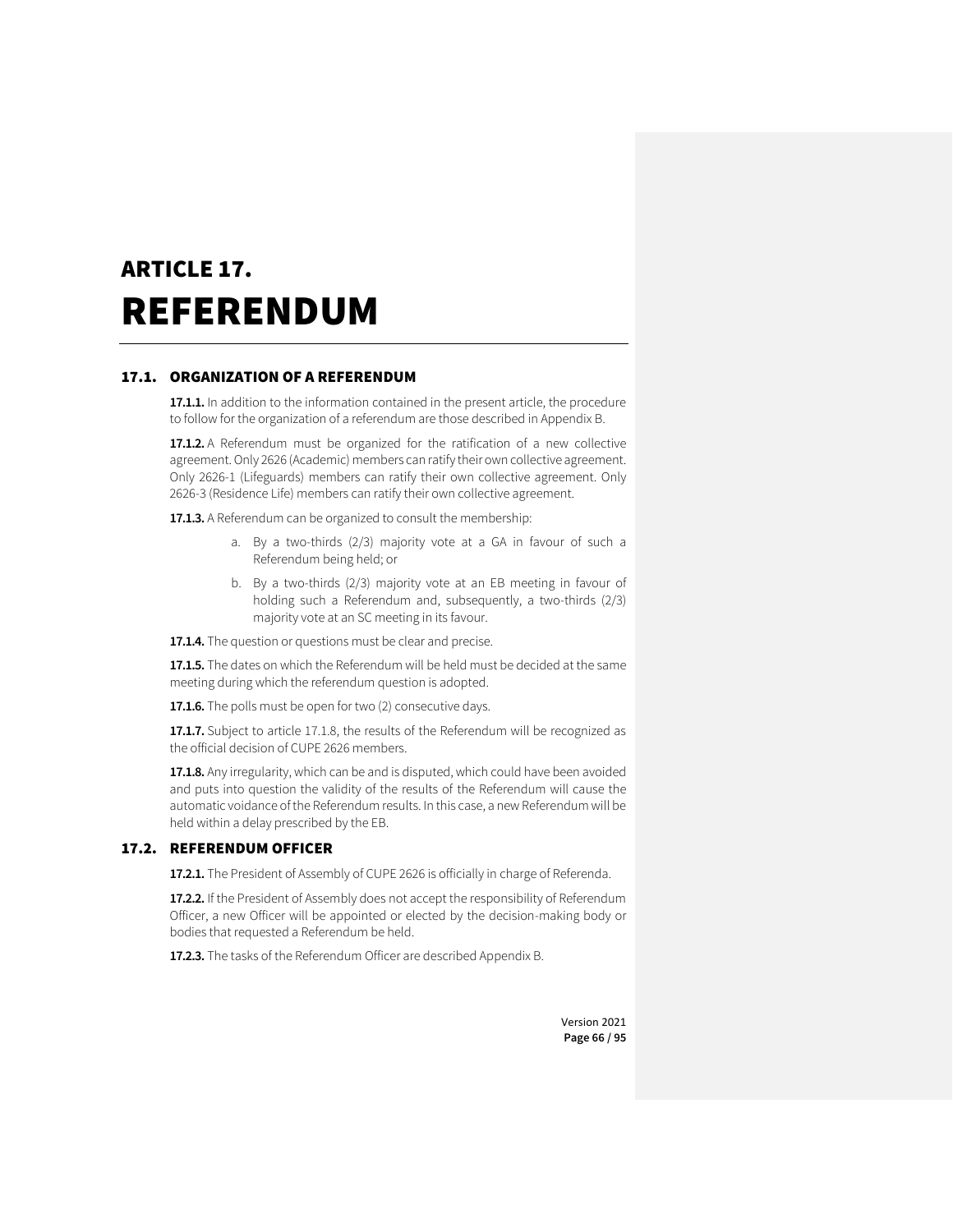Version 2021 **Page 67 / 95**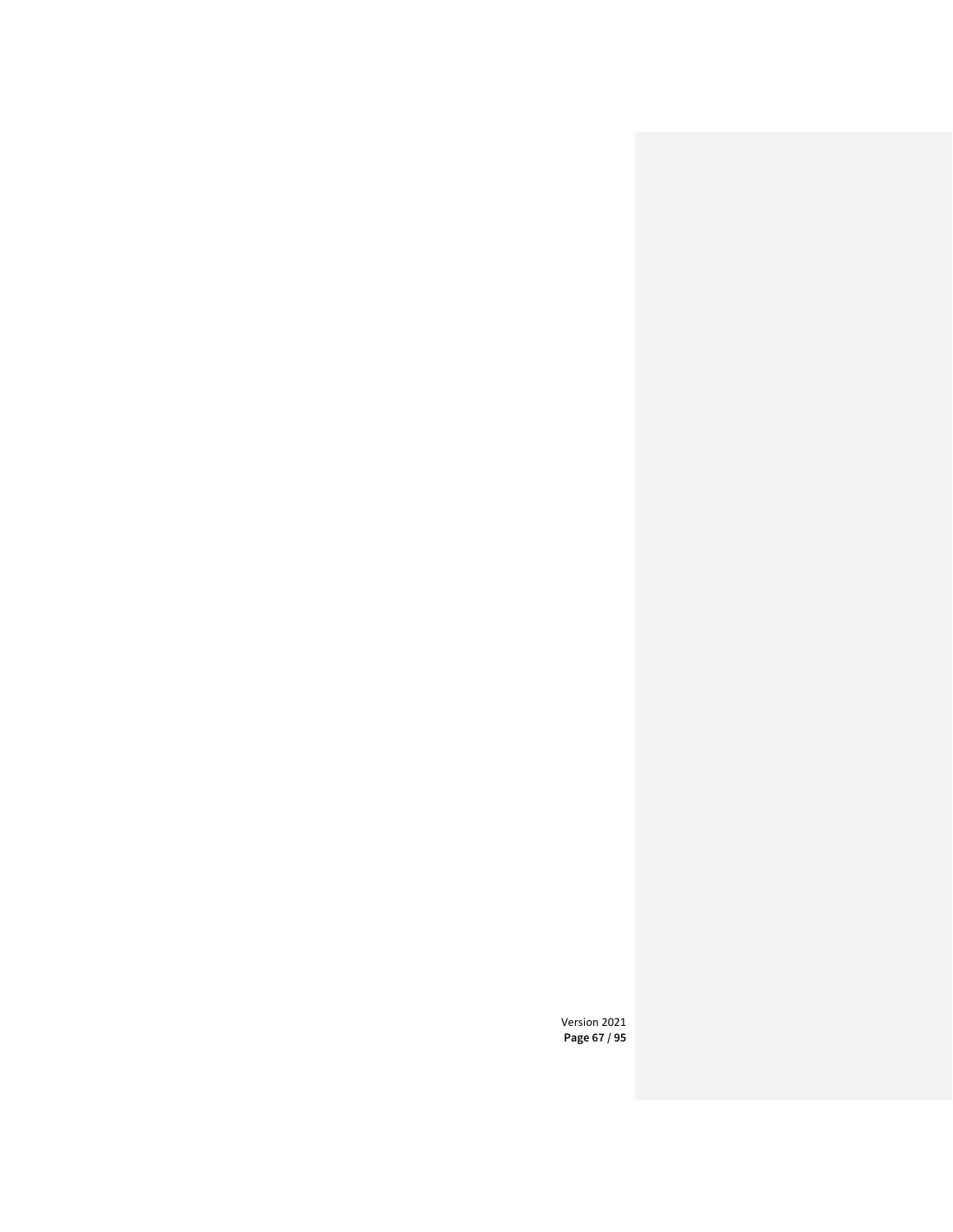# ARTICLE 18. NEWSLETTER

- 18.1. CUPE 2626 will publish a newsletter in order to inform its membership of the decisions made by the decision-making bodies, of important issues and of the latest developments affecting members of CUPE 2626.
- 18.2. The newsletter will be published at least once in the fall semester and at least once in the winter semester; the bulletin can also be published in the spring / summer semester.
- 18.3. The Vice-President of CUPE 2626 is in charge of the newsletter with the support of the Communication and Mobilization Committee. Together, they will
	- make sure that the articles published are relevant;
	- edit the articles submitted as they deem necessary and;
	- ensure that all articles are published in both official languages of CUPE 2626

Version 2021 **Page 68 / 95**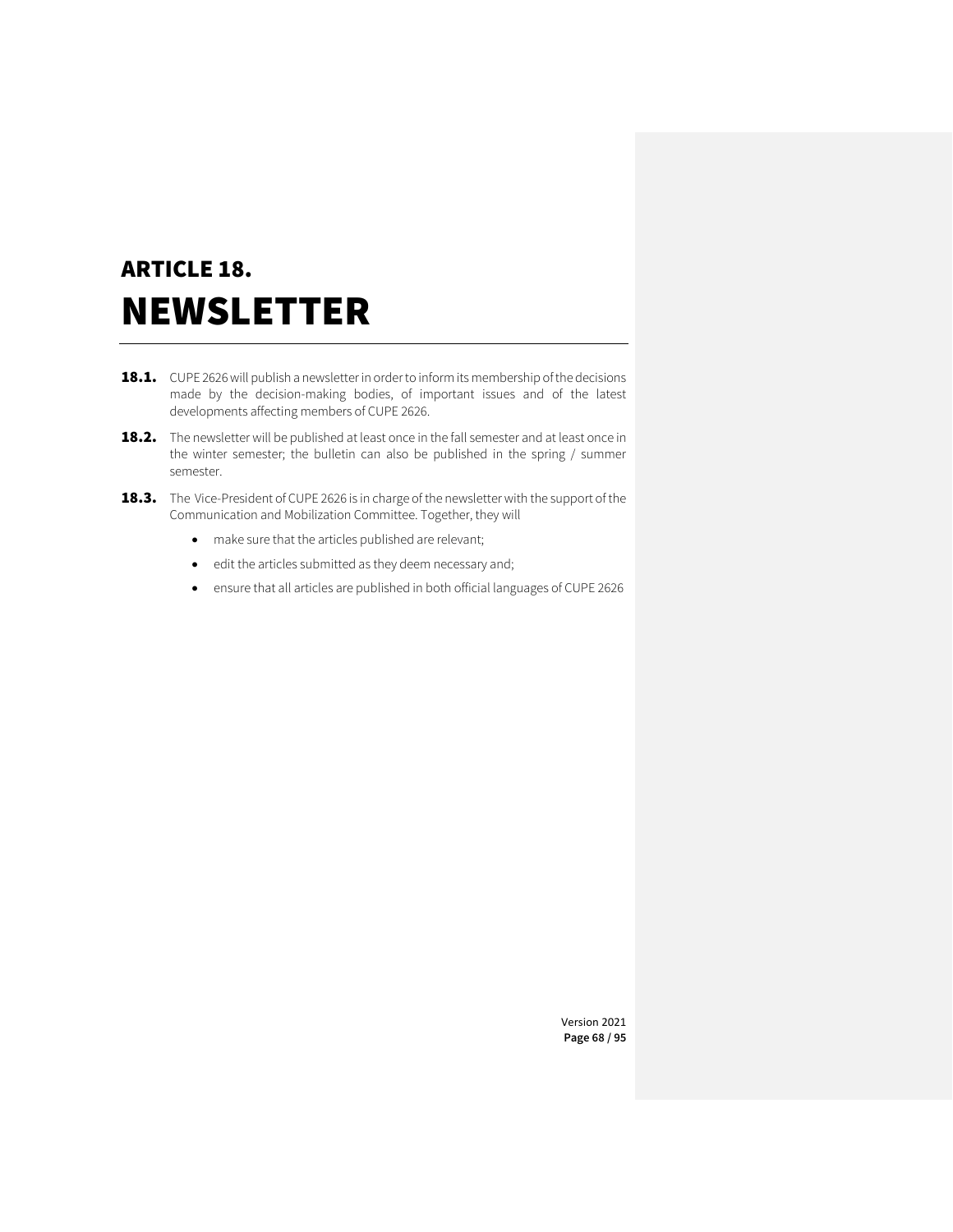# ARTICLE 19. **OATHS**

# 19.1. OATH OF OFFICE

All officers with or without portfolio of CUPE 2626, the President of Assembly, the President of the BC as well as elected members of the BC must take the following oath of office in front of the AGA; all officers with or without portfolio of CUPE 2626, the President of Assembly, the President of the BC as well as members of the BC appointed by interim must take the following oath of office in front of the EB; all officers of CUPE 2626 with or without portfolio, the President of Assembly, the President of the BC as well as members of the BC appointed by interim must take the following oath of office in front of the GA or the SC, depending on which decision-making body appointed them:

> "I, (name)................................, do most sincerely promise, that I will truly and faithfully, to the best of my ability, perform the duties of my office, for the ensuing term, as prescribed in the Bylaws of the Canadian Union of Public Employees, Local 2626, the Constitution and laws of the Canadian Union of Public Employees, and as an officer of this Union will at all times endeavour, both by counsel and example, to promote the harmony and preserve the dignity of its sessions. I further promise, that at the close of my official term, I will promptly deliver all monies, books, papers, or other property of this Union in my possession to my duly elected successor in office".

# 19.2. OATH OF ELECTION

All candidates whose candidacy has been proposed and accepted for a position and who fulfill the requirements of the position in question as defined in Article 10 must take the following oath of election:

> "I, (name)...................................., do most sincerely promise, that I will support and respect the Bylaws, principles, objectives and policies of the Canadian Union of Public Employees, Local 2626, as well as the Constitution, principles, objectives and policies of the Canadian Union of Public Employees."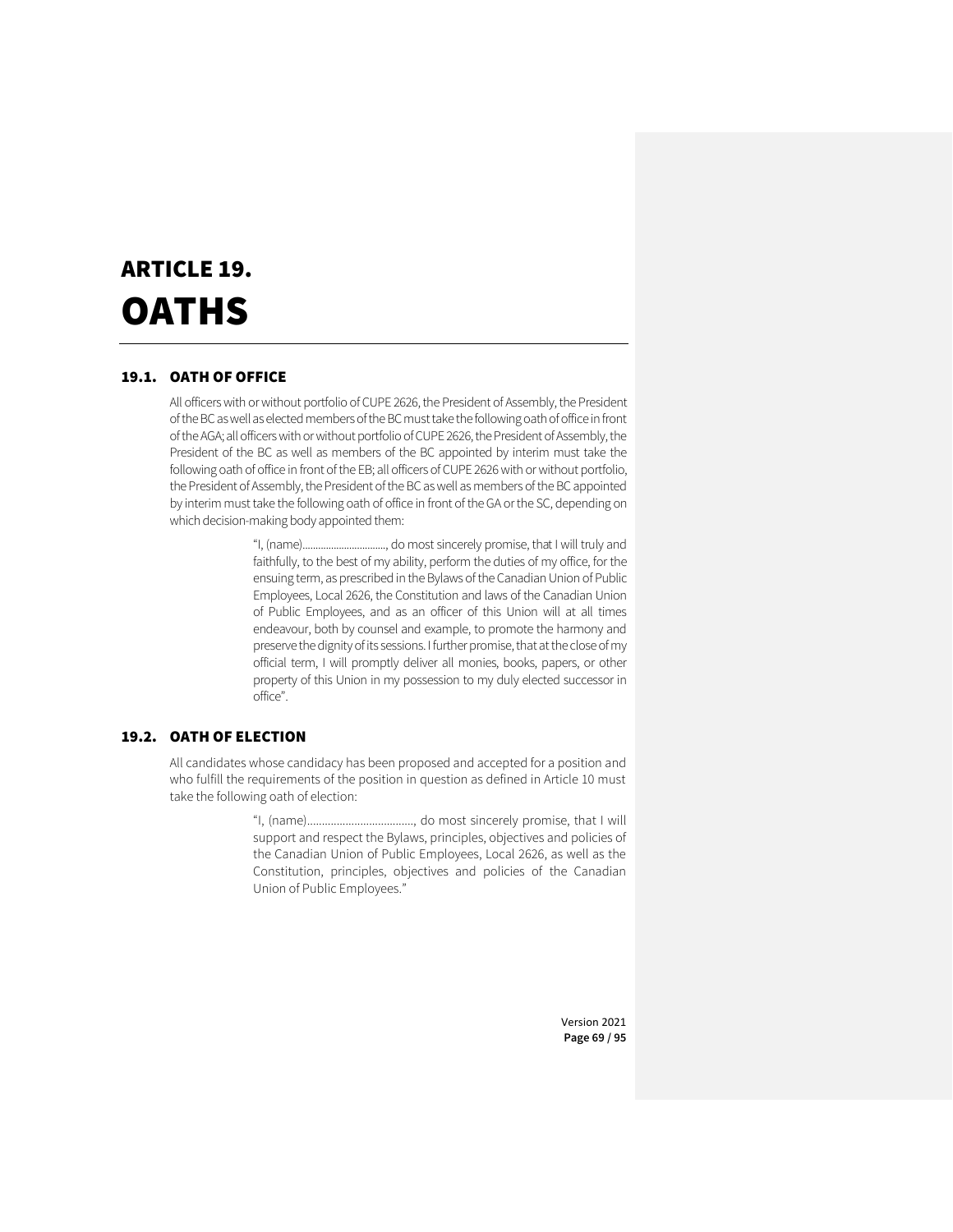### 19.3. OATH OF CONFIDENTIALITY

All elected members of the GC must take the following oath of confidentiality in front of the AGA; all members of the GC elected by interim must take the following oath of confidentiality in front of the decision-making body that has elected them; and all members appointed by interim must take the following oath of confidentiality in front of the EB:

> "I, (name)......................................, do most sincerely promise, that I will truly and faithfully, to the best of my ability, perform the duties of my office for the ensuing term, as prescribed in the Bylaws of the Canadian Union of Public Employees, Local 2626, the Constitution and laws of the Canadian Union of Public Employees and, as an officer of this Union will at all times endeavour, both by counsel and example, to promote the harmony and preserve the dignity of its sessions. I recognize that by taking this oath, I am sworn to secrecy and must keep confidential any information which may damage the private life of a member or an officer of CUPE 2626."

# 19.4. OATH OF THE REFERENDUM OFFICER

The Referendum Officer must take the following oath in front of the decision-making body which requested that a Referendum be held:

> "I, (name).................................., do most sincerely promise, that I will truly and faithfully, to the best of my ability, perform the duties of the mandate that I was entrusted with, as prescribed by the Referendum procedure, the present Bylaws and the Constitution and laws of the Canadian Union of Public Employees. I further promise to give back to the President of CUPE 2626 any property belonging to CUPE 2626, any receipt as well as any unspent sum of money that will be in my possession. Furthermore, I promise to destroy the lists, used ballots and unused ballots thirty (30) days after submitting my report to the EB."

# 19.5. OATH OF THE RETURNING DEPUTY OFFICERS

All returning deputy officers and those taking part in the organization of the referendum must take the following oath in front of the Referendum Officer:

> "I, (name)......................................, do most sincerely promise, that I will truly and faithfully, to the best of my ability, perform the duties of the mandate I was entrusted with, as prescribed in the Referendum procedure, and in the Constitution and laws of the Canadian Union of Public Employees. I further promise to give the Referendum Officer at the end of my mandate any list, ballot box or document which will be in my possession."

> > Version 2021 **Page 70 / 95**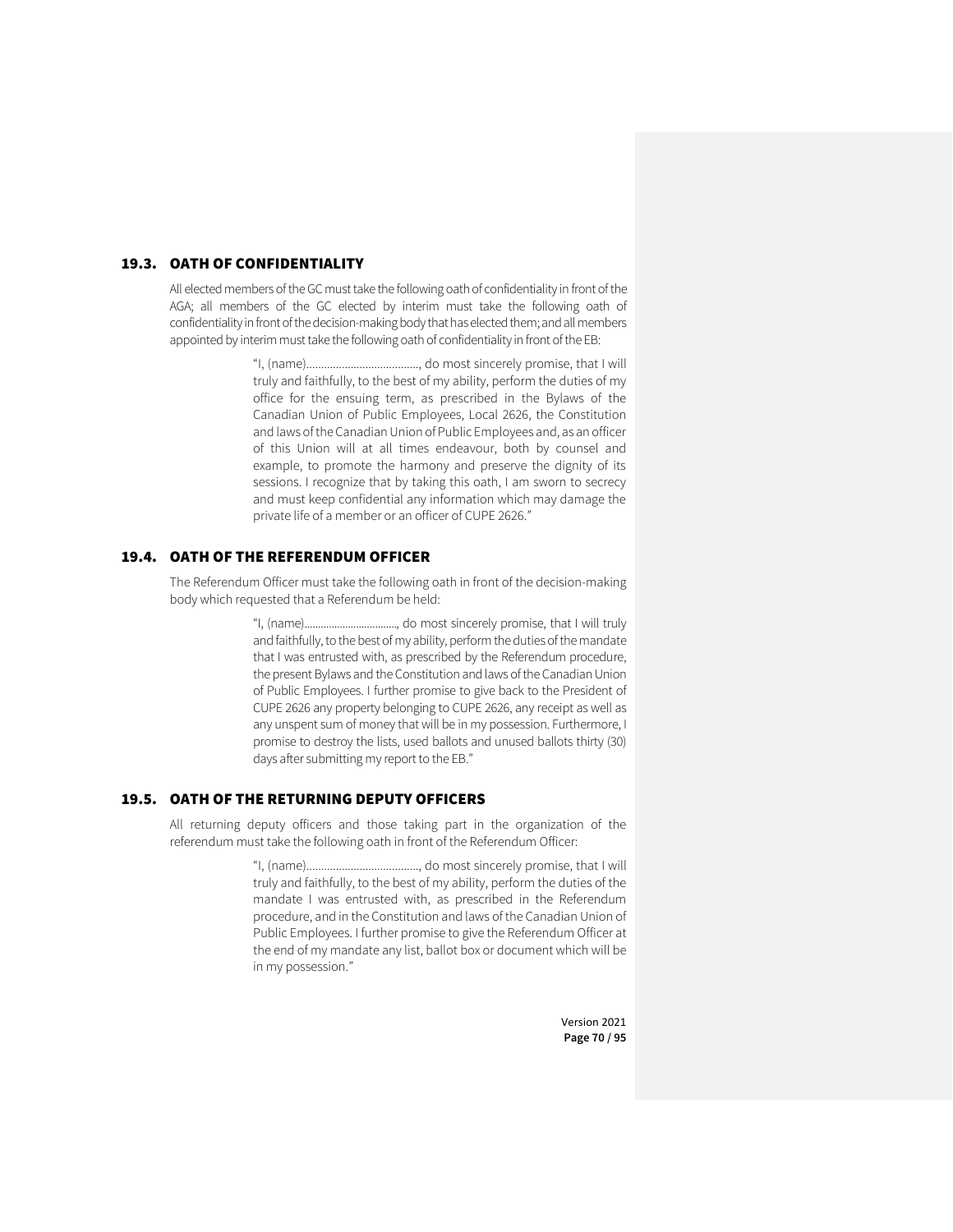# ARTICLE 20. **MODIFICATIONS TO THE** PRESENT BYLAWS

20.1. The present Bylaws can only be modified by members in good standing of CUPE 2626 at an AGA or a RGA.

# 20.2. NOTICE

**20.2.1.** A notice of motion of the modifications to be made to the Bylaws has to be presented at a General Assembly held at least seven (7) days before the AGA or the RGA at which the vote on the proposed modifications will be held. If no notice of motion has been presented, it is possible to inform the members in good standing of the proposed modifications by giving a written notice at least sixty (60) days before the AGA or the RGA at which the vote on the proposed modifications will be held.

**20.2.2.** The modifications to be made to the Bylaws must be submitted in their final version to the President of Assembly at the same time as the notice of motion is presented, on a sheet or in an electronic document, accompanied by the existing article or clause. In the case that a written notice must be given to the members in good standing, the President of Assembly must be given these documents early enough so as to ensure that the 60-day minimum delay stipulated in these Bylaws is respected.

- 20.3. The vote on the proposed modifications to the Bylaws will be held at the AGA or RGA following that at which the notice of motion was presented.
- **20.4.** The adoption of the modifications to the Bylaws requires a 2/3 majority vote by members in good standing of CUPE 2626 in attendance.
- 20.5. Before coming into effect, any modification must be approved by the National President of CUPE.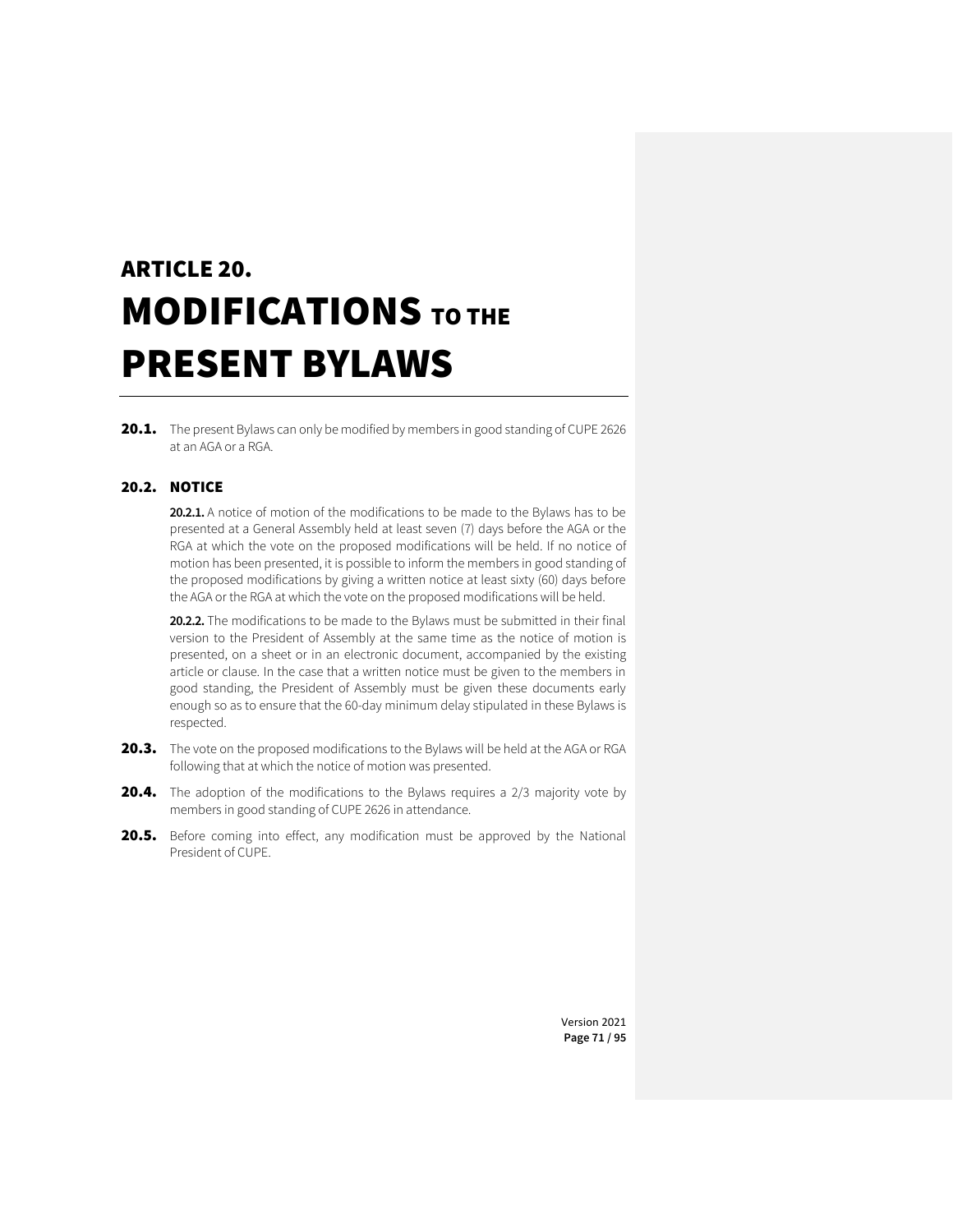# ARTICLE 21. DATE OF IMPLEMENTATION OF THE **PRESENT BYLAWS**

21.1. The adoption of these Bylaws renders void any other Bylaws of CUPE 2626 which might exist or might have existed before the date written below.

**21.1.1.** All versions of the bylaws and adopted changes must be kept in the archives of CUPE 2626.

- 21.2. The Bylaws have been revised on the following occasions:
	- Date of approval by membership: November 4, 2009 Date of approval by CUPE National President: March 8, 2010
	- Date of approval by membership: November 15, 2010 Date of approval by CUPE National President: October 7, 2010
	- Date of approval by membership: November 14, 2012, & March 13, 2013 Date of approval by CUPE National President: May 14, 2014
	- Date of approval by membership: March 2, 2017 Date of approval by CUPE National President: May 30, 2017
	- Date of approval by membership: May 3, 2018 Date of approval by CUPE National President: November 1, 2018
	- Date of approval by membership: March 19, 2019 Date of approval by CUPE National President: June 18, 2019

Version 2021 **Page 72 / 95**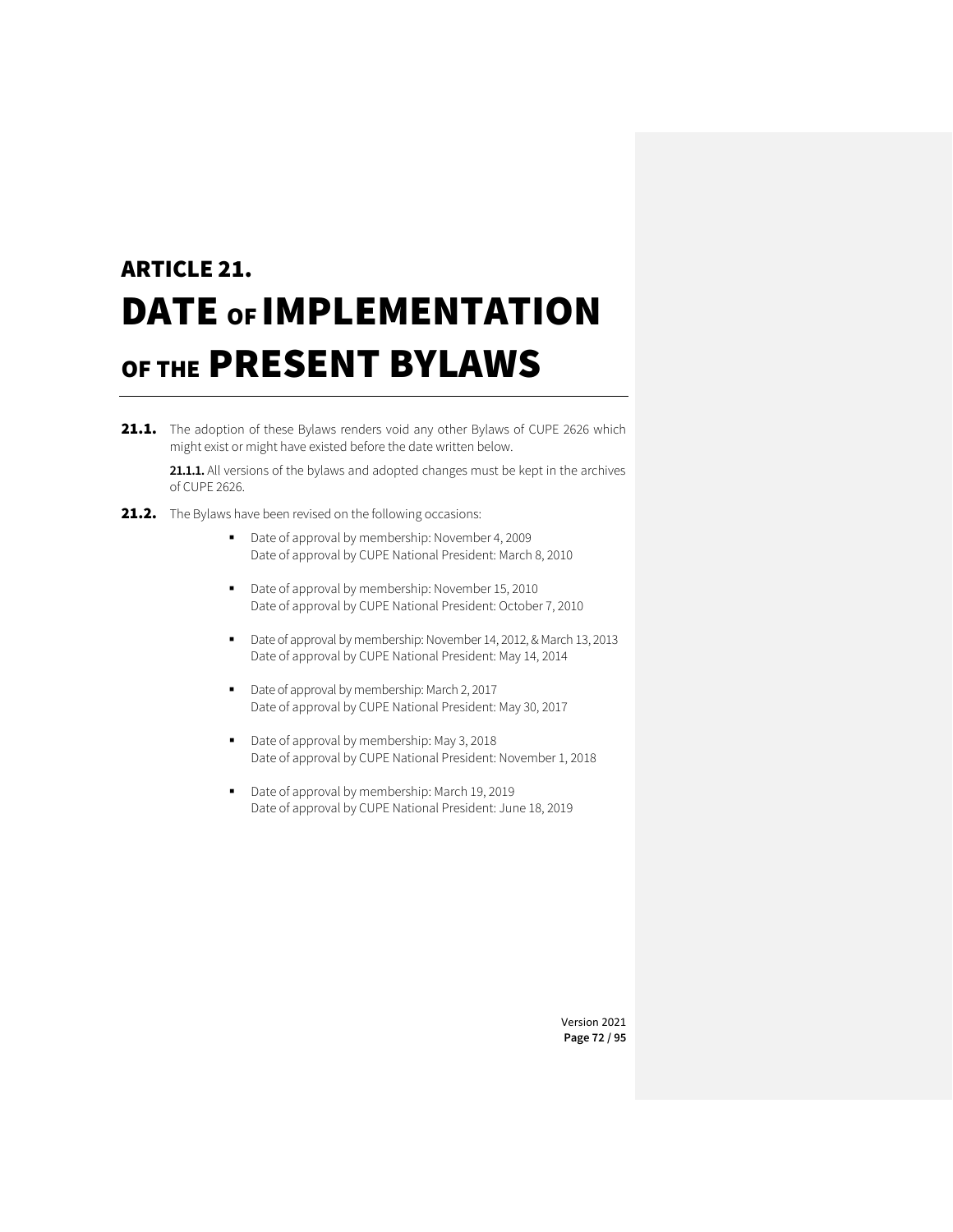# APPENDIX A. RULES TO APPLY TO CASES OF MOTIVATED AND UNMOTIVATED ABSENCES

## A.1. DEFINITIONS

**A.1.1.** An EB meeting, or regular EB meeting, is defined as any meeting planned or called by the President or by a majority vote or consensus by EB members.

**A.1.2.** A regular meeting of the SC is defined as any meeting planned or called by the Stewards Representatives together with the Stewards Council, if possible.

**A.1.3.** A motivated absence from an EB meeting, a GA or a Standing Committee meeting is defined as an absence with notification to the President before the meeting, if possible, and justified by reason of illness, bereavement, or other such reason deemed acceptable by the President.

**A.1.4.** A motivated absence from a meeting of the Stewards Council is defined as an absence of a Stewards Representative with notification to the President and to the other Stewards Representative at least two (2) hours before the meeting is held and justified by reason of either illness of bereavement.

**A.1.5.** A non-motivated absence is defined as any absence other than those enumerated in sections A.3 and A.4 as well as other exceptions defined in section D of the present Appendix.

**A.1.6.** Presence at a meeting is defined as being in attendance for the entire duration of the meeting.

**A.1.7.** A regular Standing Committee meeting is defined as a meeting of a committee listed in Article 8 of the present bylaws for which reasonable notice was given. Ad-hoc committee meetings are not included in this term.

**A.1.8.** An exempt absence is an absence with reasonable advance notice to the President for a reason outlined in A.4.1. or A.4.2. Although members absent for such reason should be recorded as such in the minutes, the absence will not count toward

> Version 2021 **Page 73 / 95**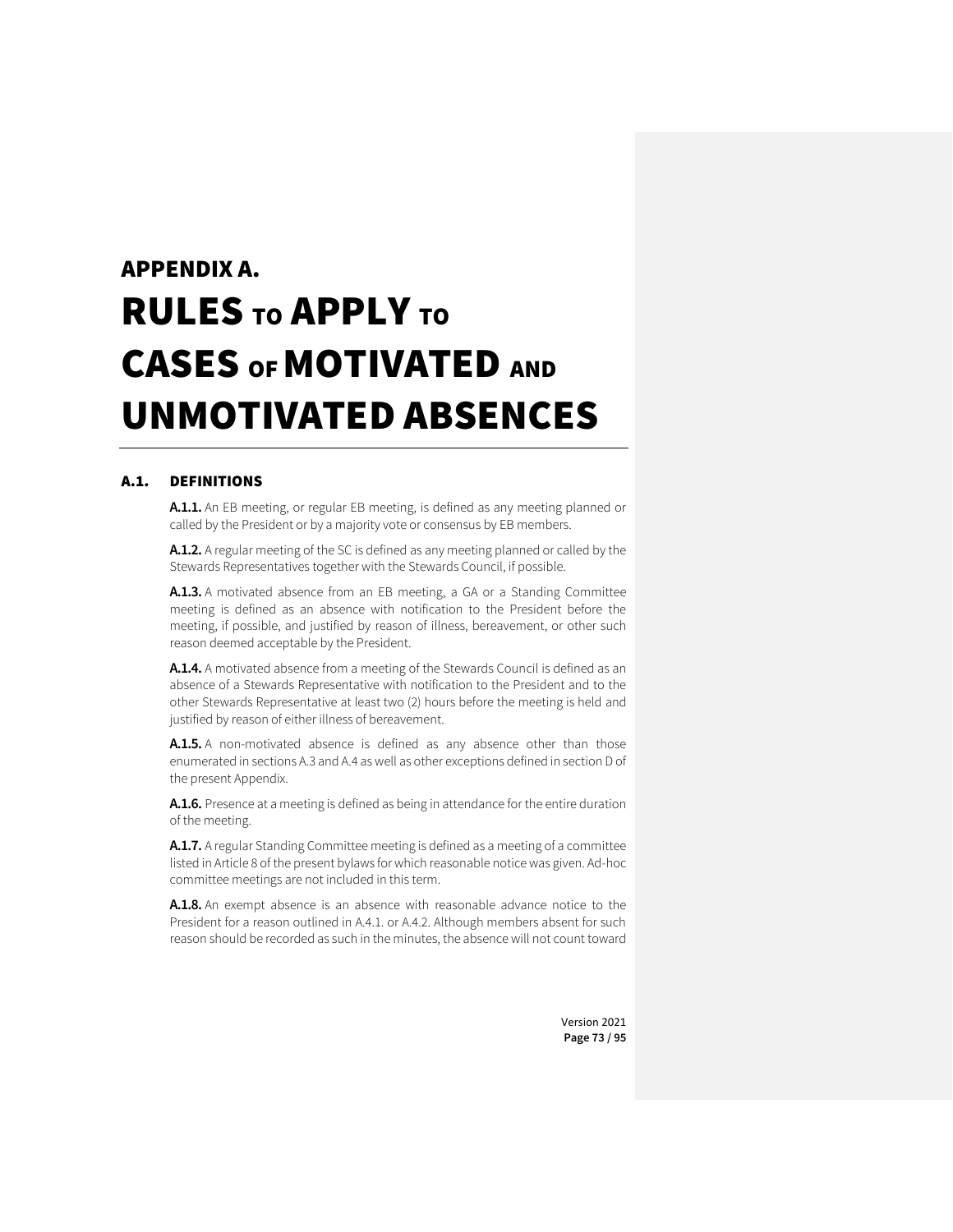their allowed number of motivated or unmotivated absences and they shall incur no penalty.

## A.2. OBLIGATIONS

### **A.2.1. ATTENDANCE AT EB MEETINGS AND OTHER PROVISIONS**

**A.2.1.1.** All EB members must be in attendance at regular EB meetings.

**A.2.1.2.** Any member of the EB who is absent from an EB meeting is responsible for getting a copy of the minutes of that meeting and for finding out when the next EB meeting will be held.

**A.2.1.3.** Any EB member who cannot attend an EB meeting must notify the President or their replacement.

**A.2.1.4.** The presence, motivated absence or unmotivated absence of EB members must be recorded in the minutes of EB meetings.

**A.2.1.5.** EB meetings are called in such a way as to accommodate the schedule of all EB members and of the President of Assembly, or of as many EB members as possible.

**A.2.1.6.** If an EB member fails to attend three consecutive EB meetings without good and sufficient reason, their position will be declared vacant. The procedures for vacancies outlined in 11.3 will be followed.

### **A.2.2. ATTENDANCE AT SC MEETINGS AND OTHER PROVISIONS**

**A.2.2.1.** Both Stewards Representatives must be present at Stewards' Council meetings.

**A.2.2.2.** Any Steward Representative who is absent from a SC meeting is responsible for obtaining a copy of the minutes of that meeting and for finding out when the next SC meeting will be held.

**A.2.2.3.** The presence, motivated absence or unmotivated absence of Stewards Representative must be recorded in the minutes of every SC meeting.

**A.2.2.4.** SC meetings are called in such a way as to accommodate first the schedule of both Stewards Representative and of the President of Assembly, and then that of as many Stewards as possible.

## **A.2.3. ATTENDANCE AT STANDING COMMITTEE MEETINGS AND OTHER PROVISIONS**

**Formatted:** Indent: Left: 1,4 cm, No bullets or numbering

Version 2021 **Page 74 / 95**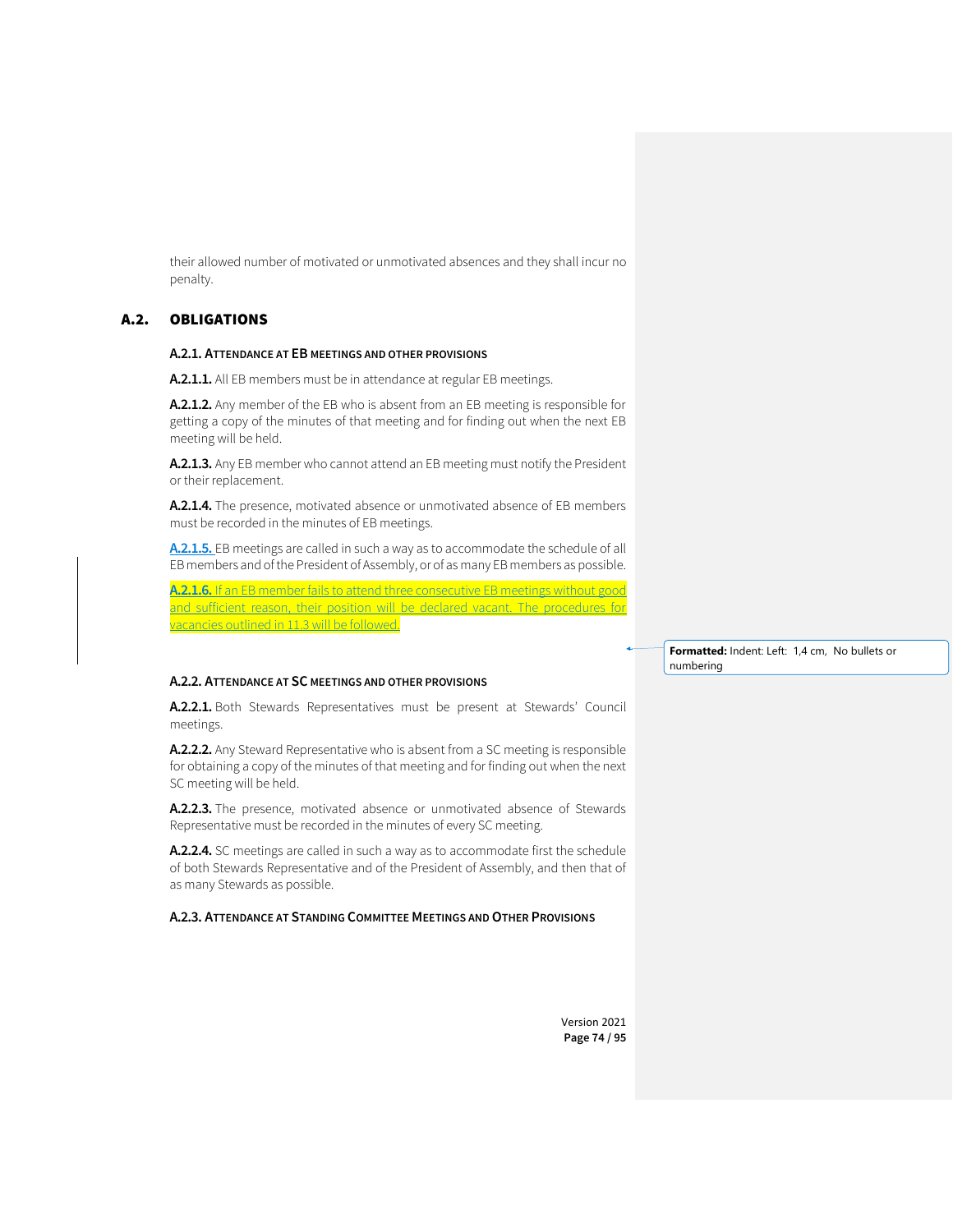**A.2.3.1.** EB members are required to attend all regular meetings of standing committees of which they are ex-officio members or otherwise required to attend (e.g., President, Vice-President and SRs must attend GC meetings).

A.2.3.1.1. The RMGS must attend all regular meetings of the Grievance Committee.

**A.2.3.2.** Any EB member or RMGS who is absent from a standing committee meeting is responsible for obtaining a copy of the minutes of that meeting and for finding out when the next committee meeting will be held.

**A.2.3.3.** Any EB member who cannot attend a standing committee meetings meeting must notify the committee chair and the President or their replacement.

**A.2.3.4.** The presence, motivated absence or unmotivated absence of EB members and the RMGS at standing committee meetings must be recorded and reported to the EB.

**A.2.3.5.** Standing Committee meetings should call in such a way as to accommodate first the schedule of the committee chair, and then that of as many paid members as possible.

### **A.2.4. ATTENDANCE AT GENERAL ASSEMBLIES AND OTHER PROVISIONS**

**A.2.4.1.** All EB members must be in attendance at General Assemblies.

**A.2.4.2.** Any member of the EB who is absent from a GA is responsible for getting a copy of the minutes of that assembly.

**A.2.4.3.** Any EB member who cannot attend a GA must notify the President or their replacement.

**A.2.4.4.** The presence, motivated absence or unmotivated absence of EB members must be recorded in the minutes of GAs.

**A.2.4.5.** If an EB member fails to attend three consecutive General Assemblies without good and sufficient reason, their position will be declared vacant. The procedures for vacancies outlined in 11.3 will be followed.

## A.3. RULES TO APPLY TO MOTIVATED & UNMOTIVATED ABSENCES

### **A.3.1. EB MEETINGS**

### **A.3.1.1. RULES TO APPLY TO MOTIVATED ABSENCES FROM EB MEETINGS**

A.3.1.1.1. If a member of the EB is unable to attend a regular EB meeting, it is the responsibility of that member to notify the President or their replacement.

> Version 2021 **Page 75 / 95**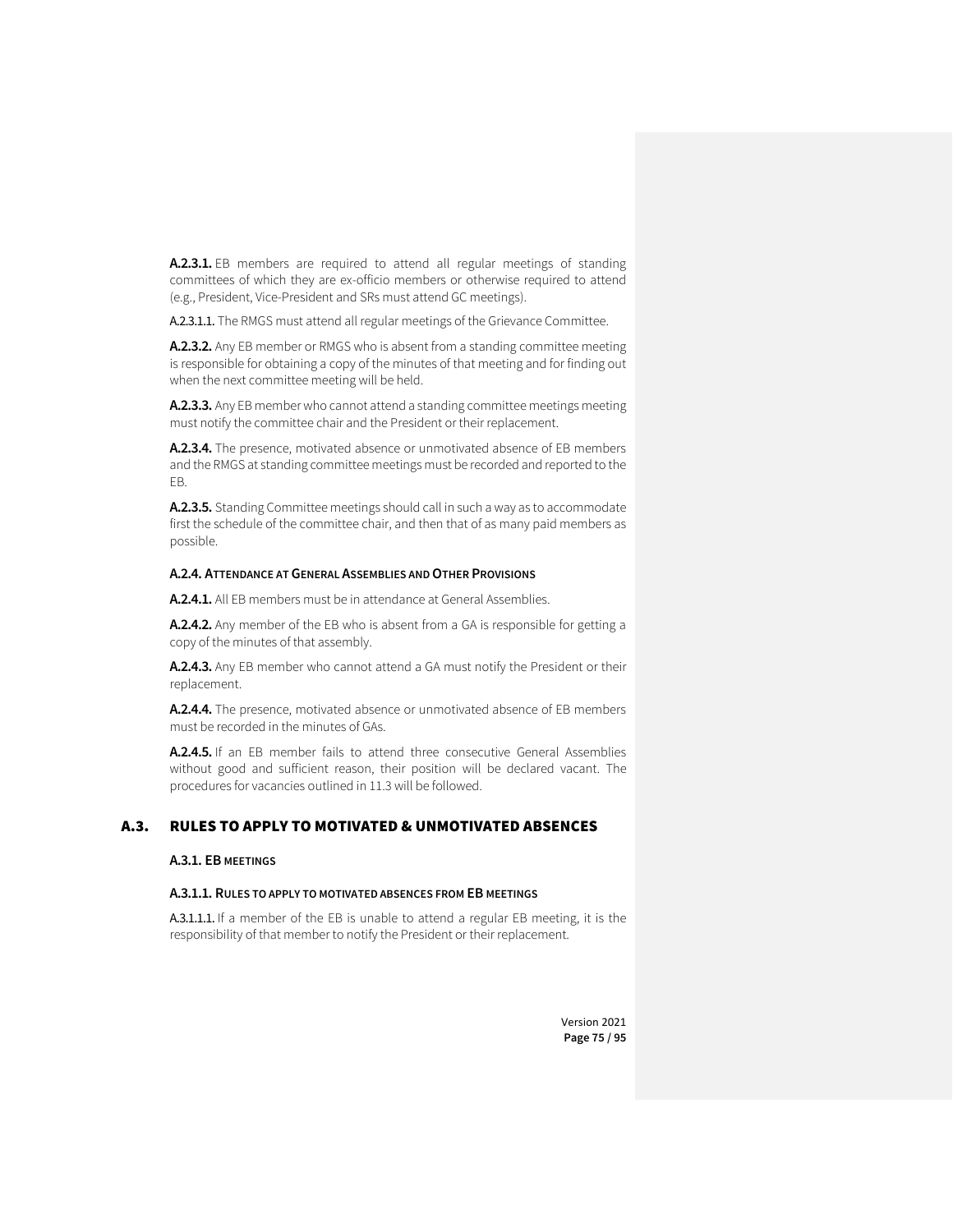A.3.1.1.2. In cases of motivated absences, an EB member can miss a maximum of three (3) regular EB meetings per mandate without losing any honoraria. If, in the course of one academic term, a member misses:

- a. Four (4) regular EB meetings, they will lose twenty-five percent (25%) of their honoraria;
- b. Five (5) regular EB meetings, they will lose fifty percent (50%) of their honoraria;
- c. Six (6) regular EB meetings, they will lose one hundred percent (100%) of their honoraria and their position will automatically be considered vacant.

A.3.1.1.3. Notwithstanding directives given in section A.3.1.1.2, an EB member cannot have more than three (3) motivated absences in the course of a single mandate.

A.3.1.1.4. Should an EB member accumulate more than three (3) motivated absences during the course of a single mandate, the following absences will be declared unmotivated.

### **A.3.1.2. RULES TO APPLY TO UNMOTIVATED ABSENCES FROM EB MEETINGS**

A.3.1.2.1. In cases of unmotivated absences, an EB member can miss a maximum of one (1) regular EB meeting per academic term without loss of honoraria. If, during a single mandate, an EB member is absent from:

- a. Two (2) regular EB meetings, they will lose twenty-five percent (25%) of their honoraria;
- b. Three (3) regular EB meetings, they will lose sixty percent (60%) of their honoraria;
- c. Three (3) consecutive regular EB meetings, they will lose one hundred percent (100%) of their honoraria and their position will be considered vacant. The procedures for vacancies outlined in 11.3 will be followed.

#### **A.3.1.3. Combinations of motivated and unmotivated absences**

A.3.1.3.1. Should an EB member accumulate three (3) motivated and one (1) unmotivated absence during the course of a single mandate, the consequences outlined in A.3.1.1.2.a shall apply.

A.3.1.3.2. Should an EB member accumulate four (4) motivated and one (1) unmotivated absence during the course of a single mandate, the consequences outlined in A.3.1.1.2.b shall apply.

A.3.1.3.3. Should an EB member accumulate three (3) motivated and two (2) unmotivated absences during the course of a single mandate, the consequences outlined in A.3.1.1.2.b shall apply.

> Version 2021 **Page 76 / 95**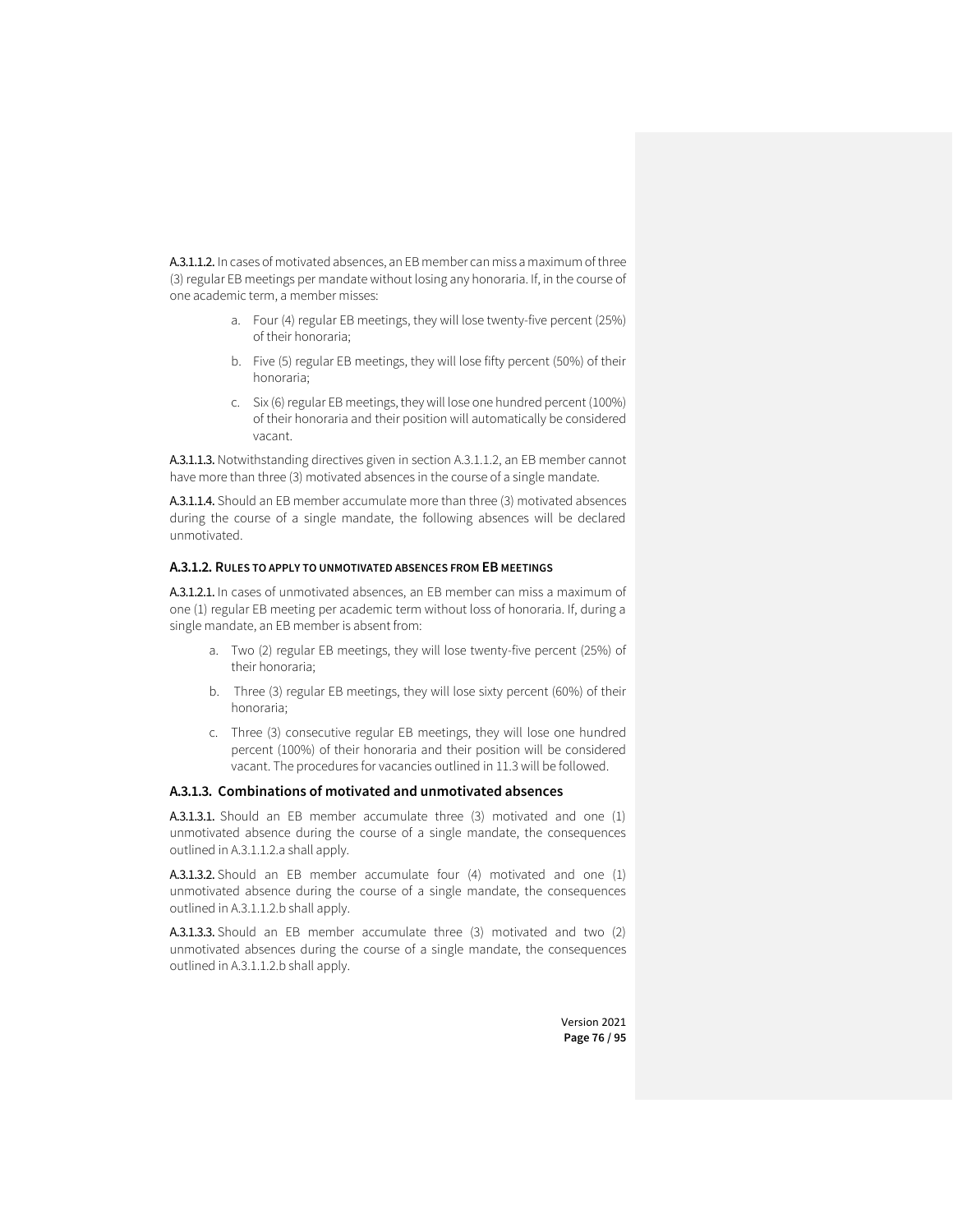A.3.1.3.4. Should an EB member accumulate four (4) motivated and one (1) unmotivated absences during the course of a single mandate, the consequences outlined in A.3.1.1.2.b shall apply.

A.3.1.3.5. Should an EB member accumulate five (5) motivated and one (1) unmotivated absences during in the course of a single mandate, the consequences outlined in A.3.1.1.2.c shall apply.

### **A.3.2. SC MEETINGS**

#### **A.3.2.1. RULES TO APPLY TO MOTIVATED ABSENCES**

A.3.2.1.1. Since the Stewards Representatives are the ones who decide on the date of SC meetings, only illness (with proof) and bereavement will be accepted as justification for a motivated absence.

A.3.2.1.2. If a Steward Representative is unable to attend a regular SC meeting, it is their responsibility to notify the President or their replacement before the meeting is to take place.

A.3.2.1.3. In cases of motivated absences, a Steward Representative can miss only one (1) SC meeting in the course of a single mandate without loss of honoraria.

A.3.2.1.4. If, in the course of a single mandate, a Steward Representative misses:

- a. Two (2) regular SC meetings, they lose thirty-three percent (33%) of their honoraria;
- b. Three (3) regular SC meetings, they lose one hundred percent (100%) of their honoraria and their position is automatically declared vacant. The procedures for vacancies outlined in 11.3 will be followed.

### **A.3.2.2. RULES TO APPLY TO UNMOTIVATED ABSENCES**

A.3.2.2.1. Since the Stewards Representatives are the ones who decide on the date of SC meetings, they are not authorized to have unmotivated absence. If, in the course of a single mandate, a Steward Representatives misses:

- a. One (1) regular SC meeting, they lose thirty-three percent (33%) of their honoraria;
- b. Two (2) regular SC meetings, they lose one hundred percent (100%) of their honoraria and their position is automatically declared vacant. The procedures for vacancies outlined in 11.3 will be followed.

A.3.2.2.2. Should a Steward Representative accumulate one (1) motivated and one (1) unmotivated absence from regular SC meetings in the course of a single mandate they shall lose fifty percent (50%) of their honoraria.

> Version 2021 **Page 77 / 95**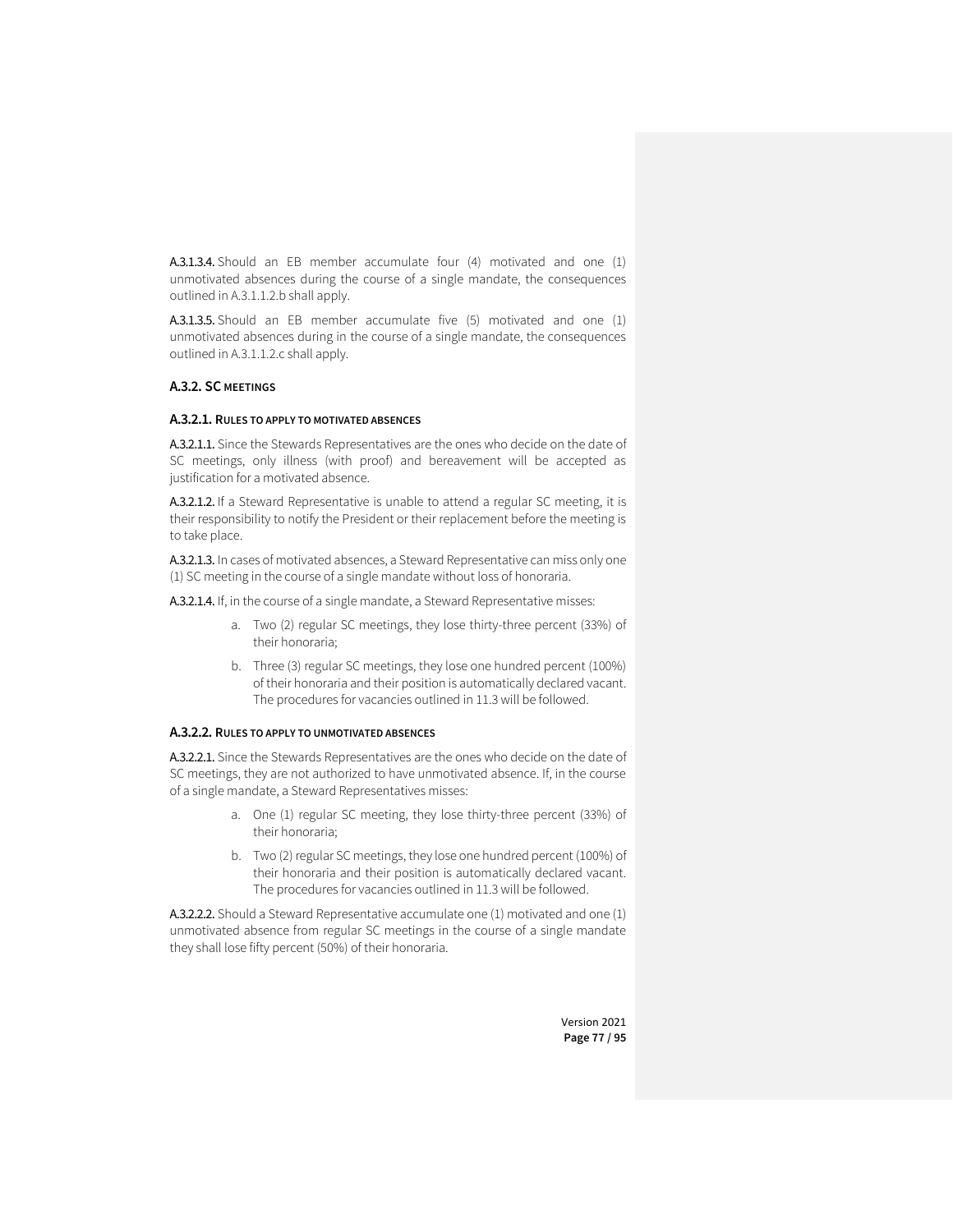A.3.2.2.3. Should a Steward Representative accumulate two (2) motivated and one (1) unmotivated absence from regular SC meetings in the course of a single mandate the sanctions in A.3.2.1.4.b shall apply.

**A.3.2.3.** Rules to apply to the Recording Officer

A.3.2.3.1. The Recording Officer's required attendance at SC meetings will be governed by the rules for Standing Committee meetings in A.3.6.

### **A.3.3. RULES TO APPLY TO ABSENCES OF THE PRESIDENT OF ASSEMBLY**

**A.3.3.1.** The President of Assembly presides over all meetings of the EB and the SC, as well as all GAs.

**A.3.3.2.** When the President of Assembly is unable to attend a regular EB meeting, a regular SC meeting, or a GA, it is their responsibility to inform the President or their replacement as soon as possible before the meeting or the assembly to be held.

**A.3.3.3.** The President of Assembly incurs a loss of:

- a. \$75 for any EB meeting from which they are absent;
- b. \$125 for any SC meeting from which they are absent;
- c. \$150 for any GA from which they are absent.

### **A.3.4. REPLACEMENT OF THE PRESIDENT OF ASSEMBLY**

**A.3.4.1.** The amount specified in section A.3.3.3.a of the present Appendix will be given as an honorarium to the replacement of the President of Assembly for an EB meeting if they are not a member with a portfolio of the EB. Should there be no replacement, the President shall preside.

**A.3.4.2.** The amount specified in section A.3.3.3.b of the present Appendix will be given as an honorarium to the replacement of the President of Assembly for an SC meeting. However, the Stewards Representatives and EB members are never allowed to preside over a SC meeting. Should there be no replacement, the stewards present shall elect a chairperson from among themselves.

**A.3.4.3.** The amount specified in section A.3.3.3.c of the present Appendix will be given as an honorarium to the replacement of the President of Assembly for a GA. However, EB members are never allowed to preside over a GA. Should there be no replacement, the members present shall elect a chairperson from among themselves.

### **A.3.5. RULES TO APPLY TO ABSENCES OF REGULAR MEMBER IN GOOD STANDING**

**A.3.5.1.** The RMGS is required to attend all regular GC meetings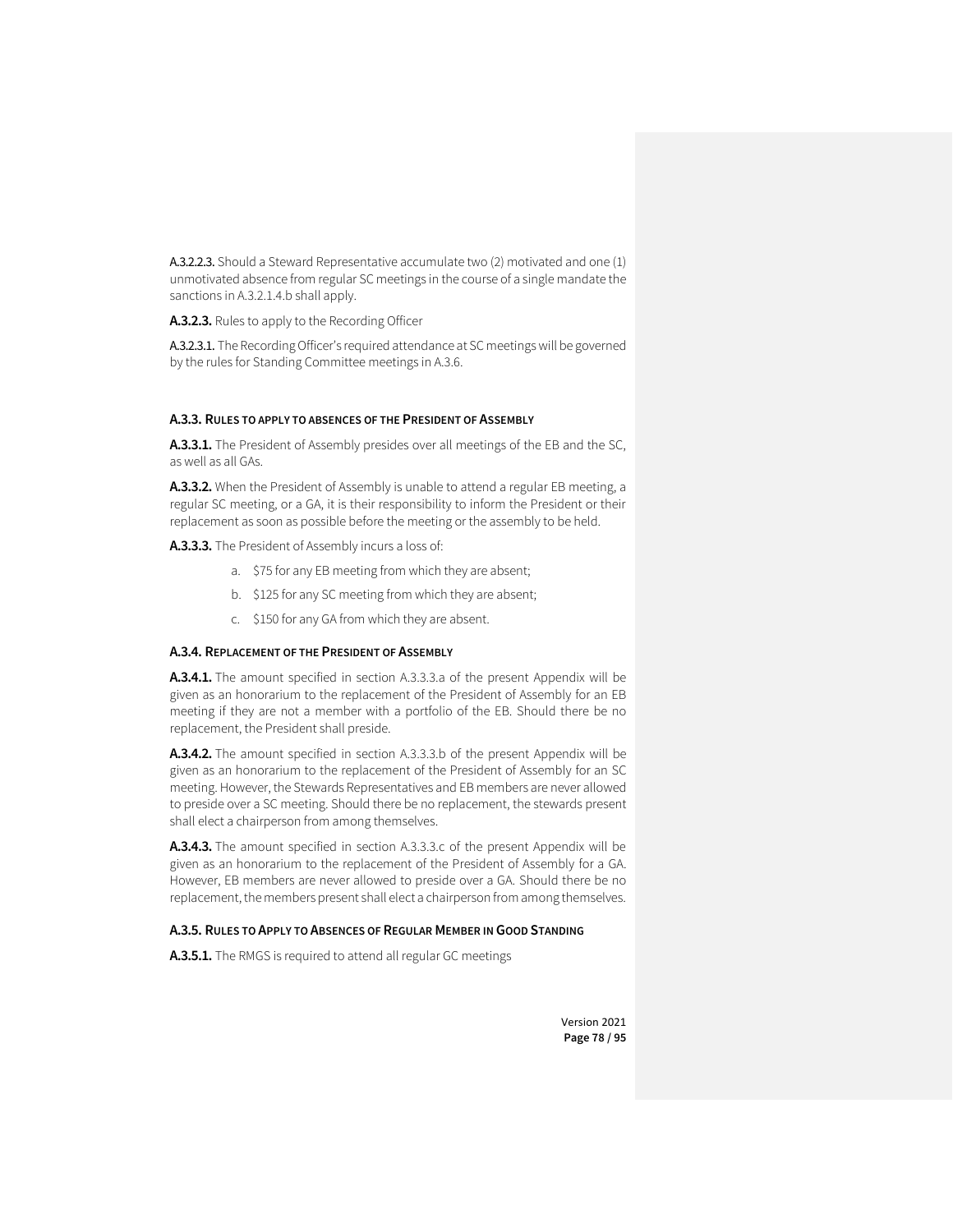**A.3.5.2.** The rules governing the RMGS's absences from GC meetings are identical to those outlined in A.3.1. for EB members' absences from EB meetings.

### **A.3.6. GENERAL ASSEMBLIES**

**A.3.6.1.** EB members are required to attend all GAs.

**A.3.6.2.** Should an EB member be absent from a General Assembly during the course of their mandate, the absence will count toward their total allowed absences from EB meetings stipulated in A.3.1.

### **A.3.7. STANDING COMMITTEES**

**A.3.7.1.** EB Members are required to attend all regular meetings of standing committees of which their description of duties requires them to be members or to attend.

**A.3.7.2.** Should an EB member accumulate two (2) unmotivated at regular standing committee meetings, any further absences in such meetings (motivated or unmotivated) will count toward their total allowed absences from EB meetings stipulated in A.3.1.

**A.3.7.3.** Should the President find that an EB member's attendance at Standing Committee meetings to be problematic, they may inform said member that all further absences will count toward their total allowed absences from EB meetings stipulated in A.3.1.

## A.4. EXCEPTIONS

### **A.4.1. EXCEPTIONS FOR EB MEMBERS, THE RMGS AND THE POA**

**A.4.1.1.** Notwithstanding section A.3 of the present Appendix, absences of EB members or the RMGS from EB or standing committee meetings or GAs will be considered as exempt absences if proper notification was given to the President and if the absence is motivated by one of the following justifications:

- a. Attendance at a class;
- b. Defence of a thesis or memoir;
- c. Academic conference;
- d. A meeting or event approved by CUPE;
- e. A simultaneous CUPE 2626 meeting; or
- f. A task related to a job classification within the CUPE 2626 Collective Agreement.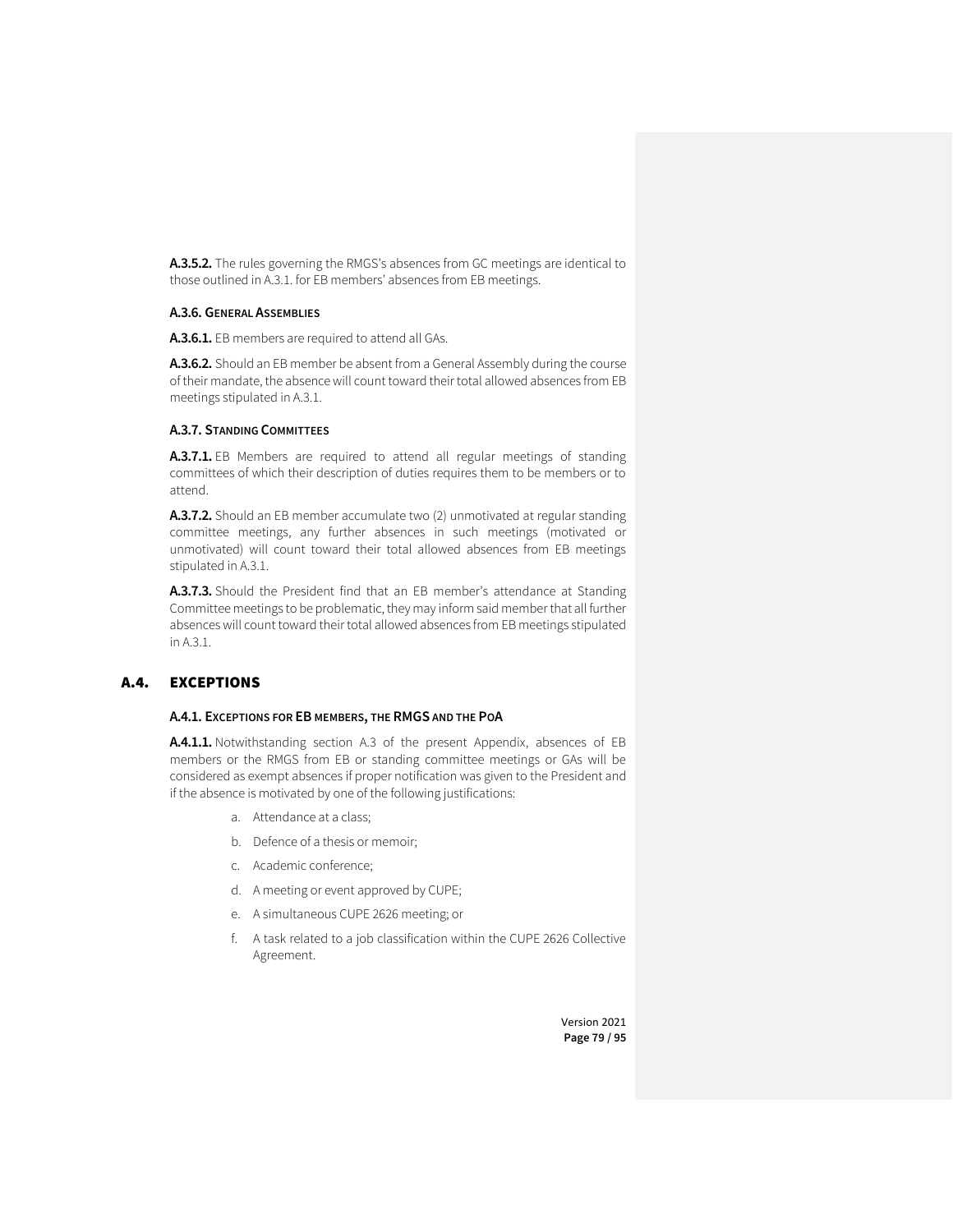**A.4.1.2.** Notwithstanding section A.3 and of the present appendix, the President of Assembly's absence from a meeting over which they were supposed to preside will be considered as an exempt absence if proper notification was given to the President and if the absence is motivated by one of the justifications listed in A.4.1.1.

### **A.4.2. EXCEPTIONS FOR STEWARDS REPRESENTATIVES**

**A.4.2.1.** Notwithstanding section A.3 of the present Appendix, a Stewards Representative's absence from an SC meeting will be considered as an exempt absence if proper notification was given to the President and if the absence is motivated by one of the following justifications: a. Defence of a thesis or memoir; b. Academic conference.

### **A.4.3. EXCEPTIONS FOR MEMBERS APPOINTED OR ELECTED IN THE COURSE OF A MANDATE**

**A.4.3.1.** The directives prescribed in the articles of the present Appendix also applies to members appointed or elected in the course of a mandate.

**A.4.3.2.** The penalties stipulated in the present Appendix applies to the total amount of honoraria that remains to be given to the person holding the position, and not to the total amount of honoraria for a complete mandate.

### **A.4.4. OTHER EXCEPTIONS**

**A.4.4.1.** Should a member be unable to adequately fulfill their tasks because they make the most of the exceptions and directives listed in the present Appendix, their case will be re-evaluated by the President.

## A.5. HOLIDAYS

### **A.5.1. HOLIDAYS FOR EB MEMBERS**

**A.5.1.1.** Any EB member, upon request accepted by a majority vote of the EB, is entitled to take a vacation for either ten (10) consecutive working days or two periods of five (5) consecutive working days without being penalized under the condition that:

- a. A notice of at least two (2) weeks be given to the President and the EB with the dates at which the member plans to take their vacation;
- b. They list, in the notice, the tasks and work that need to be done while they are away; and
- c. They make sure that their work is completed or that another EB member offers to fulfill their task, as specified in the notice, for the period during which they are away.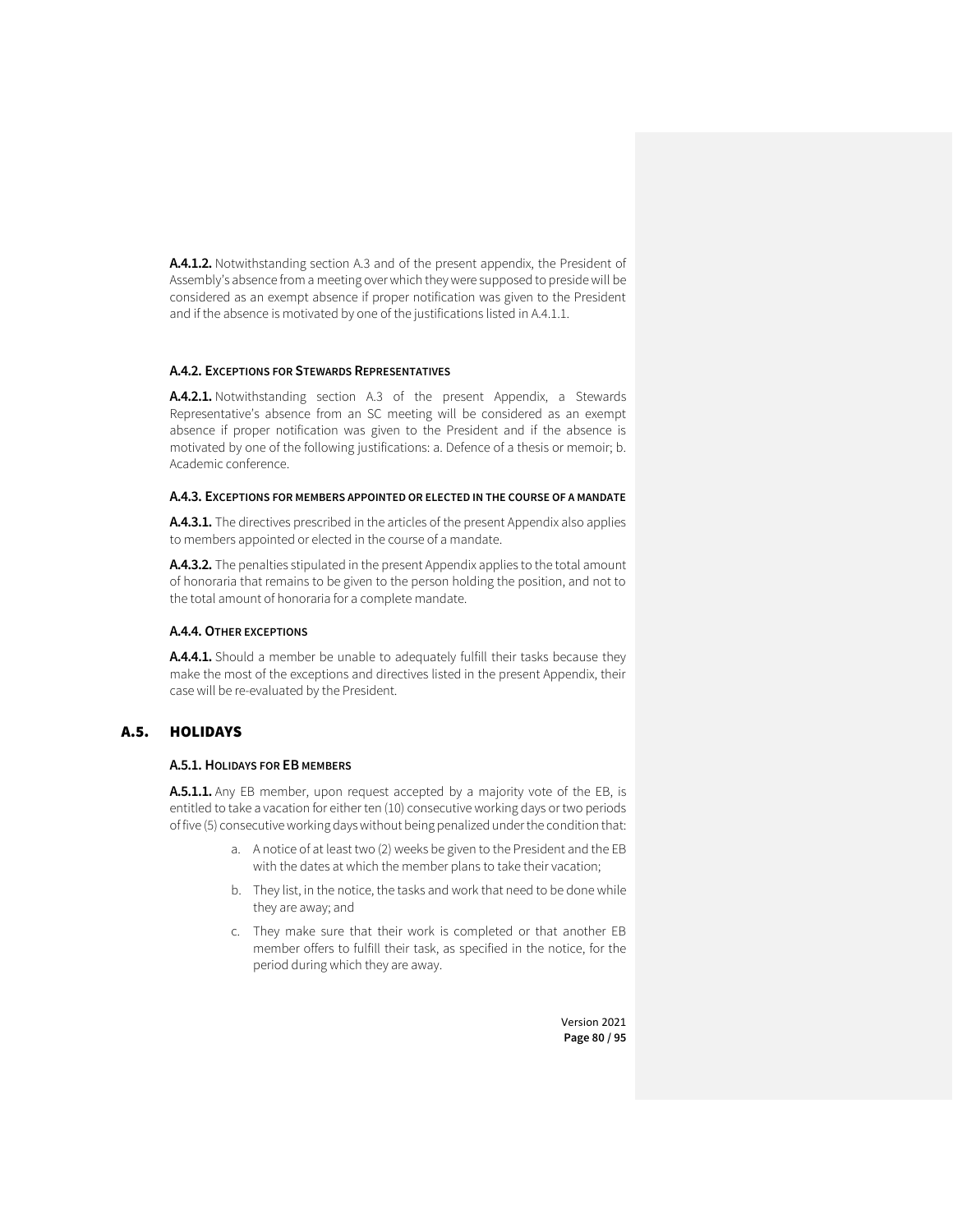**A.5.1.2.** Notwithstanding section A.5.1.1, if a member would rather have two (2) periods of five (5) working days rather than one (1) period of ten (10) working days, they must either:

- a. Make sure that, during those periods, they will not miss more than one EB meeting; or
- b. Accept that subsequent absences will be considered motivated absences.

## **A.5.2. HOLIDAYS FOR THE PRESIDENT OF ASSEMBLY**

**A.5.2.1.** The President of Assembly, upon request accepted by a majority vote of the EB, has the right to take a vacation for a period of fourteen (14) consecutive days under the condition that:

- a. A notice of at least one (1) week be given to the President and the EB with the dates during which the President of Assembly plans to take their vacation;
- b. They list, in the notice, the EB and SC meetings, as well as the GAs over which they must preside during their vacation if the case applies; and
- c. They make sure that a replacement can be found to fulfill the duties of the President of Assembly, if the case applies, at meetings or Assemblies.

**A.5.2.2.** The honoraria for the President of Assembly is given to their replacement or replacements in the manner prescribed in sections A.3.3 and A.3.4 of the present Appendix.

### **A.5.3. HOLIDAYS FOR THE RMGS**

**A.5.3.1.** A RMGS, upon request accepted by a majority vote of the GC, is entitled to take a vacation for either ten (10) consecutive working days or two periods of five (5) consecutive working days without being penalized under the condition that:

> a. A notice of at least two (2) weeks be given to the Vice-President and the GC with the dates at which the member plans to take their vacation;

> b. They list, in the notice, the tasks and work that need to be done while they are away (if any); and

> c. They make sure that their work is completed or that another GC member offers to fulfill their task, as specified in the notice, for the period during which they are away.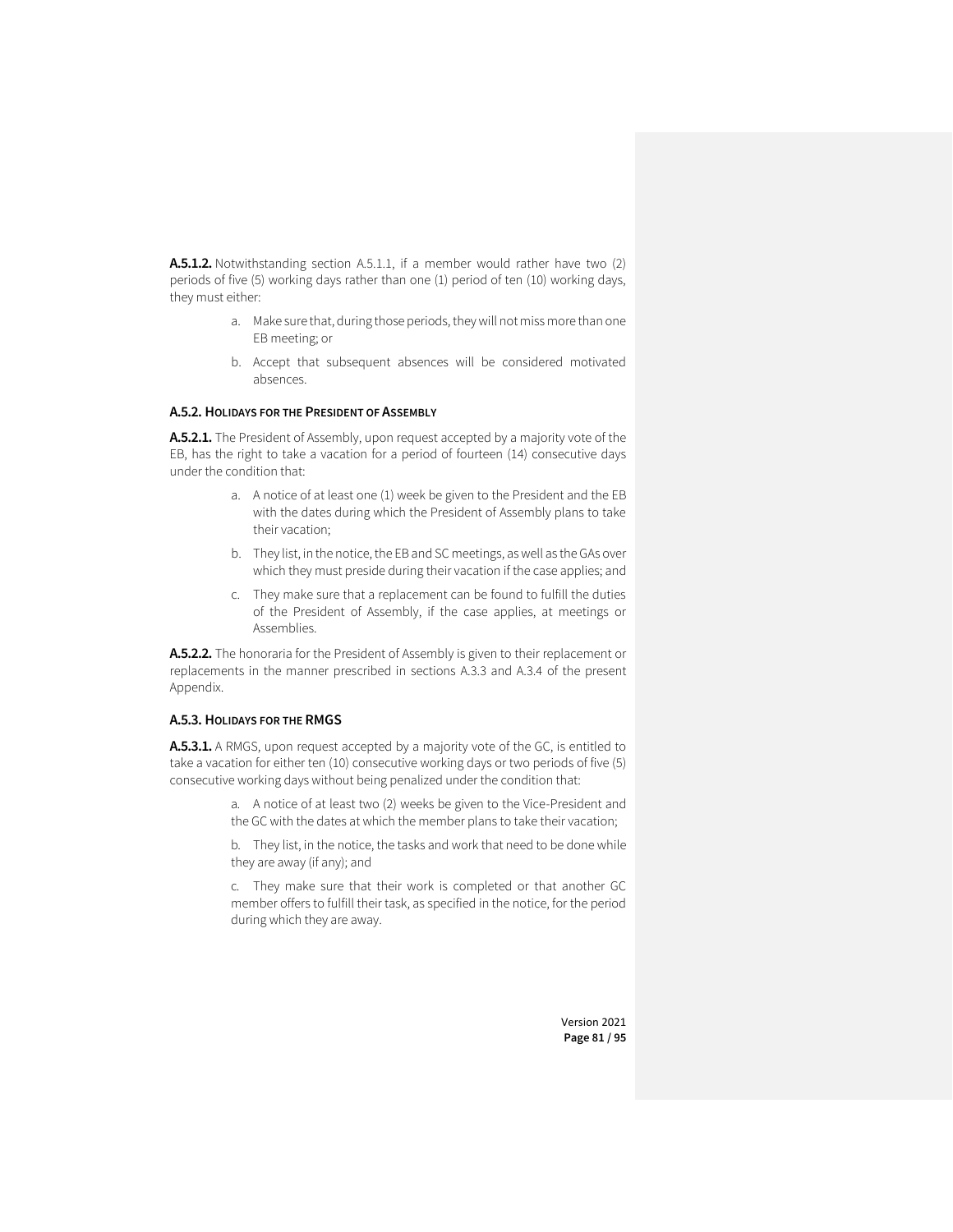**A.5.3.2.** Notwithstanding section A.5.3.1, if the RMGS would rather have two (2) periods of five (5) working days rather than one (1) period of ten (10) working days, they must either:

- a. Make sure that, during those periods, they will not miss more than one GC meeting; or
- b. Accept that subsequent absences will be considered motivated absences.

## A.6. POSITION DECLARED VACANT

**A.6.1.** As soon as a position is declared vacant, the member who lost their position loses the honoraria associated with that position and must return the keys and all financial and material properties belonging to CUPE 2626 or CUPE in their possession to the President or their replacement, at the risk of receiving sanctions.

> Version 2021 **Page 82 / 95**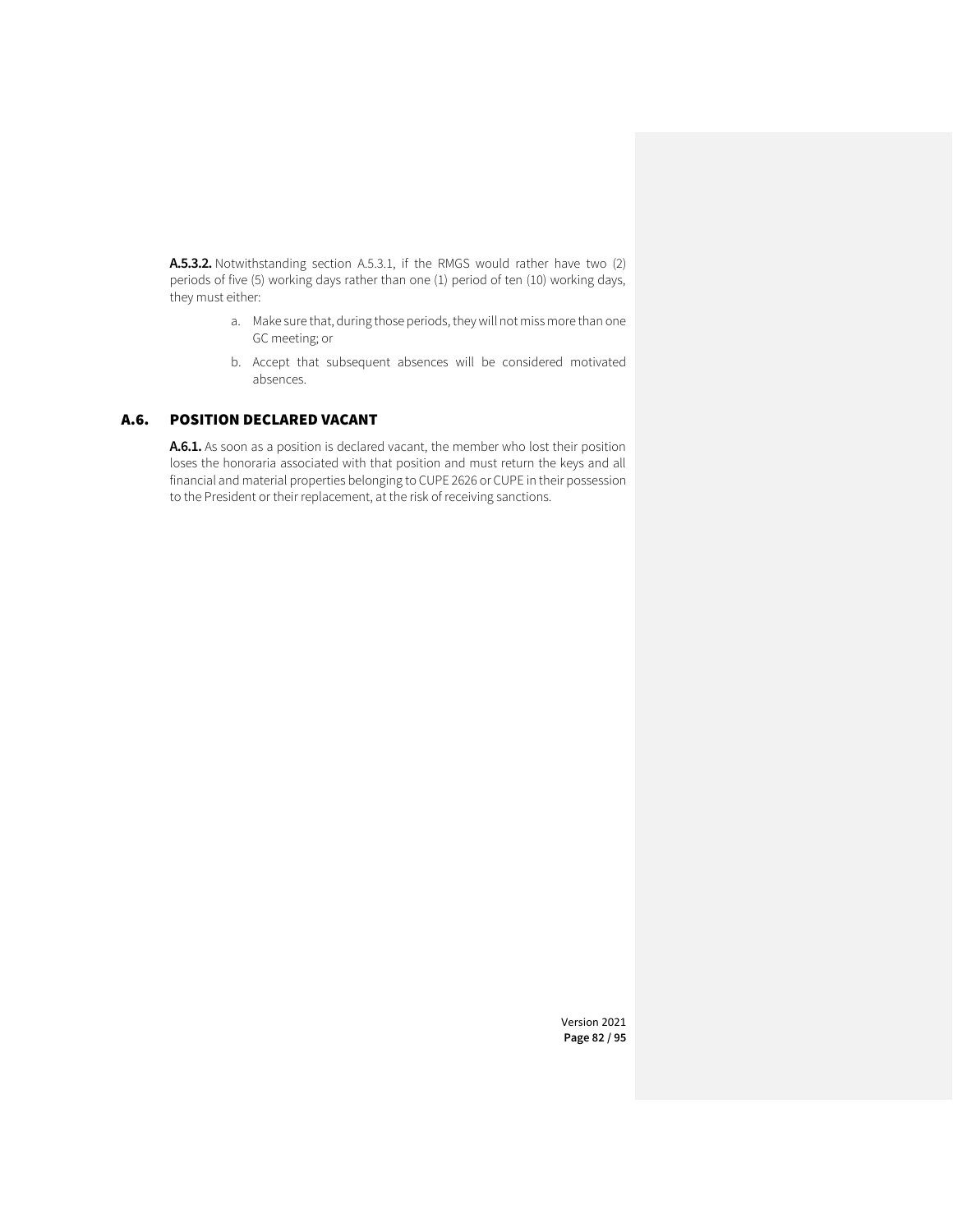## APPENDIX B. REFERENDUM PROCEDURE

**B.1.** The present procedure must be respected for the results of a referendum to be recognized as the decision and/or official position of the members of CUPE 2626.

## B.2. TASKS OF THE REFERENDUM OFFICER

**B.2.1.** The Referendum Officer must:

- a. Organize the referendum;
- b. Appoint and supervise the deputy returning officers. The Referendum Officer can appoint as many deputy returning officers as needed to conduct the Referendum. Deputy returning officers are not paid positions;
- c. Subject to section B.3.1, ensure that adequate publicity notifying the membership of an upcoming referendum appears in official studentrun campus media, be posted on union billboards and, if time allows, in the union newsletter;
- d. Ensure that the procedure is duly followed;
- e. See that the referendum proceeds smoothly;
- f. Compile the results;
- g. Subject to section B.3.1, communicate the results to the membership through email and publish the in such other means as they deem appropriate, such as official student-run campus media, postings on union billboards and in the union newsletter, and sharing on social media;
- h. Submit a report to the decision-making body or bodies which requested that a referendum be held; once that report is adopted, it will be kept in the archives of CUPE 2626.
- **B.2.2.** The Referendum Officer must ensure that the deputy returning officers:
	- a. Take the oath of deputy returning officers;
	- b. Know the procedure;
	- c. Fulfill their mandate; and

Version 2021 **Page 83 / 95**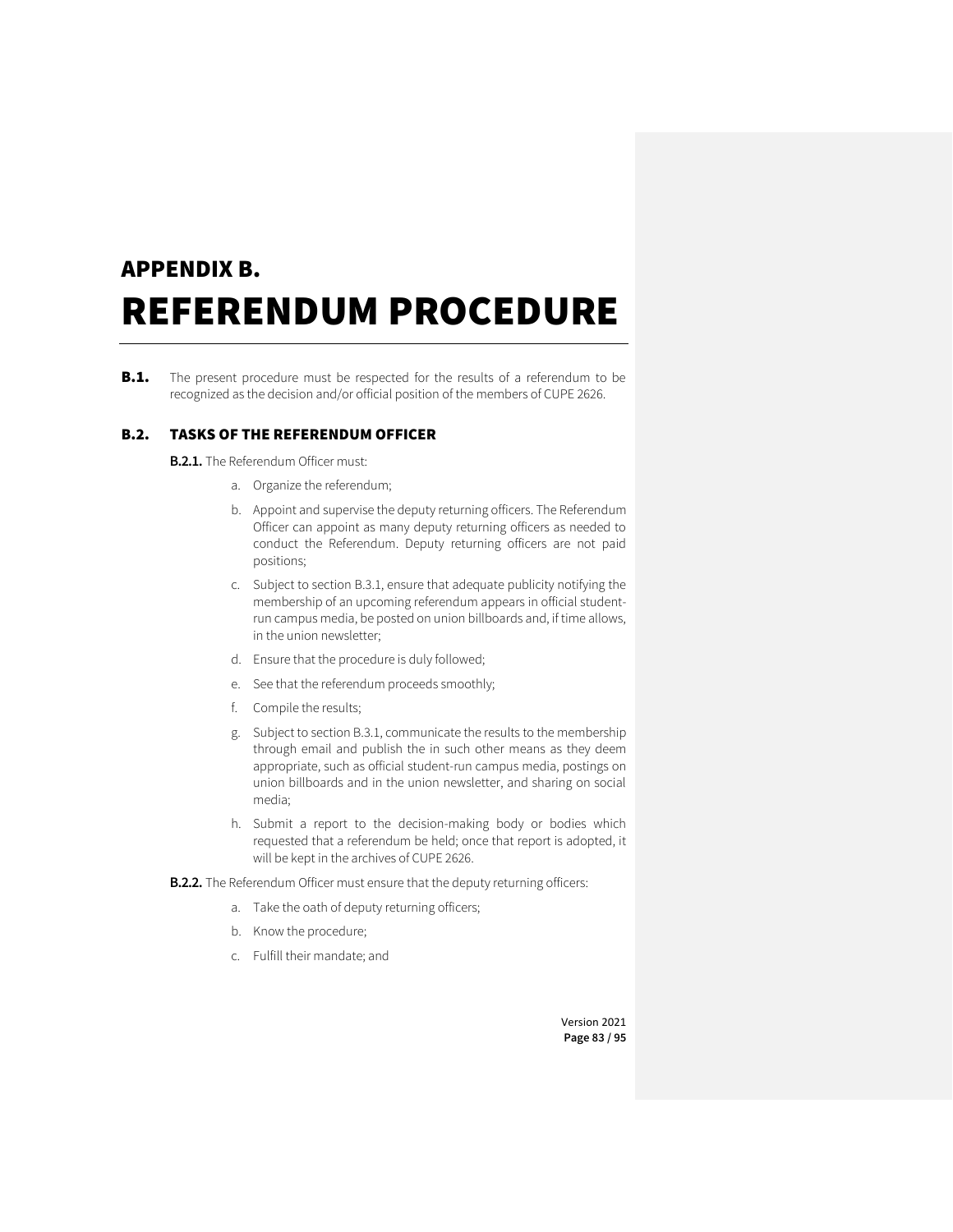d. Vote in their presence.

**B.2.3.** The Referendum Officer will, among other things, prepare the lists, the ballot boxes, and documentation for the deputy returning officers, as well as the ballots, reserve the tables and ask for permission to use the premises.

**B.2.4.** For the ratification of a new Collective Agreement, the Referendum Officer must authorize, by signing them, the texts of the memorandum of agreement to be put on the deputy returning officers' table for the members to consult.

**B.2.5.** For a consultation referendum, no document is to be kept within ten (10) meters of the polling stations.

**B.2.6.** Only the Referendum Officer and the deputy returning officers have access to the list of members and the list of additions.

## B.3. BUDGET FOR THE REFERENDUM

**B.3.1.** CUPE 2626 will pay for the expenses incurred by the Referendum Officer related the conduct of the referendum to a maximum determined by the EB in advance.

**B.3.1.1.** The unspent sums from that budget, if any, will be returned to the Secretary-Treasurer, along with the receipts (mandatory).

## B.4. POLLING STATIONS

**B.4.1.** The polling stations will be located, at least, in the following locations: University Centre, Roger-Guindon Hall and Lees Campus.

**B.4.2.** The ballot boxes will be on the table, in front of the deputy returning officers.

**B.4.3.** The ballot boxes must be sealed at the end of each day of the Referendum by the deputy returning officers present at that moment.

## B.5. BALLOTS

**B.5.1.** On each ballot, there will be only one bilingual question, first in French, then in English; there will also be only one box for each possible response ("yes" and "no").

**B.5.2.** If there is more than one question, there will be a different colour ballot for each question.

## B.6. OATH OF REFERENDUM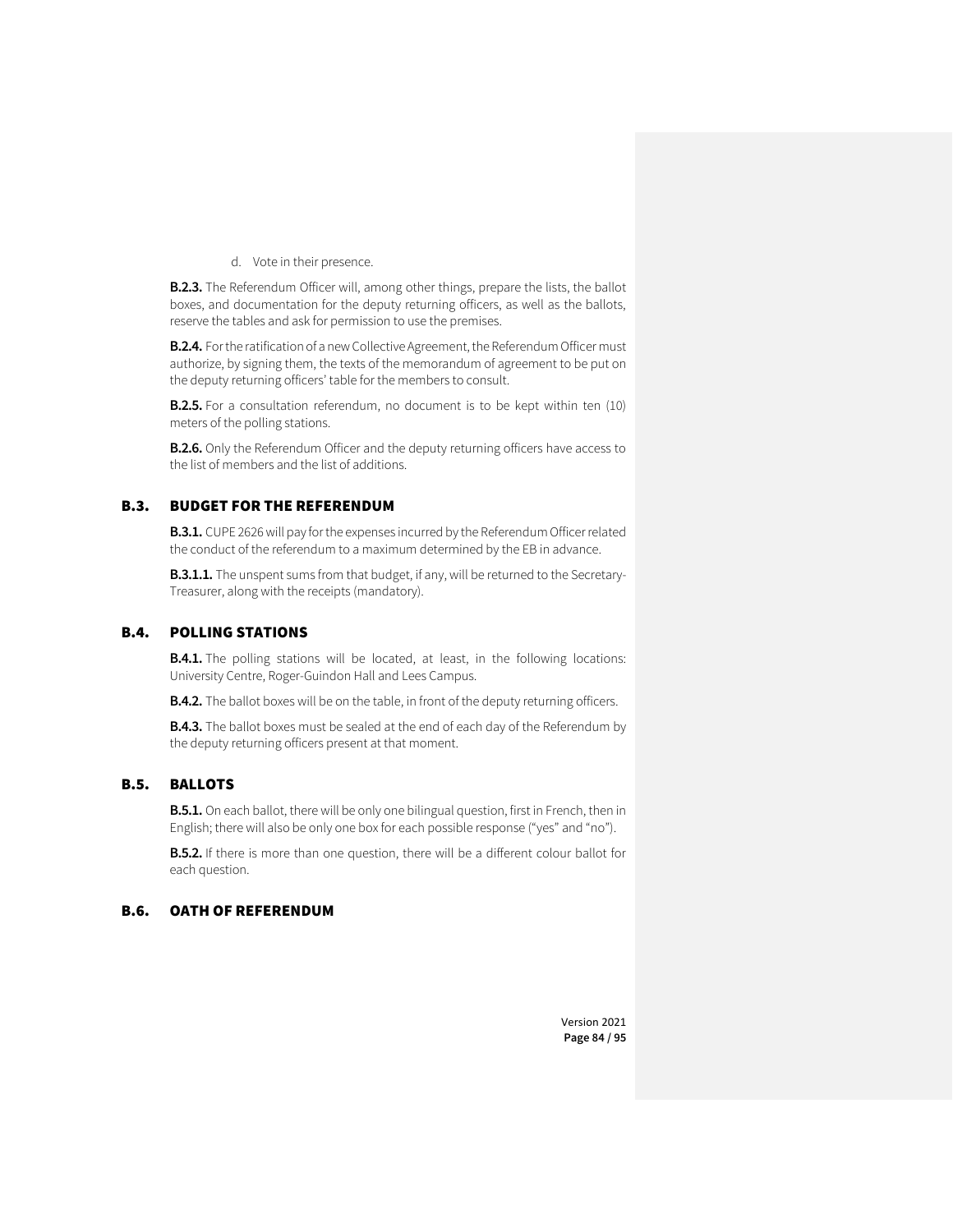**B.6.1.** The Referendum Officer must take the oath of Referendum as stated in Article 19.4 of the present Constitution, in front of the decision-making body or bodies that requested that a Referendum be held.

**B.6.2.** Only those members who have taken their oath of Referendum in front of the Referendum Officer can work as deputy returning officers.

## B.7. PROCEDURE TO FOLLOW AT THE POLLING STATIONS

### **B.7.1. GENERAL CLAUSES**

**B.7.1.1.** Only the deputy returning officers and the Referendum Officer have access to the list of members and the list of additions.

**B.7.1.2.** The ballot box, the list of members, the list of additions and the ballots must never be left unattended.

## **B.7.2. PROCEDURE TO FOLLOW BEFORE GIVING A BALLOT**

**B.7.2.1.** No ballot will be given out to anyone before the time at which the polling stations officially open.

**B.7.2.2.** No ballot will be given out to anyone after the time at which the polling stations officially close.

**B.7.2.3.** Before giving a ballot to anyone, the deputy returning officers must:

- a. Ask for at least one piece of photo identification (student card or others);
- b. Make sure that the person's name appears on the list of members;
- c. Strikeout that name from the list, circle with a pen the employee number and put their initials at the end of that line;
- d. Take a ballot and put their initials at the back of it;
- e. Give the ballot to the voter.

**B.7.2.4.** If the name of the voter does not appear on the list of members, the deputy returning officers must:

- a. Ask for a valid copy of the member's contract or for a recent pay stub;
- b. Write down the following information on a list of added members: employee number, name of the employee, department, job classification;
- c. Take a ballot and write their initials at the back of it;
- d. Give the ballot to the voter.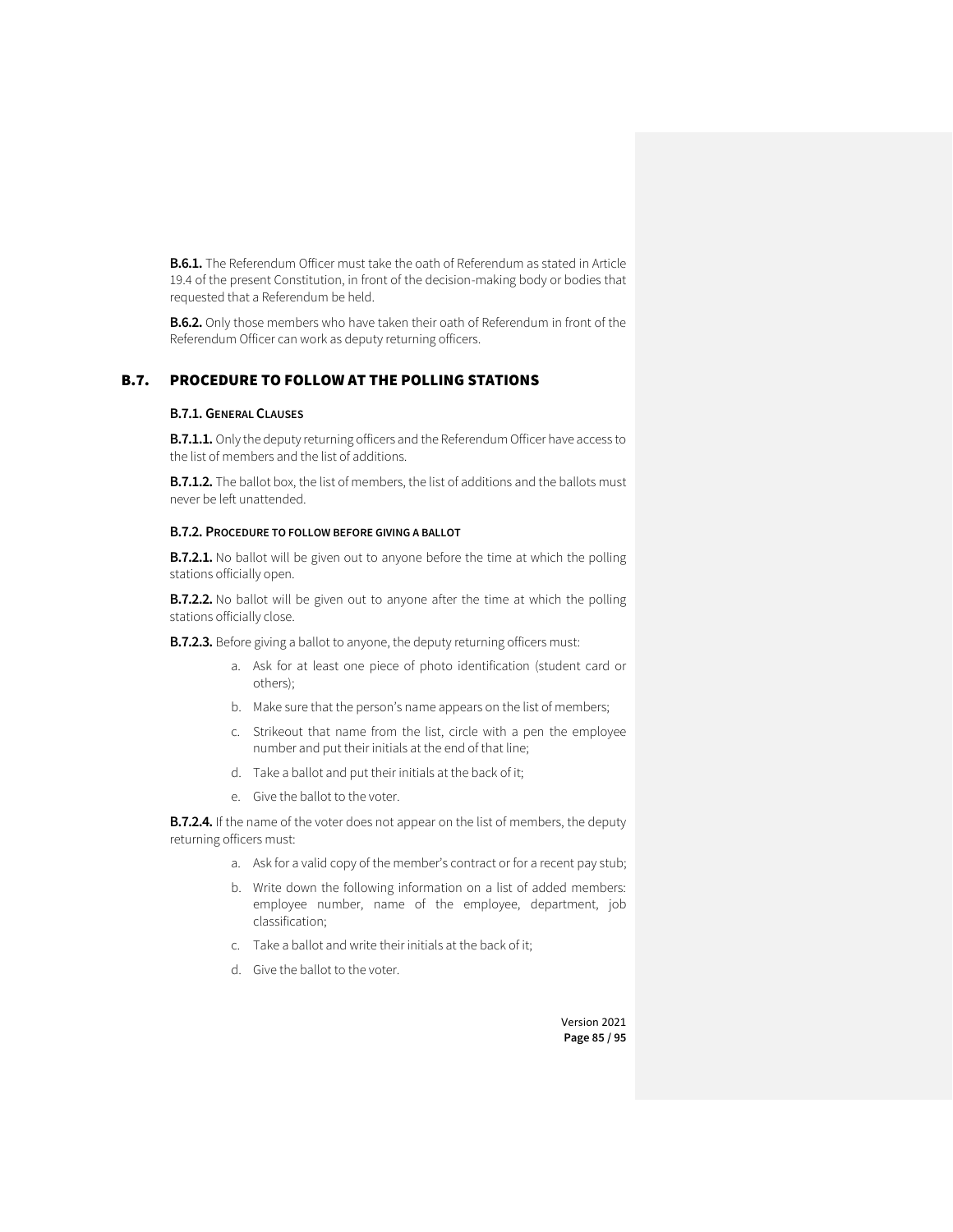**B.7.3.** Deputy returning officers must not answer questions pertaining to the referendum question(s). If members want more information, they must refer to the documentation at their disposal or to the CUPE 2626 website, ask a union officer who is not working at the polling station or get in touch with the referendum officer.

**B.7.4.** At the end of the day, deputy returning officers must:

- a. Seal the ballot boxes and sign the seals; and
- b. Count the number of ballots remaining, put them back to the envelope provided for that purpose, write the number of ballots contained in it, the location of the polling station and sign the seals.

Version 2021 **Page 86 / 95**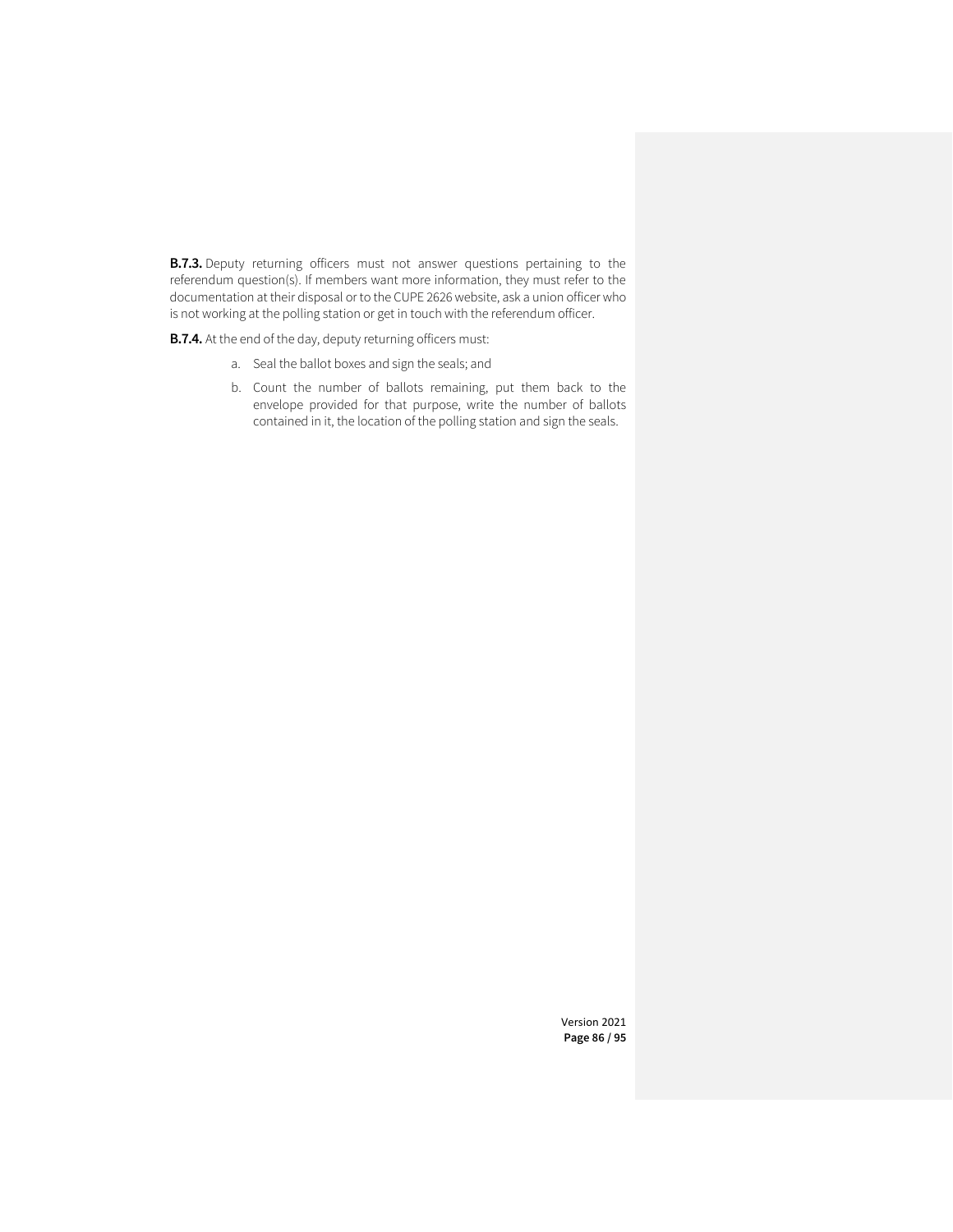## APPENDIX C. ELECTION PROCEDURE

C.1. Nomination There will be two (2) periods of nomination: a. The first one (NP1), beginning when the GA is called and ending at 11:59 p.m. on the day preceding the GA, is for members who cannot attend the GA but who wish to run for one of the positions; and b. The second one (NP2), taking place at the GA, is for members who wish to run for one of the positions and who will attend the GA.

## C.2. PROCEDURE FOR A NP1

Any member in good standing who wishes to run for a given position but who cannot attend the GA will hand or email a letter of intention to that effect to the President of Assembly which includes the following information:

- a. Their name, their employee number and their signature;
- b. Their phone number and their email;
- c. The title of the position they wish to run for;
- d. Their Degree of Functionality in official languages;
- e. The name, the employee number, and the signature of five (5) members in good standing supporting their nomination (a member may nominate or support the nomination of only one person per position);
- f. A document of one (1) page in length maximum, or two (2) pages if written in both official languages, in which they introduce themselves and present their electoral platform.

## C.3. PROCEDURE FOR A NP2

**C.3.1.** A nomination will be presented as a formal motion and must be seconded.

**C.3.2.** A member may nominate or second the nomination of only one person per position.

## C.4. PROCEDURE FOR HOLDING ELECTIONS

**C.4.1.** The President of Assembly will briefly explain the election procedure to the GA.

Version 2021 **Page 87 / 95**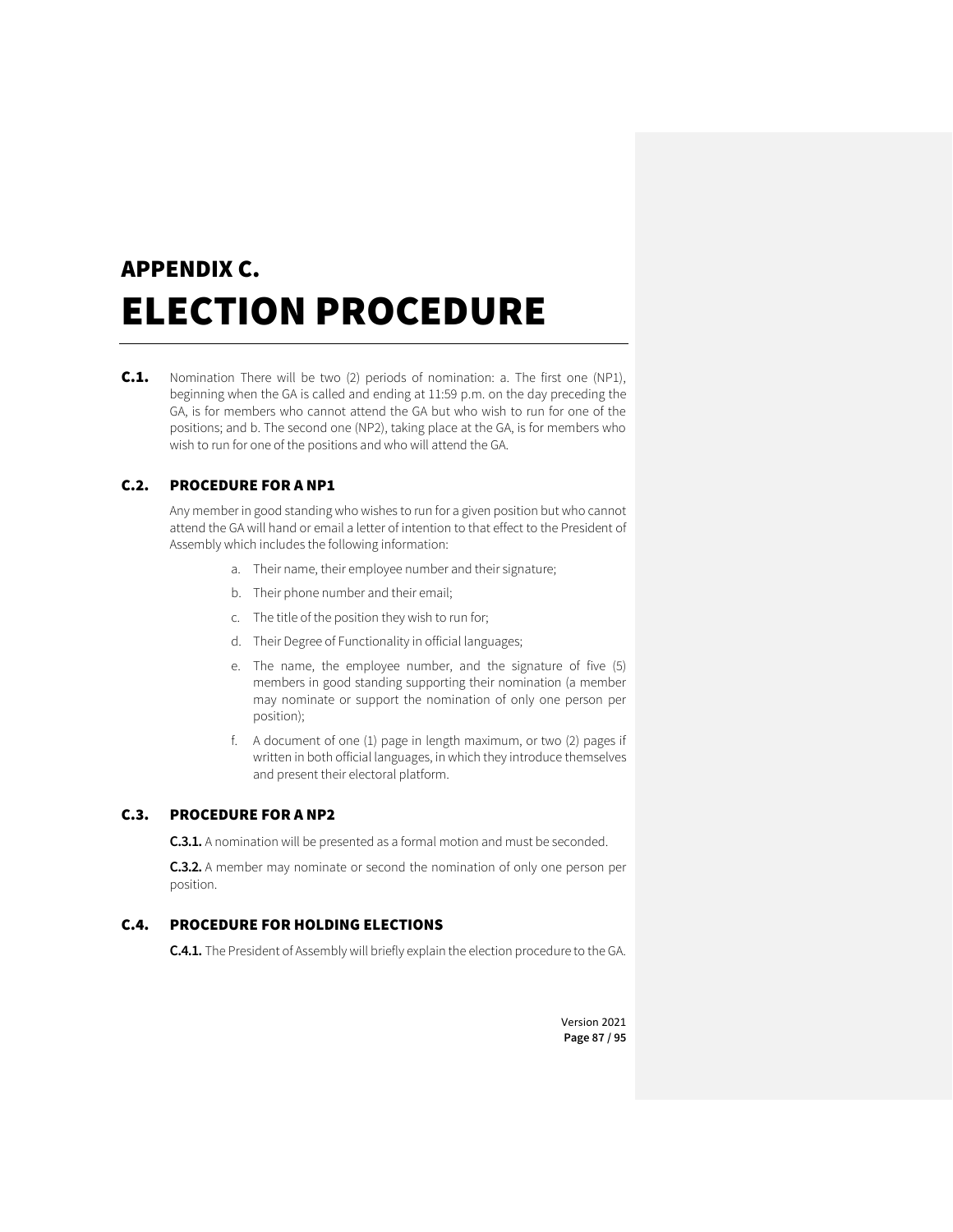**C.4.2.** The positions will be filled in the following order, with elections to be held only to be held for those posts which are vacant, or which are scheduled for election, as applicable under art. 11:

- a. President;
- b. Vice-President;
- c. Secretary-Treasurer;
- d. Francophone Stewards Representative;
- e. Anglophone Stewards Representative ;
- f. Recording Officer;
- g. Equity and Education Officer;
- h. Health and Safety Officer;
- i. Liaison Officer;
- j. President of Assembly;
- k. Chair of each Bargaining Committee (in appropriate years);
- l. Members of each Bargaining Committee (in appropriate years);
- m. Regular Member in Good Standing of CUPE 2626 on the GC; and
- n. Trustees.
- o. Lifeguards Representative (must be a member of 2626-1)
- p. Residence Life Representative (must be a member of 2626-3)

**C.4.3.** For each of the positions, the election will proceed in the following order:

- a. Presentation by the President of Assembly or by a person they delegate this task, of the description of responsibilities, requirements, and honoraria of the position;
- b. Presentation by the President of Assembly of the nominations submitted during NP1;
- c. Opening of the second period of nomination (NP2);
- d. Closing of the second period of nomination, after three consecutive calls for nominations without any proposed nomination;
- e. If there is more than one nomination, the President of Assembly will ask, in the reverse order of which nominations were received, whether the candidates accept their nomination and if they fulfill the requirements of the position, thus eliminating those who refuse their nomination or do not fulfill the requirements of the position;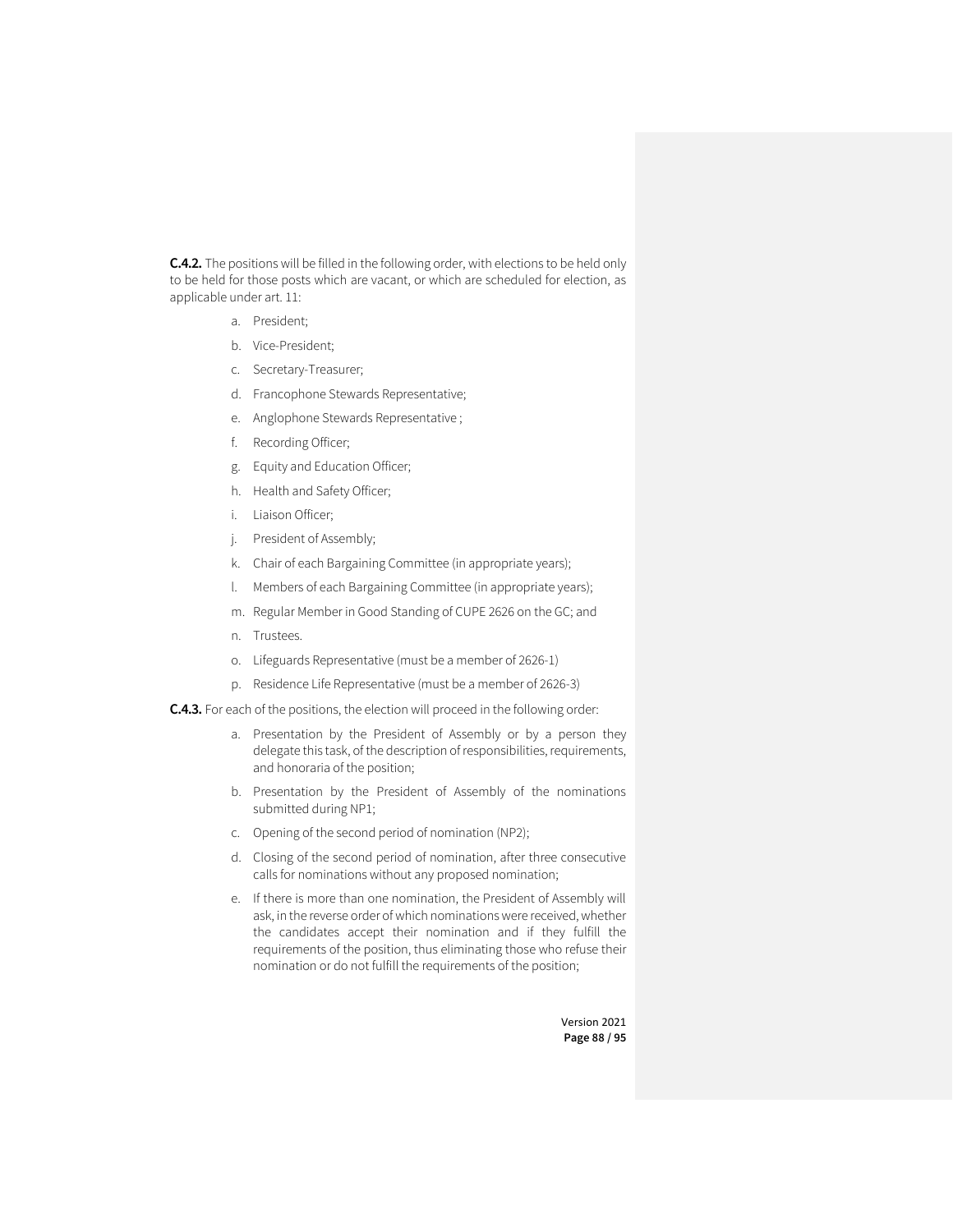- f. In the case where only one nomination is proposed and accepted for a position and where the candidate fulfills the requirements of the position they are running for, the candidate will be elected by acclamation;
- g. If more than one nomination is proposed and accepted for a position, there will be elections;
- h. All the candidates must take the oath of election stipulated in the Article 19.2 of the present Bylaws;
- i. Reading of the letters of intention and presentation by the candidates (three minutes each);
- j. Ouestion period (five minutes);
- k. Vote by secret ballot;
- l. Divulgation of the results.

**C.4.4.** Members of the GA then proceed to fill the next vacant position.

**C.4.5.** A candidate must obtain a majority of votes cast, i.e., at least 50% plus 1, to be declared elected. When no candidate obtains a majority, the candidate receiving the fewest votes will be dropped and a second ballot taken. The process will continue until one candidate has obtained a majority. When more than one office is to be filled on one ballot, a candidate must obtain a majority to be declared elected. If run-off elections are required, the Chairperson will, after each vote, declare which candidates, if any, have been elected, declare which candidate must withdraw as a result of receiving the fewest votes, and state how many positions remain to be filled on the next ballot.

**C.4.6.** When two or more nominees are to be elected to any office by ballot, each member voting will be required to vote for the full number of candidates to be elected or the member's ballot will be declared spoiled.

**C.4.7.** A member in attendance who was running for a position but who has not been elected may run for another position.

**C.4.8.** Once the elections are over, all the elected members must take to the oath of office stipulated in Article 19.1 of the present Bylaws.

## C.5. BALLOT

**C.5.1.** Each ballot must be stamped by the President of Assembly prior to the GA.

**C.5.2.** Each member has the right to one vote per position.

Version 2021 **Page 89 / 95**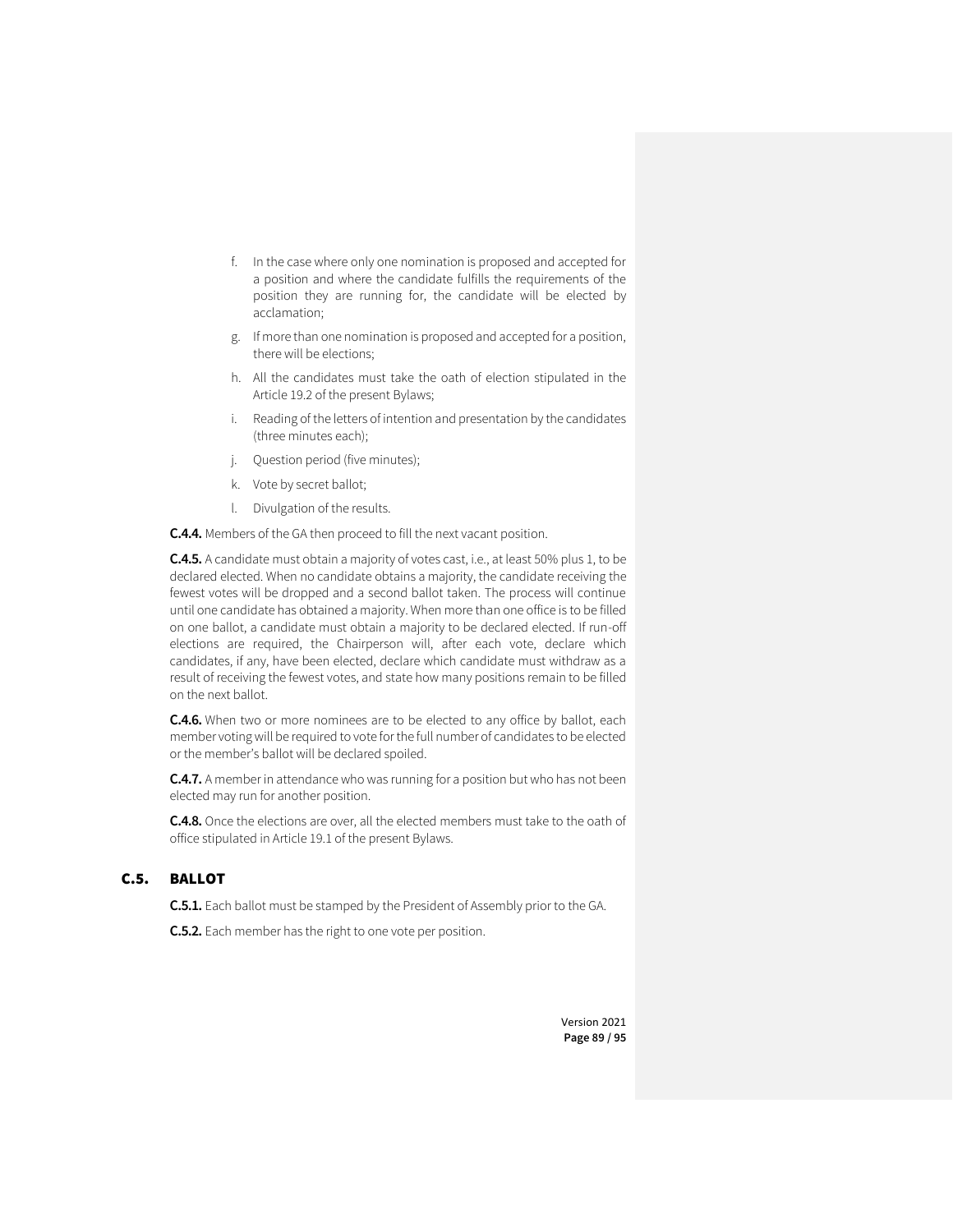## C.6. OTHER PROVISIONS

**C.6.1.** If, by lack of quorum, the GA is not held, the GA will be immediately converted into a special SC meeting as per 6.1.5 to hold elections by interim. The procedure to follow will be the same as that stipulated in sections C.1, C.2, C.3 and C.4 of the present Appendix. Should an insufficient number of stewards be present, or should there be no qualified candidates for a position, the procedures for vacancies outlined in 11.3 will be followed.

**C.6.2.** The newly elected officers will remain in office until the next GA at which a byelection will be held, as per articles 11.3.4 and 11.3.5.

**C.6.3.** If elections are not held before the beginning of the new mandate, the mandate of the officers in office will automatically be extended to give the new officers a twoweek transition period.

**C.6.4.** The newly elected officers will take office two (2) weeks after their election. They will start to receive honoraria only once they are officially in office.

**C.6.5.** The officers whose mandate has been extended will receive honoraria during that period.

> Version 2021 **Page 90 / 95**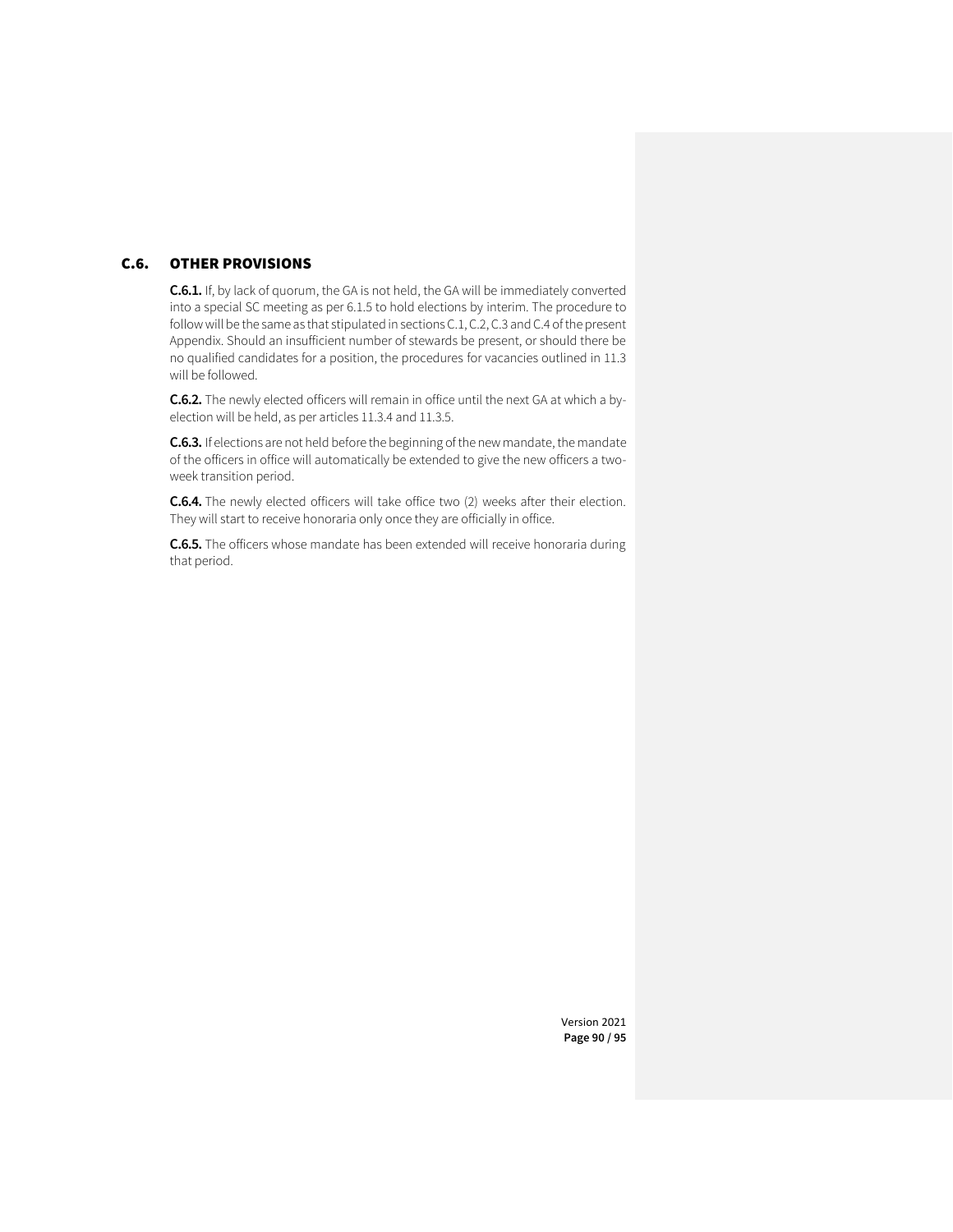## APPENDIX D. CONFIDENTIALITY

## D.1. DEFINITIONS

**D.1.1.** Subject to Article 12.1, all documents, discussions, actions, ideas or information are considered confidential if they:

- a. Are discussed or presented during an *in camera* session;
- b. May affect prejudicially the private life of a member, a CUPE 2626 officer or employee, and it has been recommended and adopted that their discussion be held *in camera*;
- c. May not be disclosed at this time; or
- d. Are discussed or presented during a Grievance Committee meeting.
- **D.1.2.** The following are also considered confidential:
	- a. A complaint or a grievance by a member;
	- b. The information from the complainant;
	- c. All information regarding the identity of the complainant, such as their name, department, personal information, and the name of the persons involved.
- **D.2.** All elected officers, appointed officers and employees of CUPE 2626 must sign the oath of confidentiality and non-disclosure agreement form before beginning their mandate.

## D.3. GENERAL PROVISIONS

### **D.3.1. THE GRIEVANCE COMMITTEE (GC)**

**D.3.1.1.** All GC members must take the oath of confidentiality.

**D.3.1.2.** All GC members must, through the oath of confidentiality, be sworn to secrecy with respect to the content of discussions, documents, complaints and grievances, as well as to the names of the persons involved in the grievance or who are the reason for the grievance, for as long as deemed necessary.

**D.3.1.3.** Subject to section D.3.2, any document produced or received by the GC must be filed in the CUPE 2626 archives.

> Version 2021 **Page 91 / 95**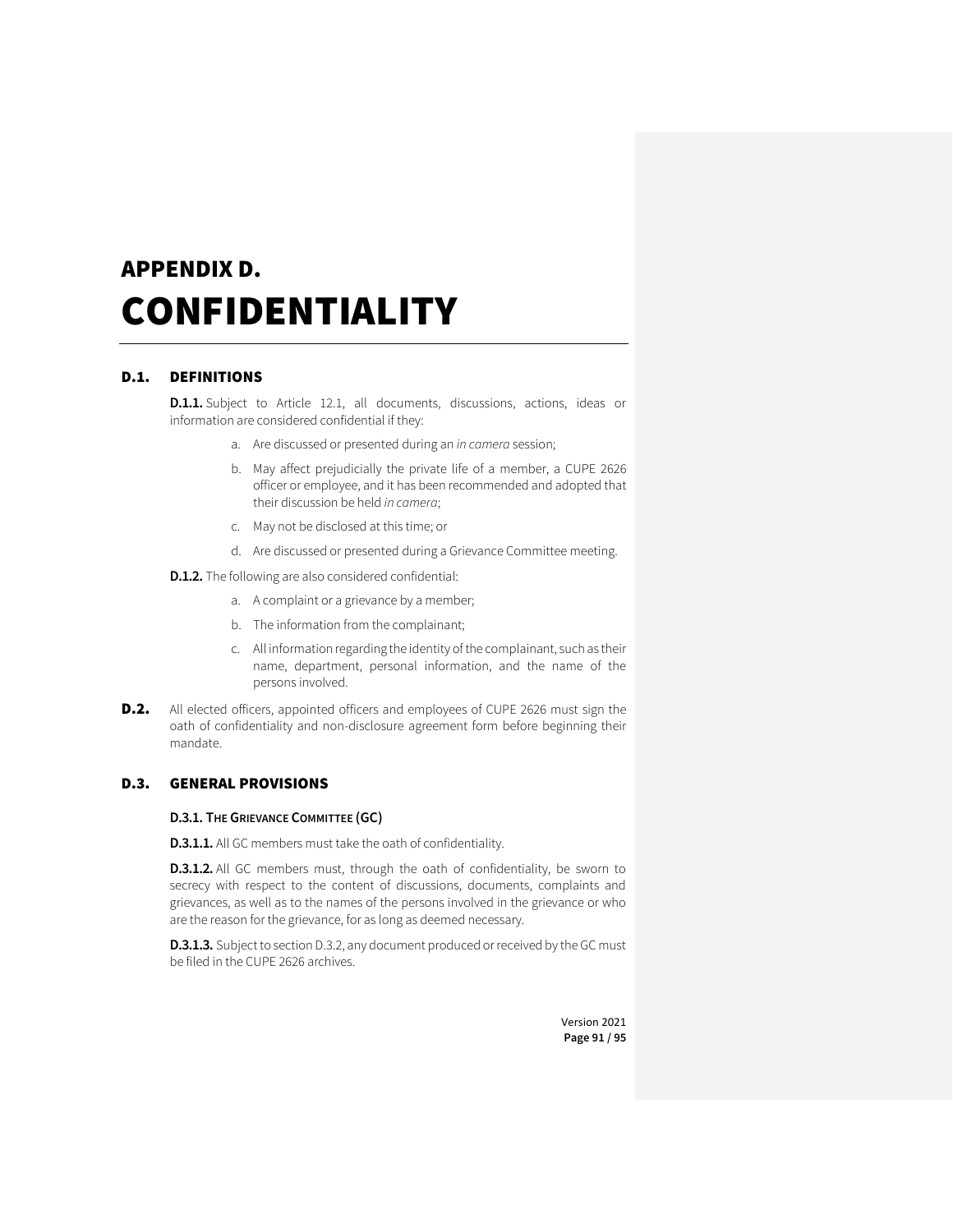**D.3.1.4.** Any complaint received by an EB member or a steward, which may lead to a grievance, must be referred to the Stewards Representatives first, then to the Vice-President. It is understood that this information will remain confidential.

## **D.3.2. ARCHIVES AND LIMITED ACCESS TO DOCUMENTS**

**D.3.2.1.** Any document, the content of which will remain confidential, will be archived as such in a filing cabinet with limited access.

**D.3.2.2.** Only the Vice-President and the Union Coordinator will have a key for the filing cabinets with limited access in which are filed any document produced or received by the GC.

**D.3.2.3.** Only the GC members have access to the filing cabinets with limited access in which are filed the documents produced or received by the GC.

**D.3.2.4.** Only the President and the Union Coordinator have a key for the filing cabinets with limited access in which are filed all other documents not specified section D.3.1.2.

**D.3.2.5.** Only the members of the EB, the BC or of an *Ad hoc* committee may, after having taken the oath of confidentiality in front of the President and having received a written authorization from the President or their replacement, have access to the filing cabinets with limited access in which are filed all other documents not specified section D.3.1.2.

**D.3.2.6.** Any document concerning grievances or complaints lodged, as well letters sent by mail or email, must be photocopied and filed in a filing cabinet reserved for this purpose.

**D.3.2.7.** The National Representative of CUPE is allowed access to CUPE 2626 documents for the purpose of fair representation.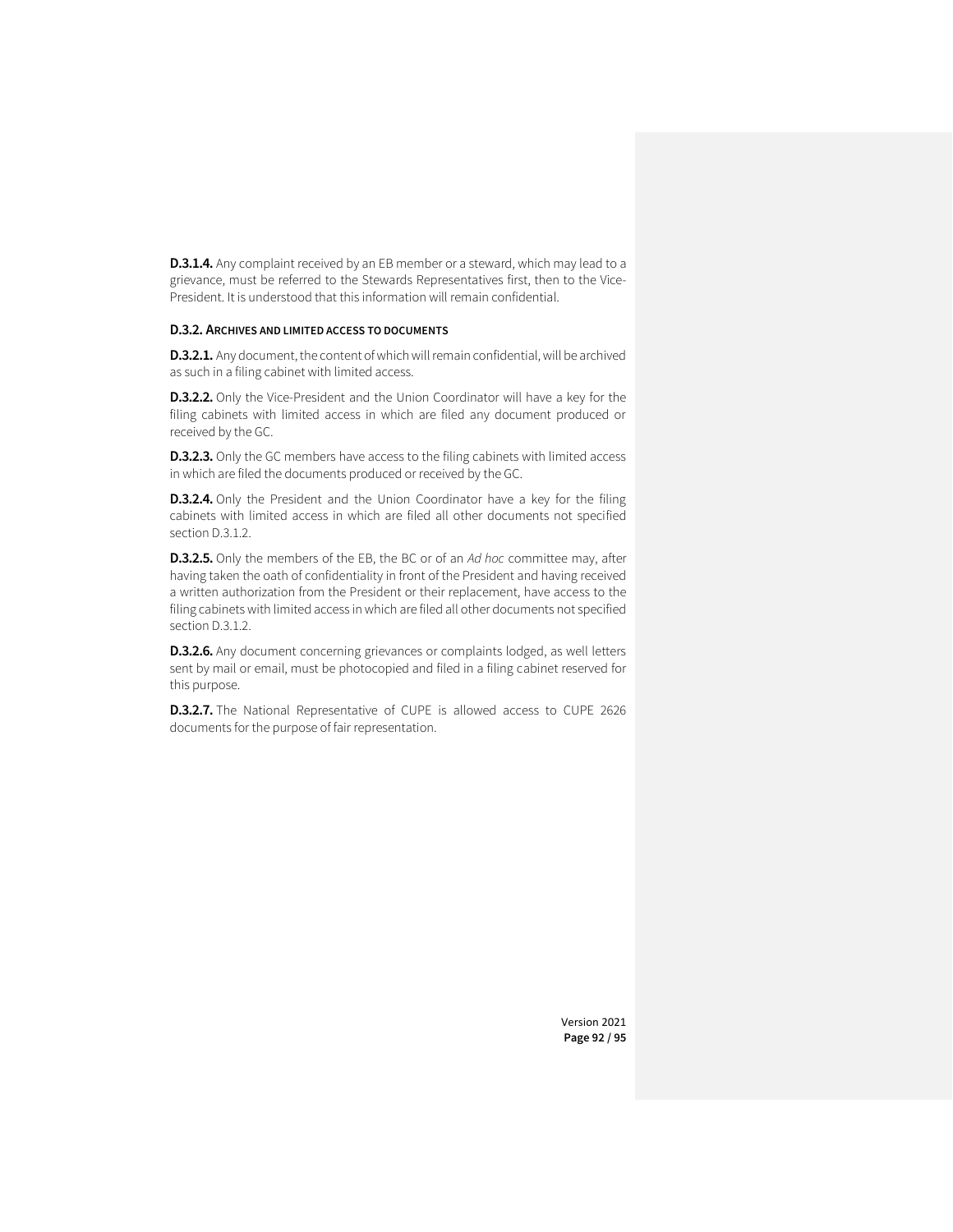# APPENDIX E. DEVELOPMENT OF THE BARGAINING MANDATE

**E.1.** The development of the bargaining mandate is a preliminary work which, once completed, will be recommended to the AGA for adoption.

**E.1.1.** The preliminary work will start in June of the year preceding the one during which the Collective Agreement ends.

**E.1.2.** The CUPE representative assigned to our Local must be informed that the process of developing a new bargaining mandate has started.

**E.2.** The EB will be in charge of developing the bargaining mandate.

## E.3. PRELIMINARY WORK

**E.3.1.** The preliminary work will be accomplished over a maximum of eight (8) months.

**E.3.2.** The preliminary work is divided into three (3) parts: a. Gathering of documents and data; b. Compilation, analysis, and comparison of documents and data; and c. Presentation of the report and recommendation to the AGA.

## **E.3.3. GATHERING OF DOCUMENTS AND DATA**

**E.3.3.1.** The first part of the preliminary work consists in gathering:

- a. Requests, needs, concerns, problems, or other types of information from the members through the stewards, the SC, the Web page and the newsletter. This task will be performed by means of surveys, information booths, and consultations with departments and units;
- b. Copies of recent collective agreements of other unions similar to CUPE 2626;
- c. Relevant documentation from CUPE;
- d. Recommendations of previous Bargaining Committees.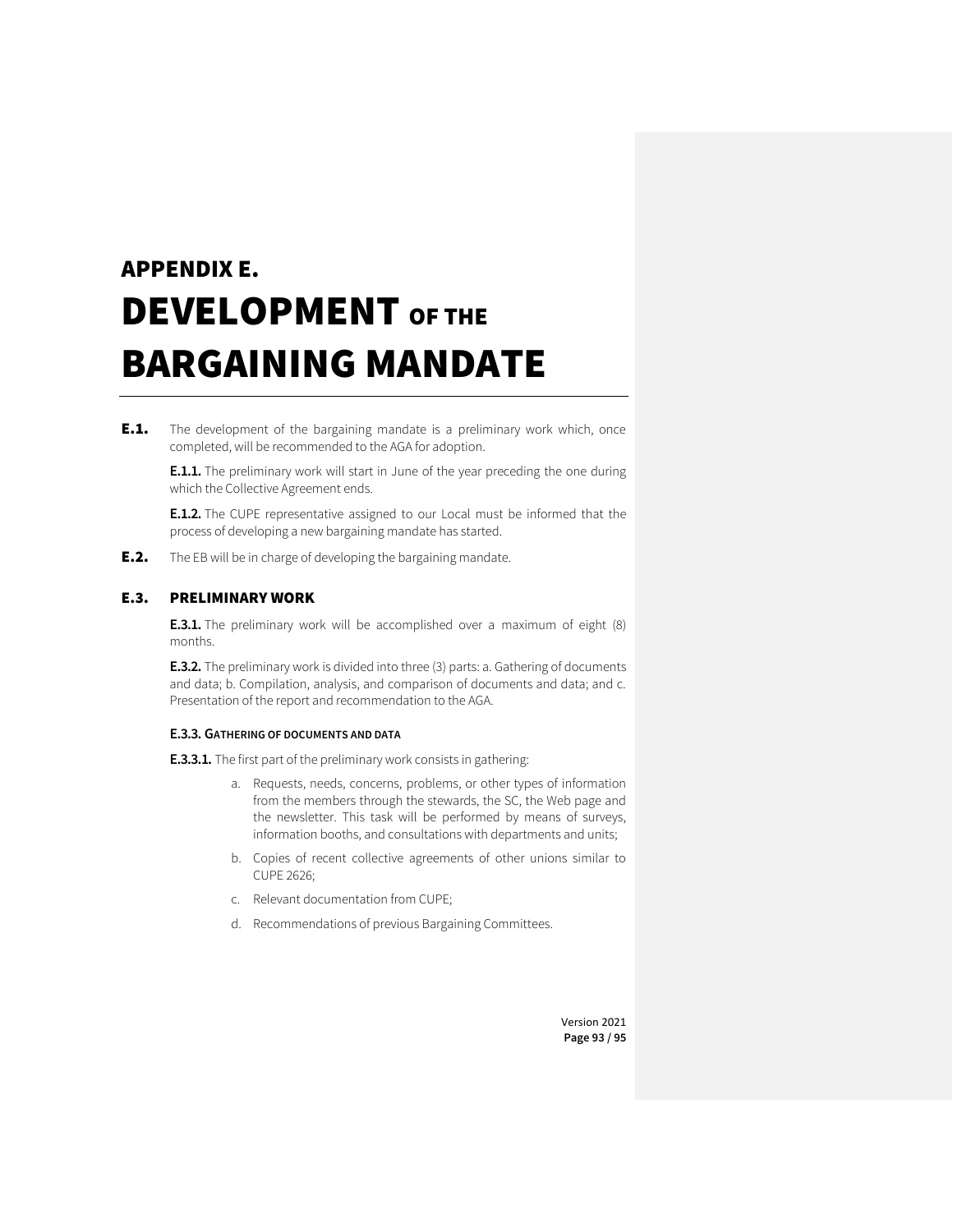**E.3.3.2.** Once the preliminary work is completed, all surveys, data, documentation, and recommendations will be sent to the EB for the purpose of compilation and analysis.

### **E.3.4. COMPILATION, ANALYSIS, AND COMPARISON OF DOCUMENTATION AND DATA**

**E.3.4.1.** The second part of the preliminary work consists in:

- a. Compiling and sorting the data gathered;
- b. Sorting and reading the documentation received;
- c. Comparing the present collective agreement with those of other CUPE Locals or unions comparable to ours, as well as with the recommendations of the Bargaining Committees;
- d. Analyzing data and documentation;
- e. Establishing a list of priorities among the legitimate requests of the members;
- f. Writing a first version of the preliminary work which includes a series of recommendations.

**E.3.4.2.** The first version of the preliminary work report will be submitted to the CUPE representative assigned to our Local.

**E.3.4.3.** The recommendations of the CUPE representative assigned to our Local will be integrated to the final version of the preliminary work report.

**E.3.4.4.** The final preliminary work report will be presented to the members at the AGA.

### **E.3.5. PRESENTATION OF THE REPORT AND RECOMMENDATION TO THE AGA**

**E.3.5.1.** The final report must include one of the following recommendations:

- a. "On the basis of the documentation and data gathered, their analysis and the recommendations of the CUPE representative assigned to our Local, it is recommended to the AGA to renew the present Collective Agreement as it is for one more year"; or
- b. "On the basis of the documentation and data gathered, their analysis and the recommendations of the CUPE representative assigned to our Local, it is recommended that the AGA elect or nominate a BC to go to the bargaining table with the Employer to negotiate and/or modify certain parts of the present Collective Agreement, as defined in the present report".